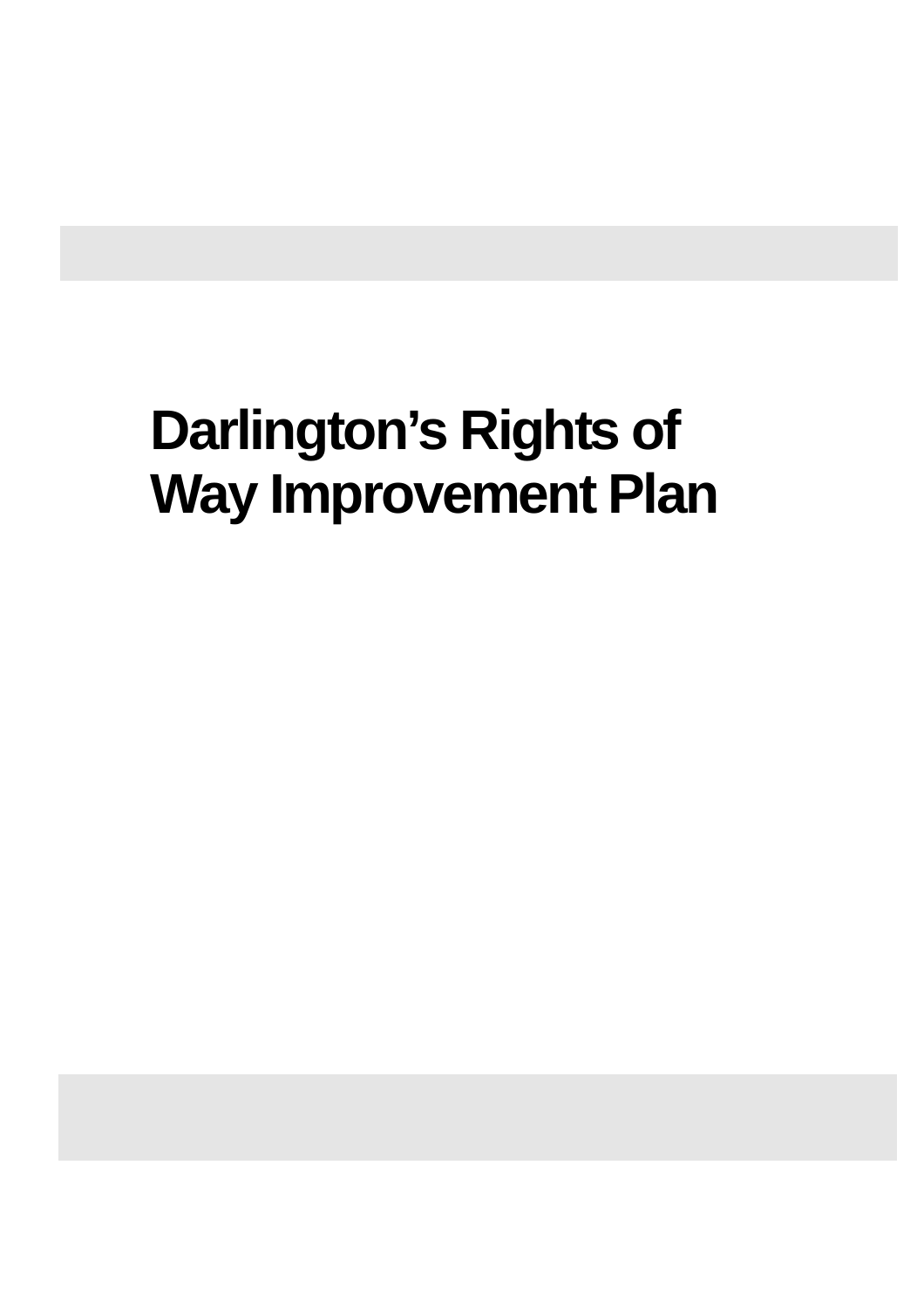# **CONTENTS**

Page. Section.

| 3   | 1.  | Introduction.                                                                         |  |
|-----|-----|---------------------------------------------------------------------------------------|--|
| 6   | 2.  | The Vision.                                                                           |  |
| 7   | 3.  | Aims and objectives of the Darlington ROWIP.                                          |  |
| 9   | 4.  | The Methodology.                                                                      |  |
| 11  | 5.  | Access to 'Quality Countryside'. Why it is important and<br>how can it be achieved?   |  |
| 21  | 6.  | The main drivers for change - The strategic context.                                  |  |
| 44  | 7.  | Present Condition of Darlington's Rights of Way network.                              |  |
| 52  | 8.  | Current use and demand and the Rights of Way network.                                 |  |
| 65  | 9.  | Opportunities for improvements, including the needs of<br>user groups and landowners. |  |
| 87  | 10. | Resources and management of the network.                                              |  |
| 89  | 11. | Statement of Action.                                                                  |  |
| 103 | 12. | Annexes.                                                                              |  |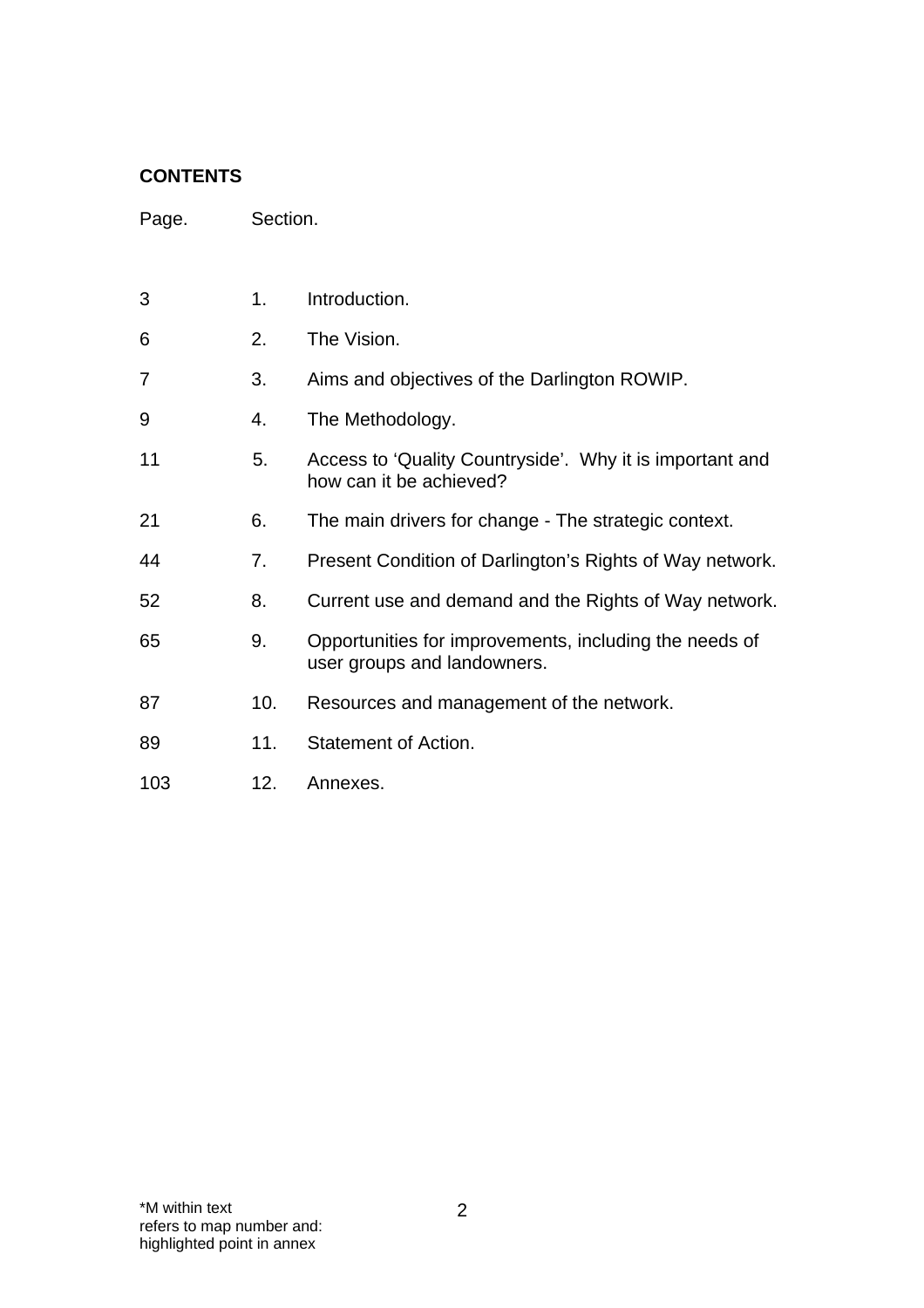# **INTRODUCTION**

# **Section 1**

# **Why undertake a Rights of Way Improvement Plan?**

### **1. The CROW Act**

DEFRA has spent many years researching a series of initiatives aimed at improving countryside access (In particular the Milestones Process). One of its conclusions is that the current Public Rights of Way network in many parts of England and Wales is no longer delivering a facility entirely appropriate for present day and potential users. In addition, it was recognised that the existing management and maintenance regimes are not achieving significant levels of improvements. In response to this, a duty was placed on local authorities to prepare and publish a Rights of Way Improvement Plan as written in the Countryside & Rights of Way Act 2000.

### **2. It Is Timely: Drivers for Change**

The production of a Rights of Way Improvement Plan at this stage fits well with a host of agendas that are currently coming to the fore, for people and organisations involved in this sector. Some examples of these are:

- The new emphasis on healthy lifestyles: The countryside can have a big pull on people's willingness to engage in healthy activities.
- A new focus on the importance of local distinctiveness and its important role in securing a sense of identity: Being aware of where you live, and how and why it is special, is closely linked with where a place 'sits' in the environment.
- The importance for people to understand the vital link with the natural world, brought about through concerns over climate change and many other environmental issues.
- It is a time when farming and land-use in this country faces a crossroads. There has been recognition that one of the consequences of the present system of subsidies for food production is the intensive farming techniques that are being applied to most of the country's farmland. This system was driven by the increasing desire for relatively cheap food over the past 5 decades. These methods are now giving way to a system that allows more flexibility in the way land is managed. This is bringing to the fore a new combination of issues including the importance of access to quality countryside; in particular, where the countryside is close to where people live. Consequently there is now an opportunity to reassess the part access to quality countryside can play in a community's aspirations for a better future.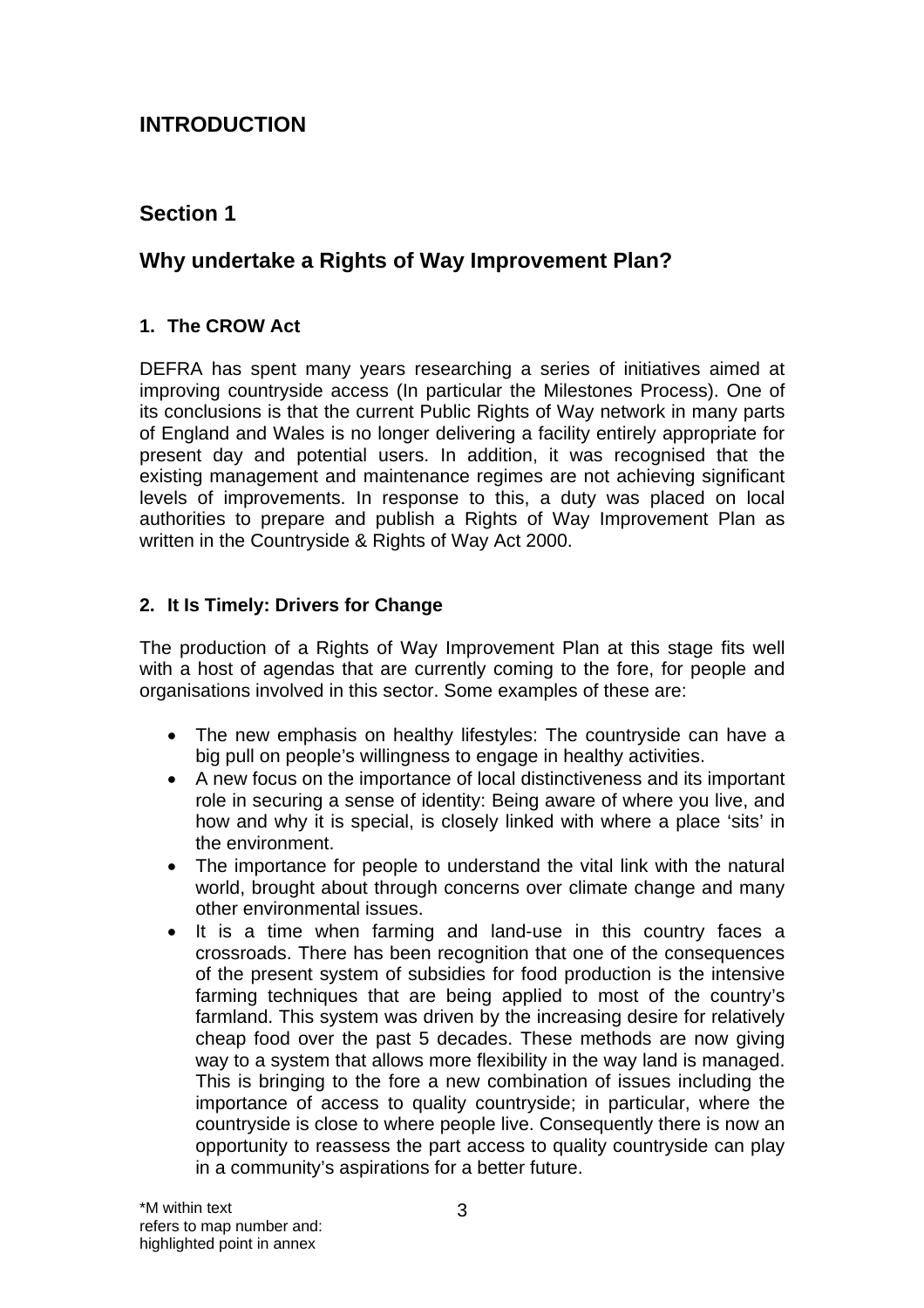### **3. It gives us a chance to find out what we have**

Professionals involved in the delivery of services may tend to make assumptions about the service they provide and the effectiveness of the service to cater for people's needs.

This process gives us an opportunity to consider objectively how true those assumptions are. An example of this is to reassess to what extent the work carried out to improve access on the edge of town is receiving popular support.

### **4. It gives us the chance to look at what we could provide if certain agendas change.**

Thinking 'outside of the box': looking at the network and trying to understand how it could be different, how it could adapt to provide new opportunities and, how it could be improved to address different agendas.

### **5. It gives us a chance to find out what local people do and what they think, and most importantly, how these desires can be satisfied through improved countryside access.**

Again, professionals may tend to make assumptions about the market. In order really to know the market, it is important to seek to understand the motives of the non-user groups i.e. the latent demand, as well as those who we as providers are used to dealing with.

### **6. Most importantly, it gives us a chance to ask what it is we want out of countryside access and then seek ways of providing it.**

This is the crux of the plan. Once all of the hard work is done, it is up to the whole community to say if a quality product is really what is wanted. Are the opportunities presented by Darlington's unique position in the landscape something that can be influenced in order to develop a much higher level of use? What are the costs and benefits of doing this? In the final analysis, is it worth it?

For this purpose, there needs to be a common understanding of what a quality product is, what its key components are, where it already exists, and would it provide the anticipated benefits if it were in place?

### **7. Integrate countryside access with the wider transport network.**

With a whole host of initiatives presently underway, dealing with improving transport networks, in particular those that are seen as sustainable in nature such as urban cycle paths, it is timely that there is a review of how the urban population, in particular, can access the countryside on their doorstep in a convenient and joined up way.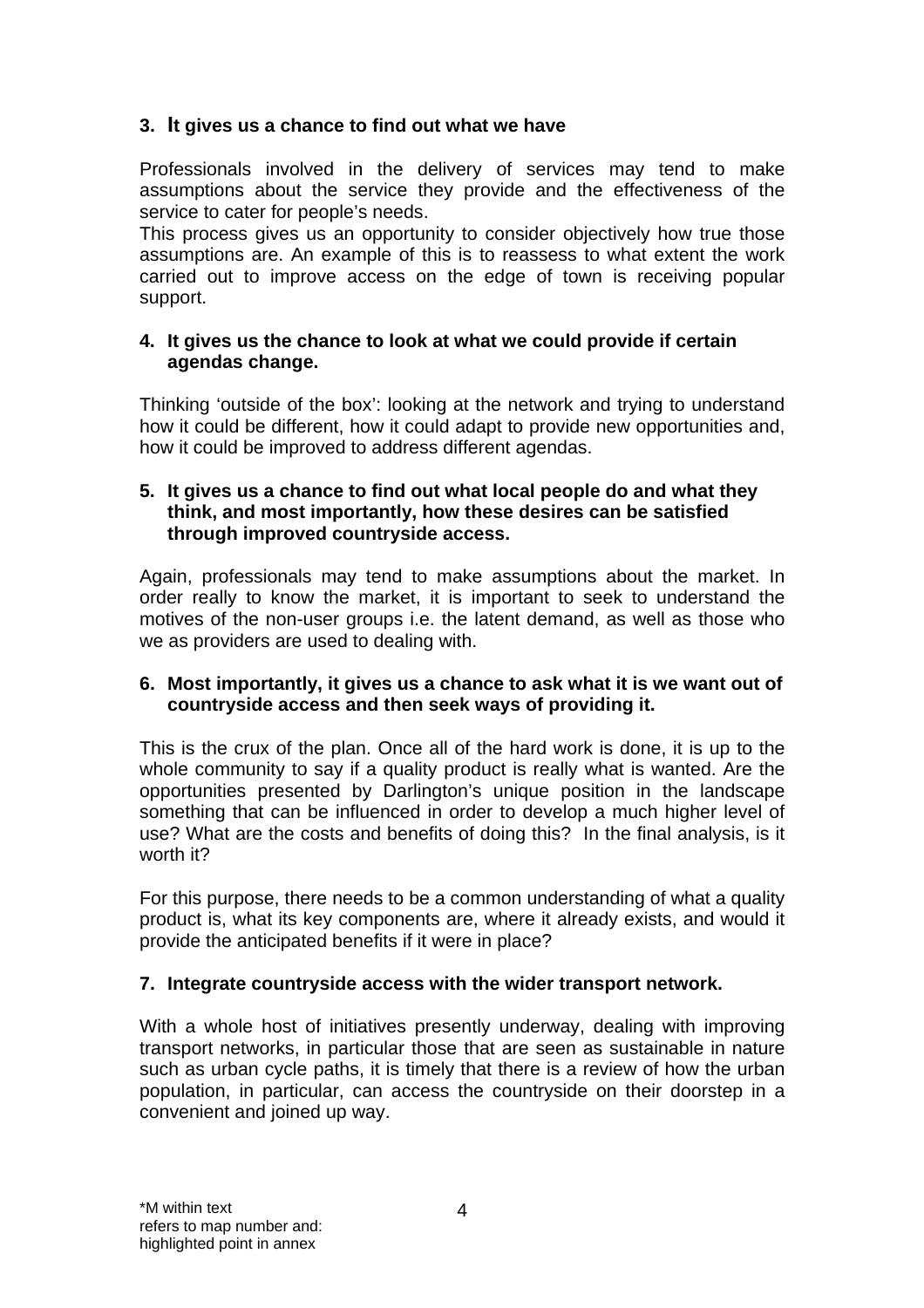### **8. Increasing concerns over the importance of climate change and the need for positive action to contribute to its accommodation or rebuttal.**

The recent increase in awareness of the importance of climate change and the effects that this process will have on the green environment is now a major driver for changes in how the green infrastructure is protected and enhanced. As easily accessible countryside is the main facility by which the public have the opportunity to witness the biodiversity of an area, how sensitive it is to environmental degradation and change and hence, how we as humans are responsible for its long term survival, it is essential that we make the link between what is suggested in such a document as the Rights of Way Improvement Plan with people's willingness to see resources put into the conservation and enhancement of our natural world.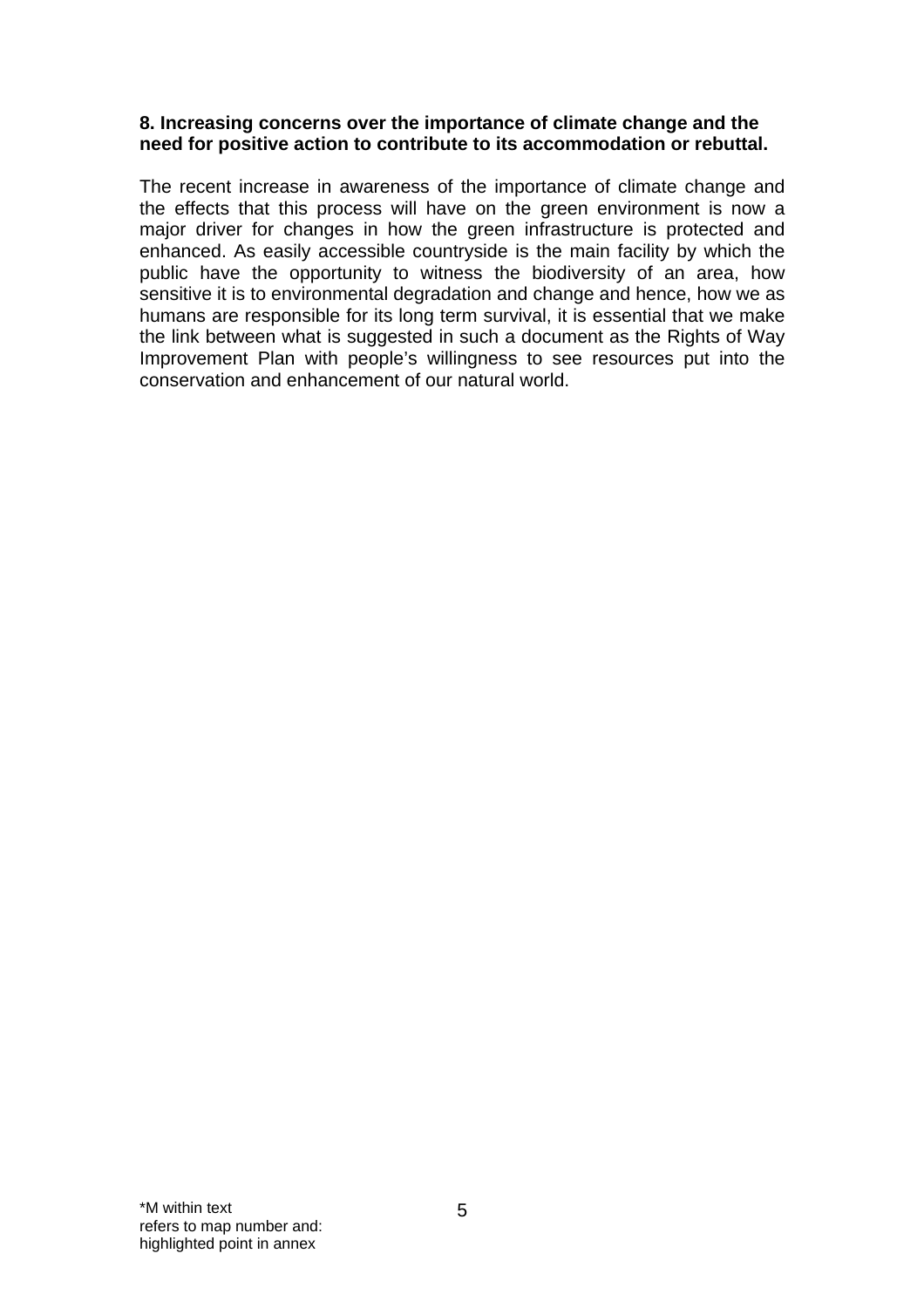**The Vision** 

**The vision for Darlington's Rights of Way network is to create a facility that allows all of the public to have sustainable access to quality countryside. Countryside where they may experience the full richness of an unpolluted and biodiverse environment, as well as one that encourages healthy and safe travel.**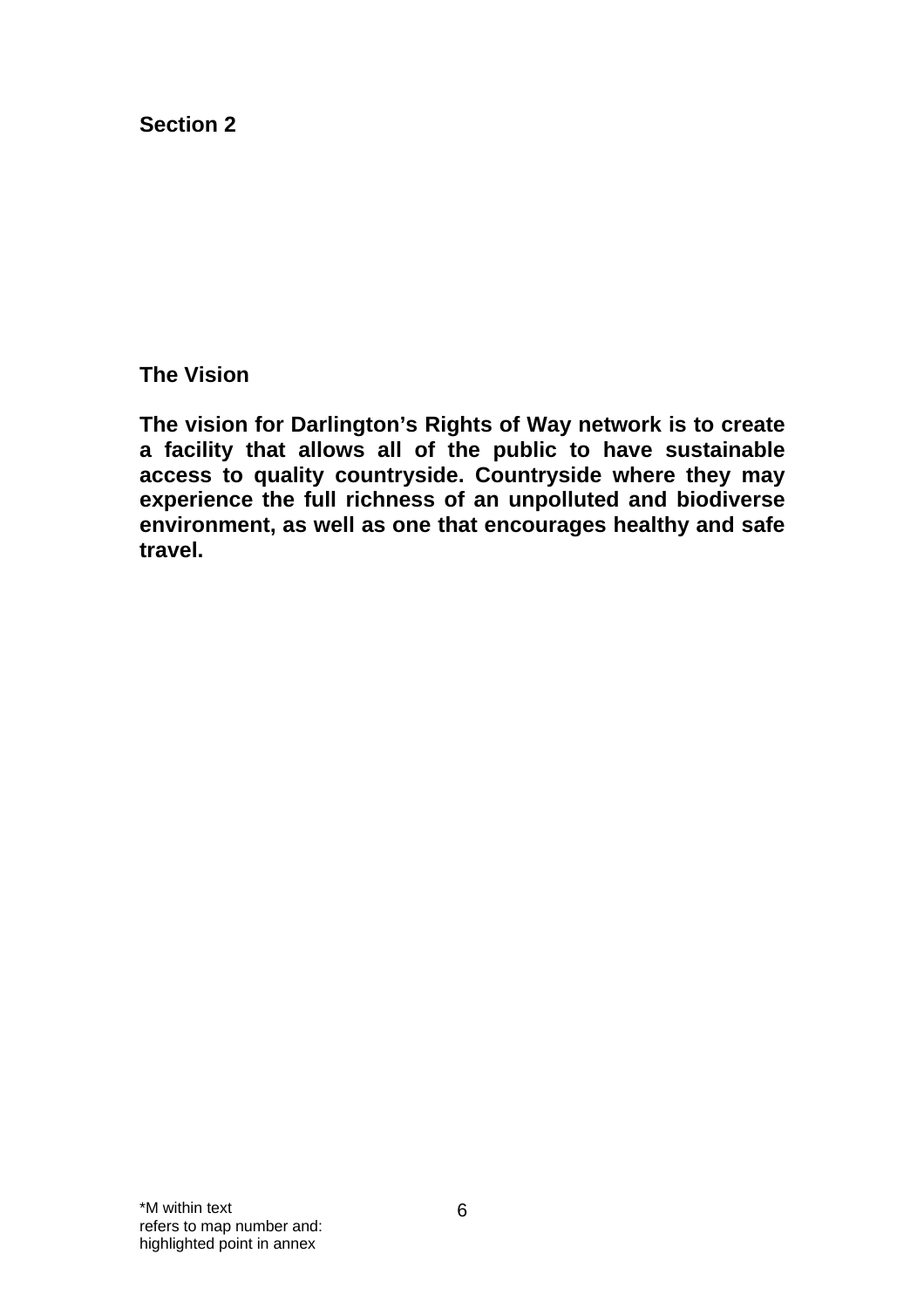# **Aims and Objectives of the Darlington ROWIP**

# **Aims.**

This ROWIP aims to provide a strategy that helps to target resources towards achieving Darlington's vision for countryside access. This aim is closely related to the findings of national, regional and local research, which emphasise the importance of a raft of benefits that comes with improved countryside access. These benefits include the value of green exercise to mental and physical health as well as helping increase the public's perception of the value and importance of the natural world. This in turn encourages people's support for action and use of resources to improve the green environment. In addition there is a need to help reverse the process of an increasing gulf between the urban population and the people in the rural areas. (See below for a more comprehensive list of important factors)

# **The Objectives.**

The main objectives for the Darlington Rights of Way Improvement Plan are to:

- 1. Increase the level of use of the element of semi-natural green infrastructure of Darlington, so that a majority of the Borough's population enjoy this facility and that this percentage should undergo a step change.
- 2. Understand the reasons why the majority of people do not currently use countryside access in general, and the Rights of Way network in particular, on a regular basis.
- 3. Provide much-improved access for all people, to semi natural areas and the countryside.
- 4. Provide an infrastructure that helps achieve these objectives by improving the Rights of Way network in a targeted way, addressing issues that have been raised by the public in the production of this plan. In particular:
	- The need for good quality, accessible routes near to where people live.
	- A more flexible infrastructure on the urban fringe, including more permissive access linking up Rights of Way with new Open Access areas such as community woodlands and local nature reserves.
	- Better access across physical barriers, especially the road network, but also on the ROW network itself.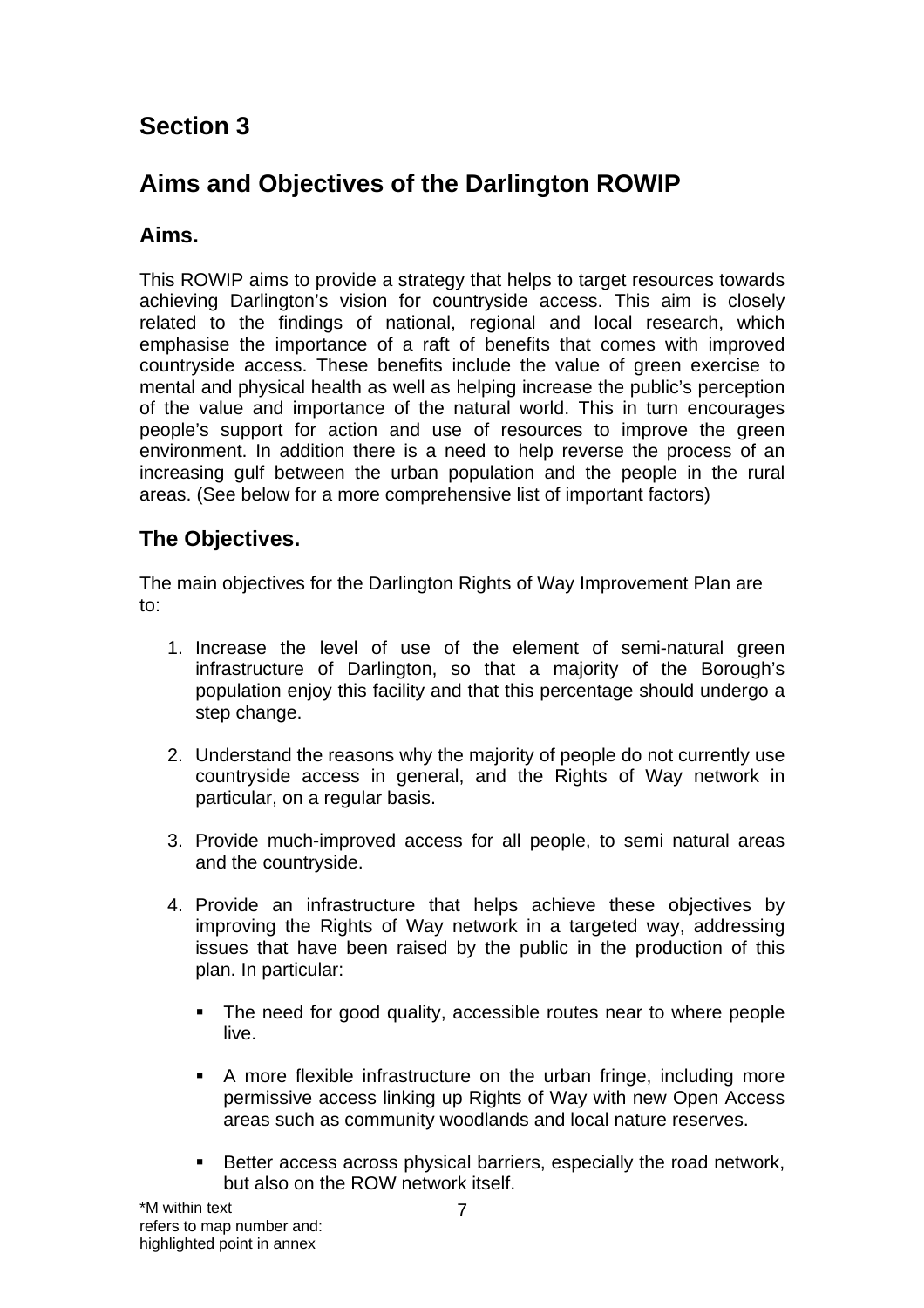- A joined-up approach that identifies opportunities presented by changes in land management. For example, the use of agrienvironmental schemes can be used to help create new interest in the urban fringe, as well as better quality countryside access.
- 5. Provide a facility that nurtures a better understanding of nature and natural processes brought about through increased contact with the green environment,
- 6. Encourage a stronger sense of identity brought about by an improved understanding of the uniqueness of Darlington through greater contact with the countryside.
- 7. Provide better information on how to use the provision of countryside access opportunities.
- 8. Help to address the major issues of climate change by improving the public's willingness to adopt more sustainable lifestyles through the provision of a quality environment on their doorstep.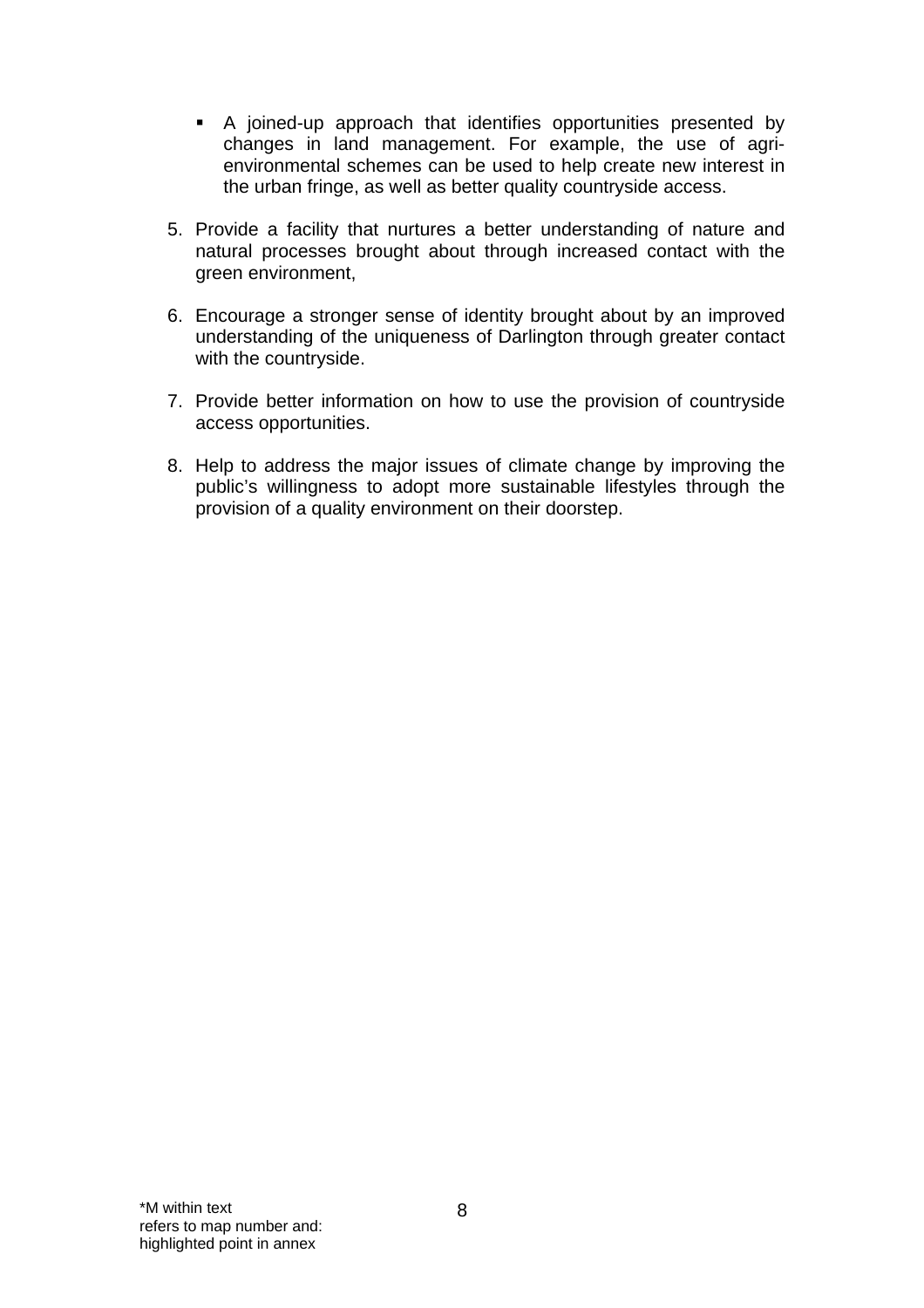# **The Methodology.**

On what basis has the plan been written? What kind of evidence has been used and how does this link to the action plan?

There are four different blocks of evidence on which the plan has been based.

These are:

- 1. Firstly a trio of attitude surveys. A questionnaire was sent out to over 1000 Darlington residents who form the Citizens Panel and responded to by 650. Further questionnaires were sent out to over 180 landowners and land managers in the Darlington area, and another to over 73 groups who may have reasons to use the ROW network.
- 2. Secondly, 8 key Focus Groups were assembled. Members were interviewed about their attitudes to the ROW network over a series of 2-3 hour sessions, and their views recorded. In addition there was also a Steering Group made up of key members of interest groups. Members of the Steering Group carried out a series of exercises designed to bring out their ideas about the current ROW network and how it might be developed in the future.
- 3. Thirdly, 85% of the ROW network was inspected in order to assess the condition, level of use and the quality of the network as it was in 2005 – 2006.
- 4. Finally, a Telephone Survey took place of people living near parts of the urban fringe Rights of Way network. Respondents were asked about their levels of awareness and use of the network. This was conducted to seek information as to how the condition of the network affected the use and demand amongst the local population. The thesis of this study is that the quality of the countryside that people have on their doorstep is an important factor in influencing how they use it. This survey contrasts areas of high quality countryside, such as the river walks at Low Coniscliffe, with areas blighted by such things as monoculture, litter and dangerous road crossings. In other words, factors that equate with low quality countryside.

These surveys provide evidence of attitude and use. They do not explain how that attitude and use has been formed over time, and consequently how the situation may be improved in the long term. People's attitudes are dynamic. They should not be seen as a mere snapshot. They reflect rational choices based on experience of what they have found when they have ventured out, as well as what they are told by others or seen through the media. They cannot tell us what people would do if their opportunities were different.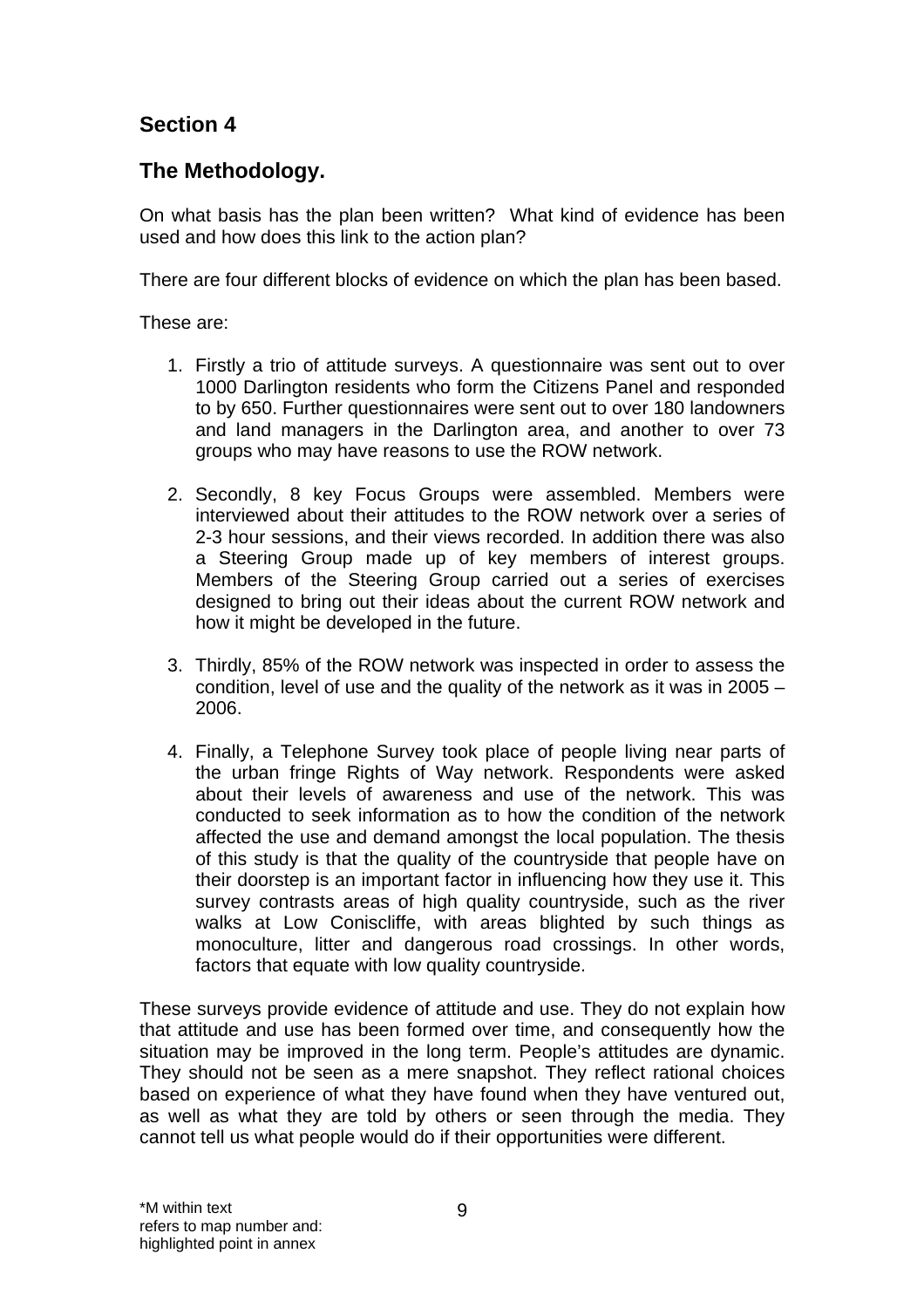### **The Need to Balance Research Findings with Drivers for Change.**

The methodology leads to a process where the views and aspirations of the public need to be weighed against the drivers for change (See section on strategies) that are currently affecting work in this area, as well as an understanding of the existing facility and the opportunities it offers. These discussions then need to be brought together to see if they can deliver something that is perceived as valuable and worth pursuing in the local context.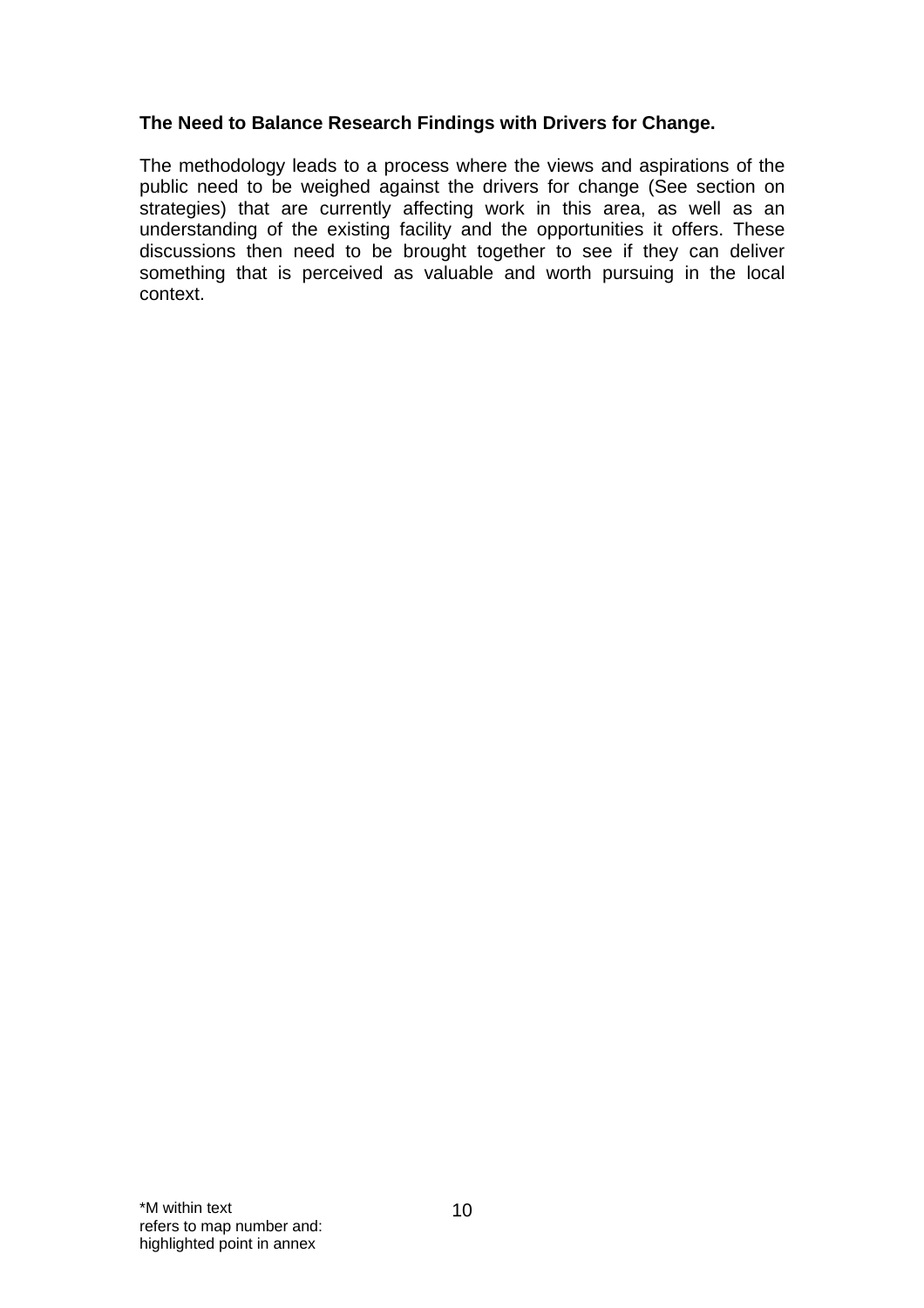# **Access to 'Quality Countryside' - Why it is important, and how it can be achieved.**

 **Extracts from the Rural White Paper on Countryside Around Towns.** 

- *Opportunities to visit and enjoy the countryside (are to be) increased for disadvantaged groups and for town dwellers, for example through better management of the countryside around towns - where the pressures are strongest and the need for green spaces greatest.*
- **The paper highlights particularly the importance of country parks but the same argument applies to the ROW network that provides access for millions of people to the countryside on their doorstep.**
- *The Countryside Agency will be issuing guidance on best practice to revitalise the country parks around our towns and cities. Over 250 country parks were established around towns, most in the 1970s. Many are now beginning to show their age. Yet they remain potentially a great asset for urban dwellers, providing 'gateways' between town and country.*

*We (The Countryside Agency) want to see country parks better maintained and brought up to date to accommodate the activities and sports that people are now interested in……………….* 

**Currently Darlington has no Country Parks, but it does have some increasingly attractive Local Nature Reserves and Community Woodlands that are becoming popular venues for green exercise in their own right.**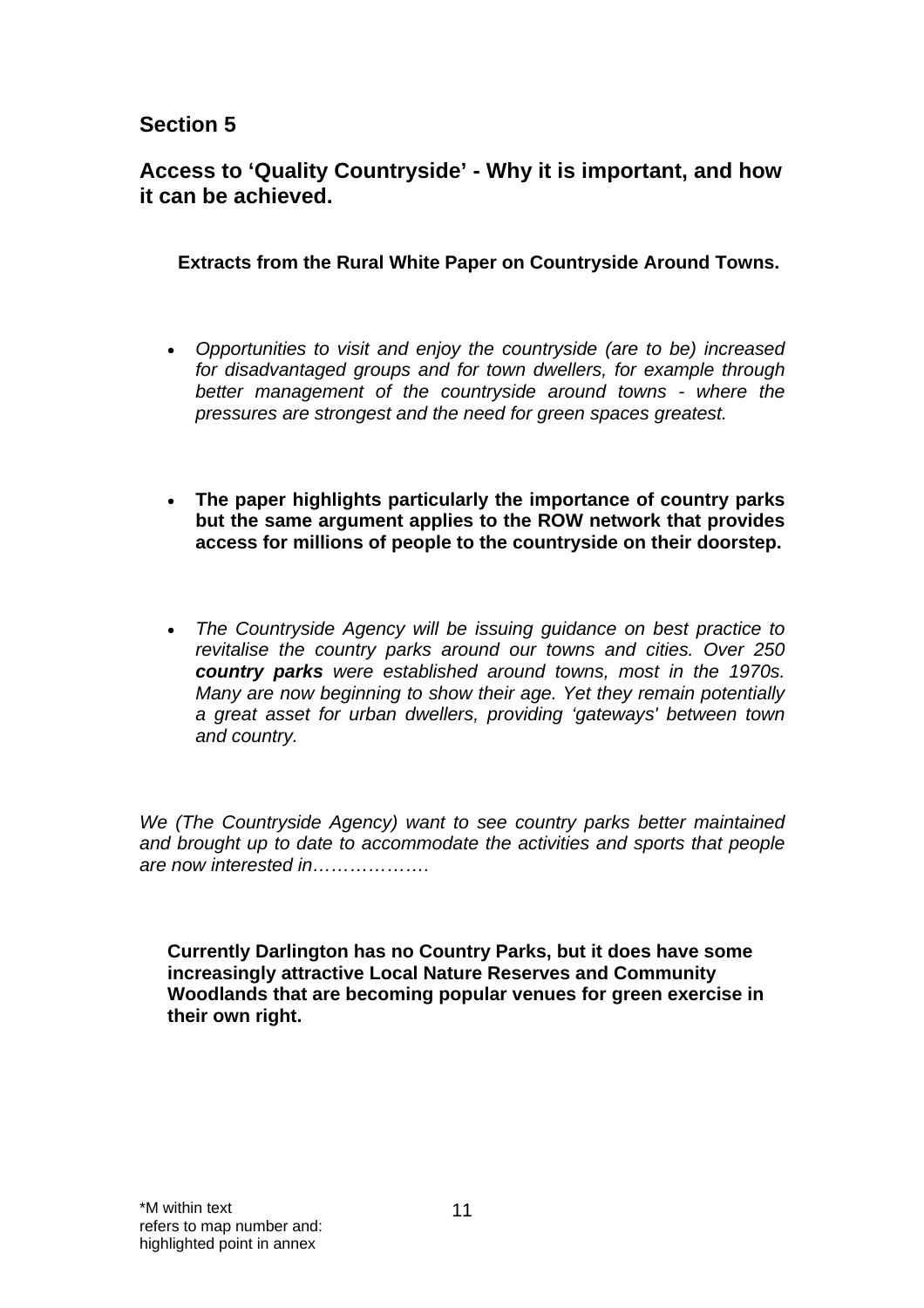# **THE COUNTRYSIDE AGENCY PLANNING POSITION STATEMENT PLANNING FOR THE COUNTRYSIDE IN AND AROUND TOWNS**

### **The function of the countryside around towns can be summarised thus**:

- 1. A Bridge to the Country sustainable access corridors, networks, and transport systems providing links to and through the rural urban fringe.
- 2. A leading venue that offers a sustainable, often free resource for creative informal recreation for all sectors of the population.
- 3. A Gateway to the Town an aesthetically high quality landscape that creates a powerful first impression to visitors and potential investors.
- 4. A Health Centre providing opportunities for safe outdoor recreation and exercise, for relaxation and escape from the stresses of urban life.
- 5. A Classroom an 'outdoor classroom' providing opportunities for hands on learning and skills development.
- 6. A Recycling and Renewable Energy Centre fostering a sustainable landscape that combines low energy consumption with clean energy production.
- 7. A Productive Landscape a well managed landscape, supplying consumers with high quality local produce or materials.
- 8. A Cultural Legacy highlighting, recognising and valuing local heritage; increasing our understanding of how the rural urban fringe grew, and informing how it should look in the future.
- 9. A Place for Sustainable Living ensuring that where development takes place, it leads to genuinely balanced communities, which enhance their surroundings.
- 10. An engine for regeneration supporting opportunities for communities to become involved in improving their own neighbourhoods.
- 11. A Nature Reserve recognising and enhancing the importance of the rural urban fringe landscape for wildlife and for people to appreciate wildlife.

The countryside in and around towns often coincides with the Green Belt, which covers 13% of England. Many aspects of our vision (The Countryside Agency) apply as much to land within Green Belts as they do to land outside them. Indeed, most of the benefits described, especially environmental and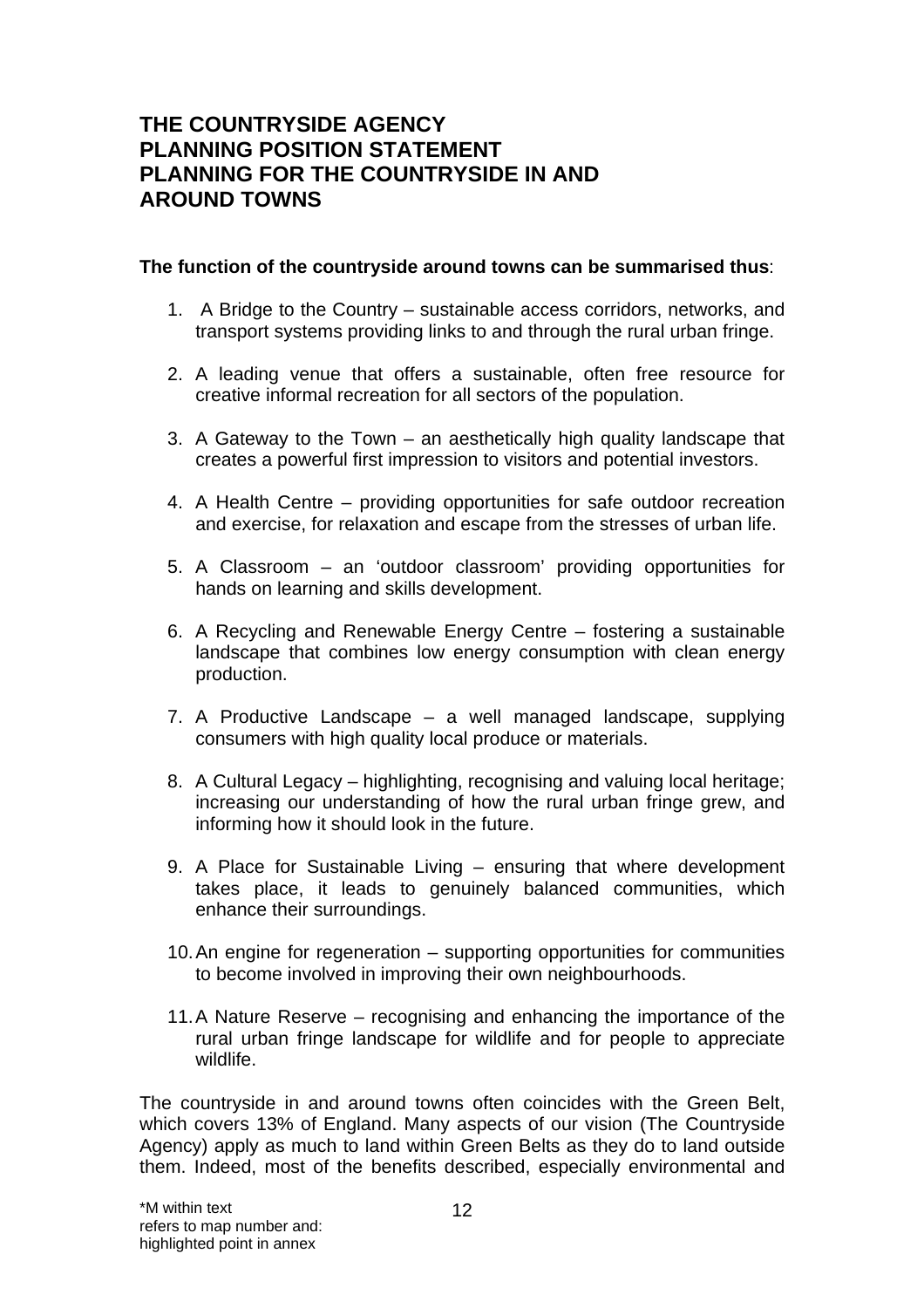social ones can be achieved in ways that reinforce the open and largely undeveloped character of Green Belt land. Consequently, not only can the Green Belt be maintained, but also its appearance can be much improved and its value to the community greatly increased. (Darlington doesn't have a 'green belt' but the planning process does effectively protect large areas of agricultural land from development.

### **The Need for an Understanding of the History of Access to the Countryside**

Countryside Access has changed dramatically over the past 50 years, and people's knowledge and understanding of it has also been subject to a dramatic shift over this period. Some of the reasons for this are discussed below. Without basing an analysis of the evidence of use and non-use on an historical understanding of the network, there would be little gained by a simplistic assessment of people's attitude to it, as well as their desires towards it. Similarly, an assessment of how to affect this situation through the development of an action plan would not be well supported if it were only a matter of assessing present usage and attitudes. Also needed is an understanding of these attitudes as a process, both informed by and informing the way countryside around the town, and the Rights of Way network, are best incorporated into people's normal every day lives.

### **How did the Current Provision of Countryside Access come about?**

As with much of the Rights of Way network in lowland Britain, the intensive agricultural use of Darlington's relatively fertile hinterland tends to work against the provision of a quality recreational facility; better suited as it is to the production of food than for the provision of somewhere to walk, run, cycle and ride or simply just to enjoy nature.

This has come about largely since the late 1950's when the well-documented change in policy towards the farming industry led to a rapid process of intensification in agriculture. This process corresponded with a decline in the frequency, as well as ease of use of the Rights of Way network in particular, and countryside access more generally.

For the 40-year period between 1950 and 1990 little was done to redress this situation, with Rights of Way networks, such as the one around Darlington, falling into a very poor state of repair. The only real exceptions to this were the Rights of Way networks in the National Parks, to which a proportion of the population were now attracted in order to satisfy their desire for green recreation.

The effect on the landscape, and to some extent access, was dramatic. A range of initiatives led to widespread drainage, loss of scrubland and longterm leys and the loss of species-rich grassland. There was also an increased proportion of arable farming, the disappearance of large hedgerows and trees,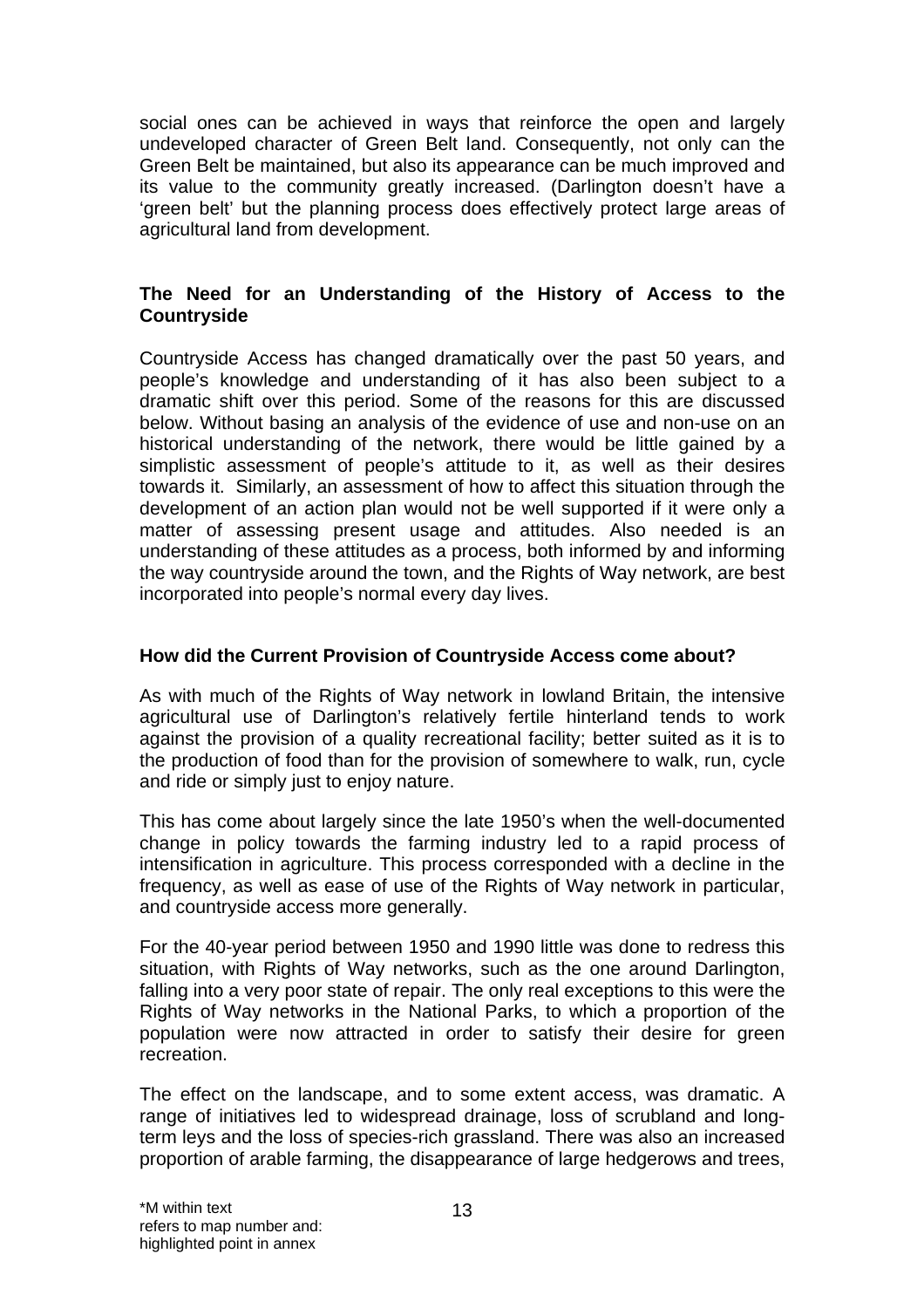ploughing and artificial fertilising up to field edges, and many other factors besides.

These were combined with a very rapid decrease in the numbers employed in the farming industry, especially in seasonal work. Hence fewer people in the adjoining communities had an awareness of both the value of countryside access as well as the availability of that countryside for recreational pursuits.

This factor, above all else, has led to a decline in usage; a fact reflected in our research, where over 45% of users said they had learnt about routes from friends or relatives, demonstrating how important local knowledge is. This is compounded by the fact that one of the main reasons for non use was people not knowing where to go, and the feeling of insecurity generated by the fear that they might accidentally stray onto land that they might not have the right to walk over.

### **Present Day Accessibility of Darlington's Countryside - an Overview.**

Darlington is surrounded by a combination of arable farming and intensive stock farming on fertile land that abuts right up to the town's urban fringe. This has produced landscapes in recent years that are often uninteresting and hence uninviting, as well as difficult to access to all but the committed explorer of the countryside. Changes brought about by successive agricultural policies that promoted generalised food production (in contrast to encouraging more specific products that foster local identity) has lead to increases in field sizes, (Especially where arable cropping dominates), through hedgerow loss, the narrowing of field margins, the loss of hedgerow trees, and removal of small spinneys, woodlands and wetlands, all of which make the countryside less conducive to quiet recreation and relaxation with footpaths appearing to follow meaningless routes across featureless landscapes. When found adjacent to where people live, these factors deter people from venturing into the countryside on their doorstep.

Many examples of this can be found around Darlington. The land sandwiched between Green Lane and the Skerningham Community Woodland<sup>\*M3:1</sup> falls into this category, as does much of the land to the east of the town between the urban fringe and the A66<sup>\*M10:1</sup>. Much of the land to the south of the town beyond the A66\*M9:1 and significant amounts of the land to the west beyond the A1 (M) also fits this description.

This combination of depleted landscapes with much reduced levels of habitat and biodiversity, reductions in seasonal labour as well as many other lesser factors discussed in more detail below, make countryside access much less popular than it once was. This is in spite of a great deal of effort over the past decade to work with landowners and farmers to improve stiles and way marking across the network through the "Milestones" process, partly funded by the Countryside Agency. Thanks to this initiative, The Rights of Way network is significantly better than even 10 years ago, but there has continued to be little increase in the levels of use.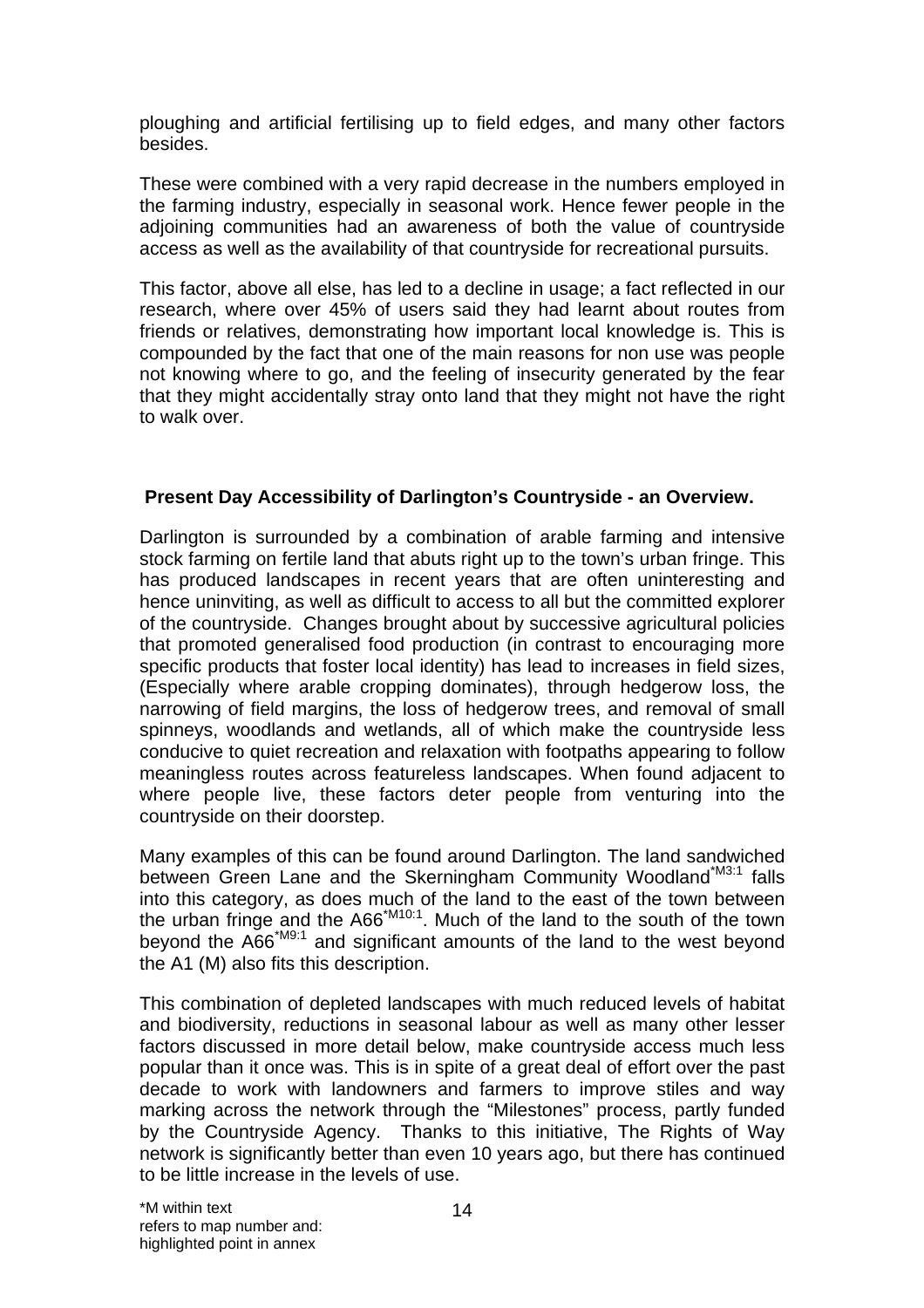Where big increases in use can be seen however, are in those developments that address a whole series of issues regarding countryside access. Examples around Darlington include, the Skerningham Community Woodland\*M3:2, A number of local Nature Reserves, and the permissive walks attached to two of Darlington's farm - based attractions. This suggests that for the Rights of Way Improvement Plan to be successful, it should incorporate these principles and therefore move towards attracting a much greater proportion of the Darlington's public to the delights of the countryside on their own doorstep.

### **The Urban Fringe as a Deterrent to Countryside Access.**

Following the argument through, it is recognised that the degraded landscapes, that have become associated with urban fringe land across Britain, are a major obstacle to encouraging people to use the countryside adjacent to where they live. This comes about through a variety of factors, chief amongst these being the potential development value of the land near existing communities. This works to prevent longer term plans coming into play, where public need for quality countryside access could, if given sufficient weight, play a much bigger part in decision making on how to spend leisure time.

In order to address this situation, Local Authorities are now understood to have a role in helping bring about something that was once taken for granted. i.e. access to quality countryside, where an awareness of the importance of the natural world and the value of this to our quality of life is nurtured.

The acceptance of a role for Local Authorities in countryside management since the early 1990's has resulted in Council's placing access to quality, semi-natural green space, as an important element in the design process.

This progression from the urban to the rural, helping people bridge the transition between town and country, needs to be a key part in Darlington's Right of Way Improvement Plan if it is to fulfil its primary aim of getting more people out into the natural world.

### **Equating People's Needs and Wishes for Countryside Access with Land Management Policies.**

The plan also needs to equate what it is people are saying with what key drivers for change are coming from the policy makers, and how these may impact on the way the local facility develops. Not all of these are in the Local Authority's control, but some are. Others can be influenced by Local Councils, if written into their strategies and plans. For example, the changes in agricultural support, although not something that LA's are involved with directly but can influence through appropriate policies and by working with various partners, will have a long-term effect on the style of management of the land on the urban fringe and beyond. It is vital that the LA's are first in line to work with these changes to ensure that there is public benefit from these new directions and that a fully joined-up approach is forthcoming.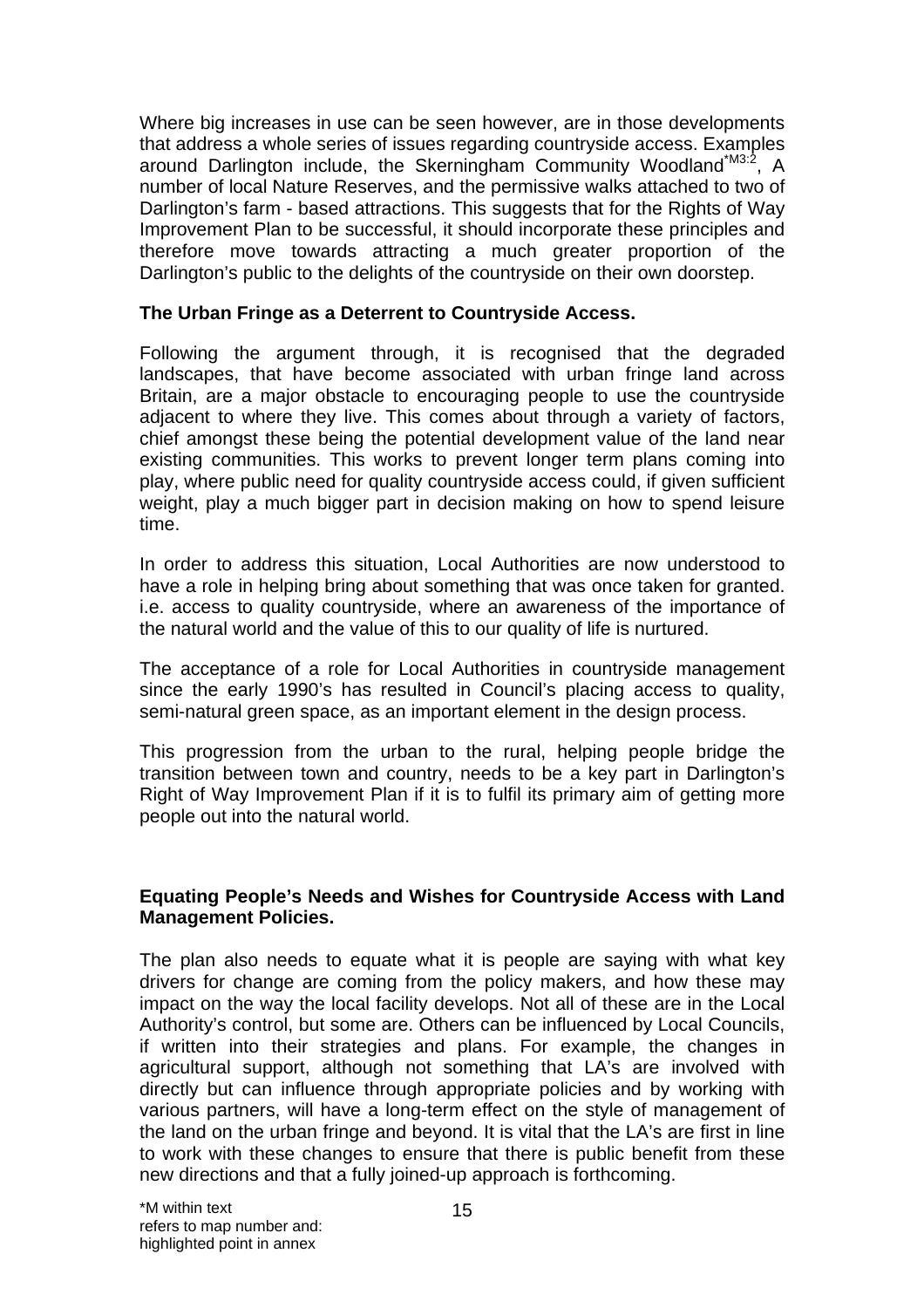### **What is Quality?**

If we add up what Darlington's people say they look for when deciding whether or not to visit the countryside, we find something close to what we are trying to define when we talk about *quality countryside*, i.e: a feeling of security, a confidence that access to this part of the countryside is permitted and hence it is fine to be there. It should also be an area free from litter, and a walk or site which has a range of features such as wetlands, trees, hedges and mounds.

It also includes factors such as ease of access, freedom from urban noise, the condition of path furniture and the condition underfoot. Further still, there are other ingredients that influence the quality issue, especially with regards to people's enjoyment of it. Important here is firstly, an awareness in the public that the facility exists, and then secondly, certain cultural aspects, including historical levels of usage which affect public confidence about being welcome in the countryside.

All in all, the picture is a complex one, where every location has a different mix of attractions, distractions and influences.

### **Where Can Quality be found in Darlington?**

Darlington does have some areas of high quality countryside. Typically these are areas that address quite a number of the factors outlined above. For example, the walks along the River Tees are very popular, not surprisingly because they offer high landscape value, high levels of biodiversity, field boundaries are relatively few and, because they are walked regularly they are generally in good condition.

Many of the popular sections are also near communities; especially the section that wraps around the southwest of Darlington itself. The routes are easy to follow as they stay close to the river. They have been walked for many years and so there is a high degree of historical knowledge about them. Finally, being next to the river, urban noise is drowned out by the sound of water flow.

Slightly less obvious are the recently popular paths through the new Community Woodland at Skerningham<sup>\*M3:2</sup>. This area has many of the characteristics of the example given above, but is a new network of paths and consequently is lacking the element described as 'historical knowledge'. What we have seen over the 5 years since the creation of these paths is very telling, with reference to the main thrust of the argument presented here.

This attractive area of open access woodland has seen a rapid increase in its use (numbers assessed through the condition survey) which is unlikely to have happened, if it were simply the case of creating a new path with no additional landscaping and biodiversity improvements to go with it. There are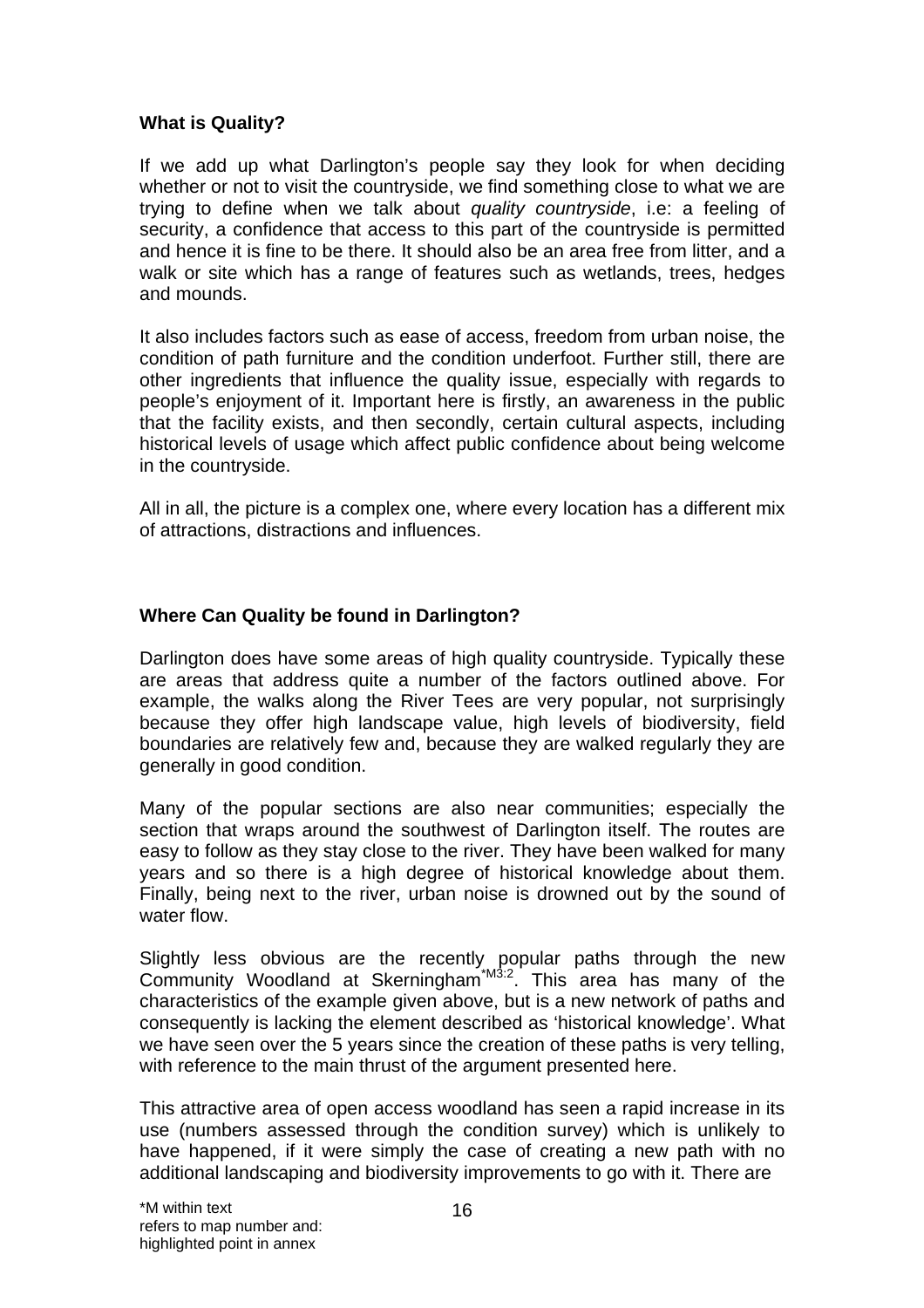many paths on the urban fringe similarly accessible, but they are without these other landscape elements, and as a consequence, they receive very little attention from the public.

### **Quality and Level of Use.**

The majority of the public, although keen on walking, as the surveys in this plan suggest, when choosing countryside recreation, prefer to go to places that are clearly available to them such as amenity green space or honey pots like the facilities at Broken Scar\*M8:2 or at Darlington's South Park\*M6:1. Others prefer to travel longer distances, normally by car to more distant tourist destinations such as the National Parks where access is more clearly promoted. By making these choices, they miss out on much of what the countryside has to offer; namely:

- 1. the sense of discovering something close to their homes that they learn to value; witnessing the changing seasons, lessons on the interdependence of life, as well as……
- 2. ……..the day-to-day benefits of frequent contact with the natural world, such as stress-reduction, awareness of the uniqueness of place and many other issues besides.

The evidence is scant as to what effect, the provision of an improved quality of product, would have on the level of use, but there are hints in the evidence we have gathered for the Darlington ROWIP.

- 1. From the Condition Survey, it was clear that routes through attractive countryside, such as some of our woodland walks and river edge routes are, by far, the most popular.
- 2. However, to some extent Point 1 above is counteracted by what people actually say, which suggests that they are by now, used to the countryside on the edge of town, and the lack of accessibility associated with it.
- 3. What people actually say is that the most off-putting aspect of using the network is 'lack of information of where to go' followed by 'the routes being in a poor state' and 'not going where they would like to go'.
- 4. People don't say "We don't like walking across wheat fields or fields of rye grass" although the evidence on the ground suggests that they do indeed shy away from such areas. There are exceptions to this with some people having other stronger reasons for using these paths, i.e. that they are close to home and so convenient for short 10 minutes walk with the dog, or else they link with other higher quality parts of the network.

If this is analysed further, people seem to be saying that much of the network is unknown to them, and following the theory outlined in the initial paragraphs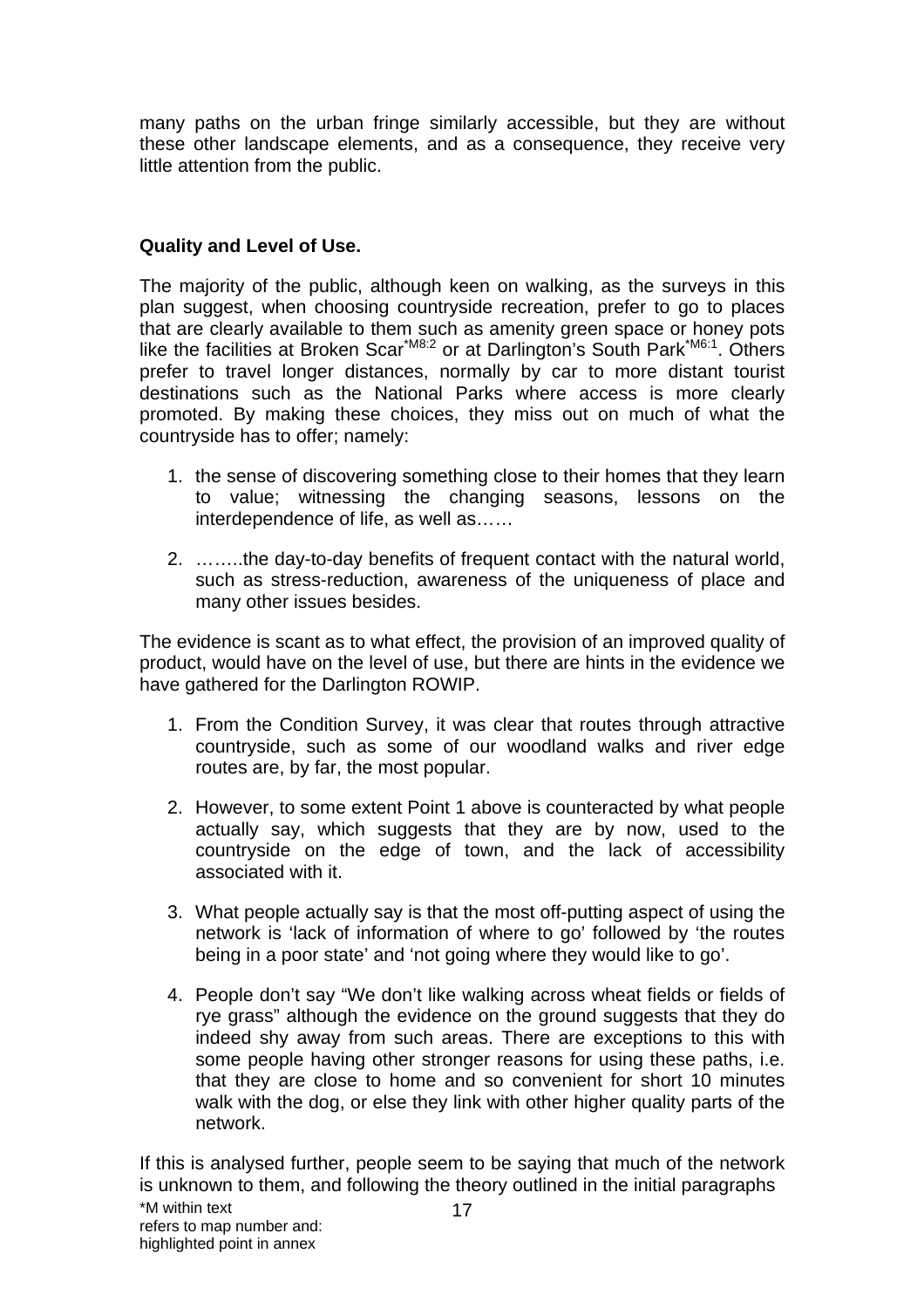of this plan, they would not recognise such intensively farmed land as being 'accessible countryside' at all.

- 1. People look for information on paths that follow areas of more diverse land use where it is obvious they are welcome as walkers.
- 2. It would seem that simply *having* a Right of Way through an area of countryside does not make it an option for countryside recreation for the people who live there.
- 3. People need significantly more to alert them to the possibilities of countryside recreation than just a signpost and a couple of way markers.

### **When Quality is Absent.**

The negative factors previously discussed, leave the majority of the public in a town like Darlington, rarely considering the countryside close to their homes as a place where they would want to spend significant amounts of time. This may particularly be the case with groups such as families, the elderly and people with impaired abilities, where they are looking for healthy activities that are affordable. Yet these groups are still not considering green exercise as an option (Specifically mentioned by the Rural White Paper as key target groups).

There are one or two activities on the network, close to the urban fringe that do fulfil a need, such as dog walking, or situations where people have a favourite path that they use repeatedly, but neither of these cater for the bulk of the population by providing a quality experience.

The people who do use the network extensively are a small minority of committed countryside walkers who, with their maps, are willing to turn a blind eye to what greets them at the beginning of their journey, and so get beyond the urban fringe to something more akin with traditional English countryside. However, even this is still beset with some of the problems outlined above.

There are many examples around Darlington where the countryside fails to deliver this kind of quality for a whole host of reasons, many of which were identified by our consultation groups. These include,

- 1. The separation of the countryside by busy roads, especially the A66,
- 2. The extent of the litter problem at the urban fringe,
- 3. A confusing and messy landscape on the urban fringe leading to a general confusion over what is accessible,
- 4. Difficult terrain, surfaces and crossing points. (Including stiles, etc)
- 5. Worries about stock in fields.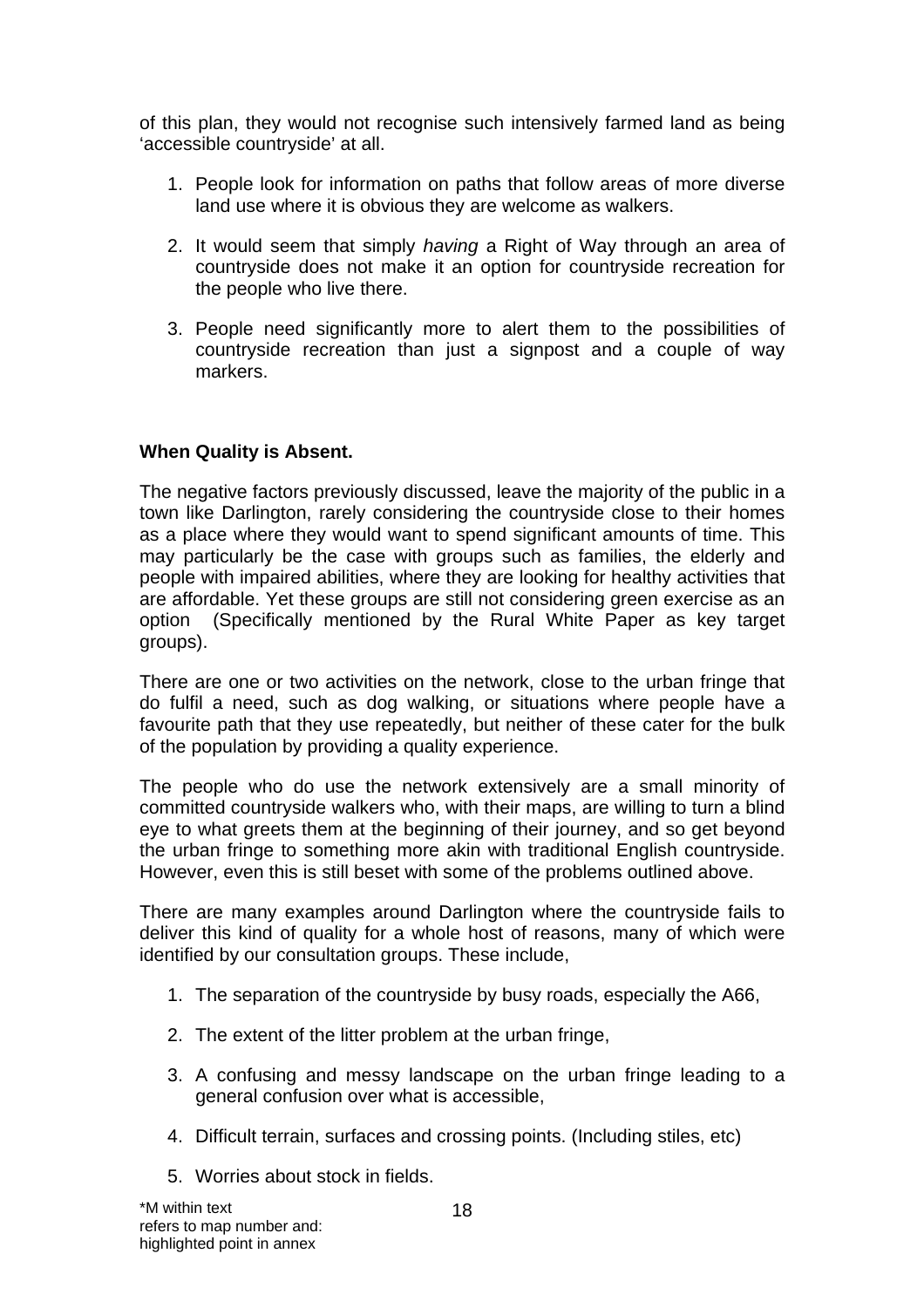These concerns are compounded by what people don't say immediately, but is brought out in more free ranging discussions. It is this cultural element where it becomes quite clear that people do not see the countryside as theirs to explore, expressing concerns over a whole range of things that collectively can be described as…….

# *Vulnerability, safety and uncertainty about*

# *what to do when they get there.*

### **The main reasons for lack of quality.**

The main reasons given for a perceived lack of quality and hence unwillingness to venture out are:

- 1. Firstly, the separation of the countryside from people's sense of their own domain by large busy roads and the associated concern of the difficulty of crossing those roads to the countryside beyond.
- 2. The second was being unsure of where to go, largely as suggested here, a factor of this prolonged separation and subsequent falling off of use.
- 3. The third was a combination of factors that made the countryside unattractive as well as inaccessible such as the litter issue, problems with poor stiles and gates and muddy gateways.
- 4. Way down the list was the issue of the countryside itself and what it had to offer.

If we are to equate this with the other evidence we gathered, this needs putting into context as regards the importance of quality countryside.

The findings suggest that it may well be because most people rarely visit this part of the countryside and so have no knowledge of it borne out by the evidence from the Condition Survey where the countryside beyond the poor quality urban fringe illustrated an extremely low level of usage. In which case, they have little or no experience that allows them to contrast what is quality and what isn't. When they do discover something new that fits the description of quality, it quite quickly picks up in people's minds as a place to go.

It is worth mentioning at this point, that it is access to the countryside, which lies just beyond the immediate urban fringe which is often the kind the farmers in these areas find the most destructive to their businesses; for example, access carried out at night by people involved, sometimes, in antisocial and destructive activities. This is one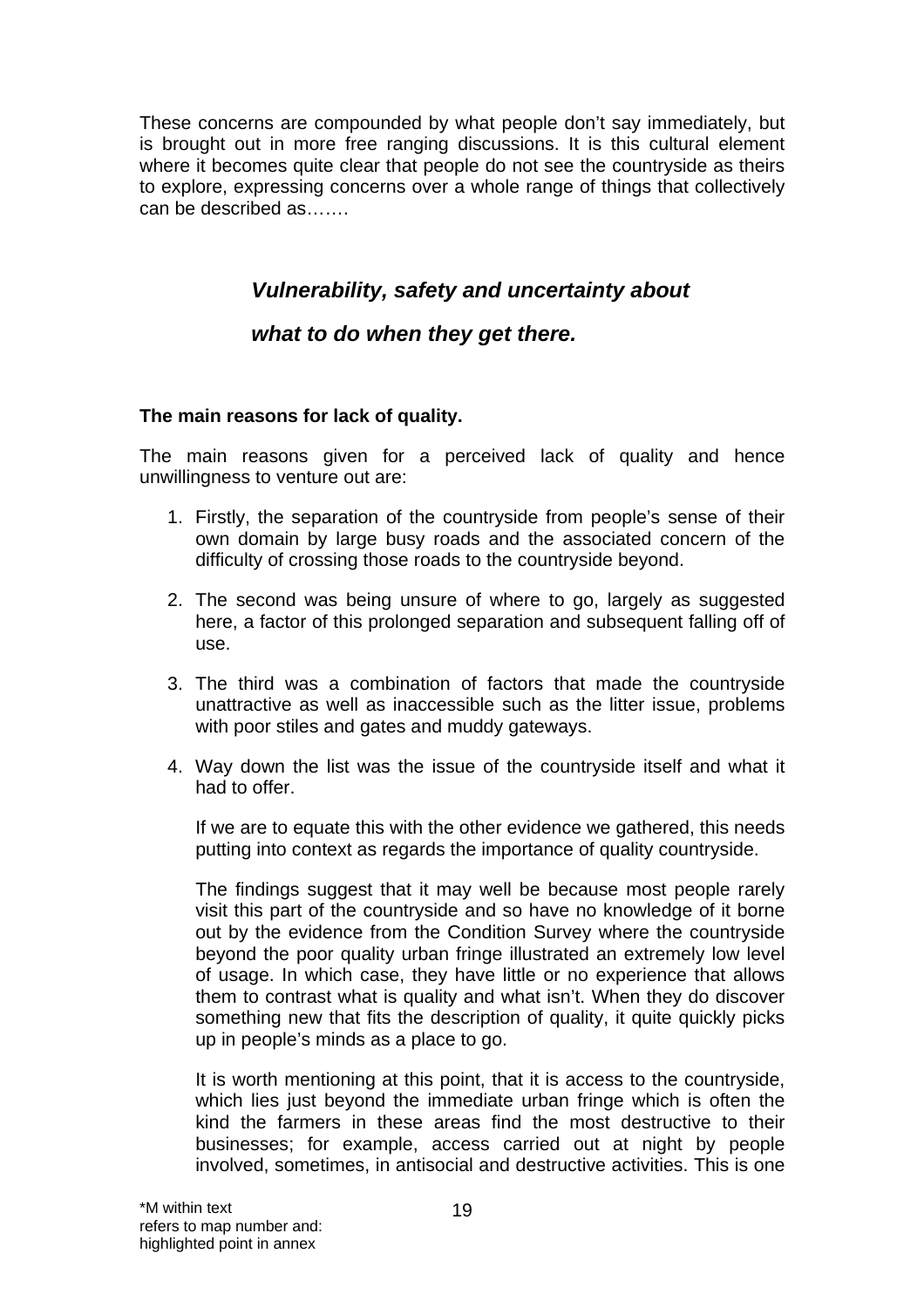of the main reasons farmers are often unsympathetic to the aims of those wishing to increase countryside access.

- 5. Urban Fringe Design
	- One of the main problems associated with the urban fringe, and its detrimental affect on countryside access, is where housing estates have been designed to turn inwards away from the countryside. There has been a long legacy of this approach, coming about for a variety of reasons, the main one being an apparent desire by housing developers to create a sense of security within the estate.
	- Secondly, the tendency for developments to maximise the development space, leaves no room for a soft, graduated edge between the urban area and the country. One of the problems is the constant moving of the 'edge' as development proceeds. The solution would be to design into new developments, wedges of green space to enable access to the urban fringe even when the band of development moves forward.
	- Where this approach is reversed such as the West Park development in northwest Darlington\*M6:2 and the estate in Middleton St George facing the Whinnies Local Nature Reserve<sup>\*M10:2</sup>, we see the level of interaction with the countryside showing a marked increase.

### **Summary: the Importance of Quality**

The thesis that high quality leads to greater use has been put to the test in this section of the ROWIP.

The findings are reasonably conclusive, mainly as a consequence of the conditions survey. This showed that by far the most used paths are in areas of high quality countryside such as the River Tees Corridor, the Local Nature Reserves and to some extent the paths near to the River Skerne at Barmpton.

Supporting this is other evidence from the Focus Groups, where people said that they looked for areas in which they feel safe, places where they can be sure they have a right to be and that they will have something to do when they get there, such as feeding ducks, trees for the children to play on, or a river to throw stones into.

The Telephone Survey also backed this up with little difference in the results between those places on the urban fringe, where poor quality countryside is found, with very few people using it for anything other than the most basic access such as a 10-minute walk with the dog.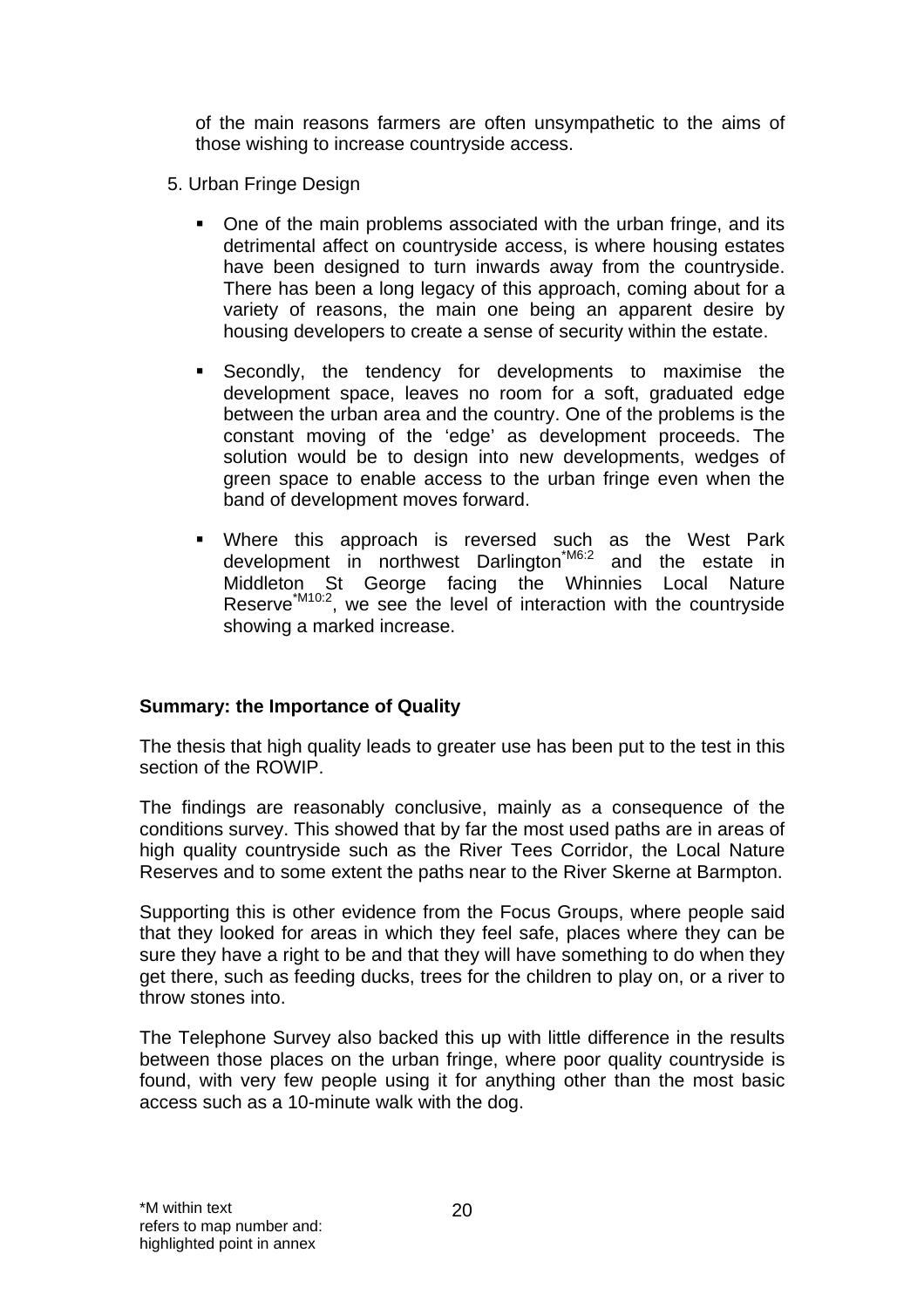# **STRATEGIC CONTEXT**

#### **There are many strategies that give guidance on the direction countryside access should be developed in individual local authorities and some of the main ones are discussed in the following section.**

Table 1: Short-list of Strategic Documents for Review

| <b>Document</b>                          | <b>Notes</b>                                                            |
|------------------------------------------|-------------------------------------------------------------------------|
| North East Regional Spatial              | The RSS backs up much of the                                            |
| Strategy (RPG1)                          | findings in this report, highlighting the                               |
|                                          | importance of the provision of quality                                  |
|                                          | green space that is joined up, both<br>physically and culturally.       |
| North East Regional Economic             |                                                                         |
| Strategy                                 |                                                                         |
| <b>DEFRA The Rural White Paper</b>       | Various passages on Agriculture and                                     |
|                                          | demand for environmental protection                                     |
|                                          | and enhancement.                                                        |
| The Countryside Agency                   | Select Committee on Environment,<br>Food and Rural Affairs Ninth Report |
|                                          |                                                                         |
| Agriculture and the Environment          | Extract that refers to the effect of                                    |
| - The view of the Policy                 | farming policy on the quality aspects of                                |
| Commission on the Future of              | the countryside.                                                        |
| Farming and Food                         |                                                                         |
|                                          |                                                                         |
| <b>Regional Image Strategy</b>           |                                                                         |
| <b>Tees Valley Green Infrastructure</b>  | The need to plan for green                                              |
| Strategy                                 | infrastructure.                                                         |
| North East England Tourism               | Includes activity tourism                                               |
| Strategy                                 |                                                                         |
| Tourism Marketing Plan for North         | Includes walking and cycling tourism<br>campaigns                       |
| East England<br>North East Cycle Tourism |                                                                         |
| Strategy                                 |                                                                         |
| <b>Tees Valley Transport Strategy</b>    | Sub regional transport strategy                                         |
| <b>Tees Valley Cycle Strategy</b>        |                                                                         |
| <b>Tees Valley Tourism Strategy</b>      | To be replaced in 2007                                                  |
| <b>Tees Valley Area Tourism</b>          | In draft form currently                                                 |
| Management Plan                          |                                                                         |
| <b>Tees Forest Plan</b>                  | <b>Community Forest Plan</b>                                            |
| <b>Tees Valley Equestrian Strategy</b>   |                                                                         |
| Darlington Local Plan                    | Local Plan is being replaced by the                                     |
| (Local Development Framework)            | LDF which is in preparation                                             |
| <b>Darlington Gateway</b>                |                                                                         |
| Darlington Local Transport Plan.         |                                                                         |
| <b>Darlington Cycling Strategy</b>       |                                                                         |
| Darlington School Travel Plan            |                                                                         |
| Strategy                                 |                                                                         |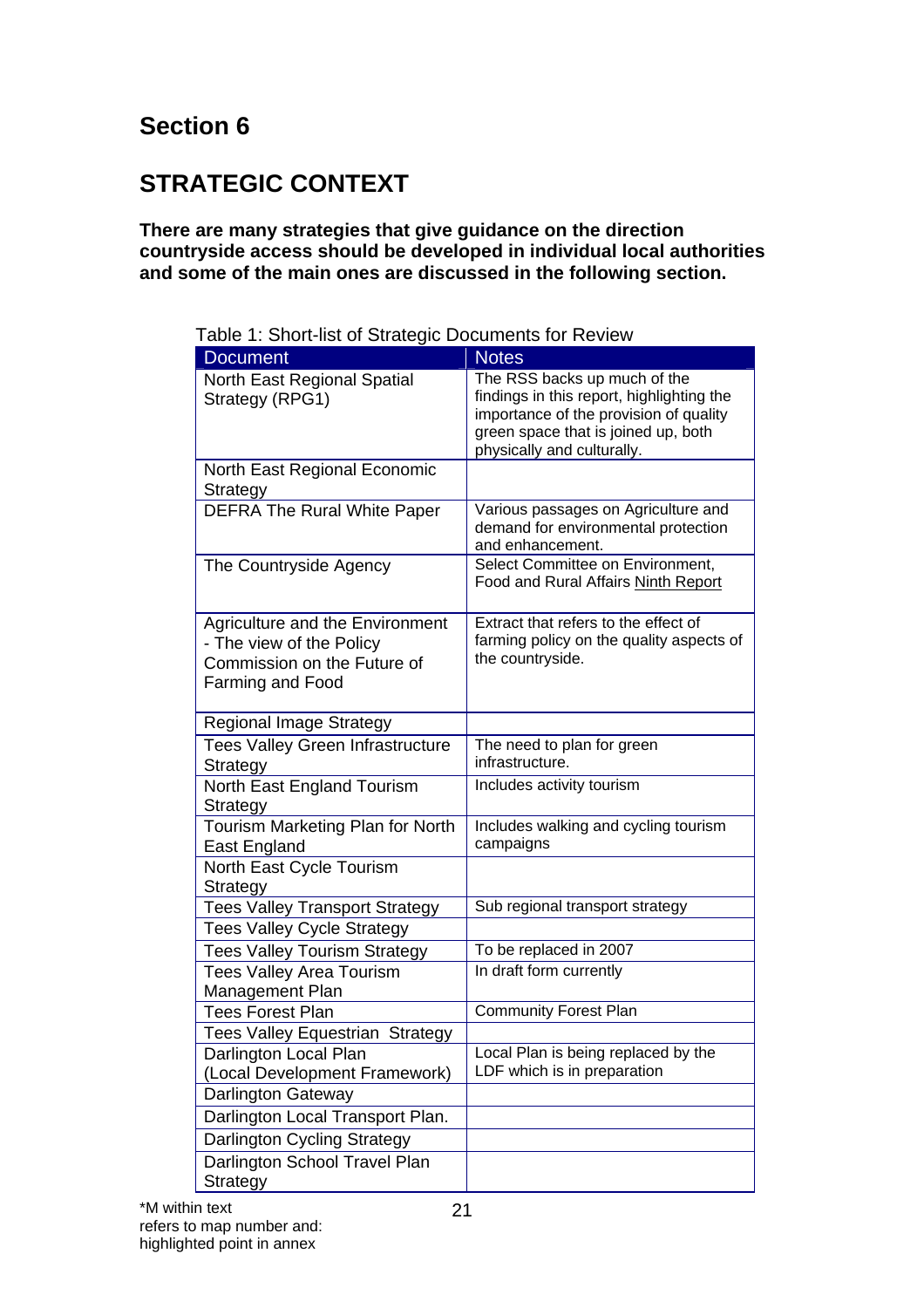| Where Quality Comes to Life: A    |                                    |
|-----------------------------------|------------------------------------|
| Community Strategy for the        |                                    |
| <b>Future of Darlington</b>       |                                    |
| Draft Open Spaces Strategy        |                                    |
| Durham Biodiversity Action Plan   |                                    |
| All Together Now: Social          |                                    |
| <b>Inclusion Strategy</b>         |                                    |
| <b>Choosing Health</b>            |                                    |
| Improving Health and Well-being   | <b>Primary Care Trust Strategy</b> |
| Darlington Local Culture Strategy |                                    |
| <b>Events Strategy</b>            |                                    |

# **Extracts from the North East Regional Spatial Strategy**

The region's …….. countryside in and around towns, in addition to checking the unrestricted sprawl and coalescence of settlements have important roles in sustaining urban communities. These areas can be made readily accessible to most people; contribute to the health, wealth and well being of the city regions and rural communities; underpin more sustainable living and strengthen biodiversity in both town and country. The development of Green Infrastructure - open spaces, woodlands, wildlife habitats, parks and other natural areas will play a key role in the region's competitiveness and economic strength.

The…..RSS recognises that greater emphasis needs to be placed on the positive use of the open areas in and around towns, by creating networks of new and improved parks, woodlands and other green spaces which are linked to the urban centre and the wider countryside by footpaths, bridleways and cycle ways. This will also improve the appearance, accessibility and biodiversity in and around towns. Green Belt and other open areas are important target locations for the delivery of community woodlands and an associated range of sustainable leisure opportunities for urban dwellers and tourists, such as walking, cycling, equestrianism and environmental education. Equestrian activity, for example, is an important activity in the rural-urban fringe that contributes more towards GVA and local economic activity than agriculture. However, the sustainable strategic access infrastructure of the region, in the form of bridleways and the public rights of way system upon which the industry depends, is neglected in some areas. The importance of the strategic network in the context of leisure and tourism should be recognised so that LDFs, Local Action Forums and Public Rights of Way Improvement Plans may deliver improvements at more local levels.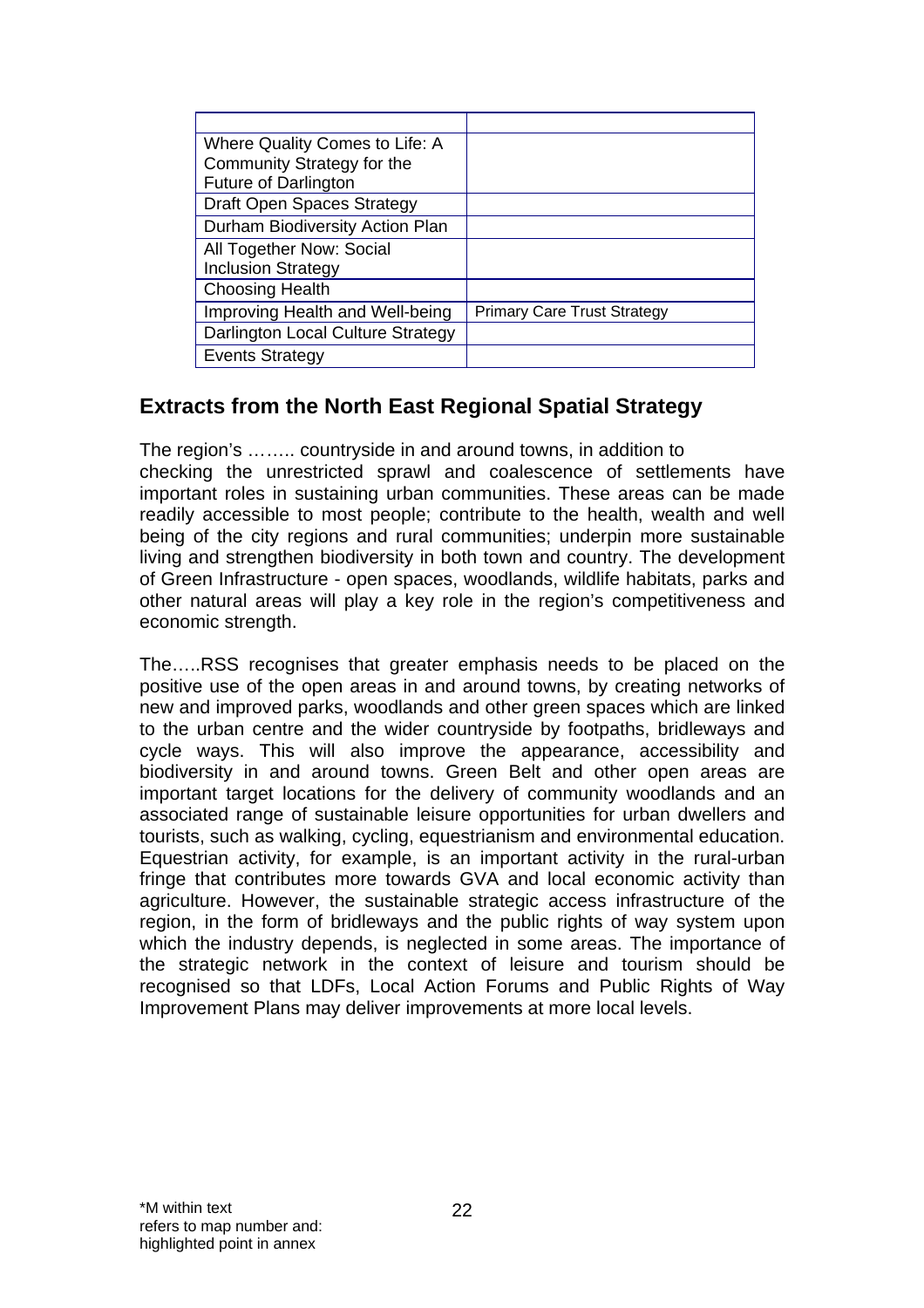# **The North East Regional Economic Strategy**

There are a number of key themes which recur throughout the strategy and have a distinct resonance with the main theme of the Darlington's ROWIP. These are:

Seeing the North East as

- **culturally vibrant,**
- having a more sustainable environment,
- having a more inclusive society,
- **•** being both diverse and welcoming,
- **•** being healthier and safer and
- having cities, towns and rural locations, which are working together.

# **There are many issues within the Darlington ROWIP where the principle of helping people understand their locality is a key theme.**

### **The Department of Community and Local Government.**

Presently stressing the importance of 'Place' with regards to achieving economic sustainability in the region, especially in the knowledge economy. DCLG express their concern that the North East is underplaying its main strengths in this respect, relying too much on the very real attractiveness of its wider countryside while undervaluing the importance of the countryside near to where people live.

*Increasing the level of knowledge as regards the distinctiveness of Darlington's, 'Place' both, geographically as well as historically. For people to want to know this 'Place' it needs to be safe and attractive, and by doing so, it enriches culture, it provides opportunities for sustainable activities (Close to home), it encourages all people from a locality to join in, (Inclusive) it encourages physical engagement,(People walk or cycle and by doing so, have a reason to get fitter and healthier) and brings the town and country together.* 

**DEFRA ,** along with the **Countryside Agency** have conducted extensive research into the effects of modern intensive farming methods and its effect on the quality of the countryside and hence its attractiveness as a place to visit. For example,

### **DEFRA's, Rural White Paper** states that,

Agricultural intensification and homogenous development have diluted countryside character, eroding the diversity that makes rural England so special. ...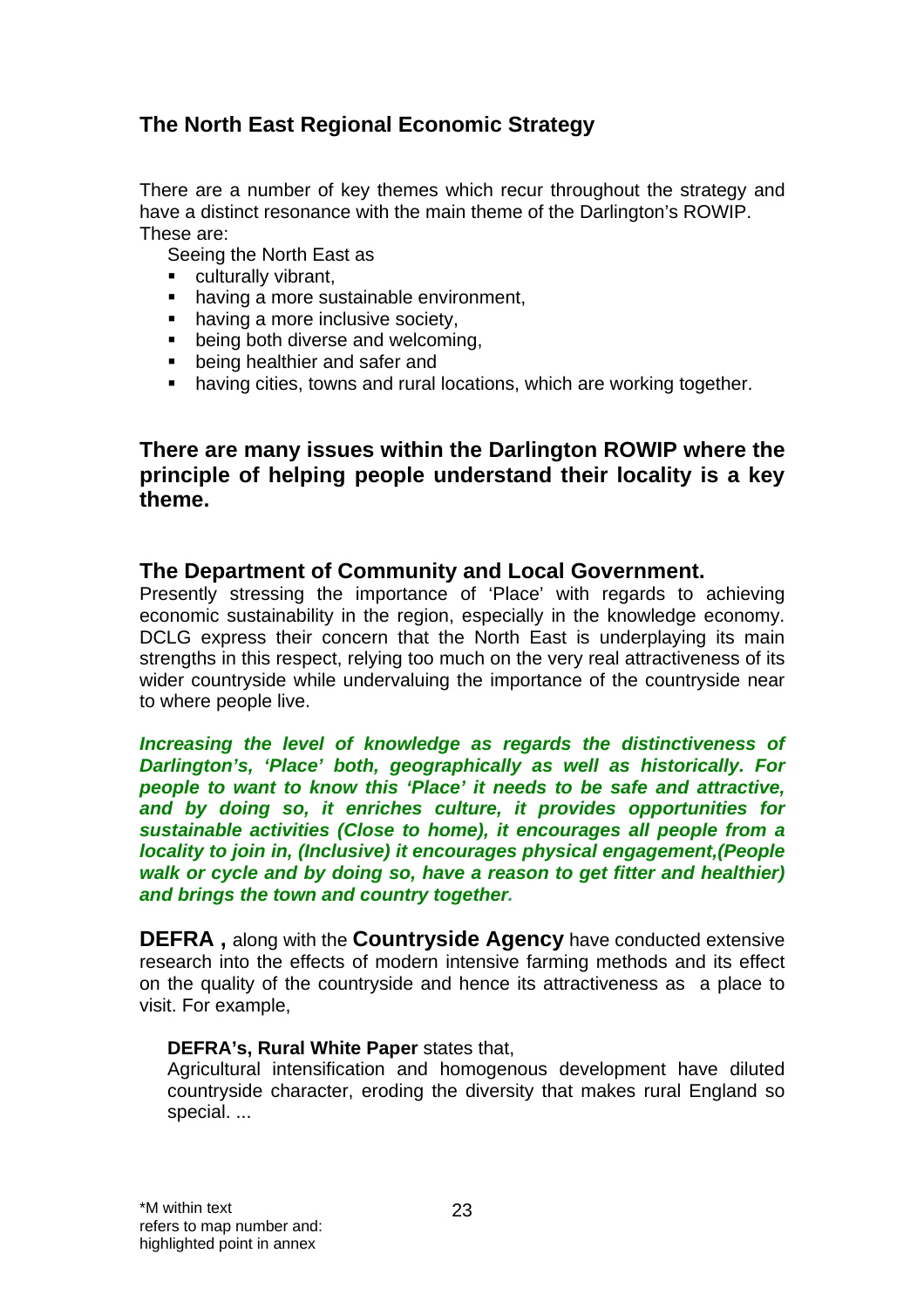While the **Select Committee on Environment, Food and Rural Affairs' Ninth Report** states,

**The Countryside Agency** was one of many organisations to tell us that *"people ... look for food to come from an attractive and accessible countryside with diverse wildlife"* 

# **The Council for the Protection of Rural England**

(**The House of Commons Select Committee)** told us that the problem has been the response of farmers to Government policies since the Second World War. Policies have been intended to increase agricultural productivity and promote self-sufficiency in food.

It argued that *a "chronic inability to reform these policies as conditions changed, or [to] respond to problems as they arose, has resulted in [inter alia] major damage to our landscapes, wildlife and natural resources"*.

It cited the following specific instances of damage:

- The loss of more than half of England's hedgerows since 1947;
- A 40 per cent reduction in the number of farmland birds since the mid 1970s; and
- The loss of an area of permanent grassland the size of Bedfordshire since 1992.[231

Clearly, these are all factors affecting the attractiveness of the countryside as a place to visit, especially around towns where farming is often at its most intensive.

## The view of **The Policy Commission on the Future of Farming and Food**

*"We believe it [the farming and food industry] is also unsustainable environmentally - without substantial change.* 

*"Farming and food production have got to be reconnected with the countryside.* 

*"This may seem like an odd thing to say. Over three-quarters of the landmass of England is still a farmed landscape. The English countryside was largely created by farming".* 

*"But in the last 50 years a lot of that countryside's diversity and character has gone." Two thirds of England's hedgerows were lost between the 1950s and the 1990s.* 

*"Beyond any doubt the main cause of this decay has been the rise of modern, often more intensive farming techniques. Agriculture was once*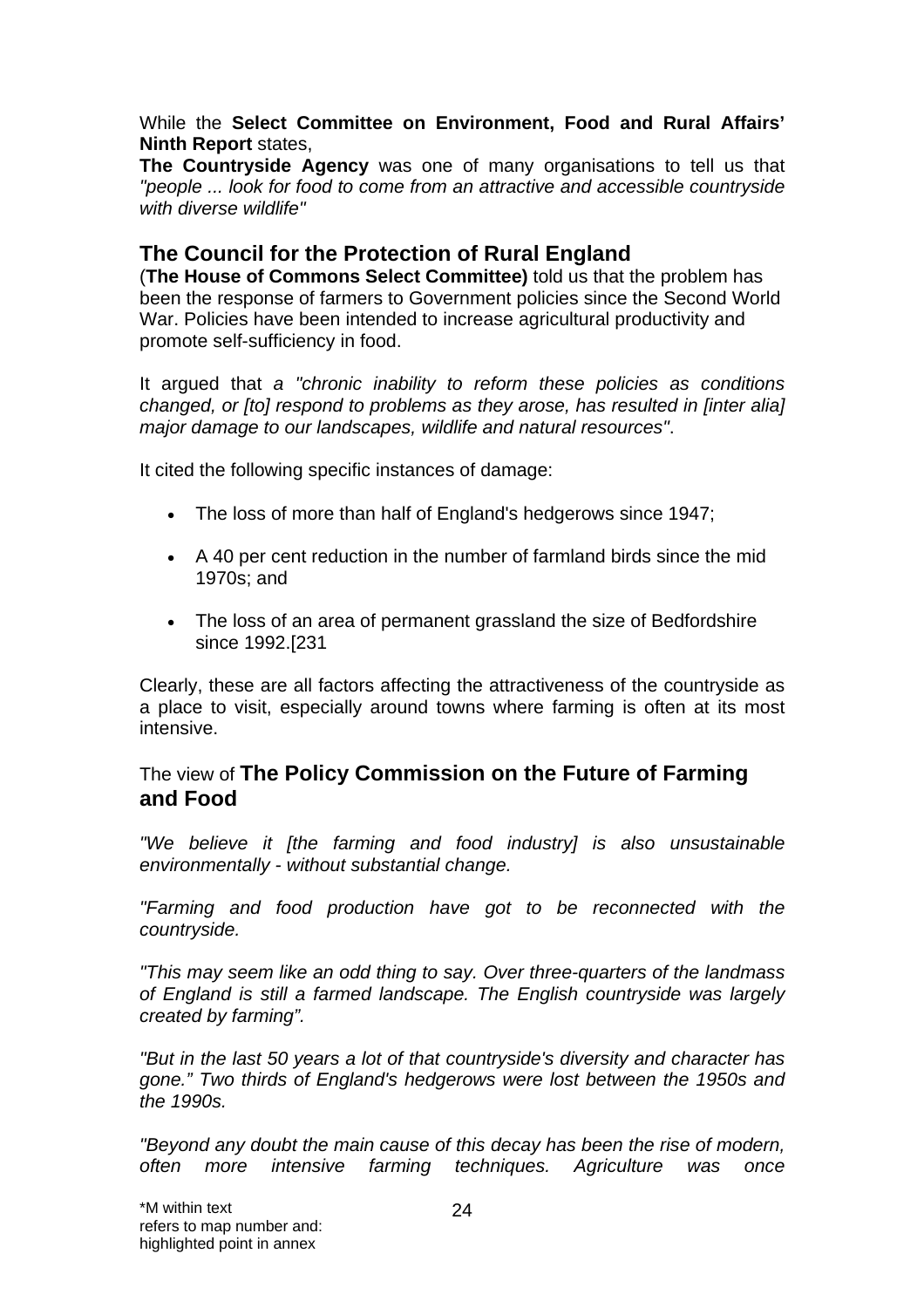*environmentally benign, and a healthy and attractive countryside was a relatively cost-free by-product. The practices that deliver this benefit for society are often not now economic. Farming practice and the familiar English landscape have diverged".* 

*As has been noted elsewhere in this document, the research findings suggest, in order to affect substantially the numbers identifying the countryside near their homes as a place for green exercise, then the reconnection mentioned above between farming and the countryside needs to take place. However, in addition, there needs to be a parallel reconnection between people and the countryside, and people and farming. (The Countryside Agency's Local Food initiative is important here, along with such activities as Farmers' Markets, farms on the urban fringe as tourist venues. etc)* 

*The Council will continue to work with farmers on the urban fringe to encourage the diversification of their business into ones that encourage access as well as benefiting from it.*

# **Regional Image Strategy**

The regional image strategy focuses on the profile and perceptions of the North East region. These are stated to be low for both people living here and those visiting.

### **The aims of the strategy are therefore to:**

- **Increase awareness of North East England and its many superb assets**
- **EXECUTE:** Attract more leisure and business visitors to the North East
- **EXECUTE:** Attract talented people to live and work in the North East.
- Attract investment to the region.
- Update and create positive perceptions of the region.

To achieve these aims, ONE North East has invested in marketing and public relations activity to give long-term promotion to the region. A permanent regional image strategy team has been created and it has developed a strong brand for the region, which concentrates specifically on the wider countryside as unspoilt as apposed to the popular perception, which tends towards seeing the North East landscape as being industrial and degraded. The team will continue to research consumer perceptions of the region to gauge the success of this campaign.

Research shows that people who have actually made a previous visit to the region are more likely to hold positive opinions about it. 4 major themes are to be targeted in order to promote positive perceptions of the region.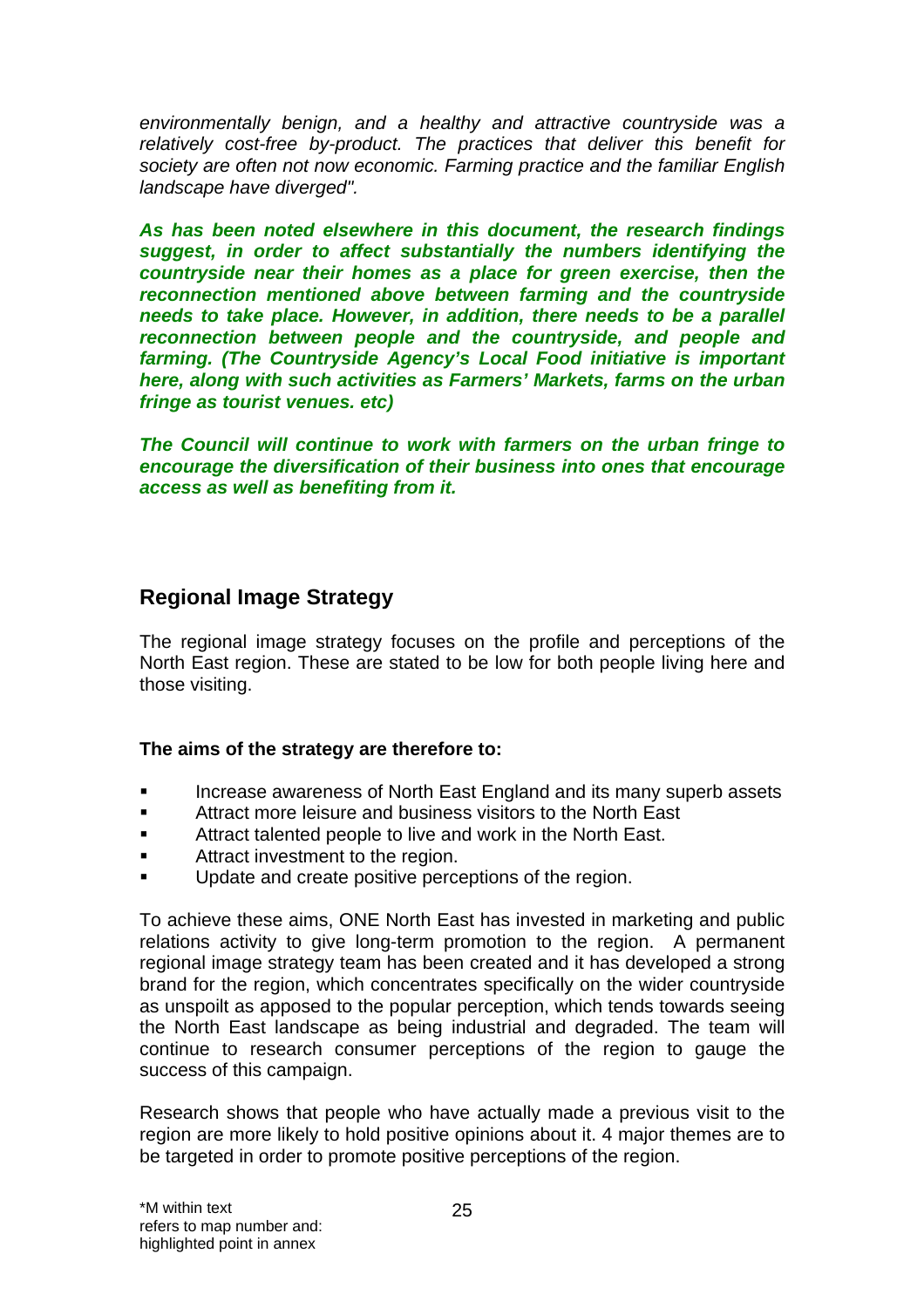These are

- **Example 2** Coast and Countryside
- **History and Heritage**
- **City Culture**
- Innovative Business

### *The main issues for the ROWIP are:*

- *1. Providing access to attractive countryside can help Darlington benefit from the regional promotion of '………. countryside'*
- *2. Recognise that this 'image' needs to be seen as having the potential to start closer to home, and that we cannot rely on the appeal of our proximity to other more scenic countryside elsewhere. (This is particularly relevant to day visits)*

# **Tees Valley Green Infrastructure Strategy**

The strategy is a way to help the process by which open space as a resource is integrated and planned strategically across the Tees Valley. In this way, green infrastructure should form a part of the investment plans and strategies of those agencies, with a remit for the planning and delivery of growth, sustainable development, and environmental management.

The strategy includes a map showing the key strategic routes for green infrastructure, it contains detailed argument about how important various aspects are including such headings as the importance of the urban fringe, the importance of connectivity of green space and the need for it to be a part of everyday normal life as well as specific things like the challenge of future proofing to protect against climate change.

### *Implications for the ROWIP:*

- *1. That the main principles of improving access to Darlington's countryside should be planned into the development process at an early stage so that opportunities for improvement when they do arise, form part of the initial design.*
- *2. That schemes needed for the improvement of the network receive priority, when options for funding are considered.*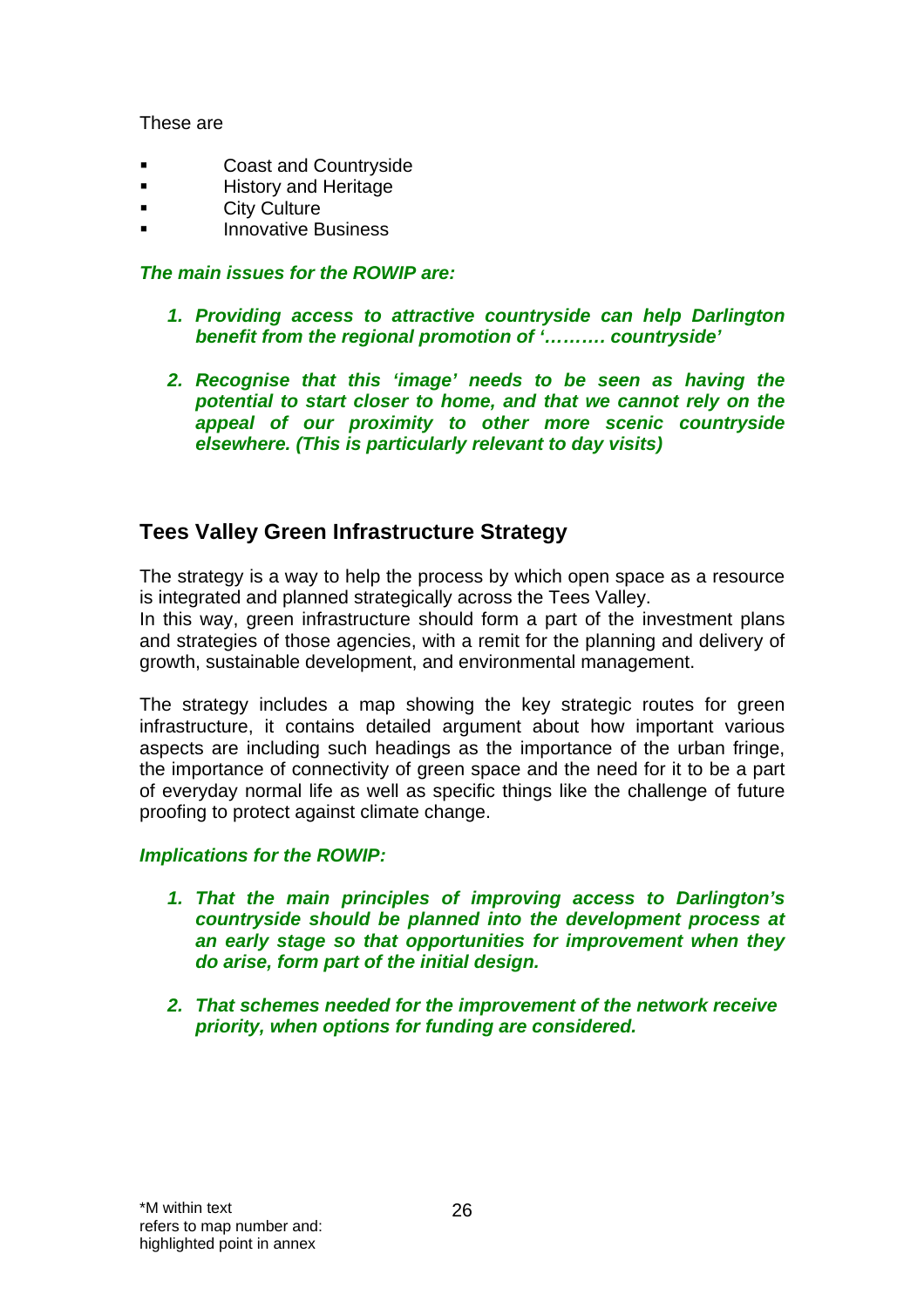# **The North East Regional Tourism Strategy**

This sets out several principles for tourism in line with the Regional Economic Strategy. The vision of the strategy is to make the North East a desired destination, which meets both tourist and business visitors' expectations. It lays out a number of principles, which will be used to achieve this.

### **The most important of these for the ROWIP is:**

### *"We will expand our tourism industry without putting our natural environment and built heritage at risk."*

The strategy aims to add to the sustainable development of the North East. It highlights the importance of the rural environment in attracting visitors to the area and how this must be conserved and managed. There are seven parts to the strategy and overall success depends upon progression across all areas:

- Activities and attractions;
- **Accommodation:**
- Information provision;
- Infrastructure;
- Marketing, communication and branding;
- Business and workforce development;
- Planning and the environment.

One North East has identified walking and cycling as key niche markets for tourism in the North East. It is delivering marketing campaigns aimed at these markets**.** 

## *The ROWIP should consider:*

- *How improving the access network in Darlington can enable the Borough to benefit from regional marketing of walking and cycling tourism. Although it is unlikely that Darlington will become a significant destination for these activities, it could benefit from long distance routes and from walking and cycling as a secondary activity pursued by visitors on a trip to the area.*
- *How this regional strategy can support the improvement, management and promotion of the access network in the Borough*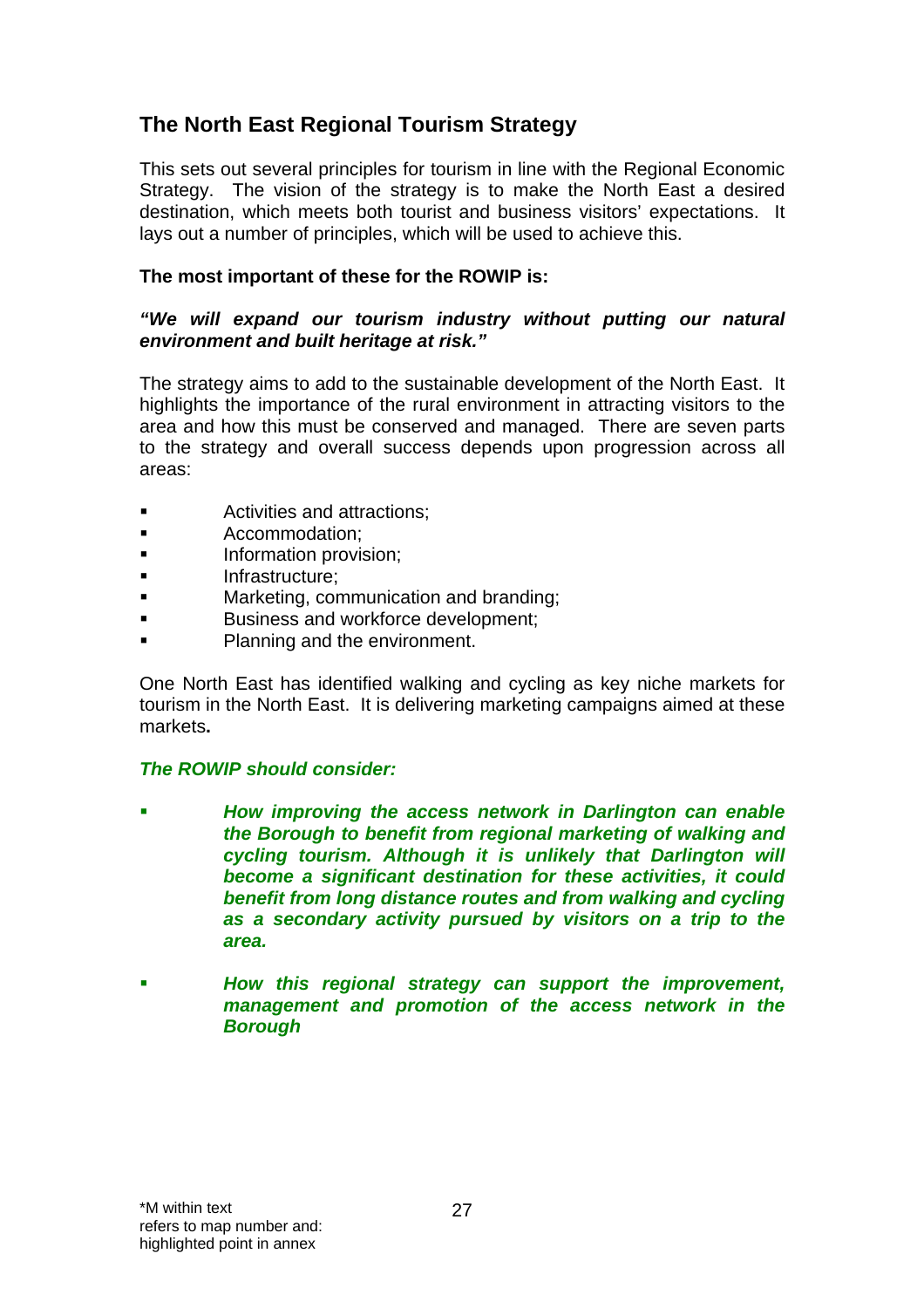# **Tourism Marketing Plan for North East England**

The Tourism marketing plan has been prepared in consultation with tourism partners across the North East. Its aim is to help *'to develop a truly competitive regional tourism product.'* 

The main focus of the market strategy is on the unique selling points that the North East has to offer. These include coast and countryside, history and heritage and city culture, as identified in the regional tourism and regional image strategies.

Specifically these are:

- **Example 3** Undiscovered and dramatic landscape
- Unique history and heritage including the regions Maritime, Christian, Railway and Industrial Heritage
- Vibrant cityscapes/urban culture
- Renowned North East welcome

 The North East is attractive to specialist interest groups who can be targeted through themed marketing campaigns.

A number of themed campaigns are being delivered, including:

- Walking: Production of a walking guide, advertising in newspapers, Attendance at 'The Great Outdoors Exhibition' and development of the walking micro-site linked to visitnortheastengland.com.
- **EXECY Cycling: Cycling brochures featuring routes throughout the region** and promotion of national cycle routes alongside those above.
- Adventure Tourism: To be included in the cycling campaign with the view of developing a dedicated campaign in the future.

### *Issues for the ROWIP are:*

- *1. Ensure that the Borough benefits from the regional walking tourism marketing campaign.*
- *2. Ensure that the Borough benefits from the regional cycling tourism marketing campaign.*
- **3.** *Look at the possibilities for the promotion of horse riding under the adventure tourism campaign.*

## **Gearing Up for Growth: A Cycle Tourism Strategy for the North East**

Gearing up for growth highlights the fact that cycle tourism is expected to continue to grow strongly in coming years. Due to the North East's rural cycling potential and its urban cycle routes the area is able to benefit from the growth in cycle tourism. Marketing has already been produced advertising the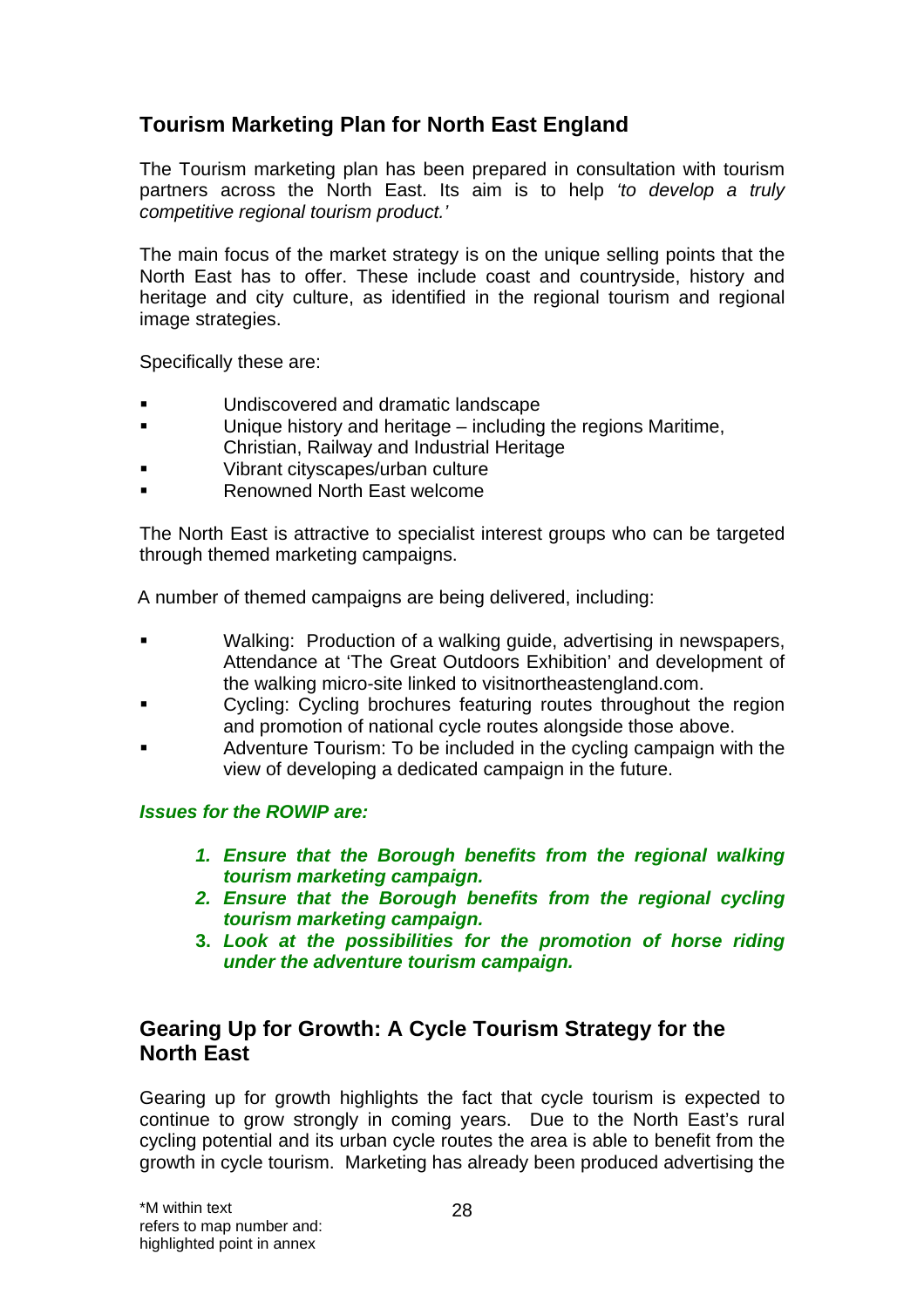area's cycle tourism offer through promotional literature, websites and the 'Discover Northumbria on 2 Wheels' campaign.

Facilities and services needed for cycling visitors are also being developed, with some having already been put into place and the strategy aims to build on this.

### **The strategy's objectives are:**

- To ensure that the full economic benefits available from cycle tourism are met;
- To help the North East become one of the UK's leading destinations for cycle breaks;
- To encourage visitors to use cycles and to reduce the use of cars;
- To improve cycle provision for local people.

More specifically the strategy hopes to; maximise the potential of any existing or planned routes, develop existing routes to include more circular options to appeal to tourists, to ensure routes and cycling infrastructures are maintained and improved continuously, to ensure there is coordination between current and future cycle tourism products and to establish well coordinated marketing campaigns that aim at specific target markets.

The strategy highlights one of the benefits of the development of cycle tourism as being an environmentally sustainable form of tourism, having a low impact on both the environment and communities. It can also help to reduce the number of cars used by visitors and therefore reduce the problems associated with visitor traffic.

### **There are three priorities for action, as follows:**

- **Developing and promoting rural cycling and mountain biking breaks** in Northumberland and County Durham
- Developing and promoting recreational cycling day visits in Tyne & Wear, Tees Valley and County Durham
- Developing and promoting cycle touring holidays for overseas visitors

The strategy identifies the main target market for Tees Valley as *'recreational cycling day visits by the local population'*

### *Issues for Darlington's ROWIP are:*

- *1. Should we look at developing the daily cycling routes in the Borough, or jointly with adjoining Boroughs?*
- *2. Do we provide services to cycle tourists using the long distance routes that pass through or close to the Borough?*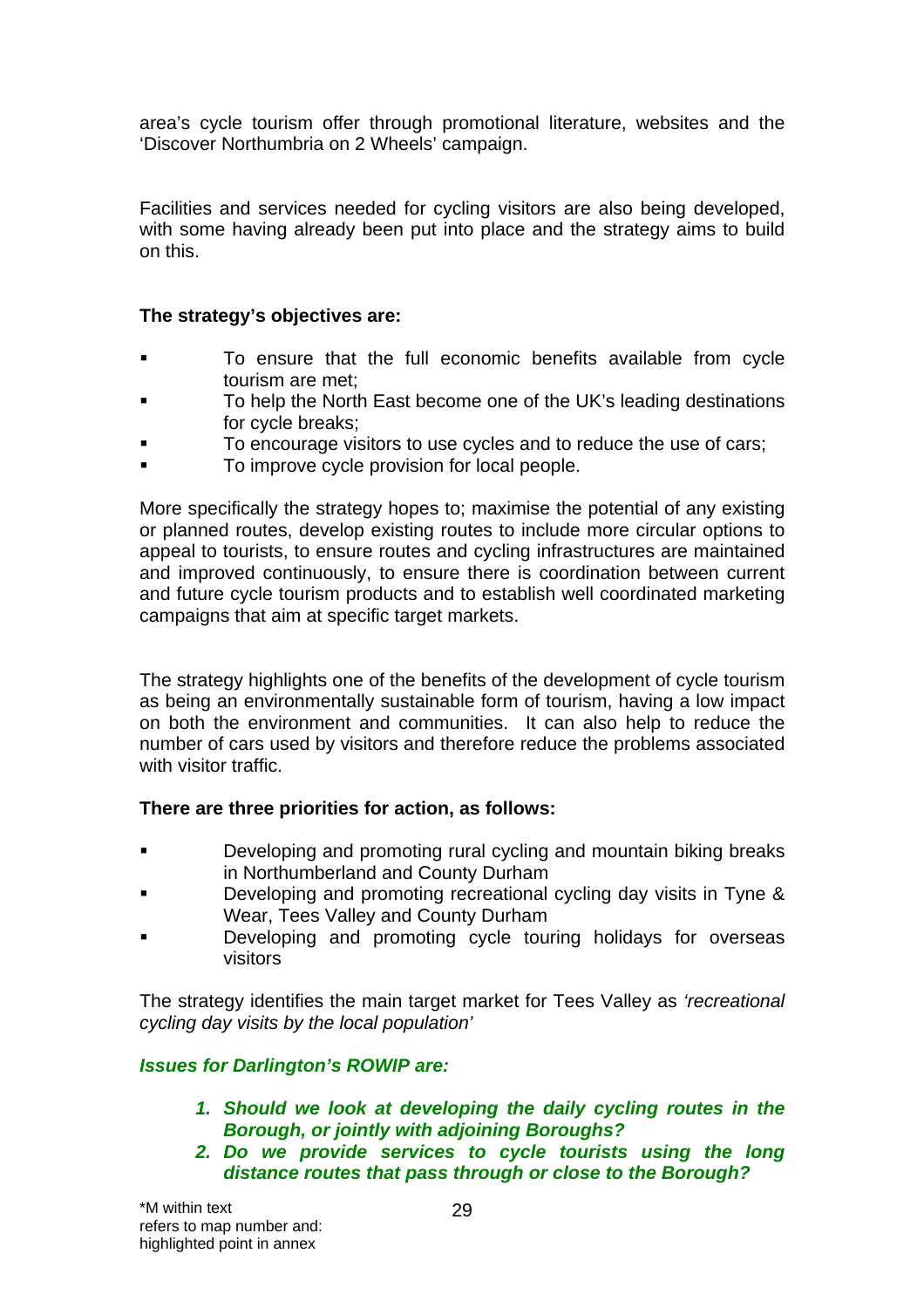# **Tees Valley Structure Plan**

<sup>1</sup>The Structure Plan proposes that a network of greenways - largely car-free off-road routes - be developed across the Tees Valley, to complement Rights of Way networks. Policy L4 states "Access to the countryside and coast will be improved by developing a network of greenways, footpaths, cycleways and bridleways, providing links between the towns, the villages, the countryside and the open spaces within the towns."

Policy L7 states that the Teesdale Way and Cleveland Way long distance footpaths will be improved maintained and protected from development.

Policy L8 states that the potential for recreational development adjacent to the River Tees should be realised, including by improving access and creating new footpaths and cycleways.

# **Tees Valley Cycle Strategy (1998)**

The objective of the strategy is to 'encourage more cycling, as part of an integrated land-use and transport strategy to:

- **IMPROVE MODILITY for people, not movement of vehicles**
- **IMPROVE FOAD SAFETY**
- **IMPROVE the environment**
- Improve the health of the community

There are five groups of policies, as follows:

- **•** Providing cycle facilities, such as routes and parking
- Incorporating the needs of cyclists into alterations and additions to the highway network
- Promotion, awareness and safety
- Local authorities and their role as major employers setting a good example
- Monitoring and implementation

### *Key issues for the Darlington ROWIP are:*

- *1. Does D.B.C. continue the process of creating a network of safe and convenient strategic cycle routes in the Borough which link to strategic routes across the Tees Valley?*
- *2. Should D.B.C. ensure that there are minimum standards in place for the maintenance and sweeping of cycle routes?*
- *3. Consequently, is there adequate cycle parking at cyclists' 'destinations'?*
- *4. Are there systems to ensure cyclists' needs are taken into account in new highway and traffic management schemes, and at new junctions?*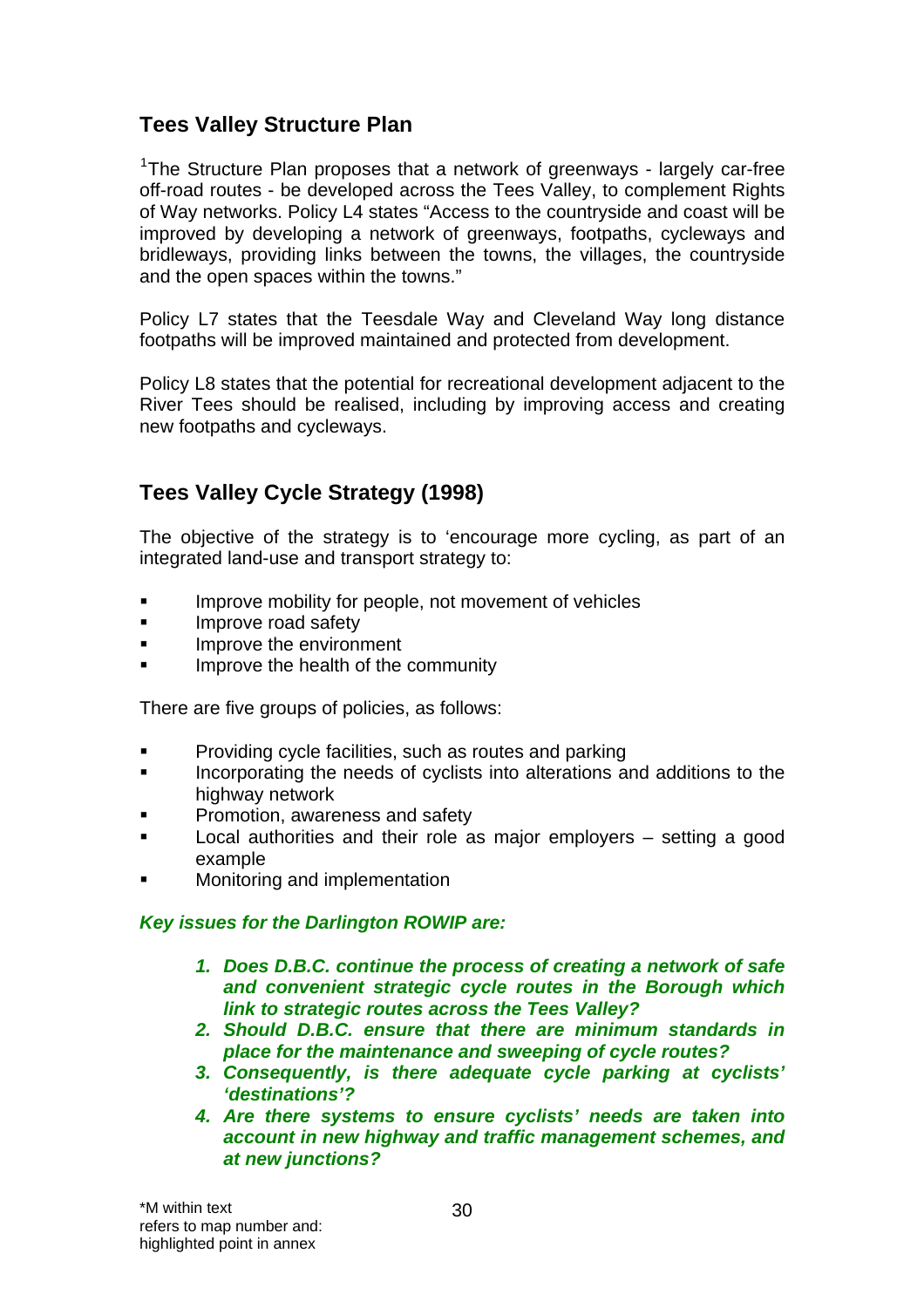- *5. Is there adequate cycle awareness and cycle proficiency training?*
- *6. Is the Council doing all it can to provide facilities for staff who wish to cycle to and during work?*

# **Tees Forest Plan (2000)**

The vision for the Tees Forest is to 'create a well-wooded landscape that is worked and lived in'. The Forest will have a variety of habitats and deliver social, economic and environmental benefits. Community Forests are a longterm project and the Tees Forest could take up to 30 years to establish

A 'Forest Strategy' shows the geographical location of the proposed new woodland and other habitats. Access to the Tees Forest will include a network of 'Greenways' and 'Forest Gateways' and there will be good links direct from urban areas. Recreational activity will focus on these Gateways and Greenways as well as on 'Open Access Areas' providing for a range of outdoor activities and 'Participation Programmes' to involve everyone in the Community Forest.

The Plan has a number of 'Local Management Zones'. Zone 13 'Darlington Rural Fringe' covers Tees Forest activity in Darlington. The strategies for this zone are as follows:

- Focus woodland expansion on brownfield land, adjacent to areas of potential new development, the boundary between town and countryside and major transportation corridors
- **Develop the recreational potential of the zone, including green** routes and riverside recreation on the rivers Tees and Skerne
- Create a Greenway between Darlington and Stockton
- Progress the development of new Gateway sites, especially a new primary Gateway site
- Encourage planting of larger woodlands with commercial potential between Darlington and Stockton
- Promote the concept of the Tees Forest in this zone

### *Key issues for the Darlington ROWIP are as follows:*

- *1. How can the residents of Darlington gain optimum access to the Tees Forest?*
- *2. Are there systems to ensure that new development includes new access through planning gain?*
- *3. What is the recreation and tourism potential of a Darlington to Stockton Greenway?*
- *4. How could a 'primary Gateway' benefit recreation and tourism?*
- *5. The need for a new area of Community Woodland in the south of the Borough with sustainable links.*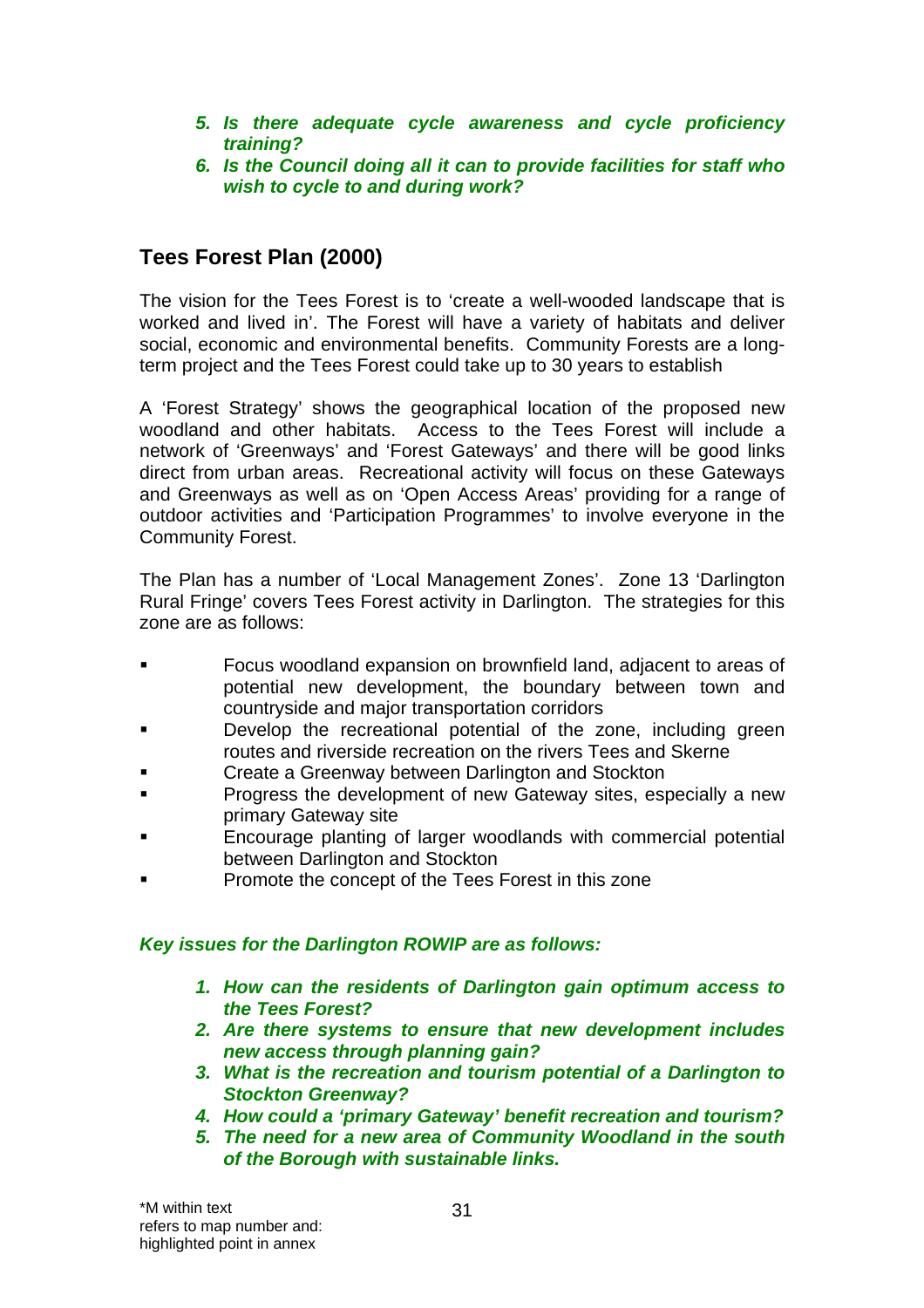*6. The need to increase constantly the tree cover and hence percentage of accessible woodland around Darlington, given that the Borough has ¼ of the average national tree cover percentage, which is in itself, one of the lowest in Europe.* 

# **Durham Biodiversity Action Plan**

The Durham Biodiversity Action Plan (BAP), which was produced in 1999, covers the whole of Darlington Borough.

The plan has habitat action plans for the following habitats:

- **Arable land**
- **Coniferous woodland**
- Gardens & allotments
- **Hedgerows**
- **Improved grassland**
- **Lowland heath**
- **Lowland meadows & pastures**
- **Magnesia limestone grassland**
- **Parks and amenity grassland**
- **Ponds, lakes and reservoirs**
- Reeds, swamp, fen and marsh?
- Rivers & streams
- The built environment
- **Transport corridors**
- **Urban habitats**
- Wet woodland

The relevant species action plans (prepared) are as follows:

- **Great Crested Newt**
- Skylark
- **Nightjar**
- **Linnet**
- Reed Bunting
- Corn Bunting
- **Spotted Flycatcher**
- **Tree Sparrow**
- **Grey Partridge**
- **Bullfinch**
- **Song Thrush**
- **Freshwater white-clawed crayfish**
- Water Vole
- **Brown Hare**
- **n** Otter
- **Pipistrelle Bat**
- Red Squirrel
- Round-mouthed Whorl Snail

\*M within text refers to map number and: highlighted point in annex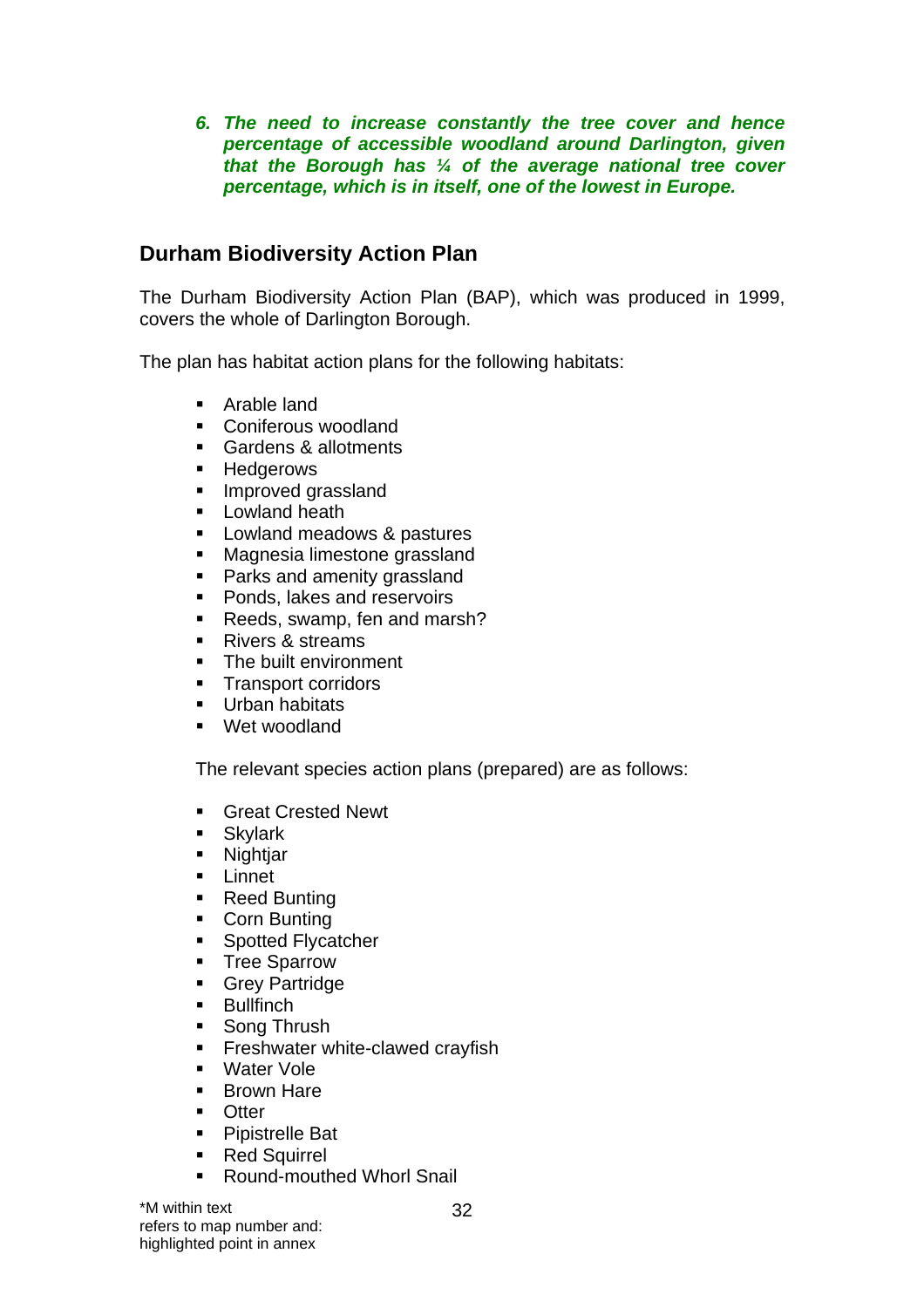### *Implications for the Darlington ROWIP:*

*Management for access, if carried out sensitively, can make way for improved levels of biodiversity. This can occur through the introduction of areas of new access, with the creation of Community Woodland on agricultural land or new wetlands adjacent to new or existing paths. It can also occur through the widening of field margins and improved hedgerow management. These kinds of improvements, together with the creation of new Local Nature Reserves, see the quality of the landscapes improving rapidly, quickly making an area much more popular to the public for informal recreation.*

# **Tees Valley Equestrian Leisure Sector Strategy**

The objectives of the strategy are:

- To increase the understanding and raise the profile of the equestrian sector within the Tees Valley sub-region
- To increase awareness amongst Local Authority planning and transport staff about the needs and demands of the equestrian leisure sector
- To highlight the need for greater acknowledgement within the local planning structure of the ability of the equestrian leisure sector to contribute to the social cohesion, well-being and environmental sustainability of rural and urban fringe areas
- To enable more effective targeting and wider publicity for the opportunities afforded through the Single Payments Scheme (Environmental Stewardship) and the Rural Development Scheme

### **The strategy has twelve recommendations, as follows:**

- **Work should be set in hand to create a Tees Valley 'Festival of the** Horse'
- A 'Tees Valley Trail' should be established which wraps around the Tees Valley conurbation with connections west to Cumbria, north to Durham and south to the North York Moors
- A framework partnership agreement between the key agencies should be developed with one nominated lead agency to provide first point of contact
- A nominated lead agency, with the support of the partnership, should promote a business cluster group
- Supplementary planning documents should be produced to provide a comprehensive and consistent approach to the equestrian sector
- A set of comprehensive, but direct, guidance notes should be published
- Investigating the feasibility of developing an extensive tolled route system
- Consideration should be given to developing a Tees Valley framework
- 1% of LTP resources over a 5-year period should be allocated to a programme of ROW maintenance, improvement and extension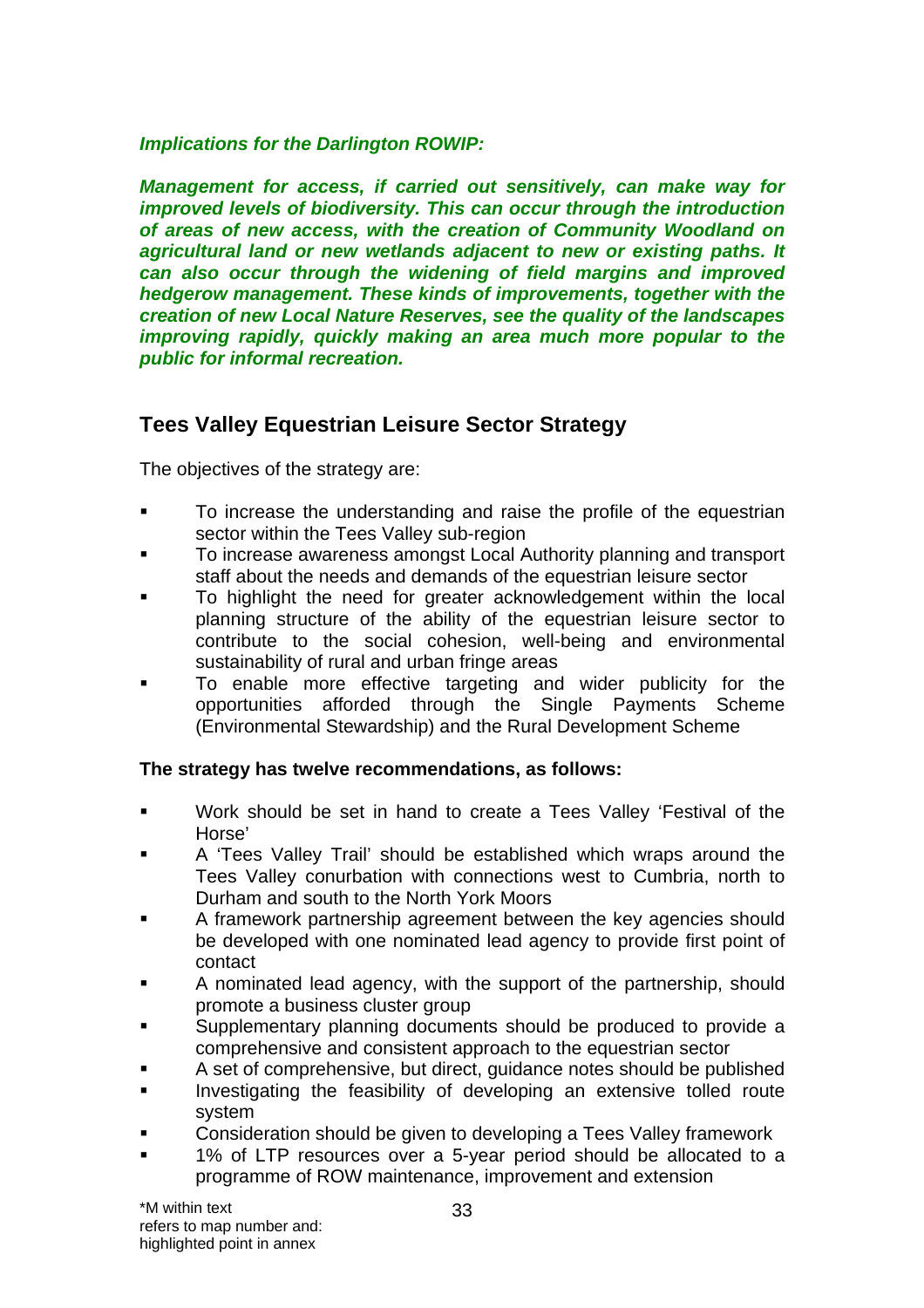- Debating the issue of horses and road use
- Exploring options for 'safe riding' qualifications
- Exploring opportunities to widen the riding offer in the Tees Valley

The strategy identifies three key concerns, as follows:

- The availability and cost of basic training
- **The dearth of off-road riding opportunities**
- The absence of a strategy for developing the equine industry

### *Issues for the Darlington ROWIP are:*

- *1. Can the bridleway network in the Borough improved/extended?*
- *2. Are there opportunities to introduce more people to horse riding, especially young people?*
- *3. How can the ROWIP contribute to the strategic development of the equine industry in Tees Valley?*
- *4. Could the proposed supplementary planning guidance help to manage the proliferation of 'unofficial' livery yards in the Borough?*
- *5. Is there an opportunity to develop a toll route system in the Borough?*
- *6. What are the opportunities for permissive riding agreements across farm boundaries?*

## **Darlington Local Plan (1997) Incorporating Adopted Alterations 2001 & The Local Development Framework**

 The Local Development Scheme (LDS) for Darlington sets out how the Council's programme for preparation of the Local Development Framework (LDF). The LDS lists a number of documents and sets out a timetable for their production.

 The Darlington Local Development Framework will consist of a number of documents, which will be either Development Policy Documents (DPD), setting out policies and Borough-wide plans, and Area Action Plans (AAP), which deal with issues at a more local scale.

 The Core Strategy is the highest-level document and it will guide all of the other documents. This is the most advanced and adoption is anticipated in January 2009. Following this, other plans will be adopted as shown in Table 3, below. Once the initial list of plans has been adopted, further plans will be prepared to address emerging issues and priorities.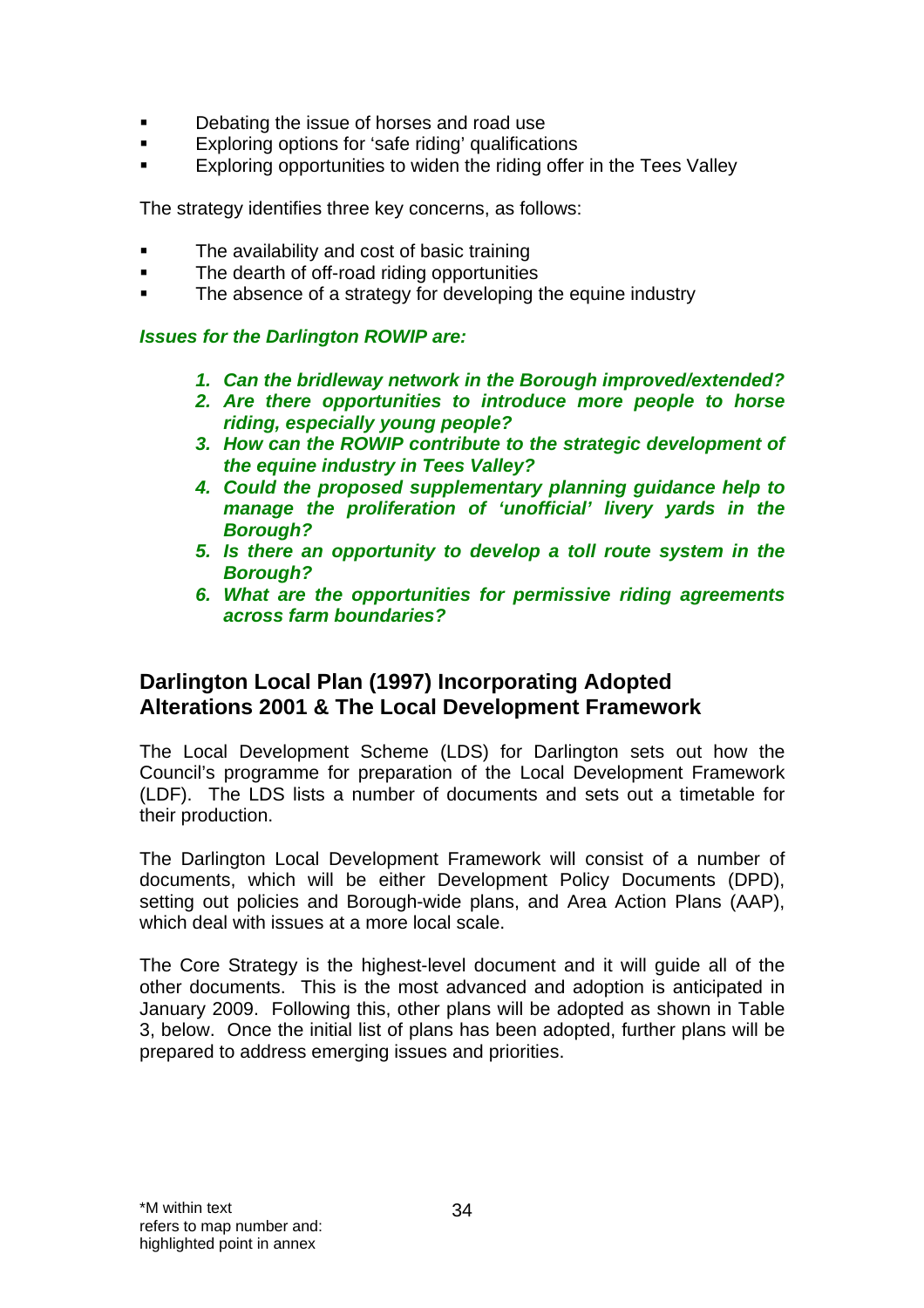| Table 3: Darlington Local Development Scheme |  |  |  |
|----------------------------------------------|--|--|--|
|----------------------------------------------|--|--|--|

| <b>Document</b>                                             | <b>Role</b>                                                                                 | Commence        | <b>Adoption</b> |
|-------------------------------------------------------------|---------------------------------------------------------------------------------------------|-----------------|-----------------|
| <b>Core Strategy</b>                                        | Sets out a vision, strategy<br>and policy framework for<br>spatial development              | <b>Jul 2002</b> | Jan 2009        |
| Tees Valley Minerals &<br><b>Waste Core Strategy</b>        | Provides a strategic<br>approach to mineral and<br>waste development and<br>proposals       | May 2007        | April<br>2010   |
| <b>Development Policies</b>                                 | Generic policies against<br>which development<br>proposals will be assessed                 | Aug 2007        | Sep 2010        |
| <b>Tees Valley Minerals</b><br>and Waste Site<br>Allocation | Identifies potential sites for<br>minerals and wastes sites<br>and facilities               | May 2007        | April<br>2010   |
| Darlington Gateway<br>AAP                                   | Provides employment<br>allocations and a detailed<br>framework for areas of<br>regeneration | Aug 2007        | Sep 2010        |
| Darlington Town Centre<br>AAP                               | Provides the planning<br>framework for the future<br>development of the town<br>centre      | Feb 2008        | Jan 2011        |

In addition there will be several Supplementary Planning Documents which will provide guidance on specific issues, such as affordable housing, design of new development and planning obligations

In the meantime, the policies of the Local Plan are 'saved' beyond the duration of the current plan (which ends September 2007) and continue to apply until such time as appropriate, new Local Development Documents are in place. Policies relating to recreation are located in Chapter 5 – 'Recreation, Leisure and Community'. The objectives for this area of policy are as follows and the key policies are outlined below:

- To meet the needs of all residents for recreation and community facilities.
- To continue to promote and develop Darlington's role as a sub-regional centre for recreation and leisure provision.
- To protect and improve existing facilities.
- To identify and respond to shortfalls in provision in relation to perceived local needs.
- To create a safe and attractive environment for all members of the community.
- To ensure that the needs of children, the elderly and people with disabilities are satisfied.
- To improve access to the countryside for informal recreation
- To ensure that the environmental impact of recreation, leisure and community provision is sustainable.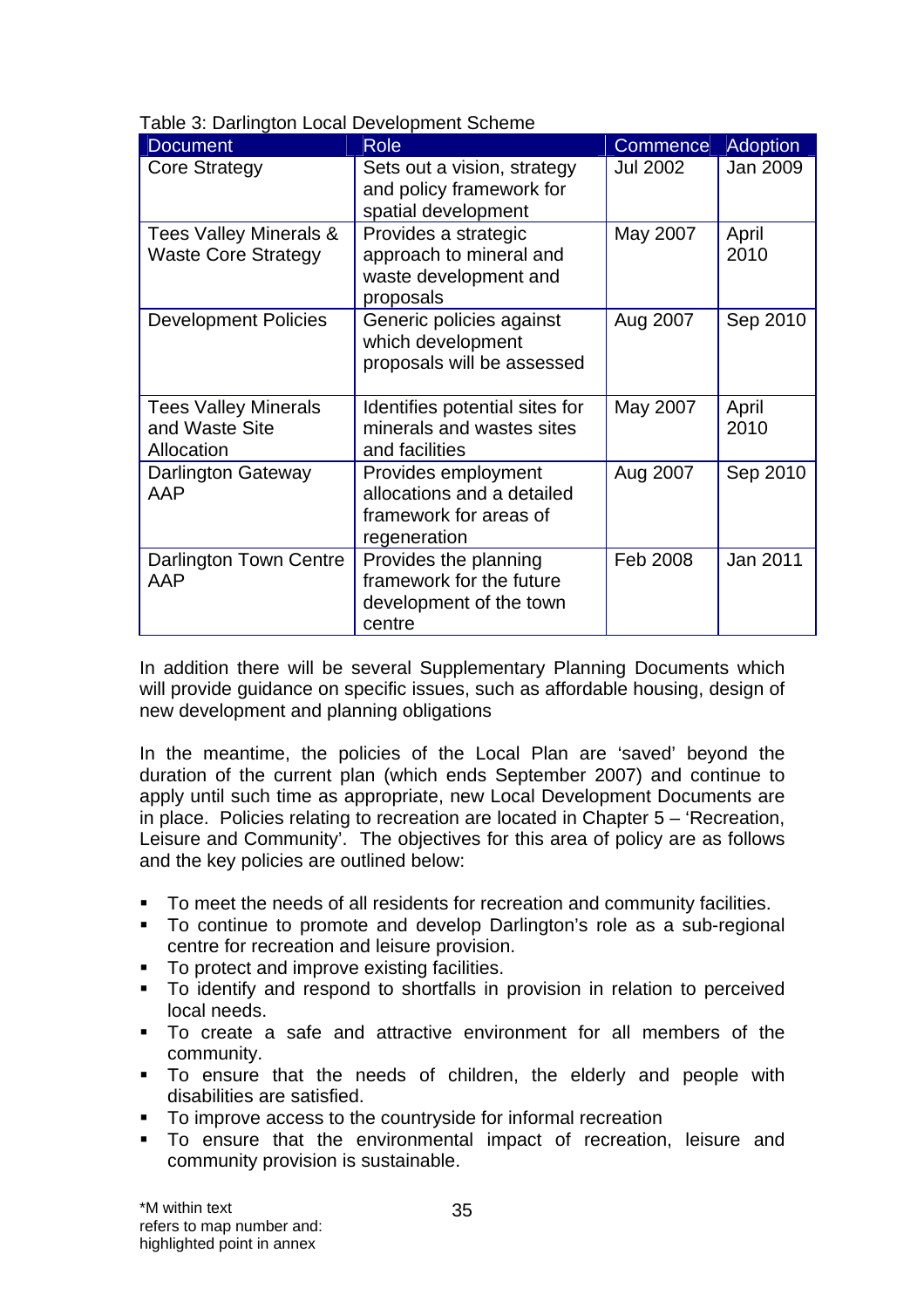<sup>2</sup>Key policies are:

- Policy R12 Access to Open Land and Countryside states that public access to open land and countryside will be encouraged by maintaining and extending the PROW and other paths. Recreation routes will be created using parts of the existing network together with new links to improve access from built up areas for pedestrians, people with disabilities, pedal cyclists and/or horse riders.
- Policy R13 Recreation Routes and New Development includes provision for the inclusion of new routes, linking to the access network, in new development.
- Policy R14 Recreation Development in the Countryside allows for the development to support countryside sports and activities subject to environmental and other conditions.
- Policy R15 Horse-Related Development allows development in the countryside of facilities to support equestrian activity subject to environmental and amenity conditions.
- Policy R23 Off-Road Motorcycle Facility permits the use of land for organised and supervised off-road motorcycling subject to conditions relating to noise, and visual disturbance and impacts on amenity and character in the surrounding area.
- The narrative makes specific reference to the creation of recreation routes along the banks of the River Skerne, in the urban area and along the Barnard Castle railway track bed, as well as safeguarding of the Stockton-Darlington railway track bed and improving the Teesdale Way through the Borough.

### *Main Issues for the ROWIP*

*Having key aspects of the ROWIP identified in the LDF is very important. It allows future planning for the improvement of the countryside around the town. It identifies the process where not only can countryside access be improved but also opportunities to improve the actual quality of the countryside through such things as environmental mitigation measures.*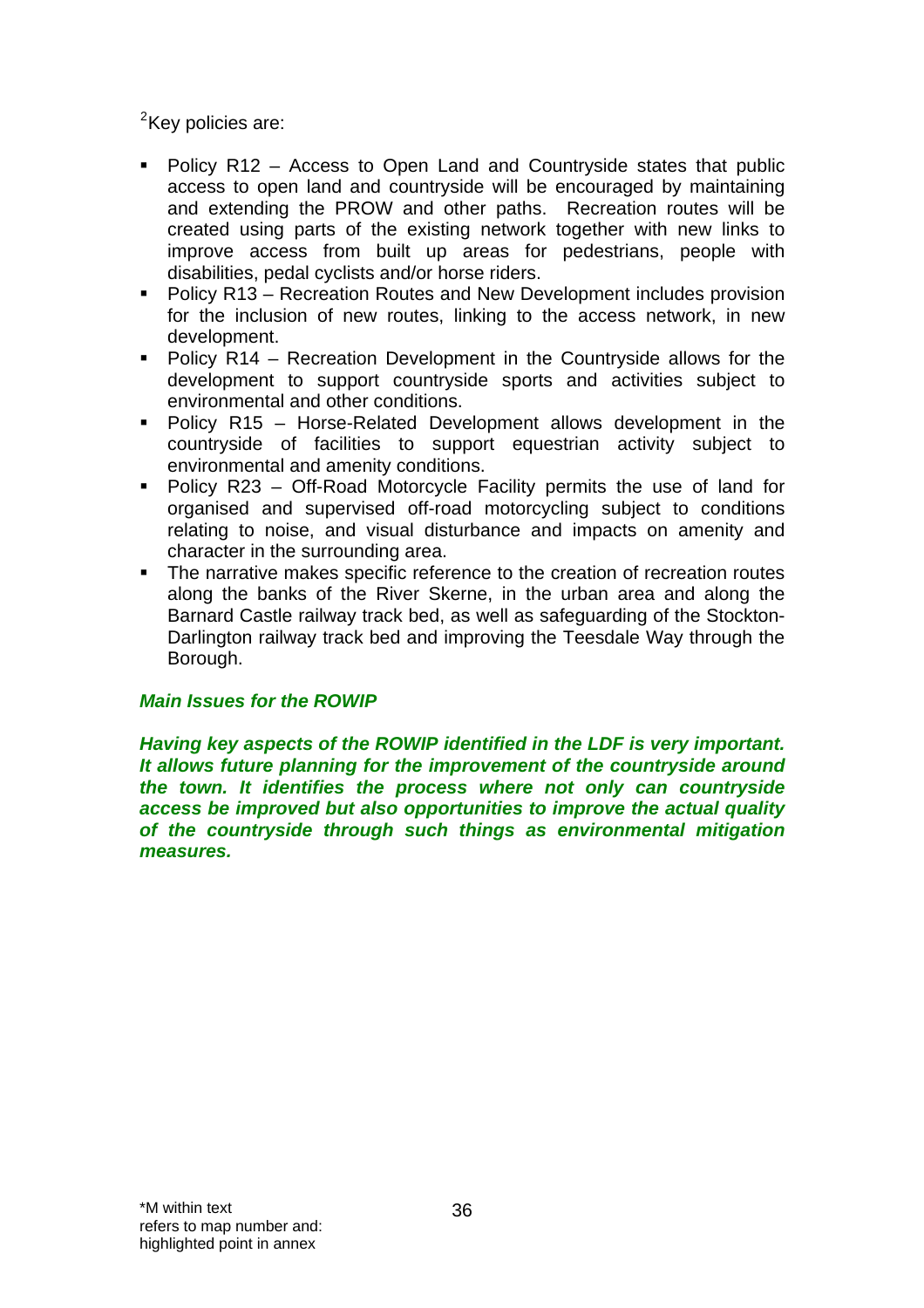# **Darlington Local Transport Plan 2006-2011**

The plan focuses on:

- **IMPROVIGOUS** accessibility, especially for those with a mobility or sensory impairment, and for those who are socially excluded
- Tackling traffic congestion
- Making the transport network safe and secure for all
- Helping people make the best travel choices

It includes a set of actions to improve:

- **Travelling to work**
- **Doing business in Darlington**
- Going to school or college
- Shopping for food and goods
- **Leisure and recreation**
- Access to health services and caring for others

The LTP2 includes the statement of action for the ROWIP as well as section on the Darlington network that sets the scene for much of the work in this plan. It also includes a Cycling Strategy and a School Travel Plan Strategy.

## **3** *Issues for the ROWIP are as follows:*

- *1. The access network is primarily used for leisure and recreation trips, but opportunities should be taken to improve the network in and close to built-up areas to encourage non motorised modes for utility trips, including travel to work and travel to school*
- *2. Linking the urban network with the countryside is of a major importance as a means of creating more sustainable recreational travel.*
- *3. The creation of a set of green venues to encourage the use of the web of green routes across the town and out into the countryside.*

# **School Travel Plan Strategy 2006-2011**

The vision for the plan is:

*To ensure that school pupils in Darlington have the opportunity to make a safe, healthy, affordable and enjoyable journey to school with the minimum practicable impact on the local environment* 

A number of measures are proposed including producing plans for each school in the Borough and involving transport planners earlier in the process of planning new education facilities.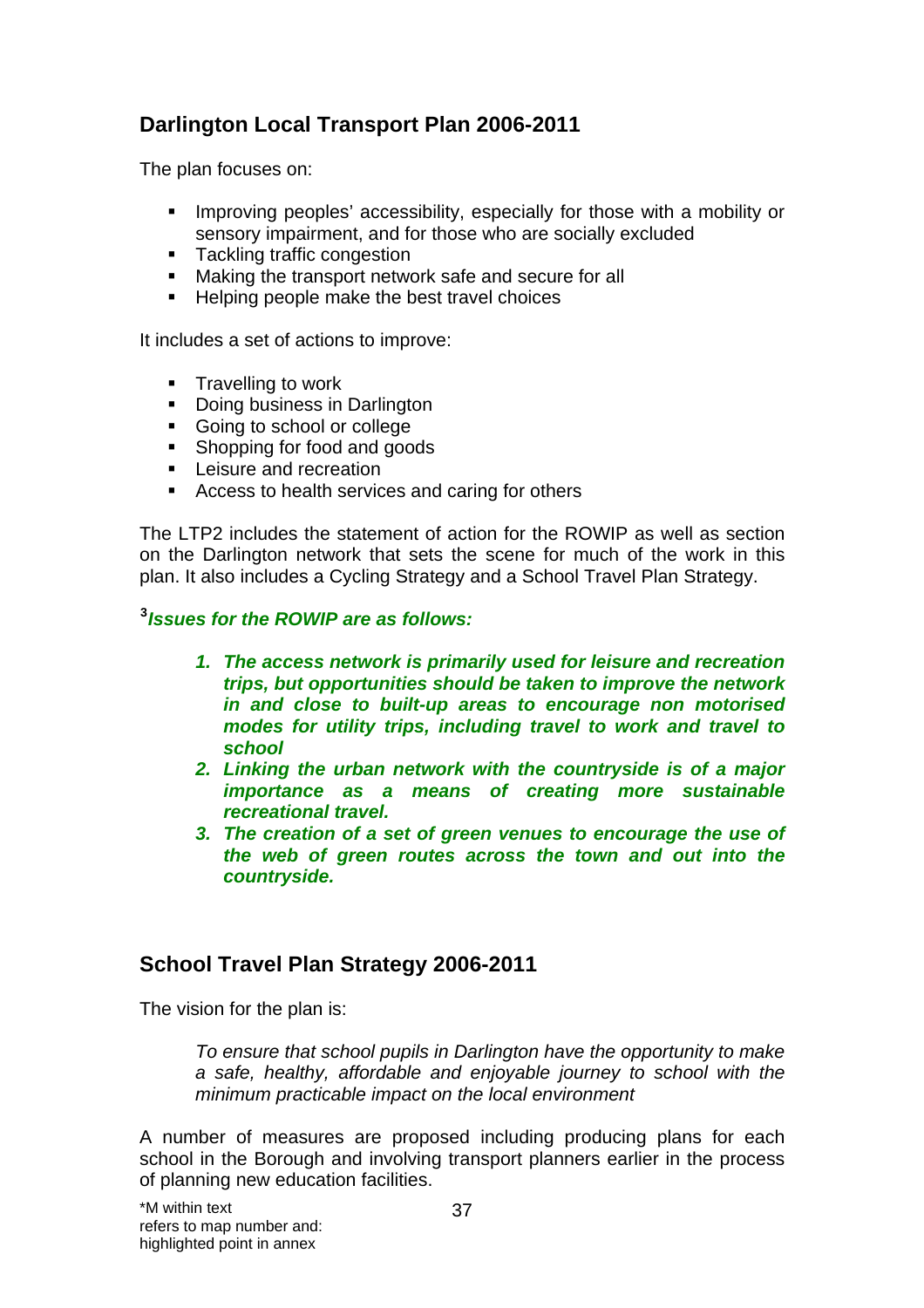#### *The key issue for the ROWIP is how improvements to access can support a modal shift away from motorised transport for journeys to school.*

# **Where Quality Comes to Life: A Community Strategy for the Future of Darlington (2003)**

The vision for the community strategy has four goals and eight connecting themes, as follows:

- An area creating and sharing prosperity
- **IMPROVING the local economy**
- **•** Promoting inclusive communities
- A location for learning, achievement and leisure
- Raising educational achievement
- **Stimulating leisure activities**
- A place for living safely and well
- **Promoting community safety**
- **IMPROVING health and well-being**
- A high quality environment with excellent communication links
- **Enhancing the environment**
- Developing an effective transport system

Effort is to be targeted specifically on the following three groups:

- Children and young people
- Older people
- Those living in the most deprived wards

The consultation exercise identified demand for the following:

- Guided walks, safe cycle paths, circular countryside walks and rides
- Affordable and accessible leisure activities for young people

## *Key issues for the ROWIP are:*

- *1. The need to reduce antisocial behaviour so that people feel safe*
- *2. Promoting physical activity on the access network to improve the health of residents*
- *3. Promoting outdoor activities to give (young) people an alternative to drugs and crime*
- *4. Ensure that the level of littering, tipping, etc (especially in the urban fringe) is reduced to make it a more attractive venue.*
- *5. Promoting the access network as an alternative to making car journeys*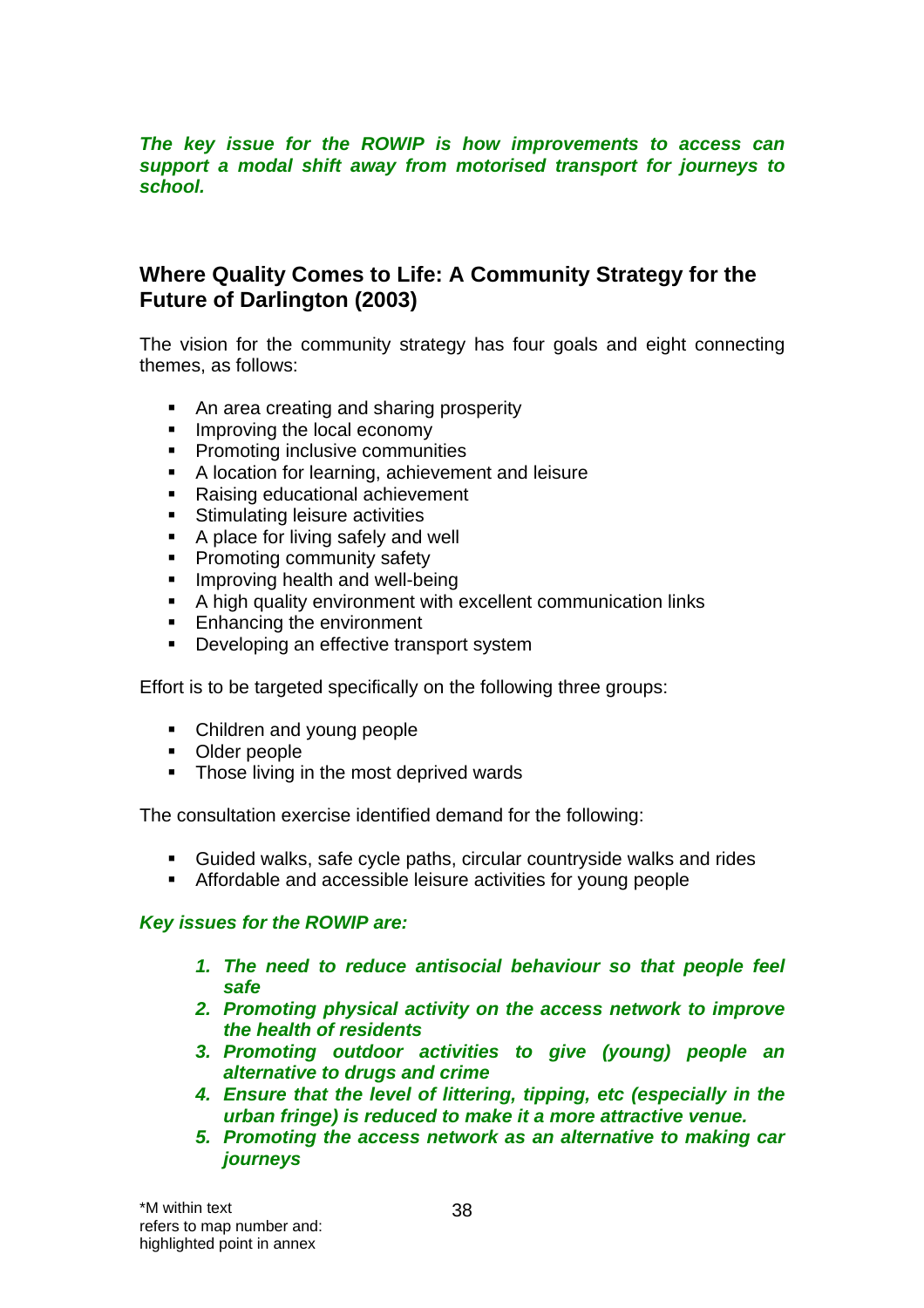# **Darlington Draft Open Spaces Strategy (2006-2016)**

The strategy recognises that open spaces in and close to Darlington and the three larger villages in the Borough are important and valued by residents. They like having open spaces nearby, ranking them  $7<sup>th</sup>$  most important factor in making a neighbourhood a good place to live.

The Borough's open spaces include 101 informal recreation sites (140.6 ha), 30 natural and semi-natural green spaces (247.6 ha) and 20 green corridors (109.3 ha). Open space is not evenly distributed through the Borough; it is most plentiful in the south west and northeast and least plentiful in central Darlington.

Over a third (38%) of informal recreation sites were rated as low quality. Most green corridors (20/22) are in the urban area. One (Tees Riverside/Broken Scar) is a strategic link (part of the Teesdale Way) the remainder are local links or doorstep links. Quality varies widely. Villages have less open space, but this is compensated for by better access to the Public Rights of Way **Network** 

The aims of the strategy are:

- To provide a sustainable amount of high quality, accessible open spaces across the Borough to meet the changing needs and expectations of local people, now and for the foreseeable future
- To provide a variety of open spaces and facilities within them that, where appropriate, are equally accessible by all
- To secure improvements in the design and management of open spaces, so that they are attractive and safe for everyone, their biodiversity is enhanced and the Borough's distinctive history and culture is conserved
- To build and sustaining relationships with the local community and other agencies to help shape change on open spaces

## *Issues for the ROWIP are:*

- *1. Understanding and co-ordinating the relationship between open spaces and the rest of the access network*
- *2. The importance of green corridors and their role in encouraging people into the wider countryside*
- **3.** *Opportunities to increase the access network by providing new woodlands and nature reserves on the urban fringe, and linking these to the wider access network*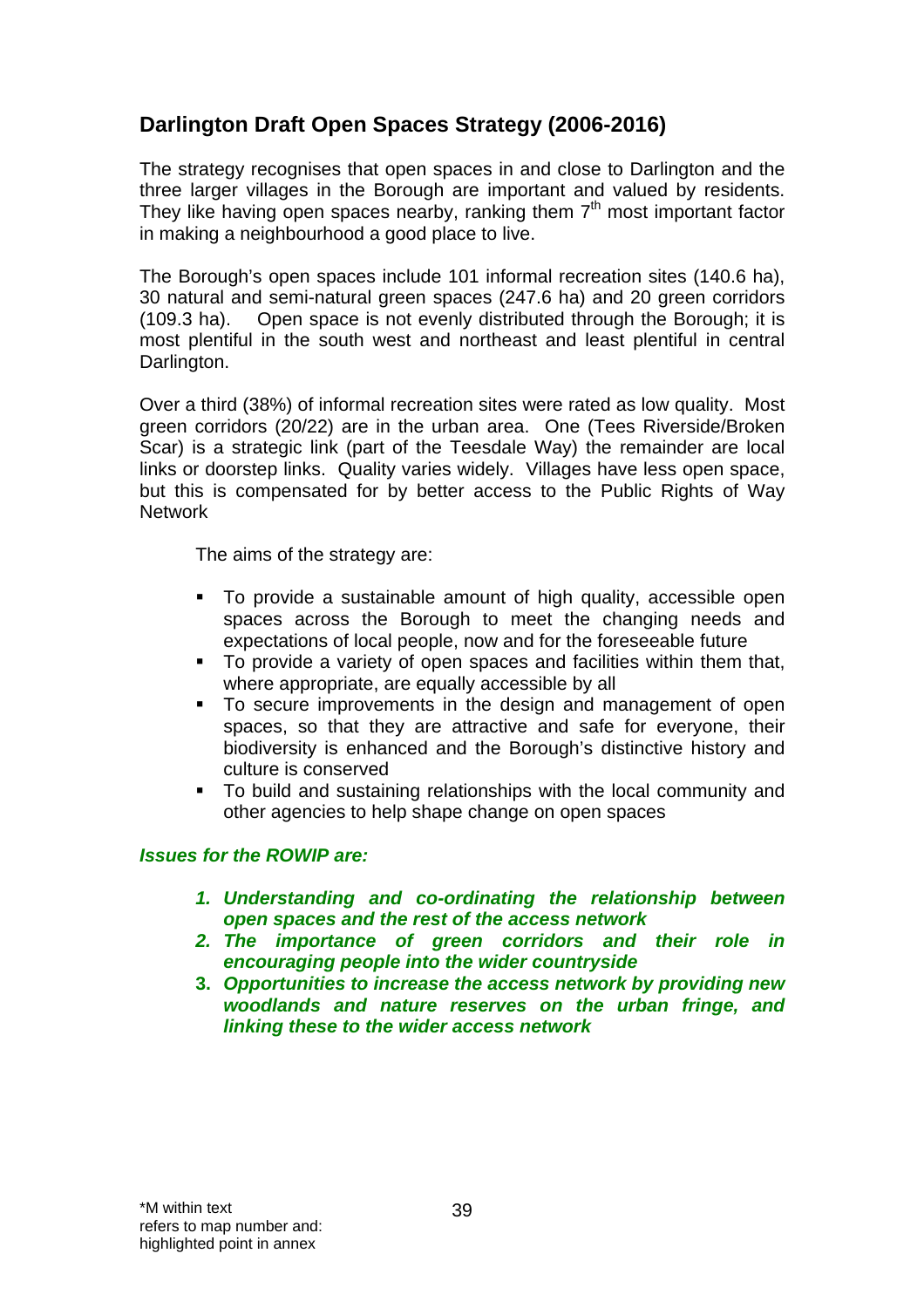# **Darlington's Climate Change Strategy.**

With the publication of Darlington's Climate Change Strategy, a list of actions is called for that will begin to address the issues that face the locality in this period of global warming. The recommendations in the strategy list such factors as reducing car dependence, the use of renewables and increase awareness through education. It identifies the importance of increasing quality of life factors over a simple notion of economic growth, the need for a move to healthier lifestyles and such things as a greater use of local foods.

## *The implications for the Darlington ROWIP are as follows,*

- *1. Planning; to promote the concept of alternatives to car use through good urban design where accessibility to semi natural green space is a key notion.*
- *2. Reduce car use as a result of the above.*
- *3. Promote the purchase of local food by encouraging a more diverse rural hinterland where farming, access and biodiversity are encouraged in equal proportions.*
- *4. Sustainable transport. As above, by encouraging journeys to accessible quality environments.*
- *5. Lifestyles and buildings. A combination of the factors already mentioned.*
- *6. Awareness rising aimed at changing behaviours and attitudes... Work towards the creation of a truly accessible countryside where people visit as a normal part of their lives and as a consequence, learn to value the natural world and our efforts to defend it.*
- *7. Demonstrate the health benefits of exercise. Having quality countryside encourages people to walk and cycle both as individuals and as families.*
- *8. Demonstrate regeneration links. Through improved green sustainable links, in and around town, encourage regeneration in a high quality green environment with green links and hence enhancing the quality of life and contributing to the knowledge economy.*

# **All Together Now: A Social Inclusion Strategy for Darlington 2005**

The aim of the strategy is to 'improve the life chances of those who are experiencing, and those who are at risk of experiencing, discrimination and disadvantage'. It identifies a number of factors which can lead to social exclusion, including: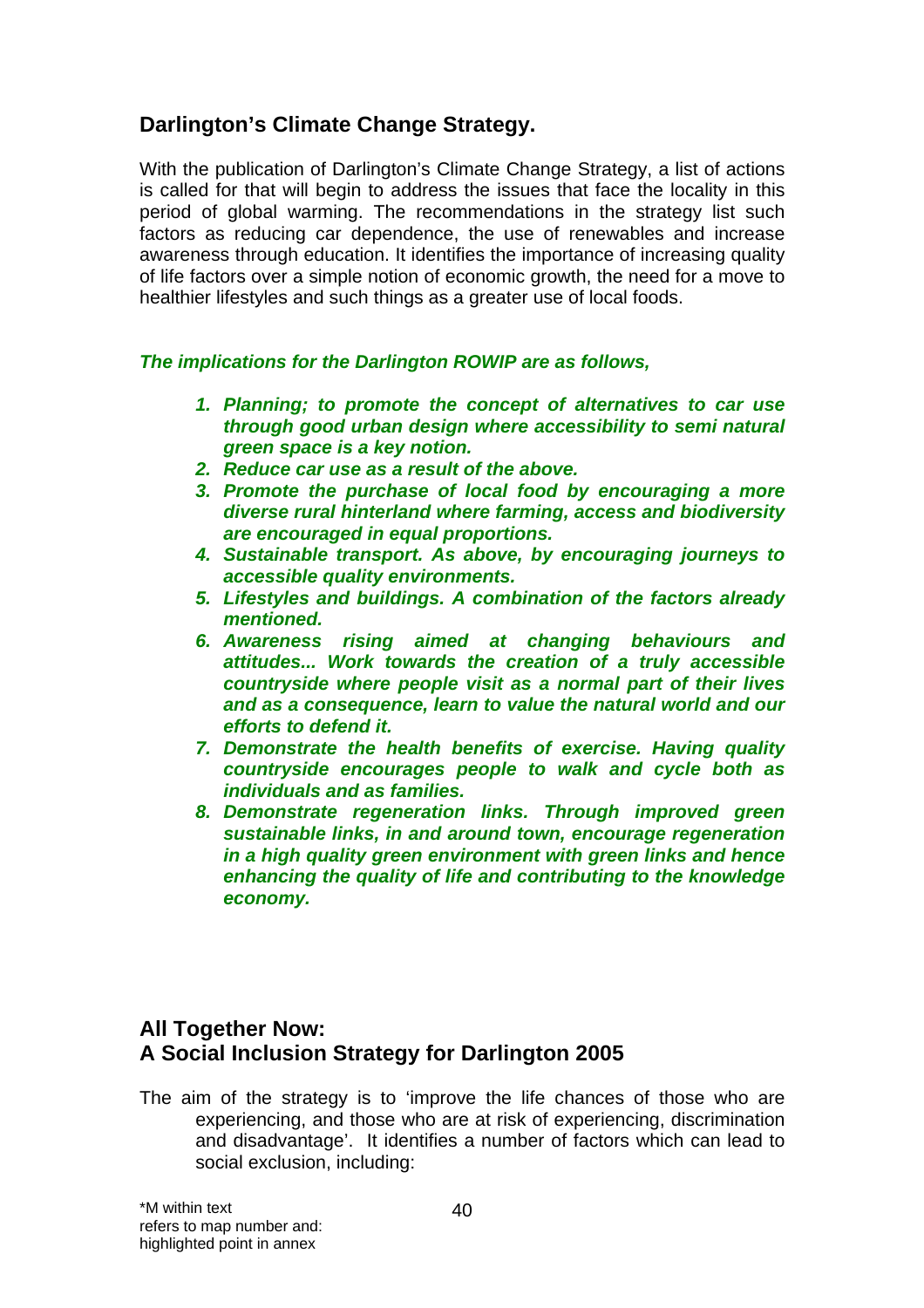- **Unemployment**
- Poor educational attainment
- III health
- Low income
- **Crime**
- **Poor housing or local environment**

Work to deliver the strategy will focus on:

- Narrowing the inequalities gap
- **Building community confidence**
- **Increasing public awareness and involvement**
- **IMPROVING ACCESS to services**

The strategy identifies the following groups as being more likely to suffer from deprivation, discrimination and disadvantage:

- Those over the age of 85 and under the age of 5
- People with long term illness
- **•** Disabled people
- **Black and minority ethnic communities**
- **Faith communities**
- **People who are unemployed or receiving a low income**
- **Carers**
- **People with criminal convictions**
- **Lesbian, gay, bisexual and transgender people**
- Refugees and asylum seekers
- **Gypsies and travellers**
- Young people leaving care

According to the Government's Index of Multiple Deprivation, the most deprived wards in the Borough, with their national ranking shown in brackets, are Central (290), Eastbourne South (359), Cockerton West (519), Eastbourne North (559) and Park East (637).

Darlington's Black and Minority Ethnic (BME) communities are concentrated in three wards – Northgate, Central and Park East.

The strategy identifies issues and actions specific to each of the more vulnerable groups. Awareness and transport are recurring issues.

#### *Issues for the ROWIP are:*

- *1. Through the implementation of the ROWIP, help tackle the causes of social exclusion (poor local environment, crime, low income) by providing low cost, community building activities in green surroundings of a high quality that people care for.*
- *2. Make the network easily accessible by all groups.*
- *3. Raising awareness of the access network amongst vulnerable groups*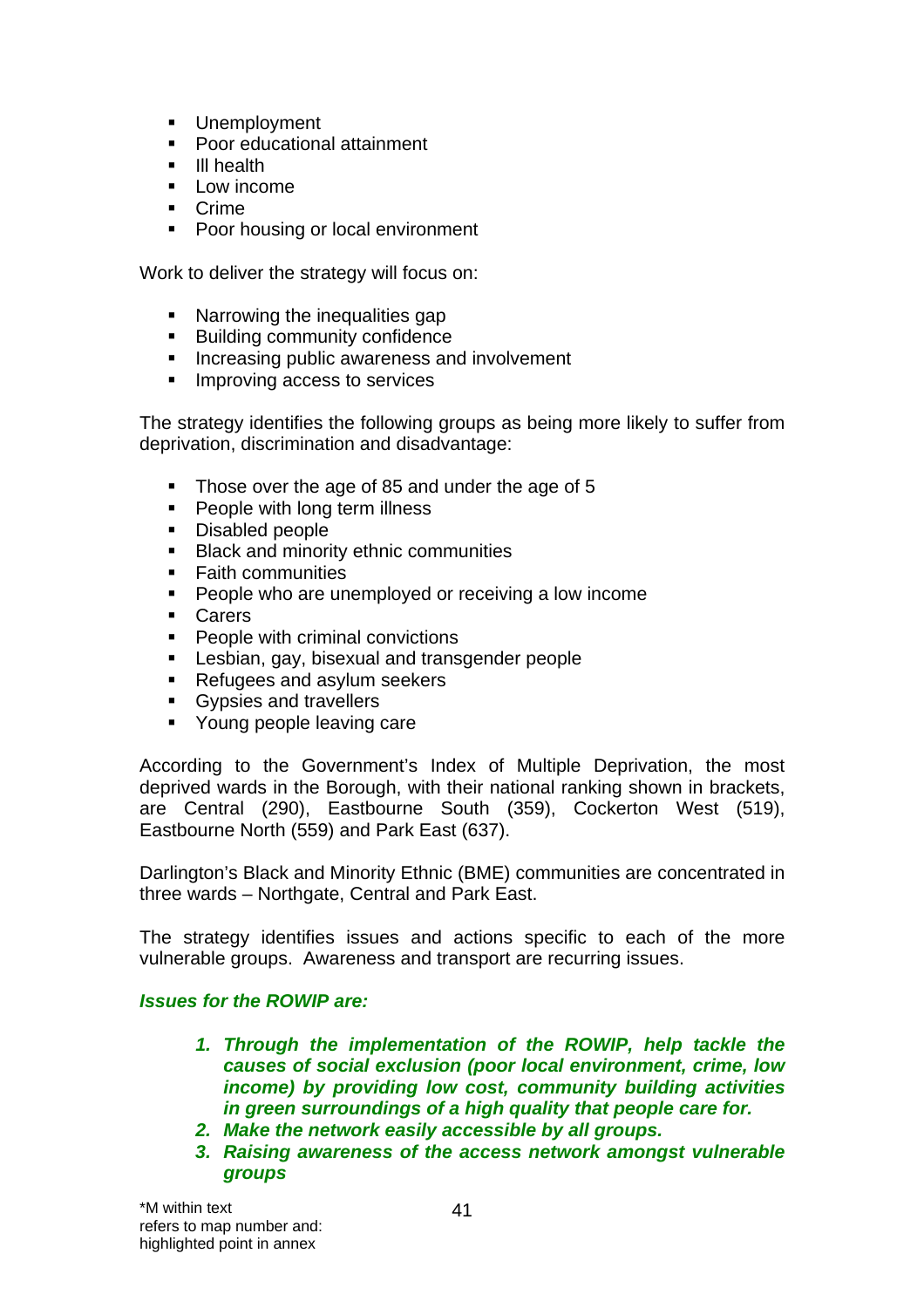# **Choosing Health**

The vision for Darlington's Healthy Living Strategy is improved health for the population, including:

- Increased life expectancy
- **Reduced health inequalities**

#### **Priorities to be addressed by the strategy are:**

- **The health and well being of children**
- **Smoking**
- **Diet, exercise and childhood obesity**
- **Teenage pregnancy**
- **Sexual health**
- Alcohol
- Mental health and well being
- Enhanced targeted approach addressing specific inequalities

## *Issues arising for the ROWIP are:*

- *1. Looking at ways the ROWIP can help encourage people to take part in healthy activities,*
- *2. Develop a network of neighbourhood walks around the urban fringe through quality countryside that links town and country and entices people to want to explore their own back yard.*
- *3. Create a series of venues for people to identify as targets for their walking based activities.*
- *4. Work towards developing a culture of walking and cycling generally by developing a series of hand holding projects. .*
- *5. Work with schools and other interested groups in taking up walking etc as a healthy, enjoyable and easily affordable past time.*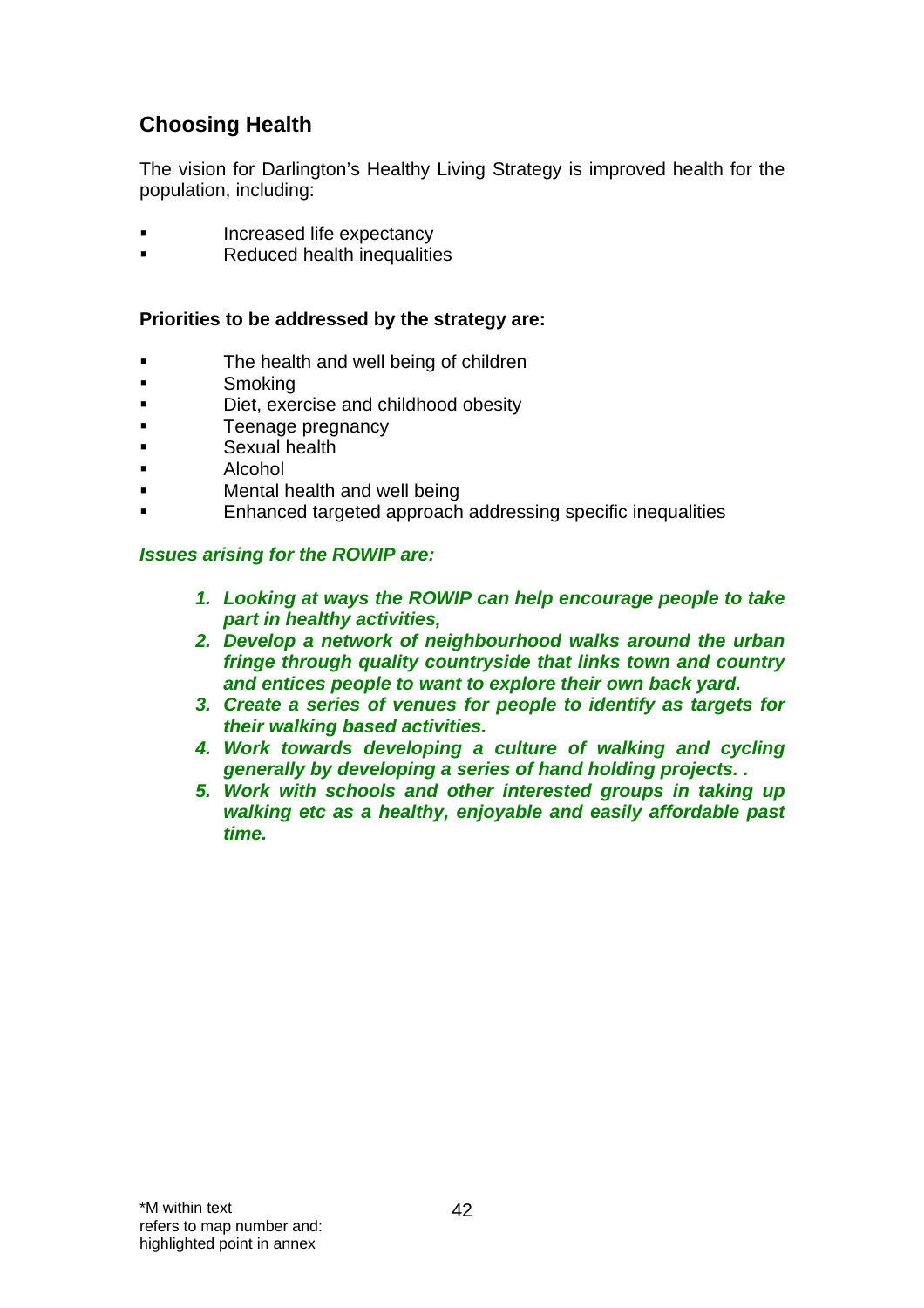# **Improving Health and Well-Being 2005-2010 (Darlington NHS Primary Care Trust)**

The strategy is underpinned by the premise that 'health is a state of complete physical, mental and social well-being and not merely the absence of disease and infirmity'.

### **The key priorities over the next 5 years are**:

- **Example 1** Laying the foundations
- **High quality and personalised care**
- A healthier and a fitter population

Whilst the first two priorities are concerned with improving health services in the Borough, the third is wider and tackles the general health of residents, including:

- **Example 3** Concentrating more of prevention rather than cure
- **IMPROVIG EVERGENCES** Improving everyone's health and tackling inequalities in healthcare
- Helping service development in disadvantaged areas

It includes:

- **Targeting people at greatest risk ensuring that they have the** support and information to enable them to make healthier lifestyle choices
- Developing comprehensive proposals to reduce obesity and smoking with a particular focus on children's health

## *Issues arising for the ROWIP are:*

#### *Identify funding and partnership opportunities in the health sector that can help deliver the programmes identified elsewhere in this document.*

# **Darlington Local Cultural Strategy**

The Local Cultural Strategy provides a five-year framework for Darlington and is a clear commitment to match the development of cultural activities to match the aspirations of local residents.

 Strategic Aim 1: Promote and develop Darlington's Market Town image as a focal point in the life of our community and within the region. Consolidate the marketing and development of cultural activities as catalysts for increased participation growth and tourism.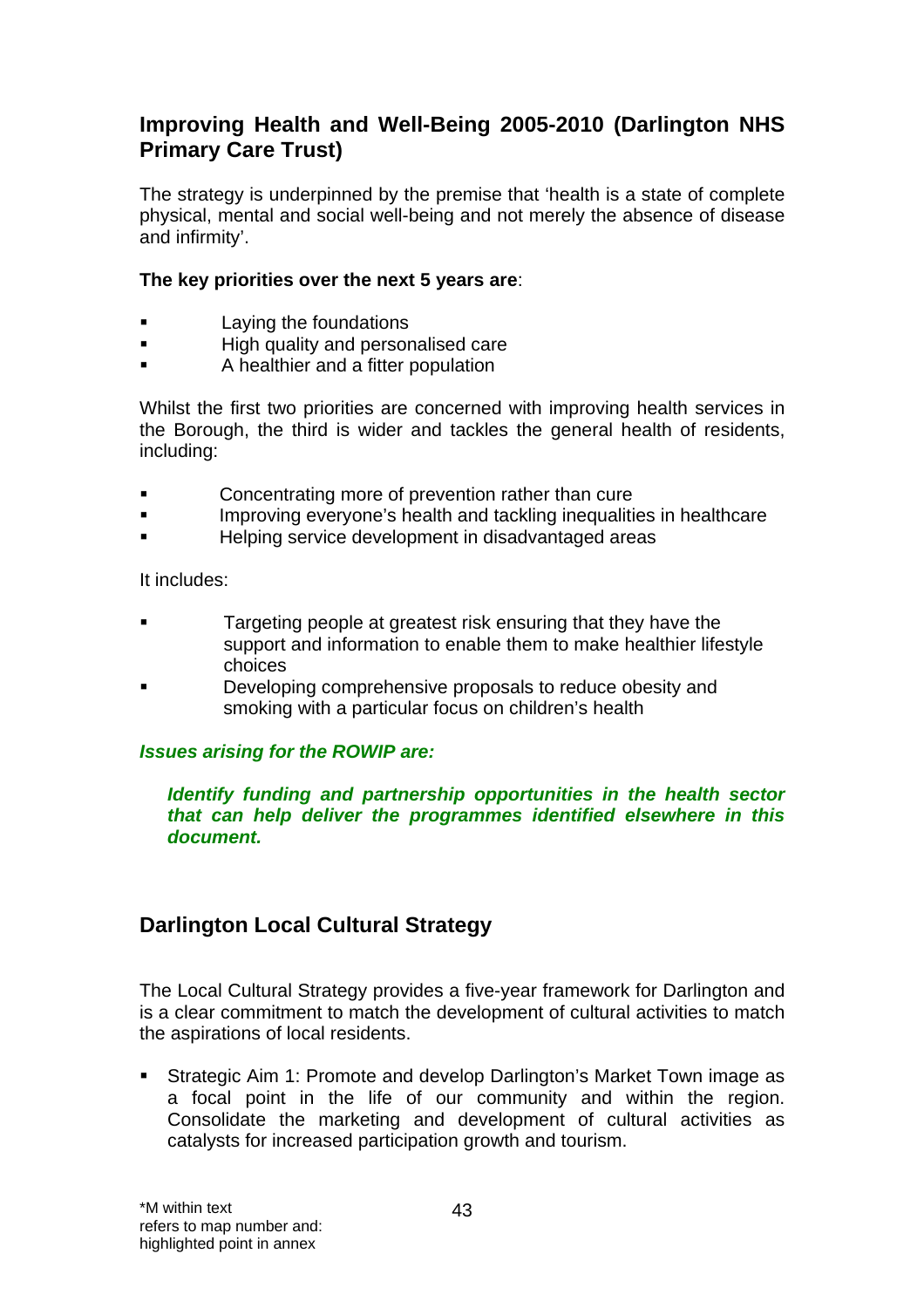- Strategic Aim 2: Remove barriers and open doors to cultural opportunities for all. Celebrate diversity; promote equality of opportunity for all and champion non-discriminatory practices in cultural provision.
- Strategic Aim 3: Develop the capacity of schools to use culture as a vehicle to raise achievement and support engagement. *Optimise land,*  **which is used for play and recreation.** Encourage people to discover new ways of learning and realizing their full potential.

# **Darlington Events Strategy 2006**

The events strategy was produced to provide a strategic framework for events in the Borough. The key aims of the strategy are:

- To encourage local community and rural events in the borough providing support and assistance where required:
- To deliver an events programme which enhances Darlington's tourism offer, profile and economic impact;
- To develop a co-ordinated approach to the provision of events exploiting all opportunities;
- Attract and host major events of national and regional significance;
- To increase and sustain economic growth from events; and
- To attract town twinning events in the Borough and encourage local schools and colleges to deliver events.

## *The ROWIP should consider:*

## *Continuing to stage events aimed at raising the profile and use of the access network.*

Darlington does not have a separate Tourism Strategy. Like the other Tees Valley Boroughs, the Borough subscribes to the Tees Valley Tourism Strategy. Relevant strategies from this are incorporated into economic development policies for Darlington.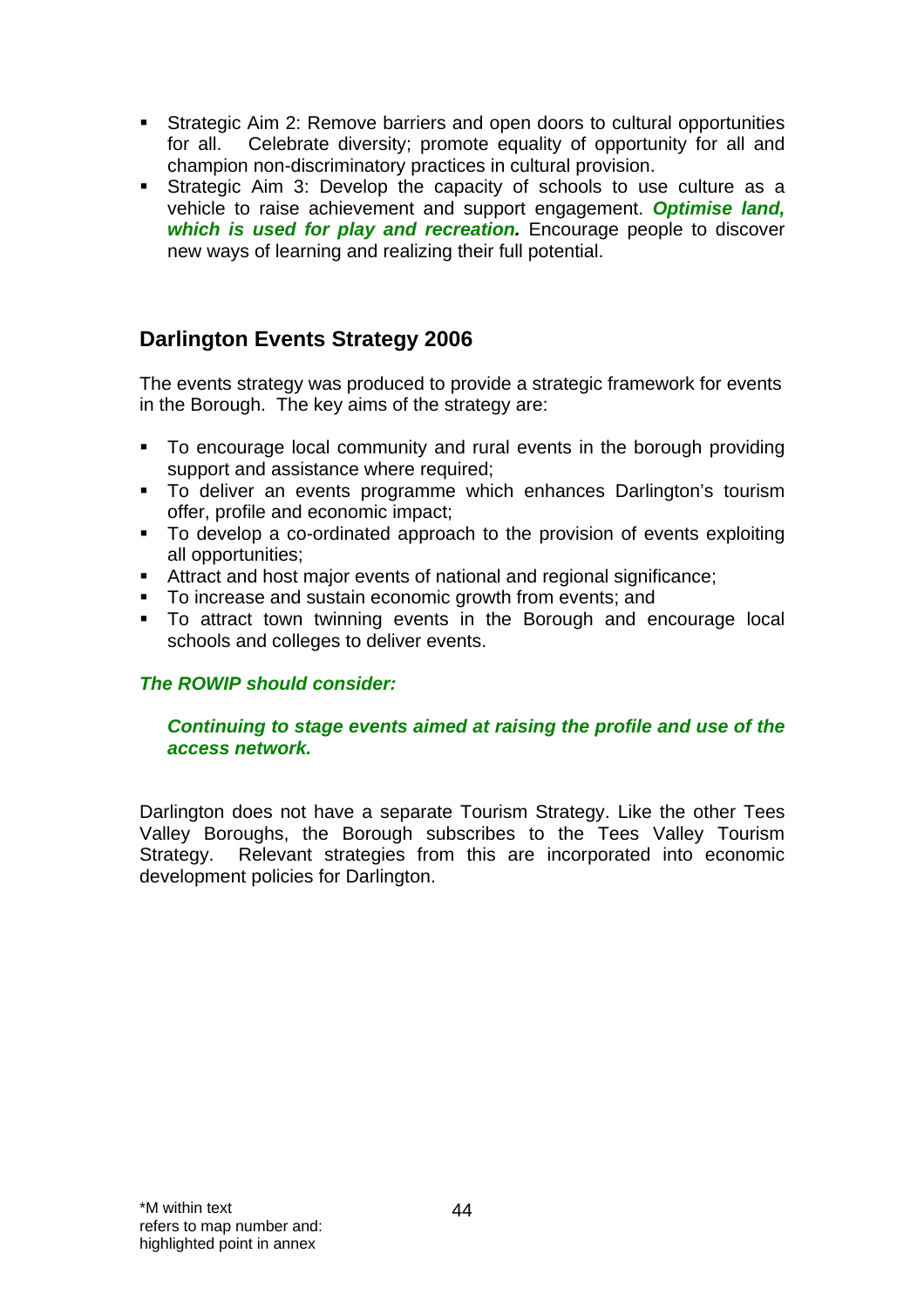# **Section 7**

# **The Present Condition of the Network**

**The condition of the network was assessed by a survey of 85% of Darlington's Rights of Way, alongside ongoing monitoring of other areas of access in the Borough.** 

## **A description of the network and the landscape it occupies.**

The Borough of Darlington is located in the west of the Tees Valley. The River Tees marks its southern border with North Yorkshire while to the west, can be found the rolling hills of Teesdale. To the north of the Borough are the coalfields of County Durham while down stream to the east stretches Teesside, which is a highly urbanised and industrial area.

Darlington shares some of the characteristics of all of these, but is distinguished from its neighbouring boroughs further to the east by having a relatively extensive, (80% of the Borough area) rural element (nearly 16,000 hectares). It is also fortunate in having relatively little urban sprawl. Having such a high percentage of rural land allows the Borough the potential to deliver significant amounts of countryside recreational opportunities.

# Darlington's Rights of Way Network<sup>\*M1</sup>.



**Total length of PROW within the Borough of Darlington = ROW 305 Km**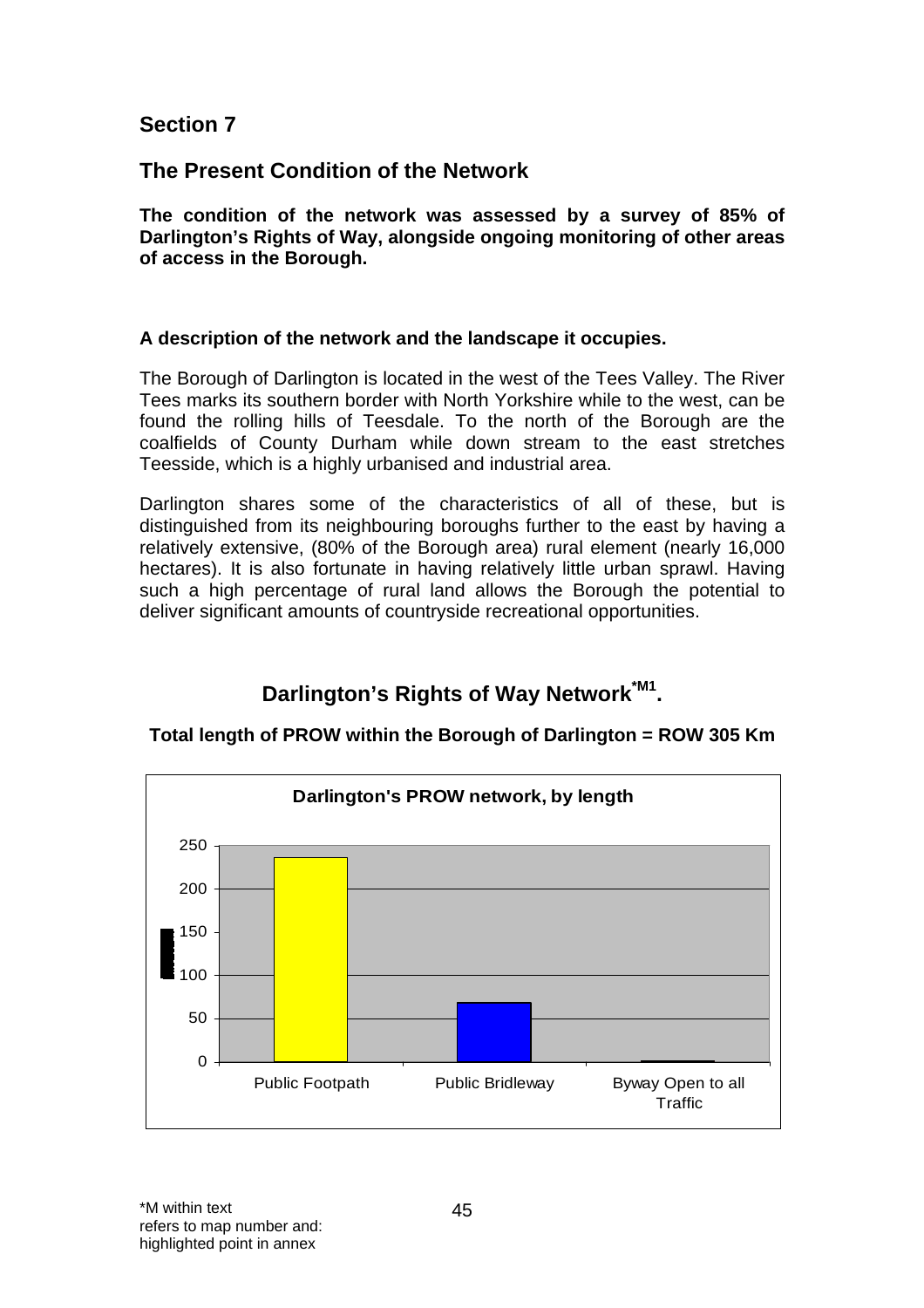**The table below is derived from the condition survey. It identifies the percentages of paths that fall into various categories that together give an overview of the quality of the network, as well as the level of use. It was plain to see during the survey that these factors are closely related with quality being a major ingredient in level of use.** 

| <b>Classification of path usage</b>                                                                                                                                                                                                                                                     | % of ROW<br>by number |
|-----------------------------------------------------------------------------------------------------------------------------------------------------------------------------------------------------------------------------------------------------------------------------------------|-----------------------|
| Very highly used "honeypot" paths (Places people are attracted to<br>for family based green exercise where the venue has 'an attraction' e.g.<br>Broken Scar or Low Coniscliffe to High Coniscliffe as well as having a degree<br>of open access), this includes high quality high use. | 6%                    |
| <b>Highly used recreational paths</b> (includes paths used for dog walking<br>and exercise without the added attraction of quality countryside. Often urban<br>or village fringe)<br>(not urban utility routes)                                                                         | 26%                   |
| Lightly used paths                                                                                                                                                                                                                                                                      | 26%                   |
| Rarely used paths                                                                                                                                                                                                                                                                       | 41%                   |
|                                                                                                                                                                                                                                                                                         |                       |
| High quality, high use paths<br>Those which are easy to follow, are inviting to the uninitiated and allow for<br>enjoyable walking in a landscape which is moderately high to very high                                                                                                 |                       |
| quality                                                                                                                                                                                                                                                                                 | 9%                    |
| <b>Paths used in Promoted Routes</b>                                                                                                                                                                                                                                                    |                       |
| (100 separate paths)                                                                                                                                                                                                                                                                    | 29%                   |



**All the above do not include the paths through the Community Woodlands and Local Nature Reserves. If these are included, the figures increase with high quality paths totalling 15% of the overall combined network.**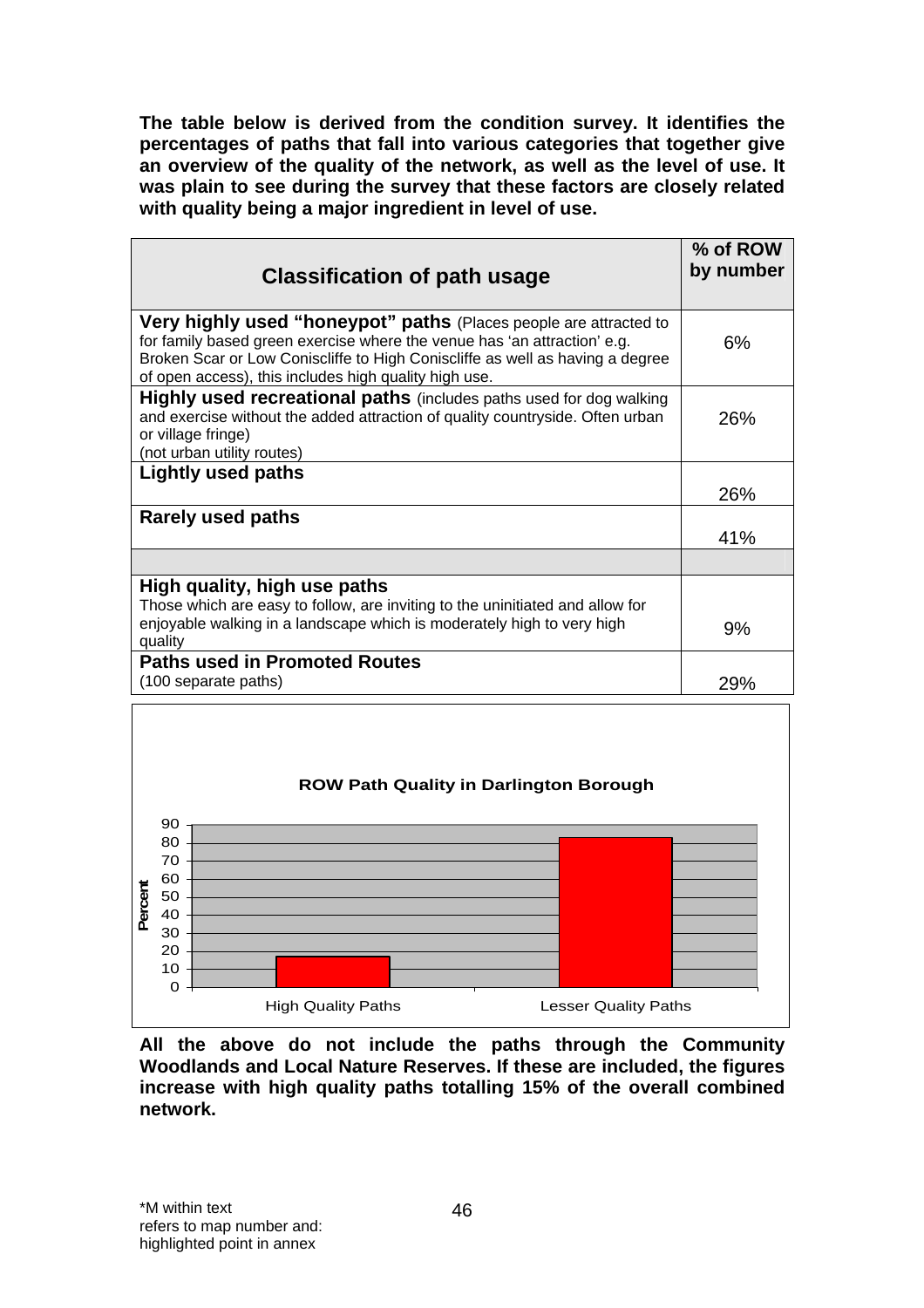# **Description of the Network by Area\*M2.**

Darlington Borough has just over 300km of Public Rights of Way (PROW) of which approximately 30km are located within the town of Darlington itself. Many of the surrounding villages have good networks of Public Rights of Way both around the villages themselves and linking them with neighbouring settlements and the main urban area of Darlington. There are several important historic routes that run through the Borough including the old Salters' Lane, used for centuries to transport salt from Hartlepool to North Yorkshire, and the original Great North Road stagecoach route. Some of the old railway track bed that was the route of the original 1825 Stockton to Darlington Railway, the first passenger railway in the world is also, now a bridleway, as are other dismantled railways that once served Darlington's rich railway past.

# The North<sup>\*M3</sup> and North East<sup>\*M4</sup>.

One striking characteristic of the north and north east of the Borough is how well served this area is with Public Bridleways, although they sometimes don't link up as well as they could. With a limited amount of reclassification, and some radical improvements to the surface in places, this aspect of the network has the potential to be a high quality provision. These routes pass through moderately interesting countryside, with opportunities for short and long routes, some along existing surfaced farm tracks. One bridleway traces the route along the edge of the River Skerne, while others are the more standard, sometimes difficult to use field-edge paths crossing varying qualities of stile and gate. Some of these routes have views across the Ketton Country and back over the town of Darlington to the North York Moors. Further north the network, although still providing good coverage, rapidly reverts to type, with paths hugging arable field margins and receiving little use.

## **The West\*M7**

The west of Darlington has the A1 (M) motorway as a major problem to overcome, but for the most part this is not a physical barrier as many crossing points, both under and over the road, allow access onto the ROW network. It does, however detract from the enjoyment of the network at this location, both visually and because of the noise aspect. Once away from the motorway, the network, although comprehensive for the most part, is little used; the exceptions being routes along the Tees and one or two paths associated with the villages of High Coniscliffe and Piercebridge.

#### **The South\*M9 and East\*M10**

To the south and east of the town of Darlington, the Rights of Way network is dominated by the A66, which severs the network comprehensively. The countryside is, however, well served by Rights of Way mainly with footpaths criss-crossing the locality and linking the major communities of the area, namely Hurworth, Middleton St George and Darlington. The paths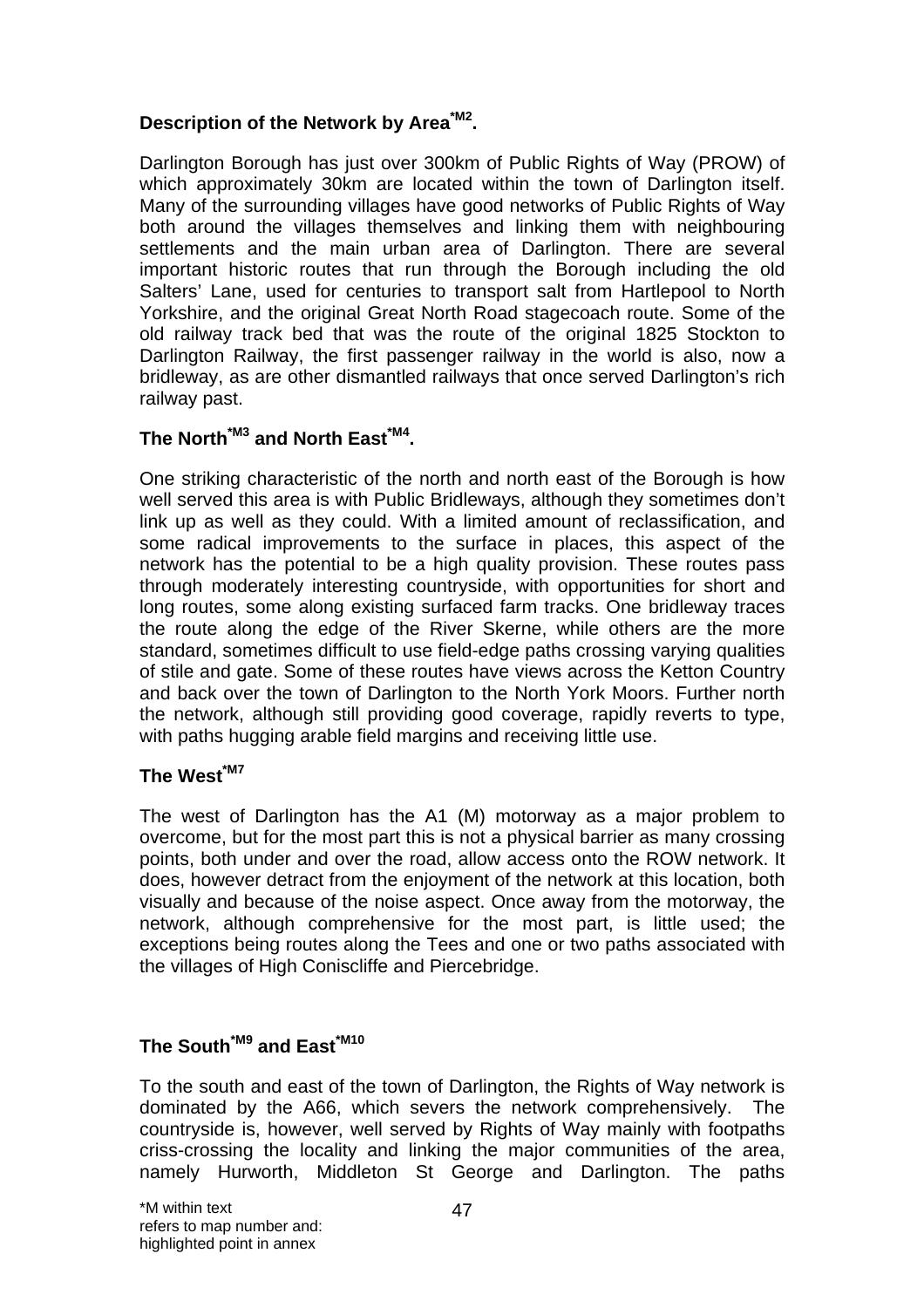immediately around these communities are well used, with one or two very popular paths along the river and through woodland. Once these communities' recede into the distance, the quality rapidly fades with exceptions such as the Sockburn Bridleway<sup>\*M9:2</sup> and other bridleways that form one of Darlington's promoted off-road cycle routes. One major factor in the south has been the severing of many paths during the Second World War by the construction of what is now called the Durham Tees Valley Airport<sup>M9:3</sup>.

# **The Deeper Rural\*M5.**

In the more remote parts of the Borough there is still a good coverage by the Rights of Way network but its use is very low indeed. The network that threads it way around the small villages of Summerhouse, Killerby and Denton \*M5:2 are hardly ever used despite some fine views across the Vale of the Tees. A similar situation is found to the north at Great and Little Stainton and Bishopton. By way of example, when the milestones process was in full swing a survey of the Little Stainton and Great Stainton areas<sup>\*M5:1</sup> revealed that not a single path was even remotely open for use, with virtually every field boundary obstructed in one way or another. This demonstrated the lack of interest in this part of the network from both potential User Groups and the people who manage the land.



*The "Deeper Rural" - Bridleway at Summerhouse*

The lack of use of these outlying areas is associated with low population density, with the difficulty of use, the lack of distinct features as well as knowledge of where it is that people may want to go. Since the "Milestones" Initiative, the situation on the ground was much improved for a while, but there are still few signs of use.

Despite recognising that this part of the network is seldom used, it is important to state that sufficient resources will be allocated to ensure that these paths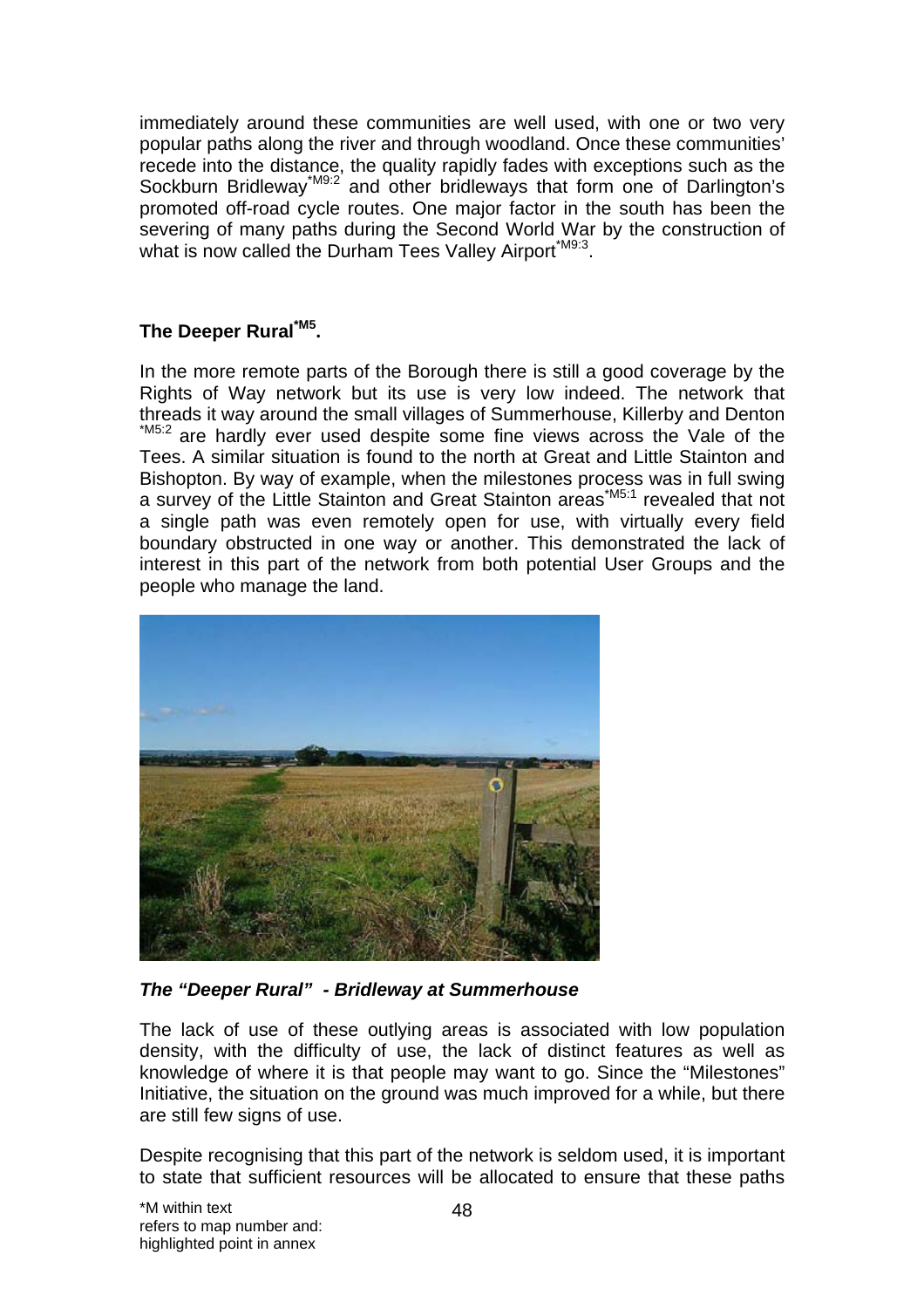are kept open and maintained to an adequate level. There are signs from the Condition Survey that it is these routes that begin to deteriorate first if not monitored regularly. When such a low level of use takes place, some landowners fail to fulfil their own role in the maintenance of them. It is also possibly that the Local Authority, being more involved with promoting countryside access in other areas, exacerbates this.



#### **Usage of Rural PROW in Darlington Borough.**

**The Council will continue to ensure that all Rights of Way in the borough receive adequate attention in order to maintain the 'open and available status' at a very high level.** 

#### **The Urban Area.**

The urban Rights of Way network is quite comprehensive, with over 60 paths providing some useful links for utilitarian as well as for leisure activities. These are generally well used, and for the most part, the desire for their retention far outweighs the occasional complaint about anti-social behaviour. There are however, a significant number of non-definitive routes that may have obtained public rights through 20 years of continuous use, which are now coming under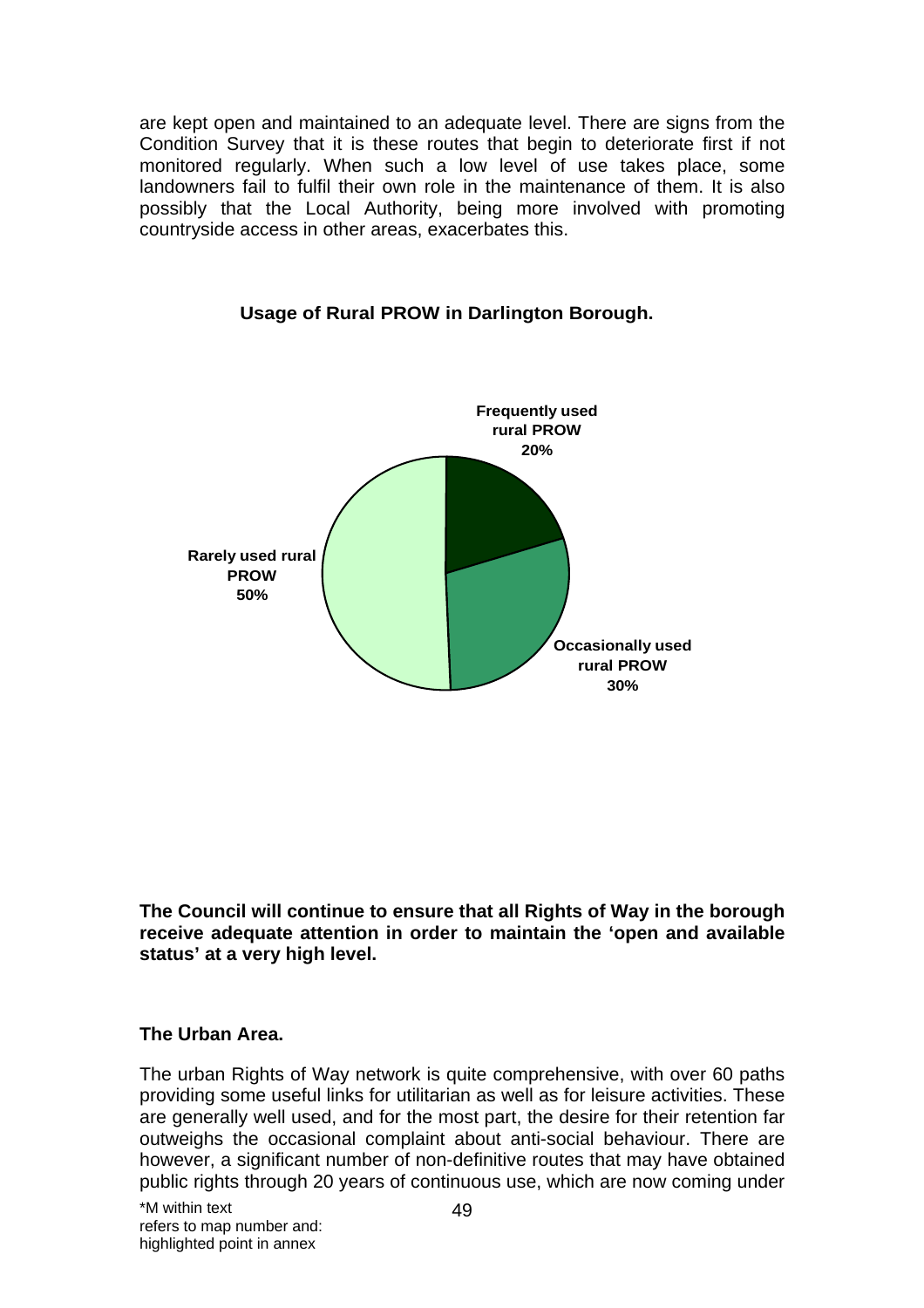#### threat of closure. **It is a duty of the Council to ensure that a fair and open process is conducted, so that all interested parties can be heard prior to any action being taken under the new Clean Neighbourhood and Environment Act, 2005**

The urban network is very important for people moving around the town in a sustainable way. There is the very important Darlington initiative; "Local Motion", which will operate until 2009, aiming to improve the use of sustainable transport, using both hard and soft initiatives. Some of these positively affect the use of green space around the town for exercise as well as for reasons of transport. There have been many significant developments in Darlington recently, where urban green corridors have been improved to accommodate walkers and cyclists alike. This is enabling people to move more easily around the town, as well as to access the urban fringe and other semi - natural areas. This is contributing a great deal to improving people's confidence and willingness to venture away from the more traditional paved routes or their reliance on private transport.

The Tees valley Green Infrastructure Plan identifies a number of key strategic green corridors extending through the urban area of Darlington and out into the countryside beyond. It is important for this plan that the potential these have for improvements are given a high priority. They are the River Skerne and River Tees Corridors, the route of the Denes and Cocker Beck as well as Black Path and west out to West Park and north up to Faverdale Business Park as well as east along the Darlington Eastern Transport Corridor and beyond towards Stockton between the A66 and the A67.



#### **Usage of Urban PROW in Darlington Borough**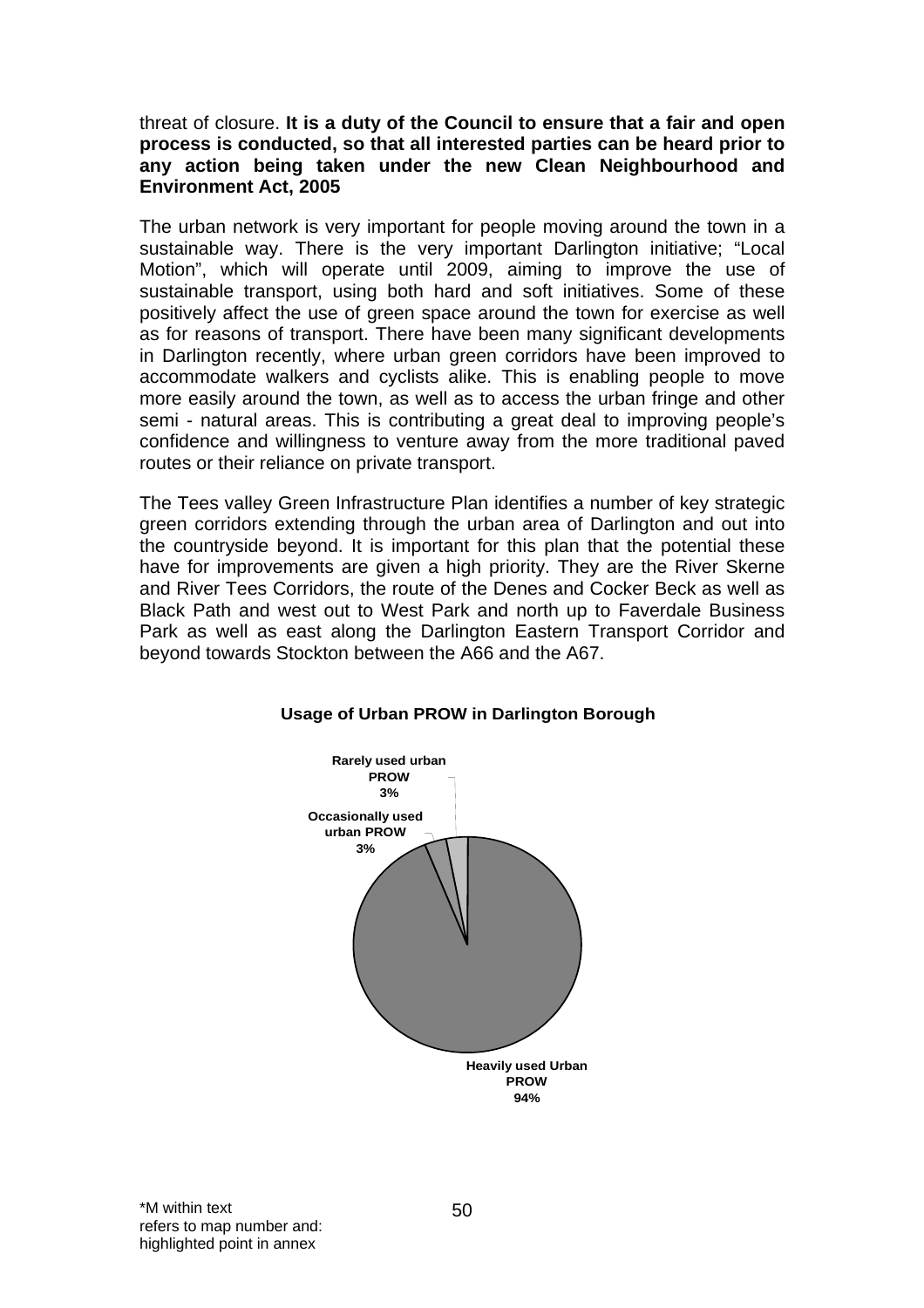## **The Urban Fringe.**

As already mentioned, the urban fringe of Darlington has a number of factors that limit access to the wider countryside. The predominant one being the crossing of the A66, not forgetting the problem it and the A1 (M) pose as psychological barriers to quiet enjoyment. This only leaves the northern part of the town as having countryside that can provide venues for quiet enjoyment, without the need to travel beyond the urban rural fringe to the deeper countryside, where the problems of neglect and inappropriate land management also prevent use by the majority.

Unfortunately, although the north of Darlington has probably the best countryside for quiet recreation, it is hidden, to some extent, by the combination of a private golf course and some very low quality monocultivated landscape, on the edge of the residential areas. Because of these combined factors, this area stands out as having a high priority for a more radical level of treatment, i.e., a change in land use, which enables the promotion of the concept of access to quality countryside.

**The Council, together with its partners, will investigate the promotion of the area between Darlington and the Community Woodland at Skerningham\*M3:1 as a major gateway site with additional changes in land management practices to accommodate additional quality countryside access in this area.**

Elsewhere on the fringe, the network is hemmed in by road corridors, and suffers from urban fringe dereliction where it is threaded between elements of horse culture, areas subject to unlawful activities (off road motor cycling, fly – tipping) and the more formal areas of amenity grassland and urban fringe nature reserves.



*Patches Lane. Fly tipping*

\*M within text refers to map number and: highlighted point in annex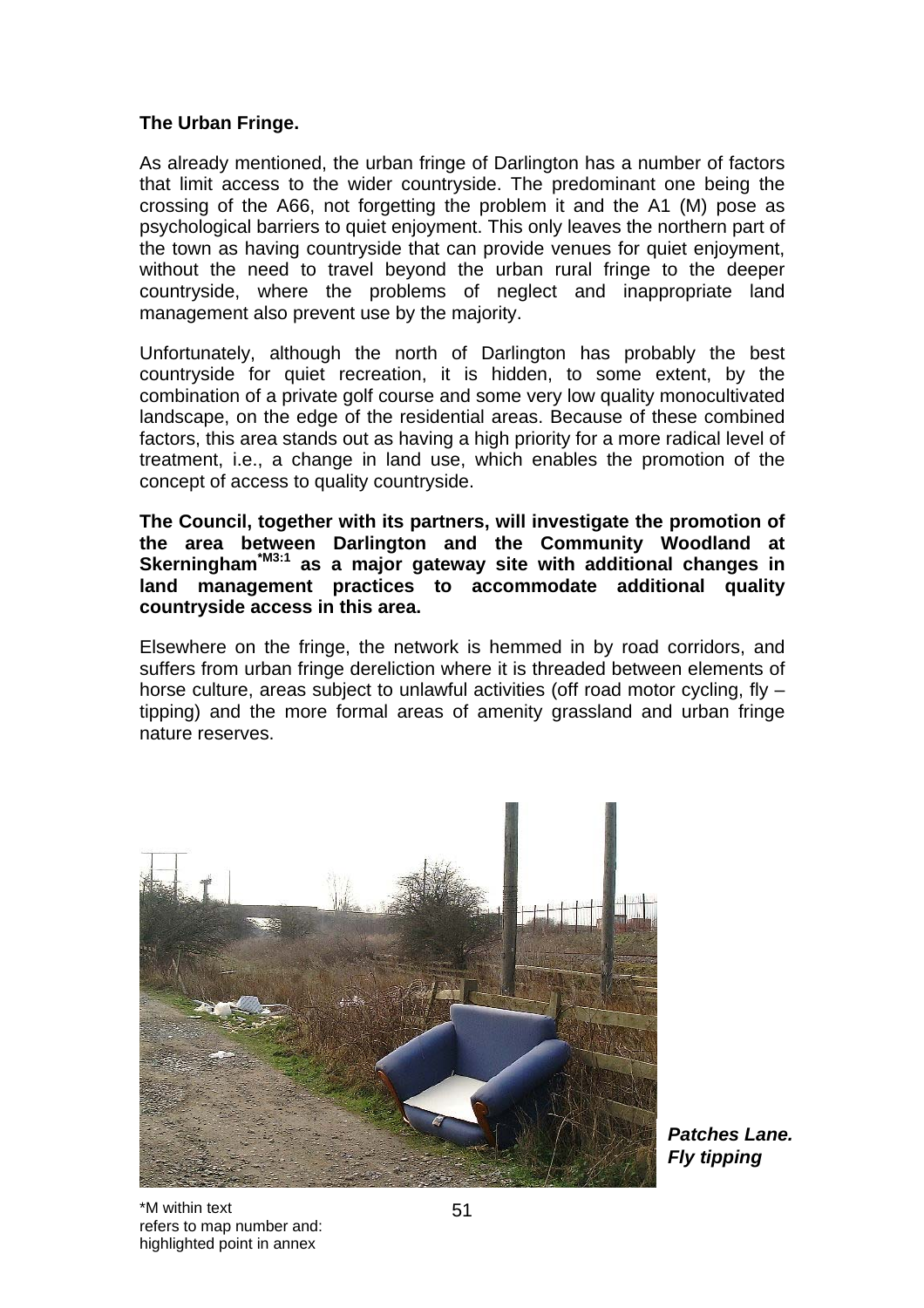# **Section 8**

# **Current Use and Demand - the Rights of Way Network.**

To recap, several methods have been used to research use of and demand for the access network in Darlington, as follows:

- Review of secondary research on demand for countryside access and activities
- Questionnaire survey distributed to Darlington Borough Council's Citizen's Panel
- A questionnaire survey distributed to User Groups in the Borough
- A questionnaire survey distributed to landowners in the Borough
- A face to face interview survey with people at 10 entry points to the access network in the Borough
- A programme of Focus Groups with user and non User Groups

The results of this research are summarised in this section of the Plan and conclusions are drawn to inform the Rights of Way Improvement Plan. Details of the research are included in the Appendix to this Plan or in accompanying documents as described.

#### **Secondary Research**

In 2001, the Countryside Agency commissioned research to understand existing use of Rights of Way and what might encourage increased use in the future. The results of the study (undertaken by Entec, with BRMB), which consisted of face to face interviews with a representative sample of the English public, has been used to inform Rights of Way Improvement Planning.

Although there is variation in levels and in the nature of participation around the country, caused by a variety of factors, primary research undertaken by individual authorities since 2001 has shown that the study findings give a reliable understanding of demand for countryside access. The principal findings are more or less in line with the findings in Darlington.

#### **What people in Darlington said they used.**

The Darlington Citizen's Panel survey identified that nearly half (45%) of the population say that they use the network either never or very occasionally. A further 20% say they use the network approximately once per month. This leaves just 35% who say they use the network weekly but this has to be seen in the context of the conditions survey which identified the proportion of the network that was being used as very low, mostly urban utility routes or just a few select paths. So it needs to be said that of these 35% 'regular users',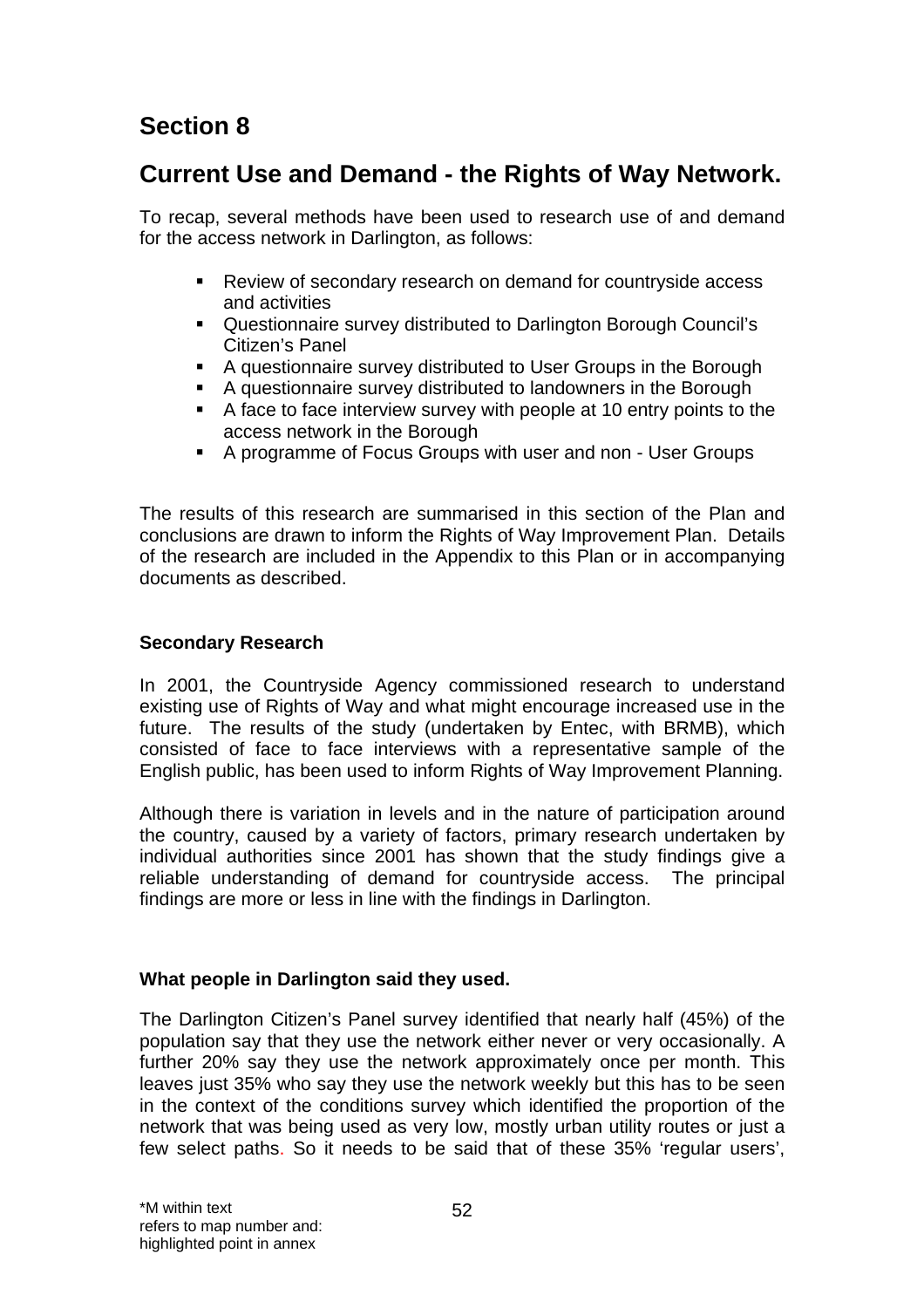many visit just a few popular paths or areas of open space, often for quite long periods. A significant proportion of these are people walking their dogs.

This implies that the percentage of the population using the Darlington countryside as a place for quality walking, cycling or riding, where the activity provides the measures of quality discussed earlier, can be shown to be very low; significantly less than 5% of the population. The choice that this percentage has for using the Darlington countryside in order to fulfil this need is also very limited to just a few paths (Only 9km of path are judged to be of a very high quality and have a high level of usage, as reported in the Condition Survey).

As identified in the Condition Survey, these are most likely to be the river walks along the Tees, the Skerne, and one or two paths close to the larger villages. The creation of the new facility known as Skerningham Community Woodland, in the north of Darlington, has added one extra area of quality, and by way of proving the point, without even significant promotion or publicity, is already becoming quite popular.

The network then is fulfilling a set of more limited needs, other than providing a quality countryside experience, such as-:

- 1. An opportunity for exercise, although this on its own is as easily achieved in the urban area as outside it.
- 2. An opportunity for young people to get away from adult supervision; something that we find is more and more popular, as semi-natural green space is included in Council's service provision.
- 3. It is used for dog walking, often undertaken in as convenient way as possible, using the green space that is nearest to people's homes. This is sometimes a Right of Way but it may also be an amenity green space or other area of public open space.
- 4. As a place for a small number of dedicated walkers who are committed to green exercise to enjoy the countryside wherever or whatever it offers in terms of quality.

In contrast the surveys revealed, mainly through the Focus Groups, that the Darlington Local Nature Reserves, created in the last 7 years are becoming increasingly popular because of their ability to deliver a wide selection of the quality aspects of countryside recreation. For example, these are able to provide short reasonably safe walks through a biodiverse and varied landscape, close to where people live, in distinct contrast with much of the Rights of Way network.

People in the Focus Groups repeatedly said that they looked for opportunities for relaxation and enjoyment of the countryside. They also mentioned, as high in importance, feeling safe, improving personal fitness, educational value for their children and awareness of where they could go, as being the major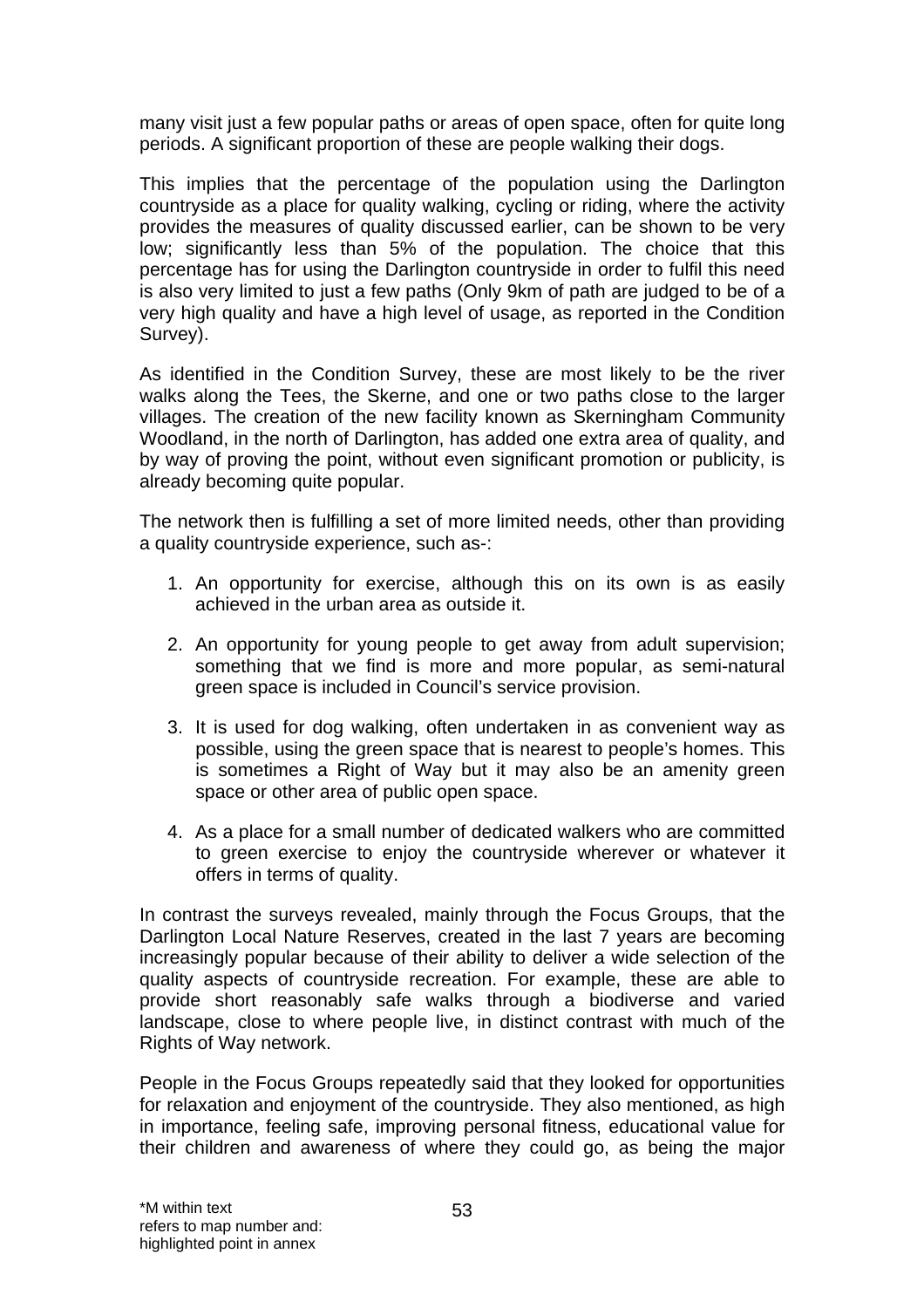factors. These factors influenced their perception of outdoor activities as a realistic choice available to them.

The fact that such activities were free also featured as an influence on decision-making, as well as interesting responses from, for example, parents of young children who valued the quality time it allowed them to have with their children.

These opinions tended to be affected by issues of quality, with areas of quality countryside being singled out more often by the people looking for relaxation, than those looking simply for exercise. Again, the members of the parents with young children group were keen to point out how important specific feature at sites were in influencing their keenness to explore them.

This contrasts with the wider countryside, with people who use this part of the network being less concerned with features such as woodland, and more concerned with factors associated with ease of passage. When looking at the responses of Special Interest Groups, other issues come to the fore.

Not surprisingly, nearly 60% of people with a disability or long-term illness were conscious of the need for good surfaces on paths as well as key facilities being suitable for wheel chairs and pushchairs.

From the extensive consultation process, involving user groups, focus groups, and landowners, people repeatedly asked that Countryside Service provide the facilities listed on the following page.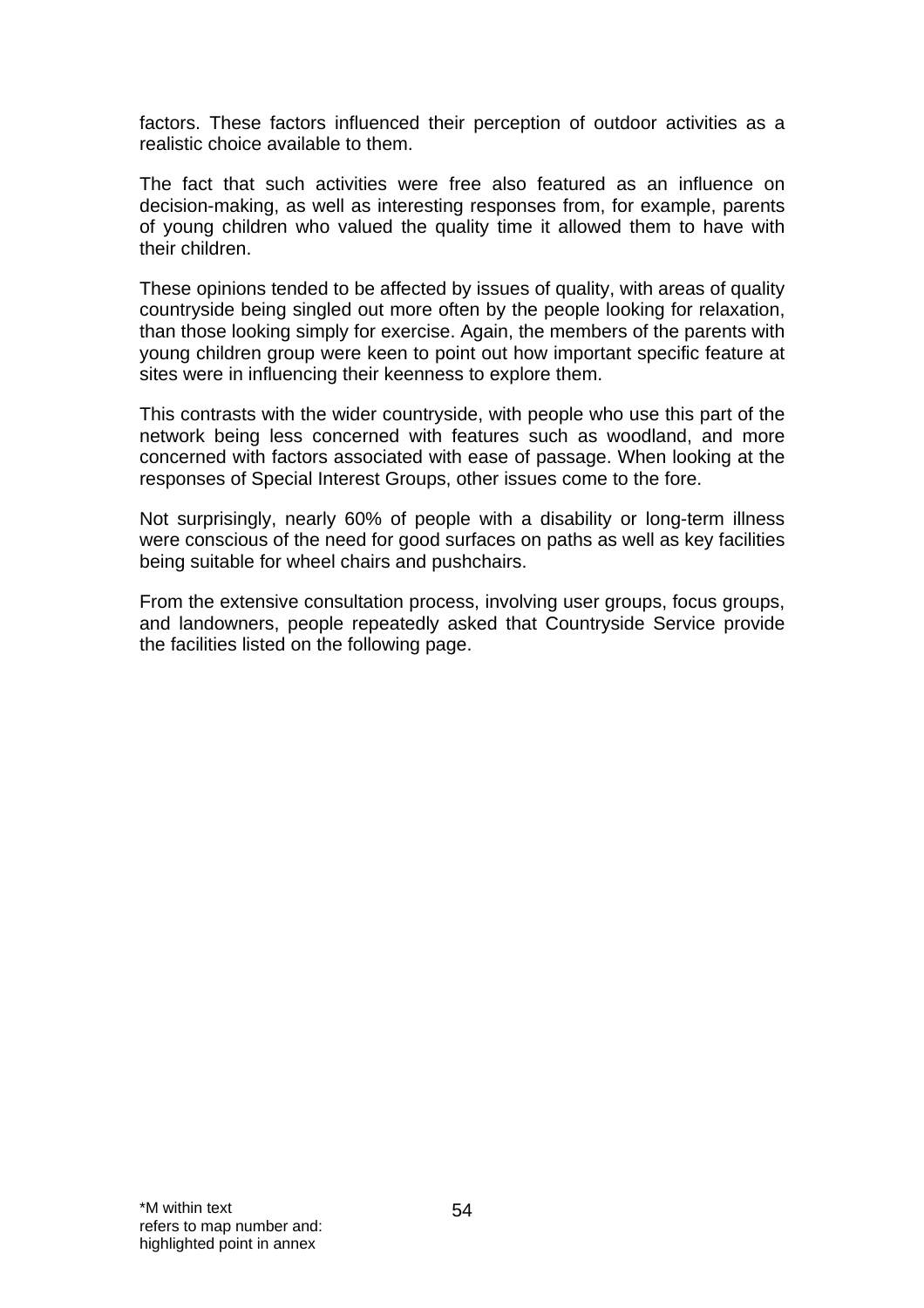## **What People Want from the Rights of Way Network**

- **1 More riverside walks**
- **2 Areas to walk/ride in which feel safe**
- **3 Areas which are relaxing to walk/ride in**
- **4 Walks with opportunities for improving fitness**
- **5 Walks with educational value**
- **6 Walks and rides in good quality landscapes**
- **7 Walks with good surfaces for wheelchairs and push chairs**
- **8 Safe crossings where ROW cross busy roads**
- **9 Walks leading to attractions, such as tea rooms**
- **10 More printed and on-line information about walking/riding opportunities**
- **11 Clear signposting and waymarking**
- **12 Path furniture which is easy to use**
- **13 Paths free from litter and fly-tipping**
- **14 Paths free from dog mess**
- **15 More off-road cycle routes**
- **16 More walks from villages and the urban fringe**
- **17 Education for people about their rights and responsibilities whilst in the countryside**
- **18 More facilities, such as toilets and car parking.**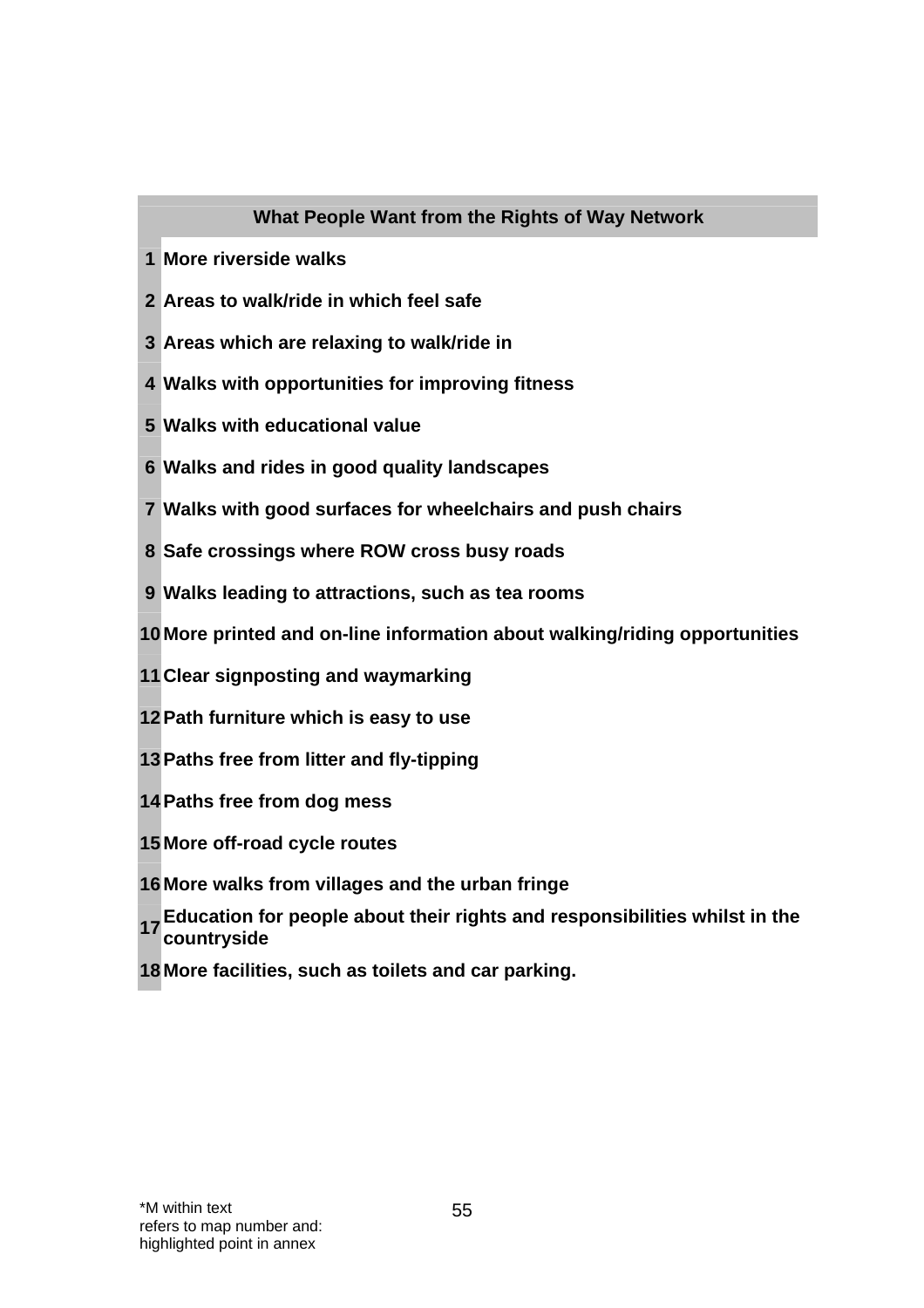**Reasons for low usage in the wider countryside are based on the findings from Use and Demand Survey and Focus Group research.** 

**While providing the only means very often for people to explore the wider countryside it has to be accepted that much of the network is seldom used. Identifying which paths these are and why they are unpopular is an important part of compiling a ROWIP. Some of these reasons can be described thus:** 

 **Low Level of Use of the Rights of Way Network.** 

- a) **Low levels of walking, cycling, riding within the rural communities.** Some of the outlying small villages exhibit signs of a very low level of use of the PROW network. People who choose to live in these locations also appear to avoid using the network. In the larger villages this is less of a factor, with signs that, like the urban area, a small number of paths are used a great deal whilst the majority are lightly or seldom used.
- b) **Poorly maintained network with resources concentrating on the more frequently used paths.** This to some extent is inevitable, but with new Cross Compliance legislation, landowners should in future take on more of a role as custodians of the network, without so much need for costly and time-consuming enforcement from the Local Authority. Also, with a more strategic approach to managing the network and with new resources through the Second Local Transport Plan, the best opportunities for improving the network can be exploited.
- c) **Low level of landscape interest.** Much of Darlington is surrounded by intensively farmed land, which is often of little interest to the walking public. This is where a more joined up approach to land management could be beneficial. The use of agri-environmental schemes, aimed at improving both quality and accessibility of the countryside, could deliver very positive results in this respect. This, combined with other biodiversity schemes, could be very effective in providing improved quality access.
- d) **Dangerous road crossings on the urban fringe.** (See above under local use.)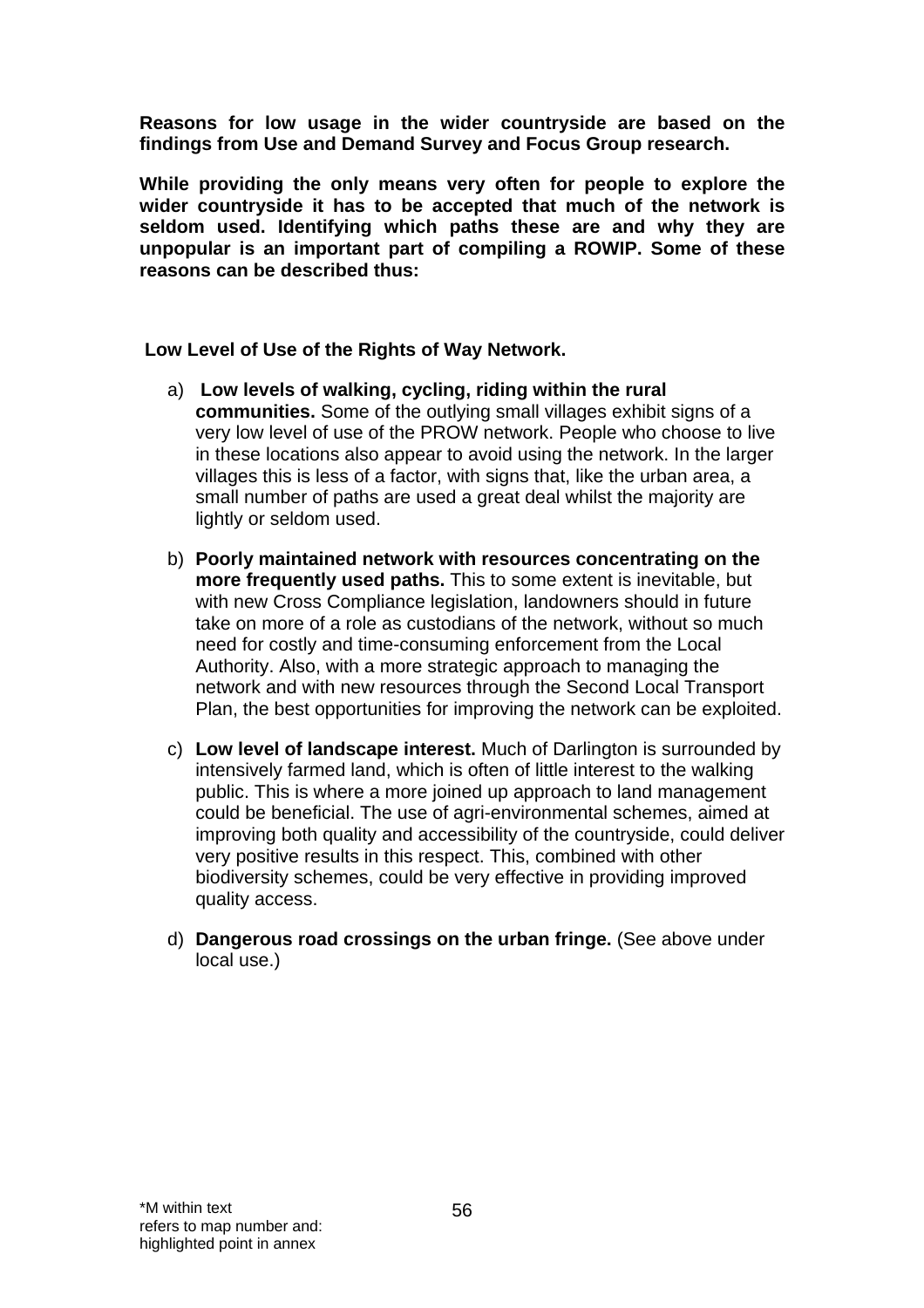

*Footpath crossing the A66 By Pass, near Sadberge* 

- e) **Lack of Car parking and toilets.** Often mentioned by our Focus Groups, as a reason for not accessing the network
- **f) Unsure of where to go.** Mentioned by many people as a factor, but often phrased in a way that suggested that people were not able to identify what was a Public Right of Way. Simply providing a sign post and a stile was not sufficient to satisfy many people's concern over whether they were allowed to go onto an area of land.



 *Public Footpath at Low Dinsdale.*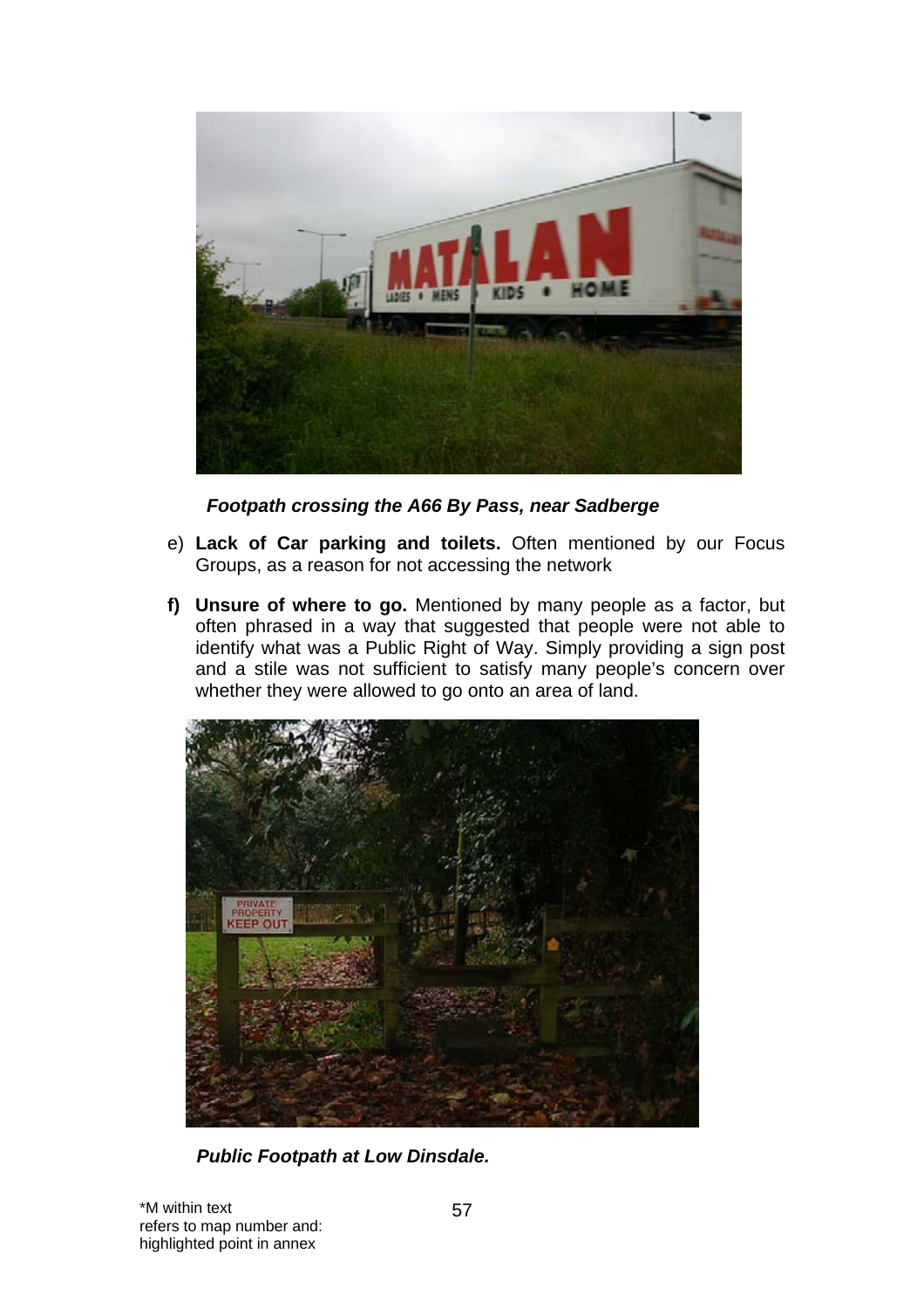- g) **Not feeling safe**. Similar to the above; the main issues over safety were issues relating to feeling vulnerable to being told off, as well as general concerns over cattle and stock. There were perceived fears of personal injury and being too far from the availability of help.
- **h) No one to go with.** Creating a higher level of interest has important knock on effects with people finding an increase in the opportunities for a walk of a social nature.
- i) **Nothing to do when you get there**, especially relevant for children and young people.

**In summary: the wider countryside network receives only a tiny proportion of the usage of the network as a whole, for all of the above reasons in varying proportions, depending on the location.** 

## **Areas Where Very High Usage Occurs.**

The area according to the Condition Survey which receives by far and away, the highest levels of use are the popular routes along the river corridors, especially the River Tees, but to some extent, the River Skerne, too. The evidence for this has been gleaned mainly from the Condition Survey, but is also based on continued observation of these well-used paths over many years.

The high usage rates of these paths illustrate how the hierarchy of factors affecting people's willingness to access the countryside combine to put these paths at the top of the popularity list. In particular, the river route at Low Coniscliffe\*M8:1 has most of these favourable factors. It is well entrenched in local knowledge as a place that people can lawfully walk, it is a wide and easy path to negotiate, it is highly scenic (being both high in biodiversity levels as well as being an interesting landscape) where the path is allowed to meander through an area of more generally accessible riverside woodland.

#### **Other Popular Areas of the Network and Associated Countryside Access.**

There are other areas of land, such as the riverside path from Blackwell to Broken Scar\*M8:3, which are also popular for similar reasons to the Coniscliffe path. Where this differs, however, is that there is often stock in the field and there is little woodland along most of the middle section of the path. This is counterbalanced by the ease of access that this section provides to the people of Darlington. It is close to the town and has a large car park at one end, with a play area, as well as an interesting feature area around the river Tees itself.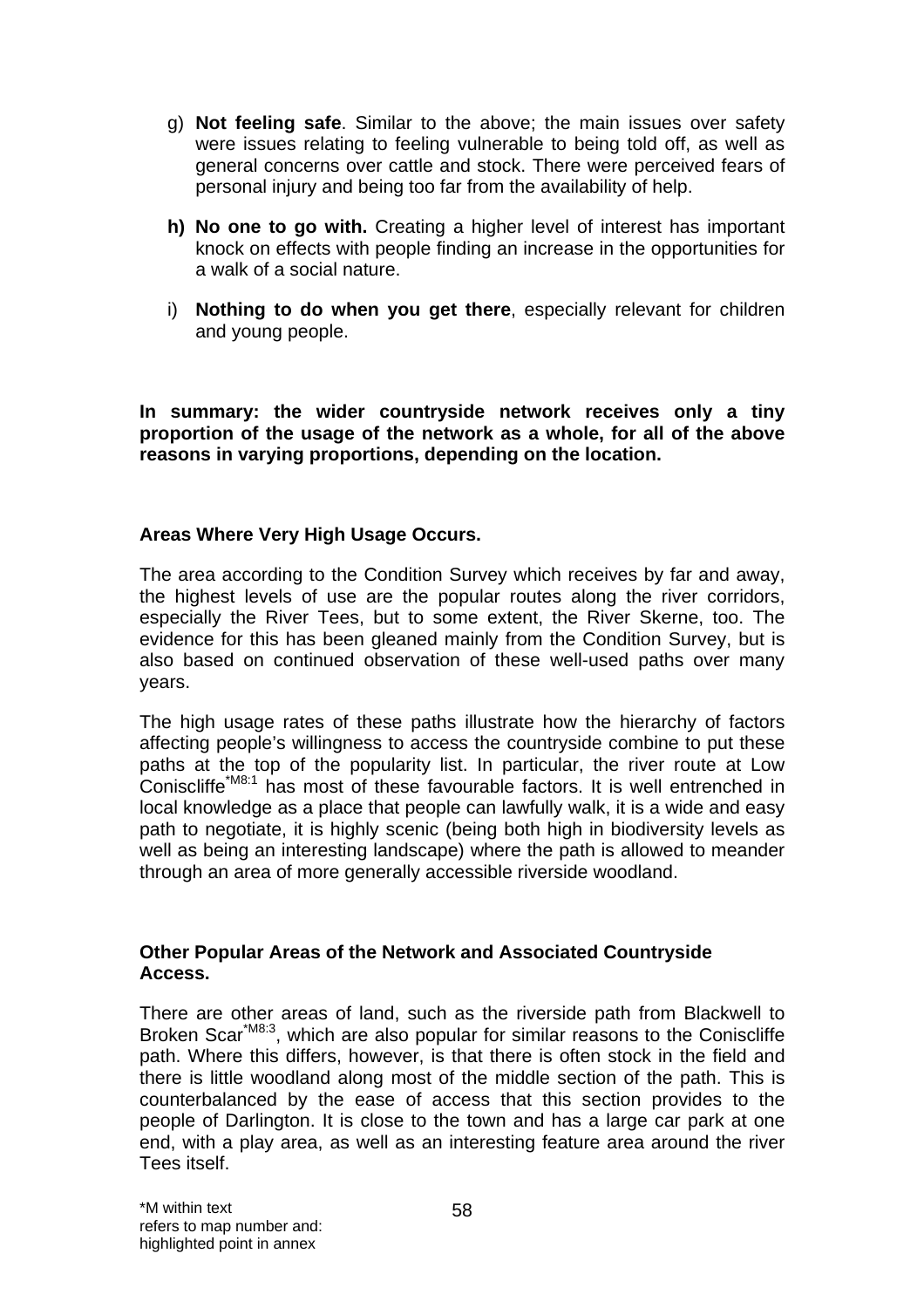This illustrates that it not necessarily the case that all of the above mentioned features need to be present in order to attract people to a place. However, it does show that a range of elements is necessary to overcome people's antipathy to accessing the countryside.

## **Paths Next to Villages.**

Other popular areas of the network include paths around some of the villages, especially for example, some of the Rights of Way next to Middleton St. George. These paths have been used for a long time, and serve to link parts of the village, as well as extend out from the water park\*M10:3.

In this sense these ROW form the fabric of the village in the same way that some of Darlington's urban Rights of Way link up the town. Examples of these are Cemetery Lane<sup>\*M6:3</sup>, the soon to be developed Stockton to Darlington Track Bed\*M6:7 and the Skerne Restoration path\*M6:4.

These paths cannot be considered as attracting people into the countryside, although, in some respects, they do perform the same function. In this sense they are an example of how introducing green routes to a townscape and linking town and country with sustainable routes of this description, can be a desirable way forward. It is likely to be a popular and well-supported approach as a part of future urban design, especially through the green infrastructure process.

## **Skerningham Community Woodland\*M3:2**

Also in the same vein, and steadily becoming popular too, is the new Community Woodland at Skerningham. This was mentioned earlier in the report as a good example of how the Local Authority can work with other organisations to bring about big improvements in the countryside, creating high quality access as well as enhanced landscapes and biodiversity. In other words, the countryside is not a fixed item, but can be made much more desirable for informal recreation over time.

Skerningham Community Woodland, despite having had minimal publicity, is beginning the process of becoming a part of the cultural landscape of Darlington, as well as being a desirable physical feature, loved by a few at present, but soon to be a very popular location. Its endearing features can be listed.

- 1. It is an area of Open Access.
- 2. The paths that run through it provide a clear sense of direction, but not by simply providing a single route through; once in Skerningham, people can wander through the woodlands following a whole selection of different paths.
- 3. It is a large expanse of Open Access land (Nearly 100 acres in total)
- 4. People have a sense of confidence in knowing that they are allowed to be there.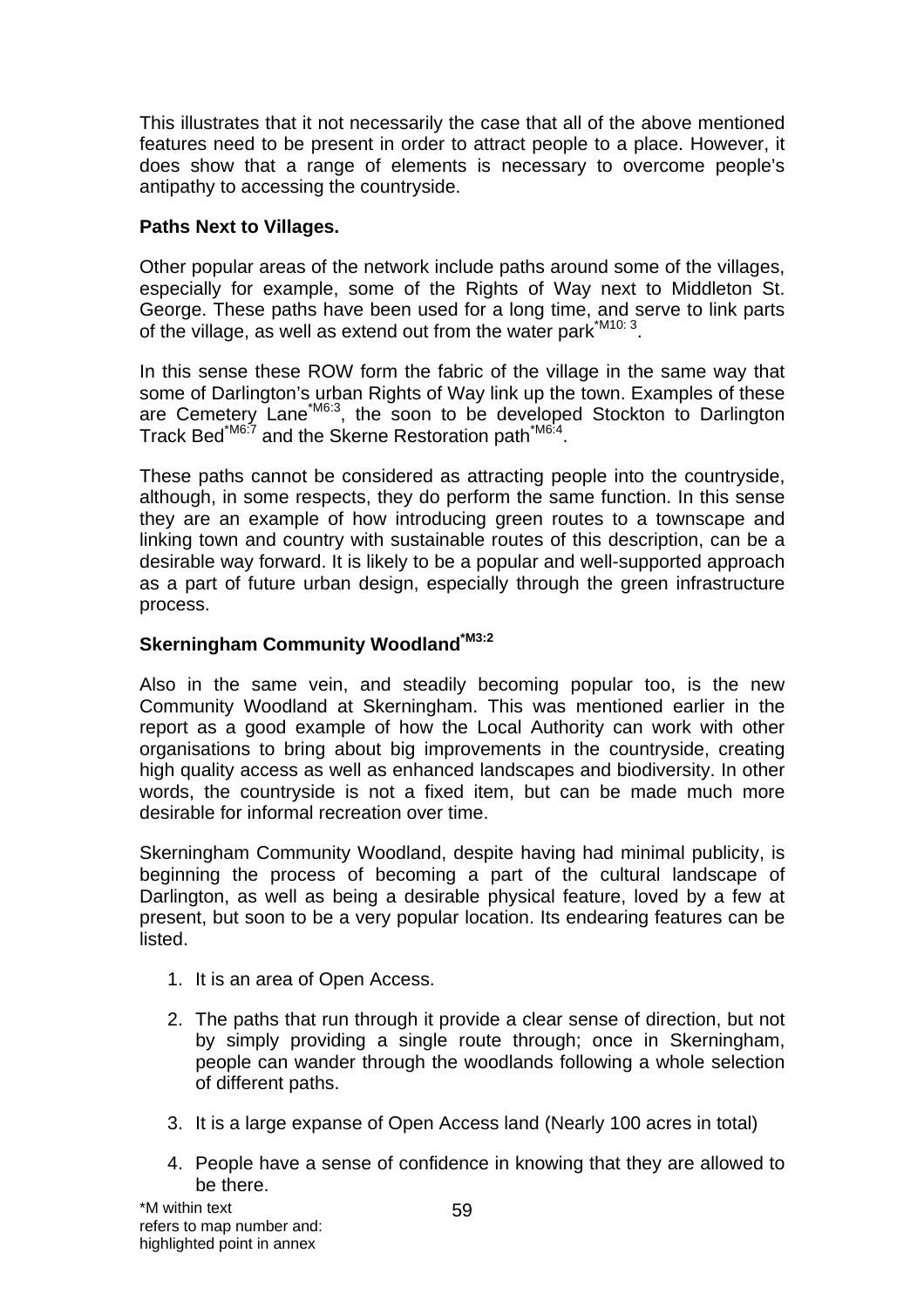5. This woodland is an area important for landscape and biodiversity reasons.

As a recently planted woodland, close to two older areas of woodland, and being near to the banks of the Skerne, this new area of Open Access land is fundamentally attractive, giving people a sense of tranquillity. This recently created area of public open space is only a ten-minute walk from housing on Darlington's northern fringe!



*Permissive and Definitive Access at Skerningham*

**How good and accessible the countryside is, clearly affects the way people use it. The following section looks at this usage in more detail, in an attempt to assess how best to match need with provision, and so devise an action plan.** 

**In its present form, Darlington's ROW network offers facilities to a variety of User Groups. These can be categorised as following:** 

- 1. The ROW network is predominantly a network of routes for **recreational pursuits** for local people. The groups to whom the network appeals varies from location to location.
- 2. A very small minority of committed users use the ROW network in the **deeper countryside**. This amounts to about one or two percent of the public. This is proven by evidence on the ground, as well as information gleaned from the Focus Groups.
- 3. There are those who use **one small part of the network,** regardless of its quality, for frequently repeated activities, such as dog walking.
- 4. There are those people who visit the **10 km of high quality countryside** walks along the rivers Tees and the Skerne. Typically, these people drive to the start of the walk, or in the case of a tiny minority, walk, as they might be lucky enough to live next to this attractive facility.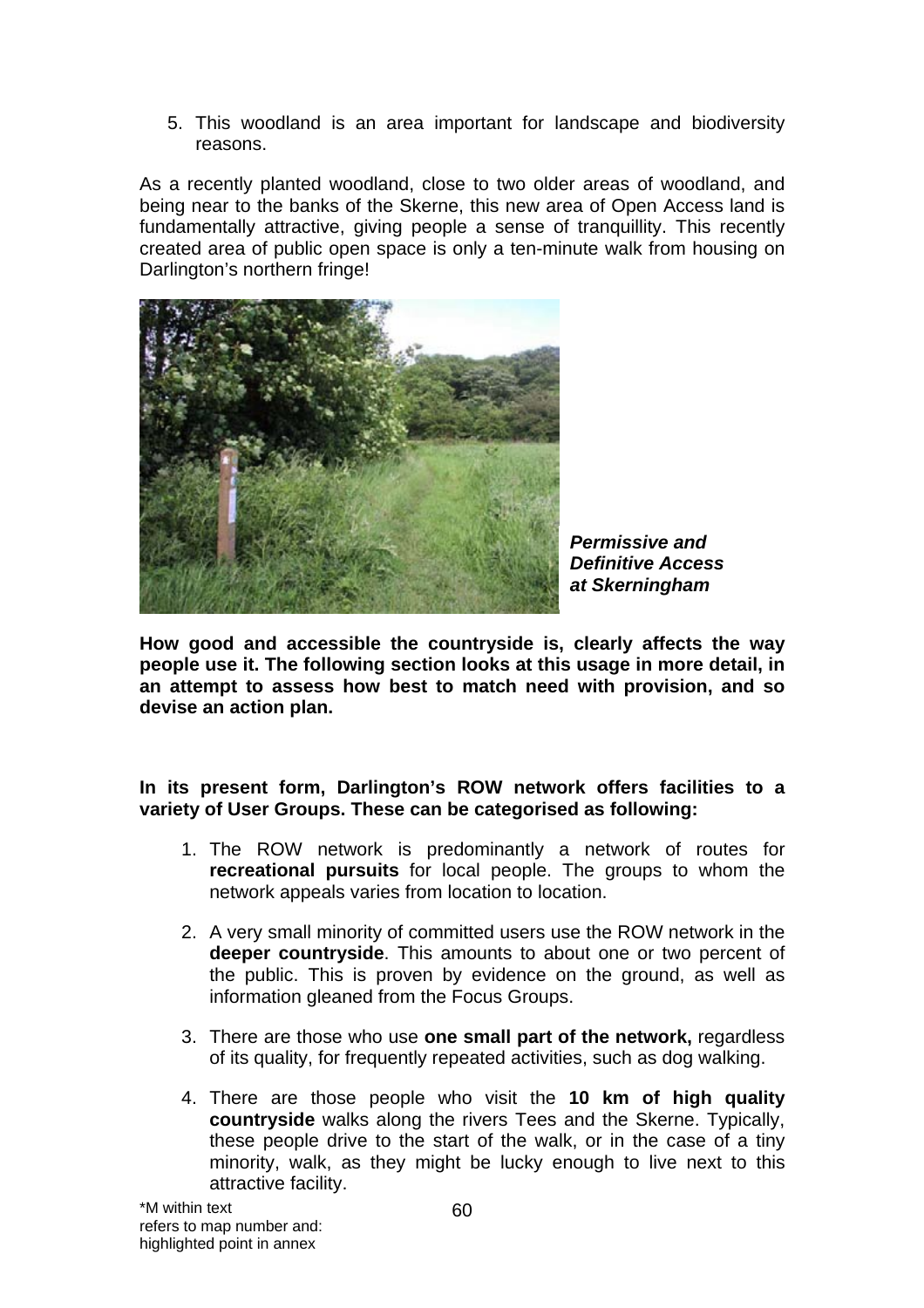- 5. According to feedback from the Telephone Survey, many people **don't see the Darlington's countryside as a place for recreation.** Many people said that if they were going to go to the trouble of going for a walk, then they would prefer to make more effort and travel to what they felt to be a 'genuine countryside location'.
- 6. There is a significant minority of local users who use a mixture of public open space and urban fringe Rights of Way. **This can be for green exercise reasons, or again for reasons of exercising dogs.**
- 7. There are an increasing number of people using urban and urban fringe **nature reserves**. There is a body of evidence that suggests these people are often discovering, for the first time, the possibilities of the countryside. These are people who really value an opportunity to introduce their children, or their friends, to something more natural, but who would shy away from the Rights of Way network for many of the reasons mentioned earlier in this document.
- 8. Darlington's Public Rights of Way network, within the urban area, links well with other non-definitive routes, allowing for a significant contribution to walking and cycling levels around the town for **transport purposes.** Twenty five percent of all trips undertaken by Darlington residents (living in the urban area) are on foot, and a further 1% are by bike and, whilst only a small amount of these are on Public Rights of Way, it is felt that by maintaining and improving the Public Rights of Way network this will help this figure to grow.
- 9. In its present form, the Darlington ROW network also provides some degree of infrastructure that serves as a venue for **tourism,** both for day visits and for longer stays. This is predominantly in the villages, away from the main Darlington area, and is limited in scope, being unable to compete with the far more impressive countryside within easy reach of the Borough. In terms of opportunities for change, the Council is looking to improving some of these Darlington paths, which are close to other rural diversification projects, such as farm tourism initiatives, existing small-scale attractions and improving self-guided routes close to the main urban area.
- 10. The current ROW network also provides for a small amount of **long distance walking**, cycling and horse riding. The most obvious of these is the Teesdale Way, whilst other routes include four promoted off - road mountain bike circular rides, and a number of circular walks promoted by the Ramblers Association. In the case of the latter however, these suffer from a profound lack of maintenance on some of the most attractive footpath and bridleways, which if improved could make the walks and rides much more popular. Concentrating on improving the wider ROW network on these targeted routes would be the most effective use of resources, although there is a danger of allowing maintenance on the rest of the network to fall by the wayside. The action plan therefore ensures that sufficient staff time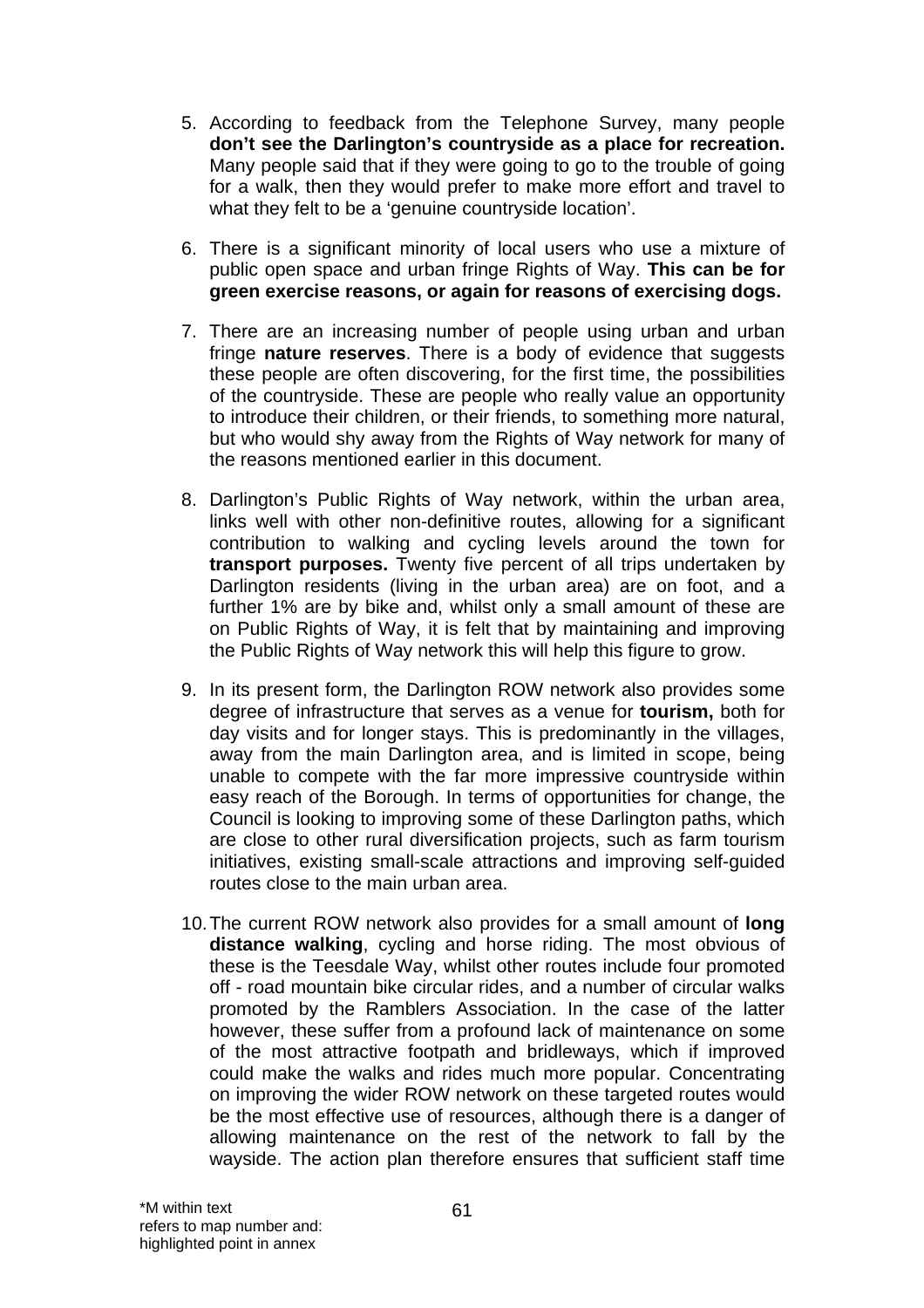and resources are retained in order to maintain the whole network to a standard necessary for continuing access.

- 11. The amount of use of the Darlington ROW network for **off-road cycling** is very small, despite the production of promotional leaflet some 8 years ago. This leaflet is still used by a set of committed enthusiasts and will continue to be available. However, there is unlikely to be a big increase in the popularity of off road cycling in the area unless significant improvements in the surfaces of the longer distance, outlying path network are achieved. In other words, cycling these routes can be rather hard work and is off putting for the average cyclist.
- 12. On the other hand, providing an increasing number of links, to give people **cycle access to the wider countryside**, has been boosted recently, with the introduction of several kilometres of new urban, green routes, capitalizing on Darlington's railway heritage. The routes include the section of old rail track bed out to West Park\*M6:5, and beyond, the section leading up to this along the Black Path<sup>\*M6:6</sup>. In addition, there is the soon to be completed section along the former Stockton – Darlington Railway track bed, and over the A66 to Middleton St George, passing the new community woodland at South Burdon<sup>\*M10:4</sup>. This new set of facilities is beginning to address the issue of over reliance on car transport as the means to access the countryside from the town centre. Cycling out of Darlington, from its centre takes only 10 minutes along one of these green routes, separated from roads.
- 13. Similarly, the level of use of the ROW network for **equestrian use** is generally low, but in one or two very specific areas, the opposite is true and the level is high. Making greater use of Rights of Way for equestrian use, either by promoting the network, or through improving links, is an important challenge to be addressed in the future.
- 14. There is a growing awareness that the countryside and the natural world is a facility that all people should have the right to enjoy. There are increasing numbers of people with **impaired mobility and sensory difficulties** using Darlington Borough Council's local nature reserves. Some of these people use the few Rights of Way which are suitable for wheelchairs, and other urban fringe paths from which difficult to use stiles and gates have been replaced with less obstructive furniture. This programme will continue, but successes to date, such as the development of the former Barnard Castle railway track bed, together with its links with West Park, show how important these developments can be for user groups.
- 15. The Council's work with the **visually impaired** also brings to the fore the importance of providing areas for recreation away from the distractions of urban noise. Again, Skerningham Community Woodland is just such a facility and could become increasingly important as a venue for this particular User Group.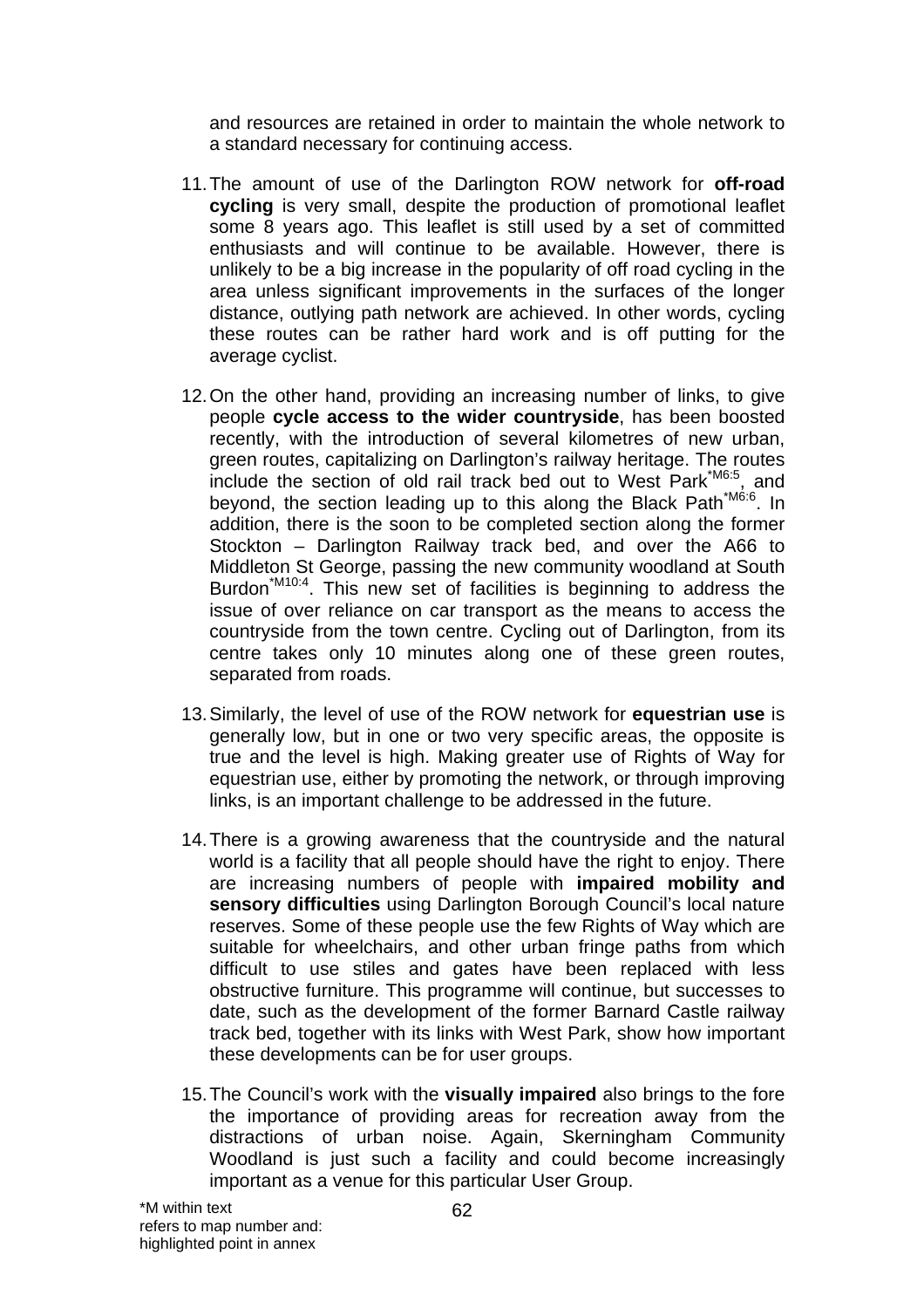16. There has been a significant amount of research nationally that shows how **ethnic minority groups** are seriously disadvantaged when it comes to issues of access to the countryside and hence are probably very low users of the Darlington countryside, preferring to stick to the urban parks. The findings highlight how ethnic minorities have little knowledge of the British countryside. It identifies how they find the countryside threatening and consequently, seldom venture beyond the built environment. In order to address this, it is intended to devise an events programme that focuses on the often small but distinct ethnic groups that reside in the Darlington area and who are quite likely, unaware of the opportunities that exist for exploring the green environment (Other than the formal parks) close to where they live.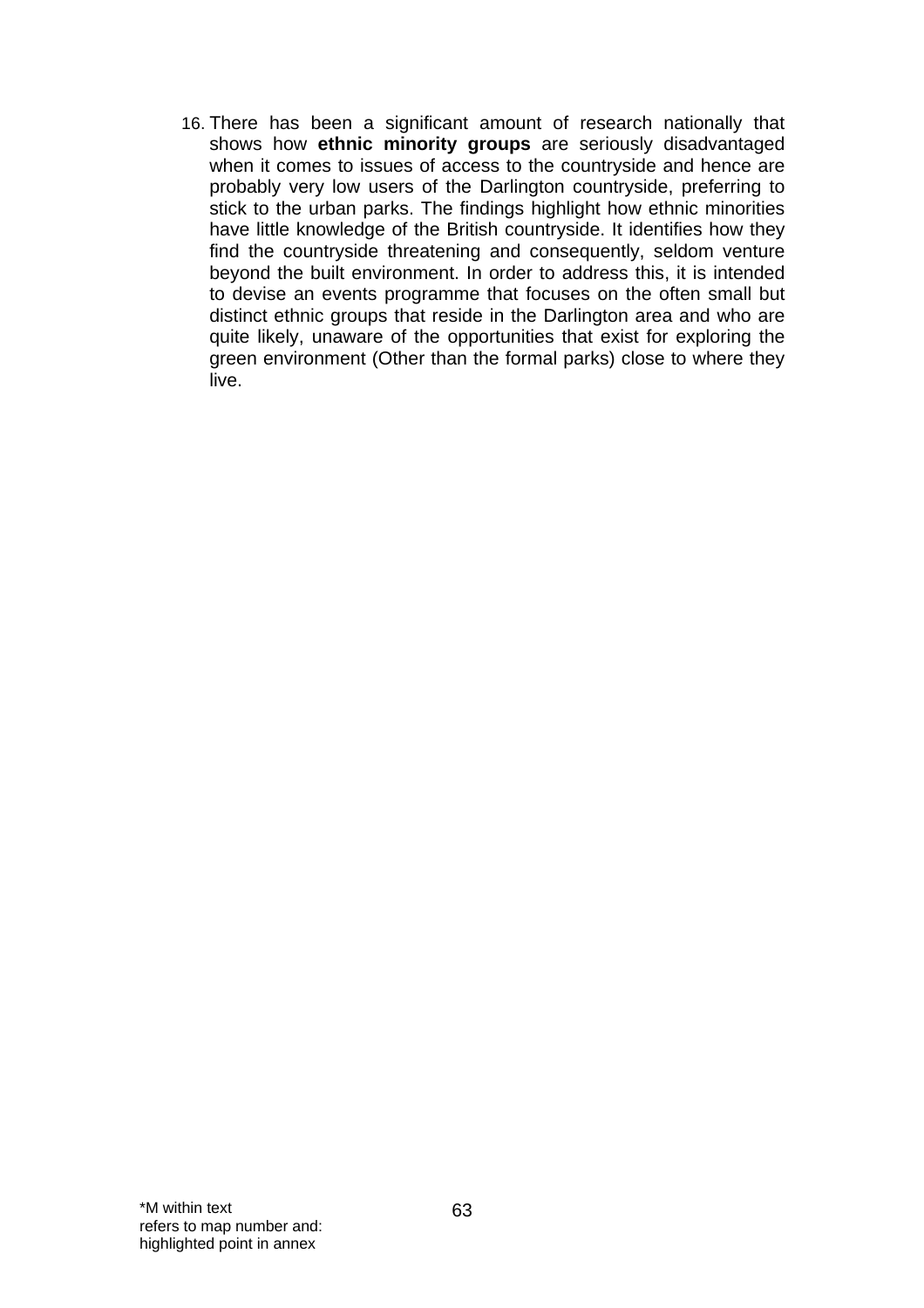# **Paths Fully Accessible for Wheelchair Users**

Total length of paths that are wheelchair-friendly:

12.5 km (non definitive) In nature reserves

5 km (definitive) Rights of Way.

Wheelchair access to PROW in Darlington Borough



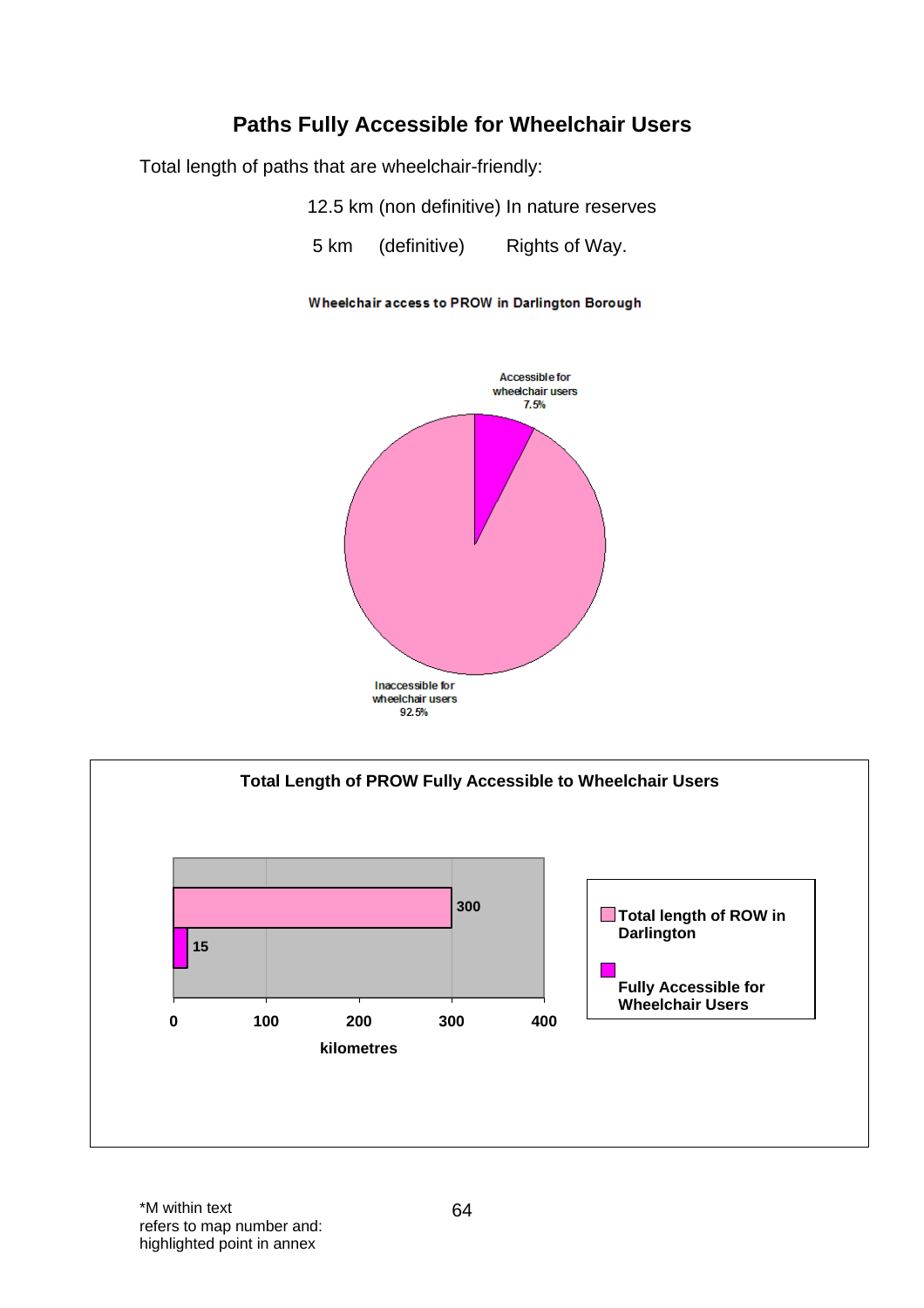# **Paths with excellent access for Visually impaired people In Darlington Borough**



**PROW access for VIP in Darlington Borough**

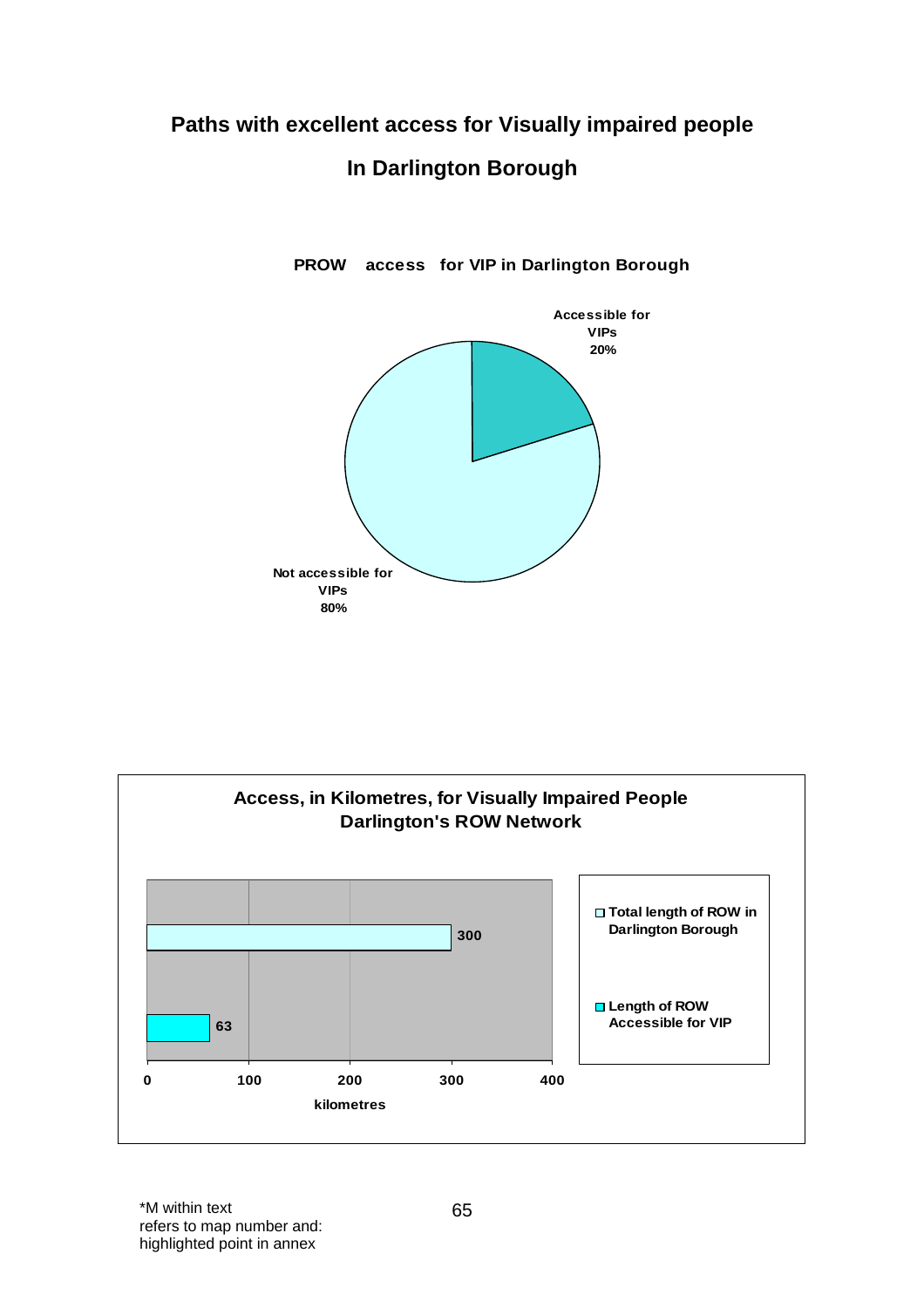#### **Access to PROW for Elderly and Ambient Disabled. Darlington Borough**



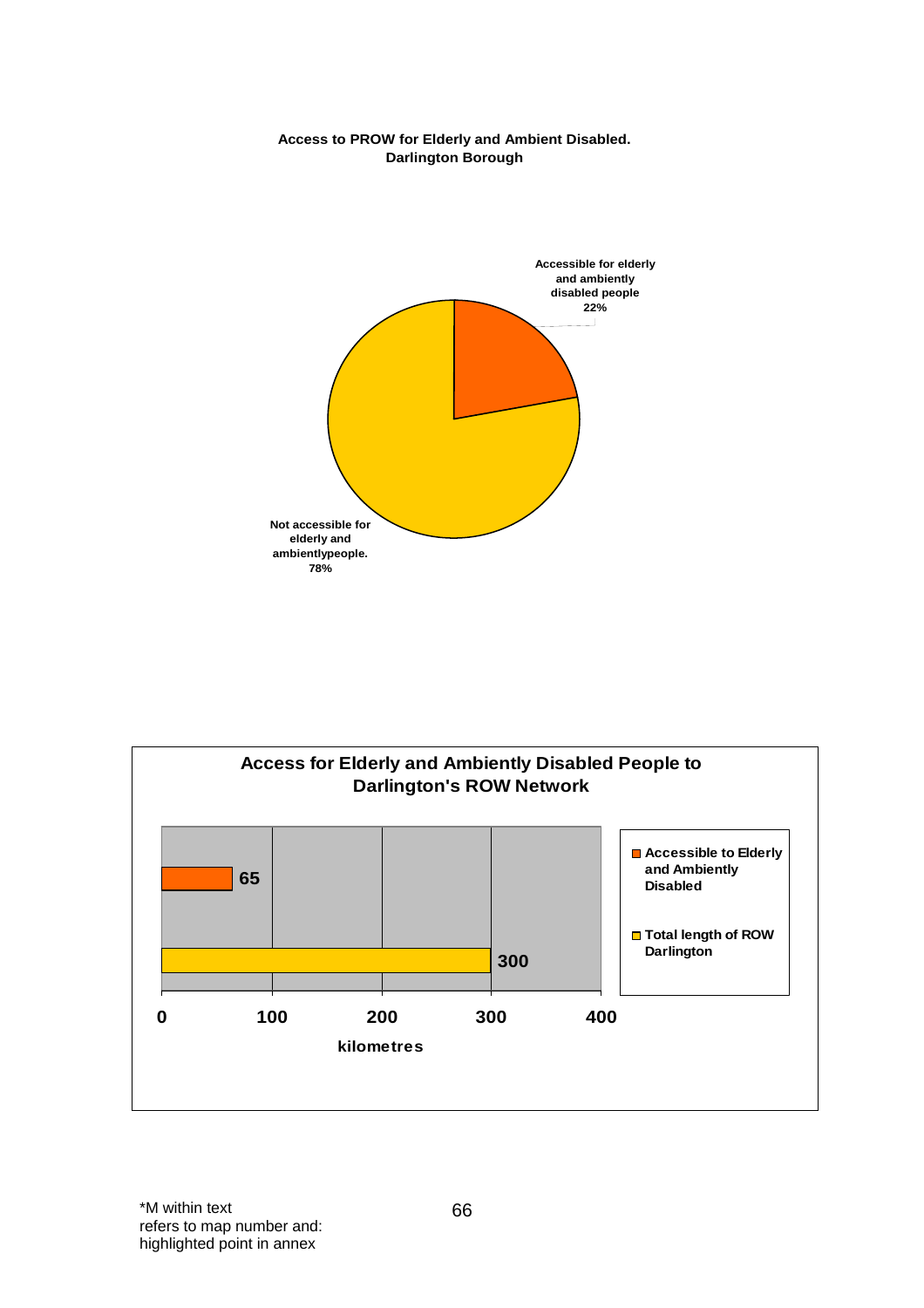# **Section 9**

# **Opportunities for Improvements to the Rights of Way Network in Particular and Countryside Access in General.**

There is nowhere in the country where there are no opportunities to create some element of access to quality countryside, if the commitment to that principle was felt to be desirable, and a strategy adopted for its implementation. In Darlington's case, the argument for this to be prioritised is very strong indeed. There is much evidence to suggest that this would have far reaching benefits for a wide cross section of the population.

### **Some of the effects of committing an area like Darlington to a programme where such a concept is championed are likely to be,**

- 1. A big increase in fitness levels
- 2. A considerable drop in car leisure miles and increases in walking & cycling.
- 3. A greater sense of local identity and distinctiveness.
- 4. A greater sense of pride in the area.
- 5. An increase in young people's involvement in healthy outdoor activities.
- 6. A positive impact on mental health

#### **On the economic side, having a much better, greener hinterland with access to quality countryside:**

- 1. Increases property values.
- 2. Encourages prestige businesses to locate in the area.
- 3. Keeps people employed in the professions, especially the young, living in the town and the surrounding area.

The opportunities for physical improvements are real and within our grasp, whilst the scarcity of the main ingredient of quality countryside access should not be seen as off putting, but rather a temporary loss waiting to be restored.

The opportunities are identified in the Action Plan, and the argument that supports their implementation have been made earlier in this document. Nevertheless, it is useful to strengthen the case by tying the demonstrated needs, as voiced through the Focus Groups; the Citizens' Panel findings with the situation found on the ground, and show how the Action Plan can be prioritised in a logical manner.

# **Opportunities for better countryside access within the road corridors of the A66 and A1(M).**

The opportunities for improved access inside the restrictive road network, which partly encircles the town to the west, south and east, can be identified in pockets and segments both inside the town and around the urban fringe.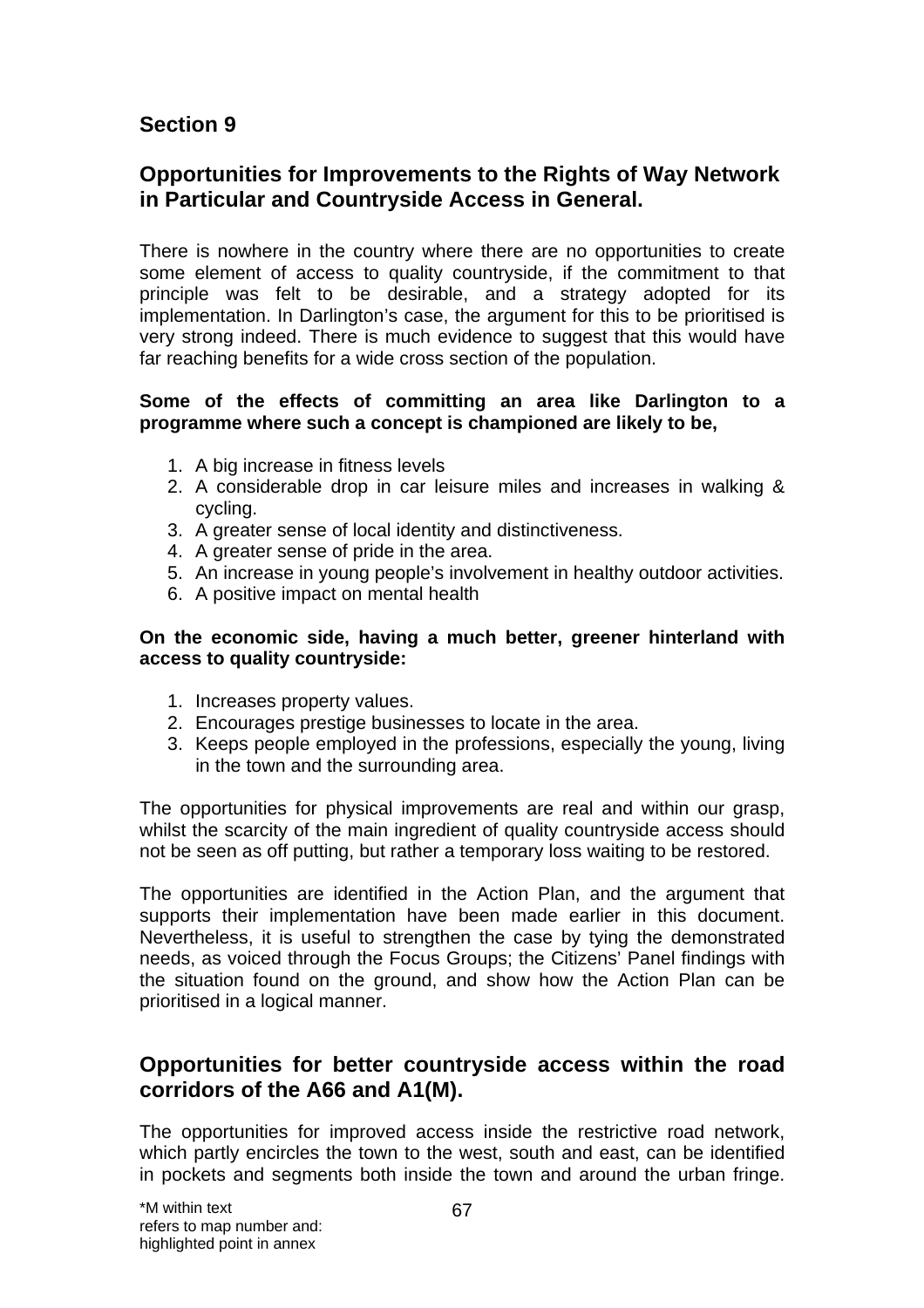Possibilities are offered by land west of West Park<sup>\*M6:2</sup> and inside the A1 (M) corridor. Additionally, land to the west and north of the Faverdale Industrial site<sup>\*M6:8</sup>, and just south of Haughton Village offer some small opportunities. Some narrow strips of land to the south of the town, next to Maidendale Local Nature Reserve<sup>\*M9:7</sup> could also provide some benefits, if integrated into the green infrastructure of future development. Finally, further west near Geneva Woods Local Nature Reserve<sup>\*M9:6</sup> and Skerne Park residential area, there are some areas of undeveloped land. Much of the land here has, or one day will have, development potential and the design of the green infrastructure that will accompany the applications needs to be done in such a way that fits in with the needs of countryside access. Some of the details of this could be outlined in the following way:

# **The Urban Area**

Identifying ways of continuing the process, given great momentum by the Local Motion initiative and aspects of the Local Transport Plan, is a priority in the ROWIP. The interconnectedness of the urban area, together with the Rights of Way network are seen as crucial elements in delivering quality countryside access. <sup>4</sup>By way of example, the work currently being carried out to continue the access alongside the River Skerne as far as Haughton Road is a good example, whilst the route past West Park and out to Archdeacon Newton is another. <sup>5</sup>A further example is the route, scheduled to be completed by 2008, over the A66 to Middleton St. George. (Part of Sustrans, National Cycle Route 14) Additionally, a new route south to Hurworth would also be important in this process of creating sustainable transport routes, connecting the urban area with the wider countryside and the urban/rural fringe as would be a  $6$  continuation of the bridleway westwards towards Staindrop Road and on towards Piercebridge. (Also, a regional Sustrans cycle route, No. 53 has been identified potentially running from Blackwell through to the town centre)

Some of the areas in the centre of Darlington are doubly deprived when it comes to access to the countryside, being both geographically distant from the countryside as well as economically (Not to mention culturally) disadvantaged. <sup>7</sup>There are currently a number of green corridors identified for potential improvement that will allow greater walking and cycle access to the urban fringe and beyond so linking these communities with the countryside. In order to address this issue, it is also important to identify ways that public transport can be integrated in order to fit in with the opportunities created for the use of the countryside access provision. <sup>8</sup> Providing bus information on publicity can do this, by identifying routes that coincide with existing bus routes and linking guided walks with bus services. It is also important to put extra effort into crossing cultural and disability divides through a combination of publicity material and the careful targeting of events such as guided walks and our comprehensive programme of events in local nature reserves.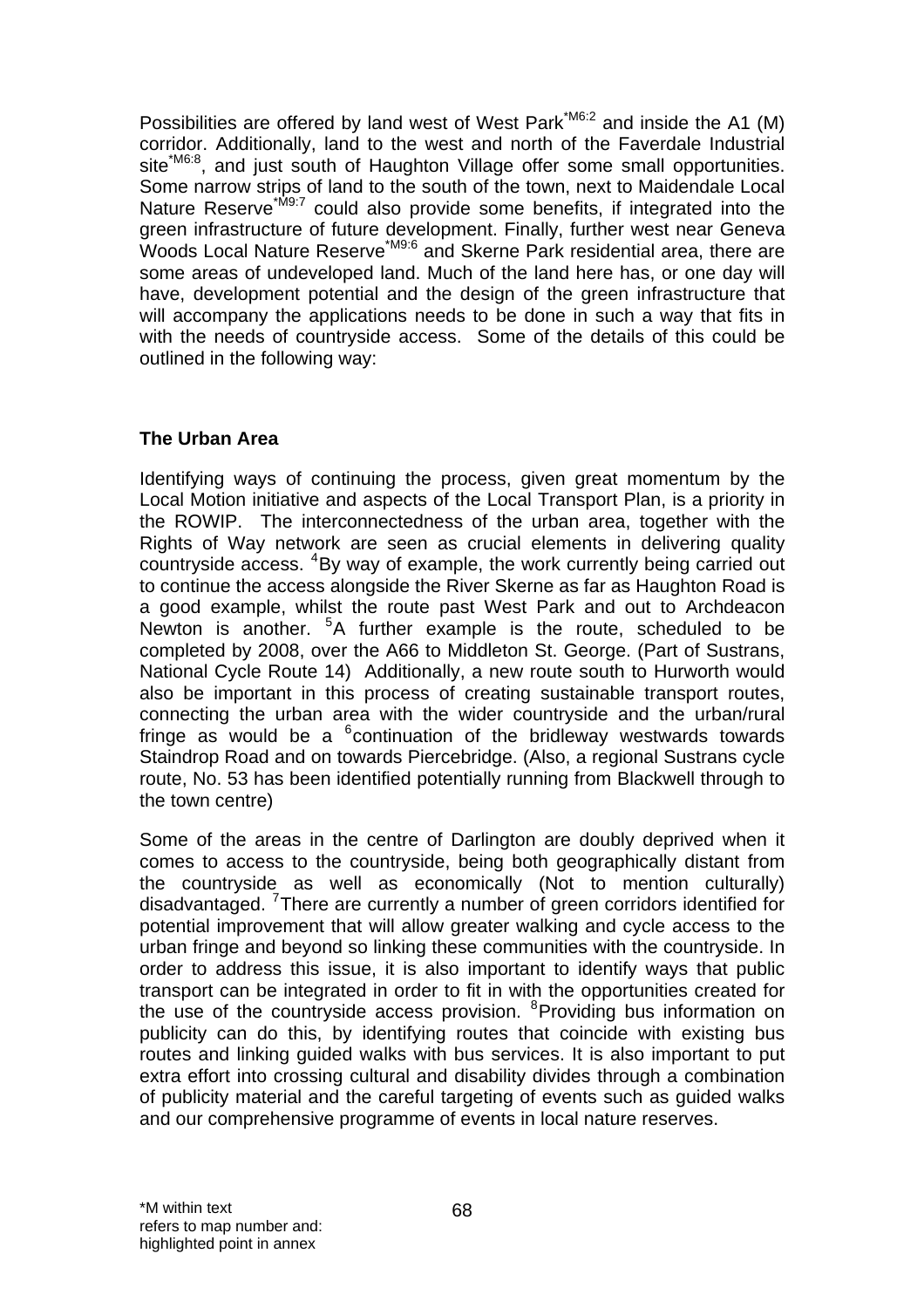**9 The Council will continue to work with partners and stakeholders to explore how walking in the urban area as well as links to the countryside can be improved through better design in new developments and new initiatives for the creation of green multi user routes.** 

**The Council will continue to explore new ways of helping improve the opportunities for the most physically and culturally disadvantaged in respect of access to the countryside.** 

#### **West of West Park**

 $10$ There remains some undeveloped land to the west of West Park, which forms a green corridor between the West Park estate and the A1(M). Some of this could be integrated into plan for green infrastructure, incorporating a mixture of farming, woodland and other new developments, with elements of quality countryside access throughout.

Across the A68 (West Auckland Road) the principles that have already been tested at Faverdale Industrial Park<sup>\*M6:8</sup>, of providing green infrastructure around new development, are likely to be advanced further if this area is to be developed in the future. Improved countryside access would need to be planned at an early stage; although, given the higher population levels of High Grange and Faverdale just to the south, a higher level of quality access would be anticipated, than occurred at the Industrial Park.

Finally, for this area of Darlington, a new green corridor has been created which links Brinkburn Local Nature Reserve<sup>\*M6:6</sup> with the countryside to the north including the Faverdale Whin. This green corridor has no access within it at present, but with the potential for development adjacent to it, the creation of such a corridor could be achieved.

#### **The Council will investigate the feasibility of creating this northern green corridor including an access route if future development of land adjacent to the existing corridor is pursued.**

#### **North-East Darlington.**

Just to the north and east of Haughton Village steps are already being made, with the extension of the Skerne Cycle Route,  $11$  to extend quality countryside access along the River Skerne. There is a small area of semi - natural green space next to the river, which provides people with some pleasant walking. The cycle route will extend this usage to more of the public, as well as for cyclists. It also provides a green access route that allows people to gain entrance to Barmpton Lane, which in turn provides access to the east side of Skerningham Community Woodland. This green route does have the long term potential for improvement to increase further accessibility to this woodland.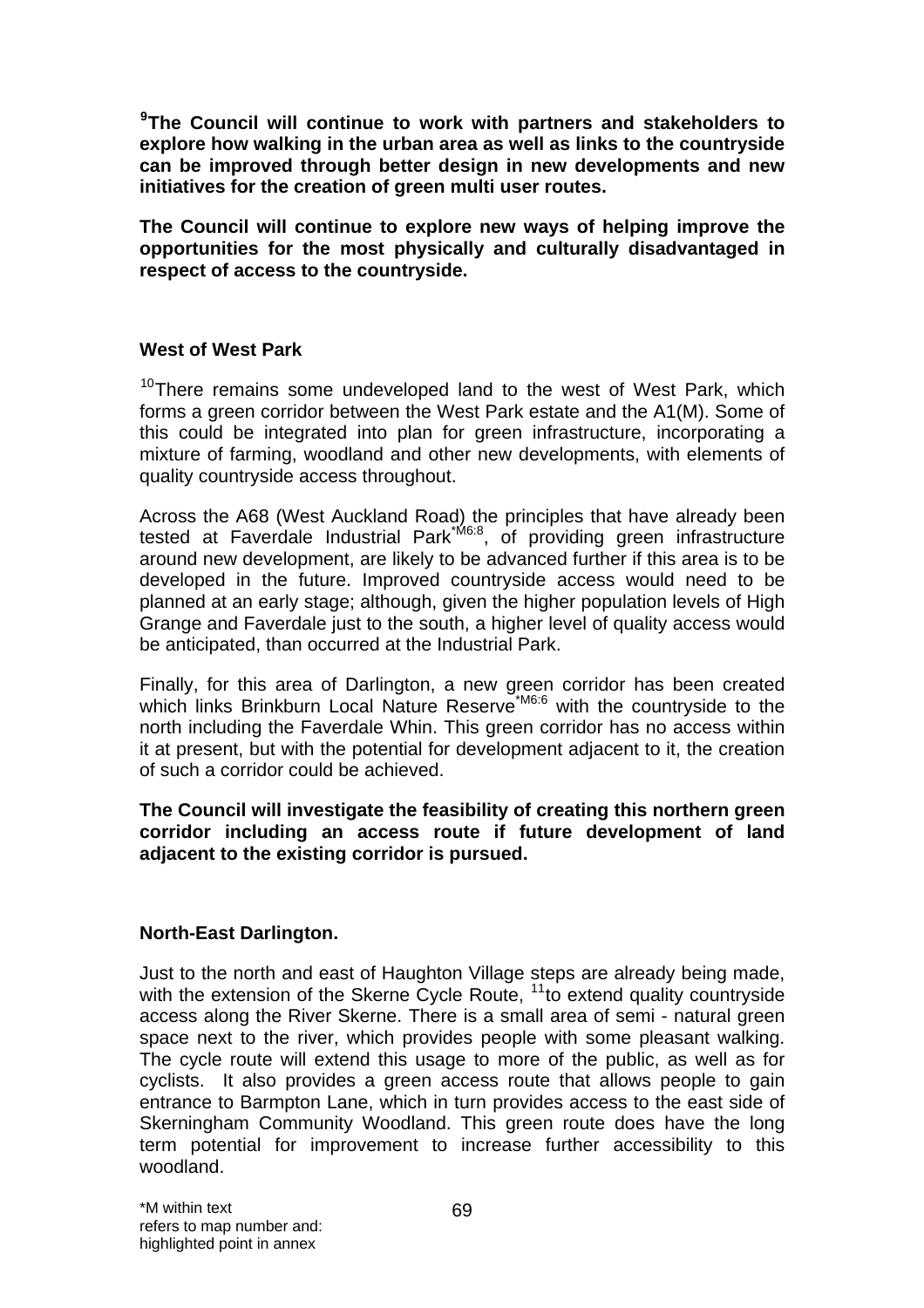On the opposite bank of the river, at Great Burdon, is a large area of undeveloped farmland positioned between two major trunk roads<sup>\*M4:1</sup>. Although not in the Local Development Plan, this could be land, which may in the near future, be earmarked for development. However, a significant part of this is flood plain, and there could be considerable constraints on the scale of development. This area has a great potential for major biodiversity enhancement, as well as improved access to quality countryside. Currently, it has a bridleway passing through it, although at present it is obstructed and awaiting a more suitable route to be created. At present, the ROW can only be traversed on foot because of two stiles and a footbridge as the only means to negotiate three of the field boundaries.

**The Council will continue to explore a wide range of opportunities to make the area of land to the north and east of Darlington, a key area for providing improved facilities for access to quality countryside, especially with reference to the existing facility at Skerningham. (See below)** 

## **Eastern Darlington**.

The main Public Right of Way east of Darlington is the bridleway that runs along the old Stockton to Darlington railway track bed.  $12$ The old track bed is soon to be improved by building an essential bridge<sup> $M10.7$ </sup> to cross the potentially dangerous three-lane section of the A66. Until now, this has been an almost impenetrable barrier, but the new bridge will change this and provide the whole of east Darlington with the potential for access to a large new area of Community Woodland. This is the 100-hectare South Burdon Community Woodland\*M10:4, purchased and planted by the Forestry Commission, in partnership with the Tees Forest between 2002 and 2006. Beyond this impressive new facility for countryside access, this green route extends to the village of Middleton St George, with a good saturation of Public Rights of Way linked to the village, as well as to the Whinnies Local Nature Reserve.\*M10:2

## **Southern Darlington.**

The A66 hugs the southern perimeter of the town, although there is a narrow green area between the railway and the road, which provides some countryside access. At present this is sometimes used for unlawful motorcycling, but there is some pedestrian traffic, particularly at weekends and on summer evenings. The area is typical of the urban fringe, with no history of management for green recreation, with the exception of the two Local Nature Reserves at Brankin Moor (A converted old allotment site)<sup>\*M9:5</sup>, and at Geneva Woods<sup>\*M9:6</sup>, where some old railway sidings were planted up as a part of a rail side revival scheme. This is a reasonably sized, Local Nature Reserve, which is linked to the Rights of Way network, within this tight corner of the urban fringe. Other than this, the countryside is again cut off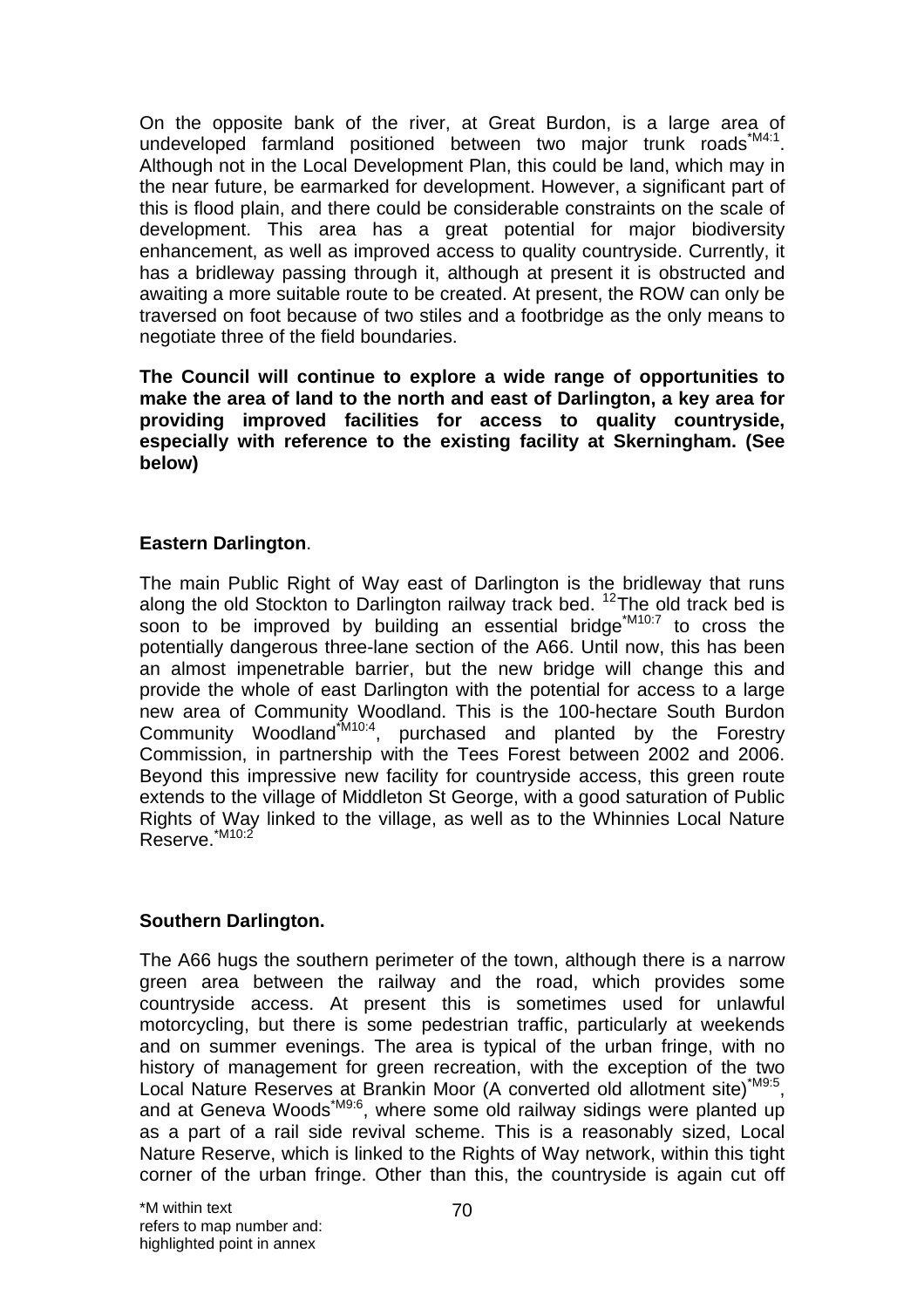from the residents of the town by the A66, and the suggestion in the ROWIP is to look for opportunities to construct one or more bridges to access the wider countryside from this part of Darlington.

**The Council will continue to investigate the feasibility of providing additional safe crossing points to access the countryside beyond the A66 towards the villages of Hurworth and Hurworth Place.** 

## **South West Darlington.**

Access to the countryside from this part of Darlington, like so much of the town, is restricted by the road network (The A66) as well as by intensive farming, a major golf course and inadequacies in the network. There is no Right of Way adjacent to the river, so the Teesdale Way has to leave the river for several kilometres at this point M8:4.

#### **The Council will look for opportunities to re-route the Teesdale Way along the bank of the River Tees, south of Blackwell towards Hurworth Place.**

Further round, are located the most popular routes in Darlington; those which follow the River Tees. The Teesdale Way runs along the riverbank in this part of Darlington, including the area directly south of the town. The most popular countryside site in the Borough, Broken Scar Picnic Site<sup>\*M8:2</sup> and play area, is located here. On a summer's day, this attracts hundreds of people. Given its popularity, there is still much that can be done to improve it.

- 1. For example, the route that continues from Broken Scar to Blackwell is difficult to walk for the elderly, as the surface is very rough in places.
- 2. The river is extremely attractive, but animals quite heavily graze the banks of the river. The banks themselves, very popular for fishing.

Farming and fishing can cause conflict with other members of the public using this site. Many people feel vulnerable and unsafe when confronted by stock, whilst people fishing are often resentful about disturbance from other users. A change in management of the land, by working with the tenant farmer, could help to reduce some of this friction by creating with designated areas for fishing, improving bank side vegetation and providing more clearly marked walking routes and resting places.

**13The Council will investigate the feasibility of creating improvement to the Right of Way between Blackwell and Broken Scar\*M8:3 as a high use path, suitable for all abilities, and the river bank as an area better suited for general countryside recreation.**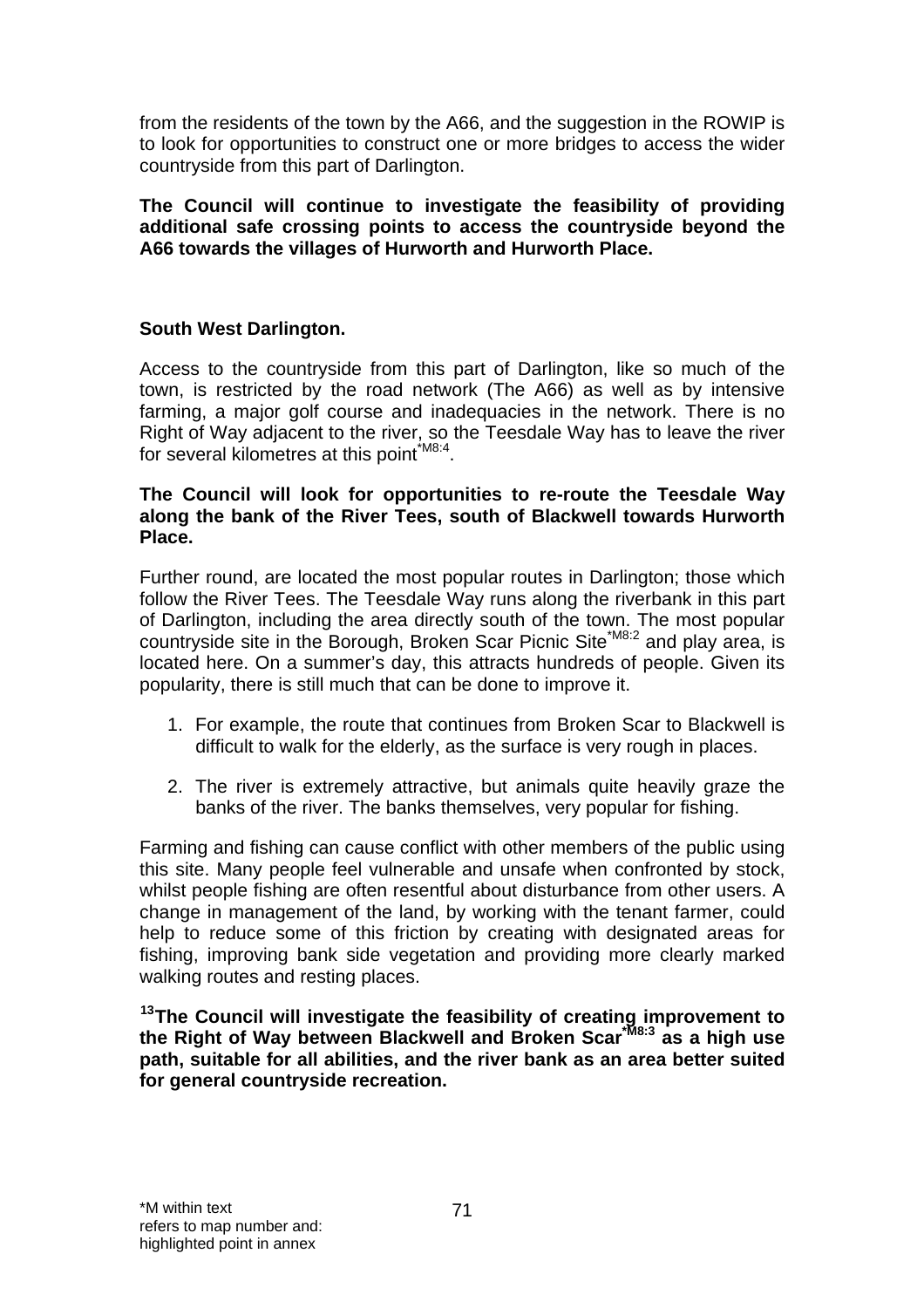Further west is Darlington's most popular Right of Way in a more traditional countryside setting. Again, a part of the Teesdale Way\*M8:1, this is the public footpath that follows the river upstream in a westerly direction, providing a quality walk in every sense. It is extremely biodiverse, with mature river edge woodland and a rich under storey. In addition, it has a selection of attractions on route, including areas of gravel banks and trees which add variety, a well used and clearly marked path with an area for car parking, as well as the possibility of doing a circular walk.

**The Council will investigate the possibility of upgrading the footpath along the river at this point to a bridleway which will bring it in line with other parts of the Teesdale Way as well as allow for cycling and equestrian use.** 

## **Western Darlington**

Western Darlington is dominated by the A1(M) motorway, but apart from the noise from the road, there are quite a number of bridges and underpasses that allow access to the wider countryside. However, the countryside here, and the Rights of Way network are not particularly encouraging for countryside access. The Condition Survey illustrates this, with generally a low level of usage recorded for these areas.

There are exceptions: the circular walk that travels up from the Baydale Beck public house to the Staindrop Road and back to Baydale<sup>\*M7:3</sup>, and the route along the old Barnard Castle track bed\*M7:4 towards Archdeacon Newton. These are popular with dog walkers, but are not particularly exciting for family groups, despite the social makeup of this side of town. It is likely that many of the inhabitants of this area either travel elsewhere, or use the river walks mentioned above.

 $14A$  new possibility for encouraging greater use is the recent creation of new Community Woodland at Merrybent<sup>\*M7:2</sup>. There is a possibility for connecting a small piece of private land with the bridleway and the new woodland. This would also give people living in the new estate a green route into the main body of the town, to Hummersknott School and the shops at Mowden. This is a top priority for the Action Plan as it is relatively achievable as well as hitting many of the priorities in the ROWIP.

#### **The Council will investigate opportunities to create a new green route linking the new housing estate at the old Co-Op site with the existing green route at Mowden, via the Broken Scar water treatment works.**

Further north, but still on the western fringe of the town, we enter the Cocker Beck corridor next to Staindrop road. This area has been designated as a future Local Nature Reserve and has a variety of works scheduled to improve its viability as quality countryside. Extending this principle further out, as well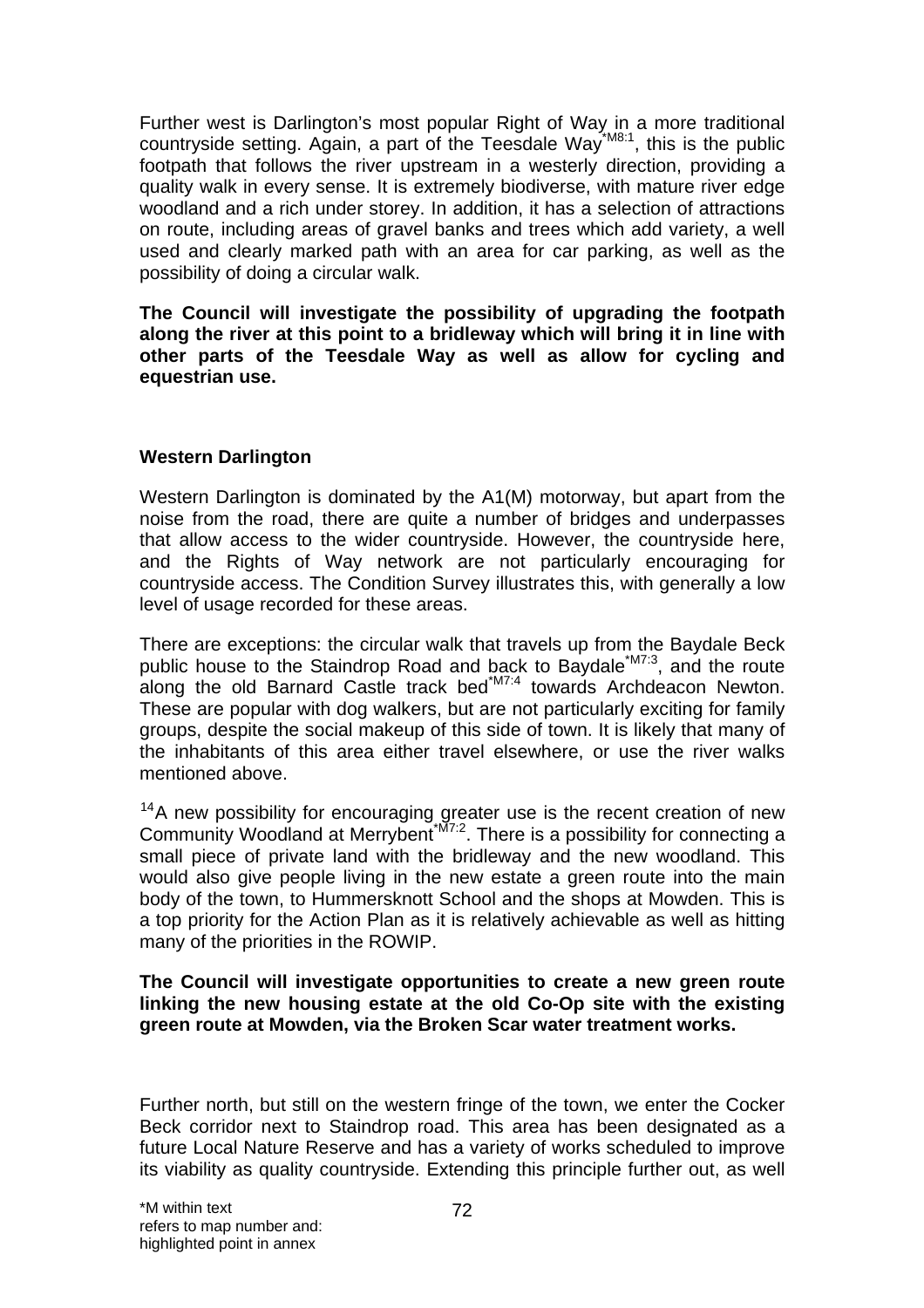as improving the access that could go with it, could be achieved in a variety of ways. <sup>15</sup>One way already explored, is to extend the route along the old railway track bed outwards, to link up with the Staindrop Road and possibly further on towards Teesdale where a partnership approach with Sustrans and Teesdale District Council may release some national funding. This possibility is at the initial discussion stage, but we are hopeful that this could form a vital link in the process of improving access for all to this part of the urban fringe.

#### **The Council will continue to investigate the feasibility of extending public access further out along the old Barnard Castle railway track bed.**

# **Northern Darlington,**

The opportunities north of the northern fringe of Darlington have already been mentioned. This area has the potential to be the jewel in the crown of Darlington's countryside provision, having most of the elements necessary to fulfil a majority of the aims central to the vision of this ROWIP.

 $16$ This could be brought about through an element of change in land management, especially on the land that lies between Green Lane and the Skerningham Community Woodland, away from the current practices of single crop agriculture towards more mixed farming and improved access opportunities. This would come from additional tree planting, as well as through additional permissive agreements along wide field margins, and next, to new features designed for biodiversity as well as for landscaping reasons.

One process, which could facilitate the creation of this desirable feature, could be for a small element of appropriate development to be allowed in this area. This would, in turn, help enable the delivery of a big improvement to quality countryside access on people's doorsteps.

Out beyond the Skerningham Community Woodland lies the Ketton country\*M3:3, with its extensive bridleway network. There are significant opportunities here for quality recreational routes which have recently been explored by Darlington's hosting of the Great North Walk in both 2006 and 2007. However, there has been a varied response from landowners to this highly successful event, ranging from incredibly supportive to the extremely hostile.

As a part of the case study process, examples of where access improvements could be made in this part of Darlington's urban fringe were considered, especially for equestrian use, as well as for safe off road cycling.

*The landscape of the Ketton Country is interesting, and while it is all intensively farmed, agri-environment schemes could be utilised to create wider field margins and better management of the footpath and bridleway surfaces. Following this, a quality provision could quite easily be created.*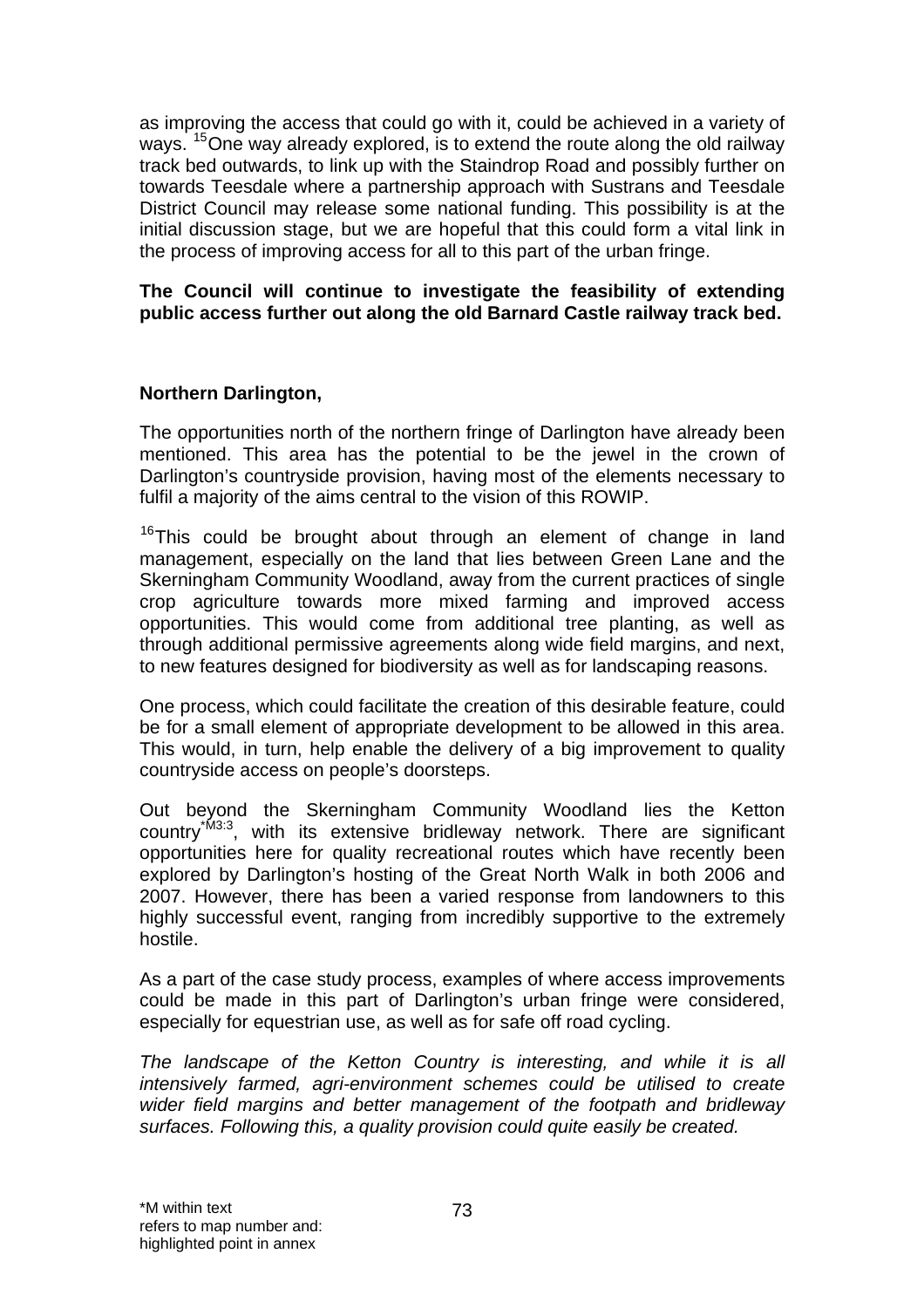*Such an enhanced ROW network would work well in conjunction with the more urban fringe facility of Skerningham Woodland, which already acts as a cultural as well as physical gateway to the countryside.* 



## *Ketton Pack Horse Bridge.*

*The Ketton Country is an area with a long and illustrious history with the potential to provide a great resource from which Darlington can define its local distinctiveness.* 

As with all of this section of the ROWIP, this project as well as costings for it, feature in the statement of action, which follows.

#### **Enhancing Countryside Access in the design process of new development**.

This process of bringing the town and the countryside closer to each other is a continuous one, and opportunities should be sought, whenever they arise, to improve the present situation where the norm is most often for stark physical and cultural barriers.

One of the most frequent ways in which opportunities for ROW improvements arise is through the development process. Recognition of the role of countryside access in improving the quality of life is very important when discussing the layout and design of new developments with reference to the countryside that lies just beyond their boundaries.

Darlington Borough Council has played a significant part in influencing the design process in positive ways, but matters could be further improved if this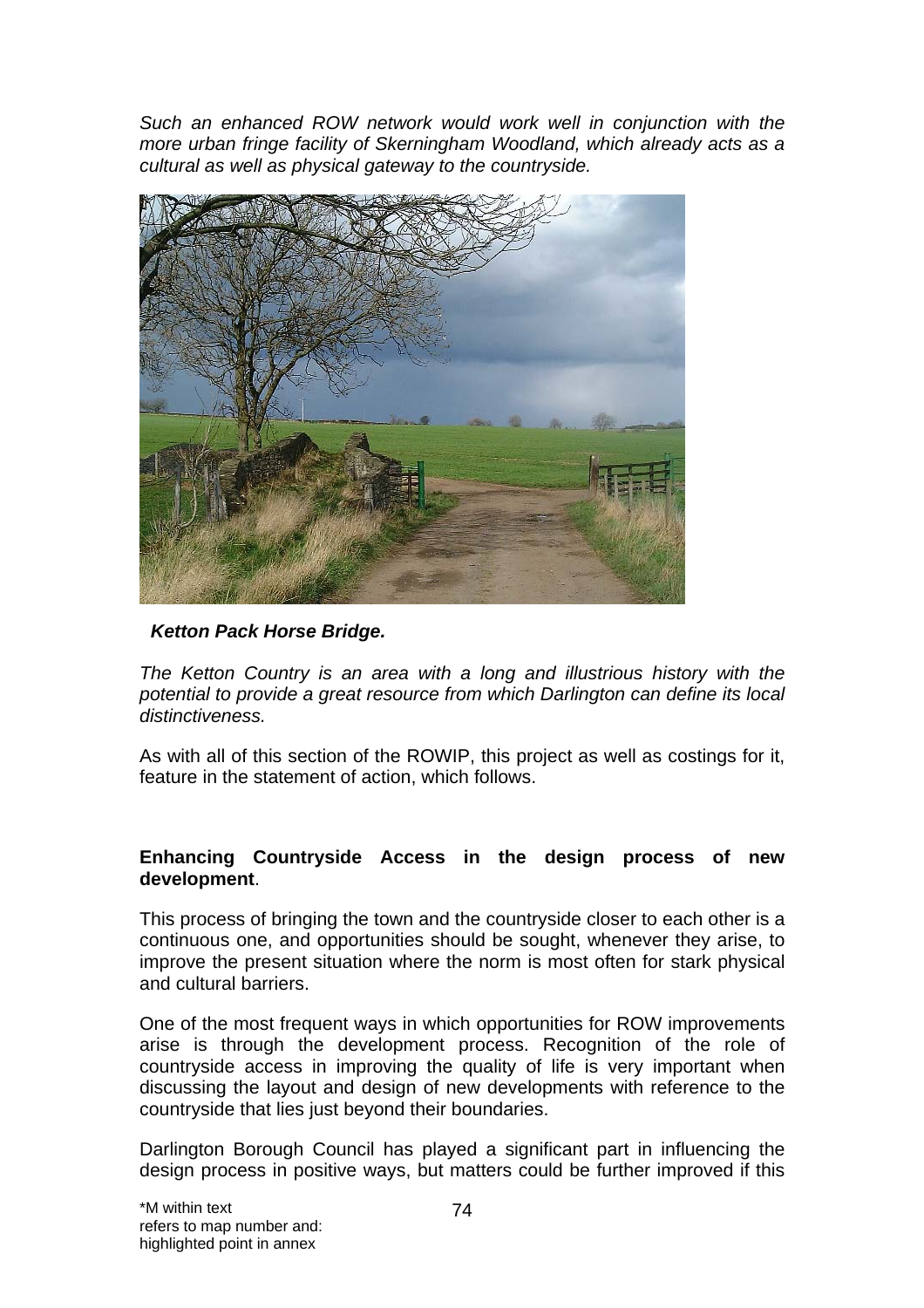policy were more thoroughly understood and adopted when considering new developments. It is important that access to quality countryside be a significant factor when giving advice to developers on matters of design and layout, as well as when considering planning applications.

**The Council will consider, as a major priority, the opportunity to enhance countryside access when discussing new developments on the urban fringe, as well as opportunities to improve the urban green transport network that links town and country.** 

## **Opportunities Beyond the Road Corridors.**

This opening section has dealt with identifying the issues that would help to improve access to quality countryside for the majority of Darlington's population who live in the urban area. Nearly 100,000 people are living in the town and only a small minority use anything other than a few kilometres of the ROW network, most preferring to keep to the one path they already know or just using the more urban green open spaces.

Further out from the urban area, it is more difficult to justify expenditure and time on the wider ROW network. Generally, the level of use, (except for around some of the larger villages (e.g., Hurworth, Middleton St George and Heighington) is extremely low. In recent years it has been a matter of carrying out the statutory minimum of maintenance required to keep the routes open and available for use. The exceptions are some of the long distance routes identified by The Ramblers' leaflets and the long distance circular cycle rides, promoted by the Council, and using some of the longer bridleways (Catkill Lane<sup>\*M3:4</sup> and Patches Lane<sup>\*M3:5</sup>) which are important for historical reasons as well as for countryside access.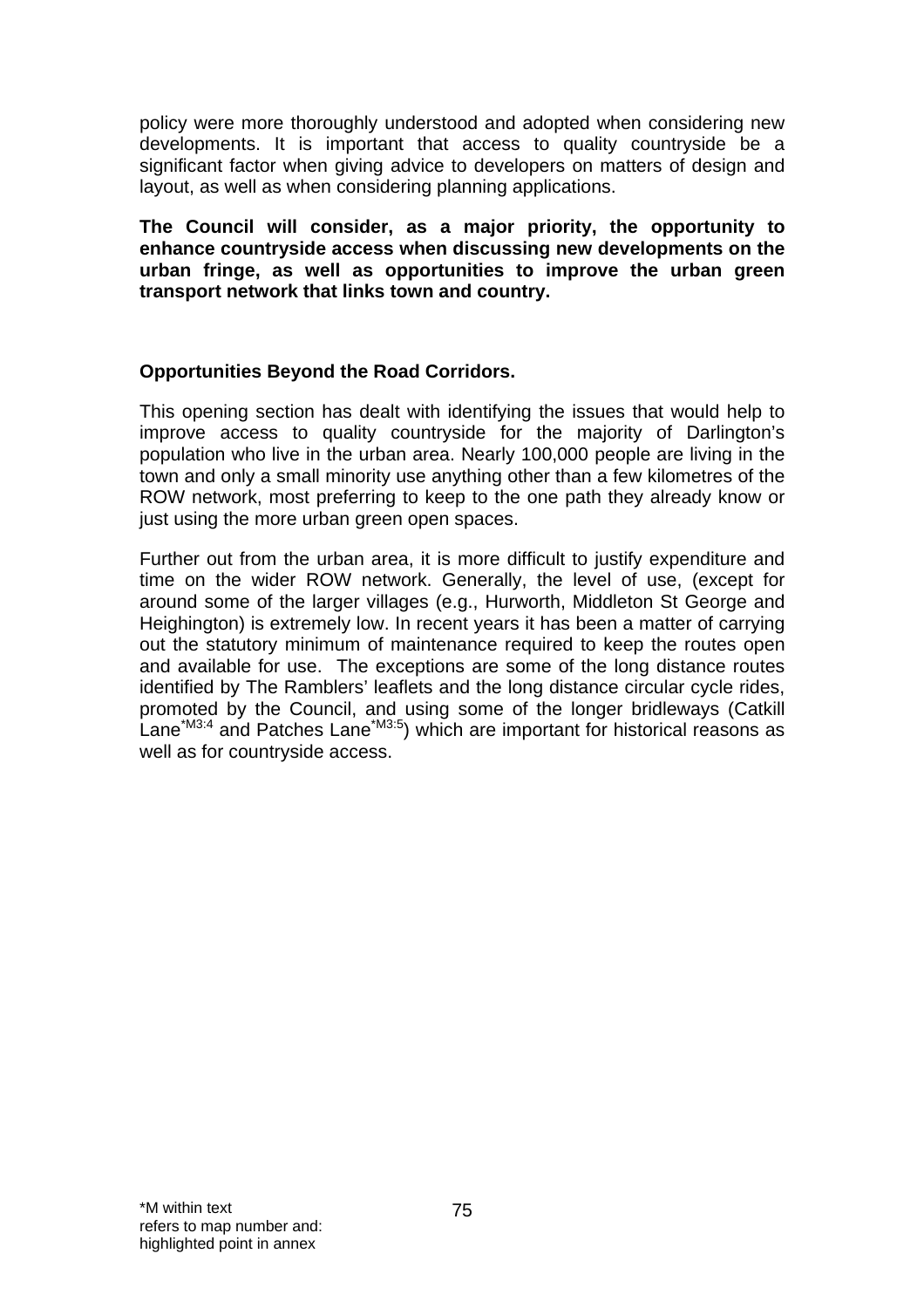## **Dead end (cul-de-sac) Paths**

Nevertheless, there are cases where, partly because of the process in the past where the Rights of Way network was surveyed and recorded by the Parish Councils, there are anomalies which need to be addressed, especially regarding dead end, or cul de sac, paths. These occur where, for some timeobscured reason, the rights historically recorded in one parish were not recorded in one adjacent to it. Map evidence would suggest that these rights must have existed at some time in the past. <sup>17</sup>Within the Borough of Darlington there are 7 such dead end paths, which need to be investigated and possibly reconnected.

## **% Cul de sac ROW Darlington Borough**



# **Discovering lost Ways**

Across the Rights of Way network of the country are numerous routes that for one reason or another have been lost to local knowledge but still exist in legal terms and could be reclaimed. Under provisions laid down in the Countryside and Rights of Way Act 2000, a deadline of the 1st January 2026 has been set, after which it will not be possible to apply for footpaths and bridleways, or higher rights, to be included on to the definitive map based on historical documentary evidence (historical is classed as pre-1949). The Government asked the Countryside Agency, now Natural England to coordinate the work necessary to research Rights of Way not currently shown on the Definitive Map & Statement (DM&S), and submit those with sufficient evidence to the relevant Highway and Surveying Authority, before this cut-off date.

The aim of the cut-off date is to bring a degree of certainty to users of the network as well as landowners and managers, about what actually exists. The DLW Project will not create any new rights; it is simply gathering historical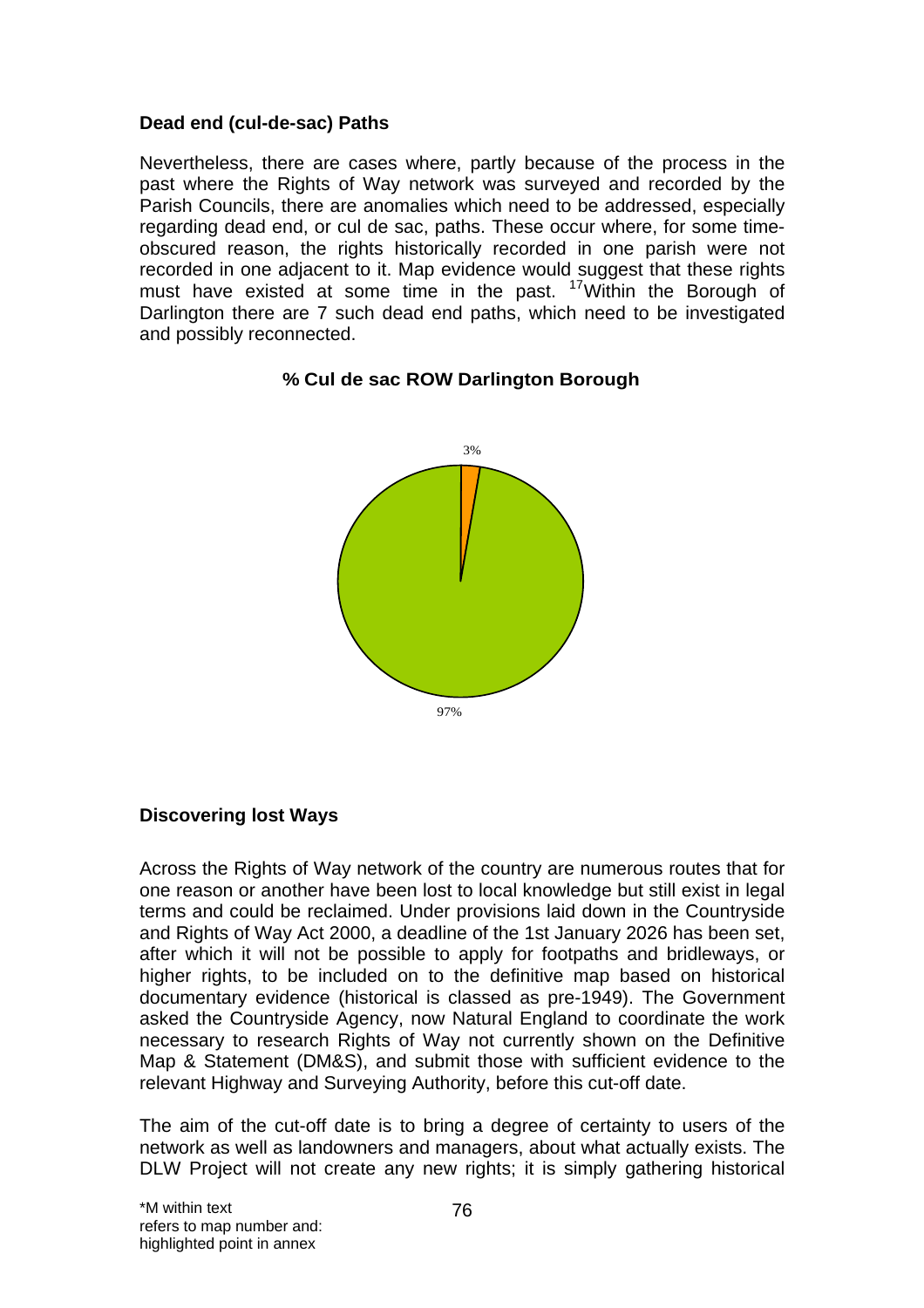evidence for what already exists in law, but for historical reasons, is not shown or recorded on the DM&S.

<sup>18</sup>Darlington Borough Council's Countryside Team will decide on the merits of each formal application to the DM&S, based on existing procedures.

The DLW Project might not submit any applications to Darlington Borough Council within the next few years, because they are looking at other areas of the country in turn. However, once they do arrive in this part of the world, there is likely to be a number of new routes or higher rights across the Borough, adding to the network of rights of way across Darlington..

## **Rights of way in the deeper countryside provide the only method to access a number of important local historical landscape features.**

The main examples are:

- $\blacksquare$  The Sockburn Loop\*M9:8.
- The tumulus at High Coniscliffe<sup>\*M7:5</sup>,
- Medieval Villages at Faverdale<sup>\*M3:6</sup>, Ulnaby<sup>\*M7:6</sup>, Walworth<sup>\*M5:3</sup>, West Hartburn<sup>\*M10:6</sup>.
- The motte and Bailey Castle at Bishopton<sup>\*M5:4</sup>.

# **The Teesdale Way**

The Teesdale Way is the one regional trail that passes through the Borough, following so far as it can, the winding path of the river Tees. The route is promoted by a leaflet that was produced by the five Local Authorities through which the route passes, as well as a book about the route, produced by a private publisher.

There are no figures on the level of use of this route, but it is thought that several hundred people do indeed walk the route in full, or a significant part of it, every year as well as several thousand enjoying a number of key sections.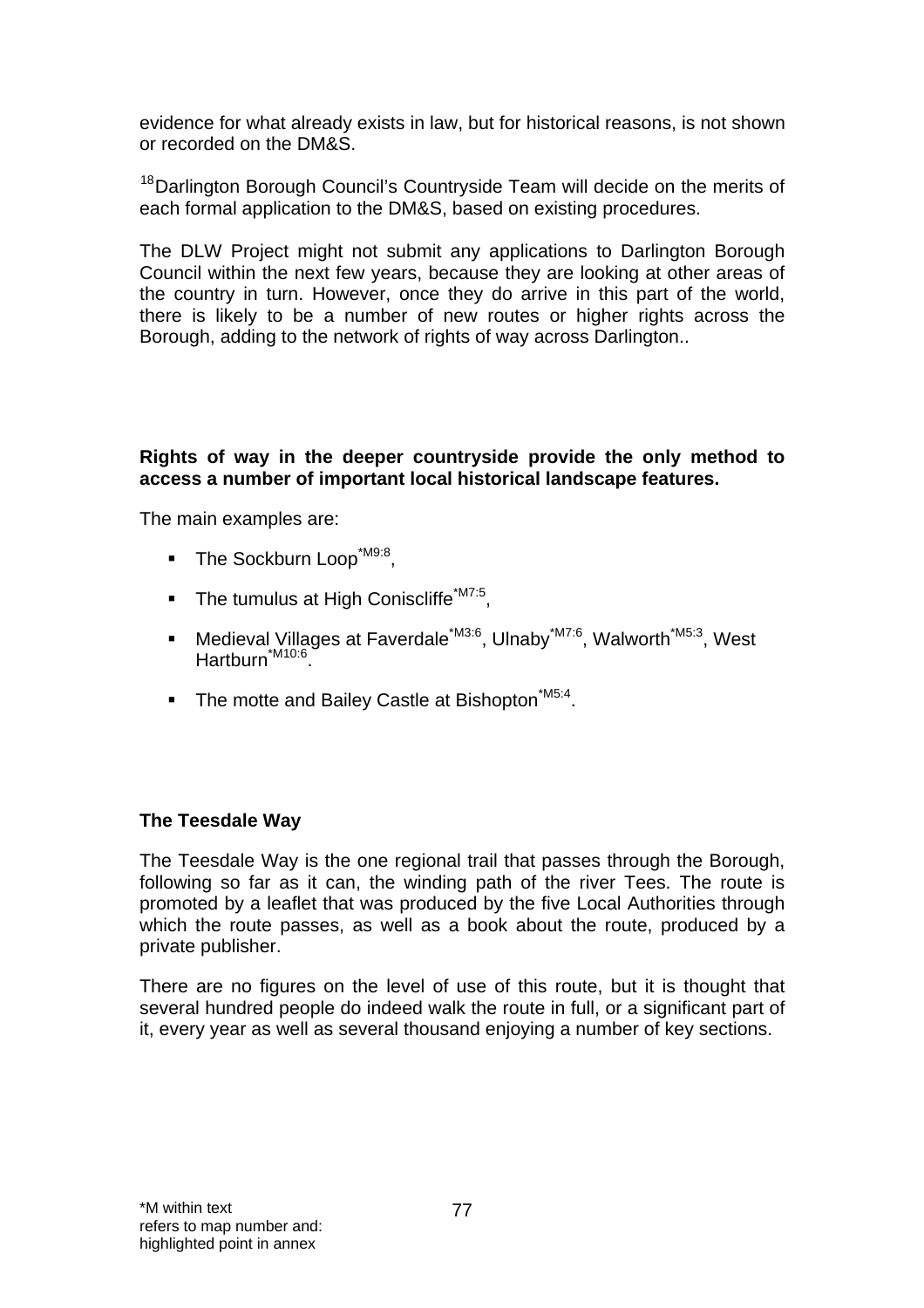

*Piercebridge. The Teesdale Way* 

# **19The Main Focus for Improvements to the Teesdale Way are-**

- 1. For it to follow the river more closely. Already, a new section in Darlington has been agreed with the landowner where the Teesdale Way will now be able to follow the river around the Rockcliffe loop\*M9:9, just south of Hurworth. Other areas for attention within the Borough are the section from Blackwell to Hurworth Place<sup>\*M8:5</sup>, the Newbus Loop<sup>\*M9:10</sup> and the Sockburn Loop<sup>\*M9:8</sup>.
- 2. Consider particular sections in need of physical improvements. (Middleton-one-Row<sup>\*M9:11</sup>, and from Low to High Coniscliffe).
- 3. Treat areas of giant hogweed, to remove risk of injury to the public.
- 4. Identify options for loops that will allow quality circular walks, using the Tees as the focus.
- 5. Identify the potential for new crossing points.
- 6. Identify where upgrades to the existing designation would promote use.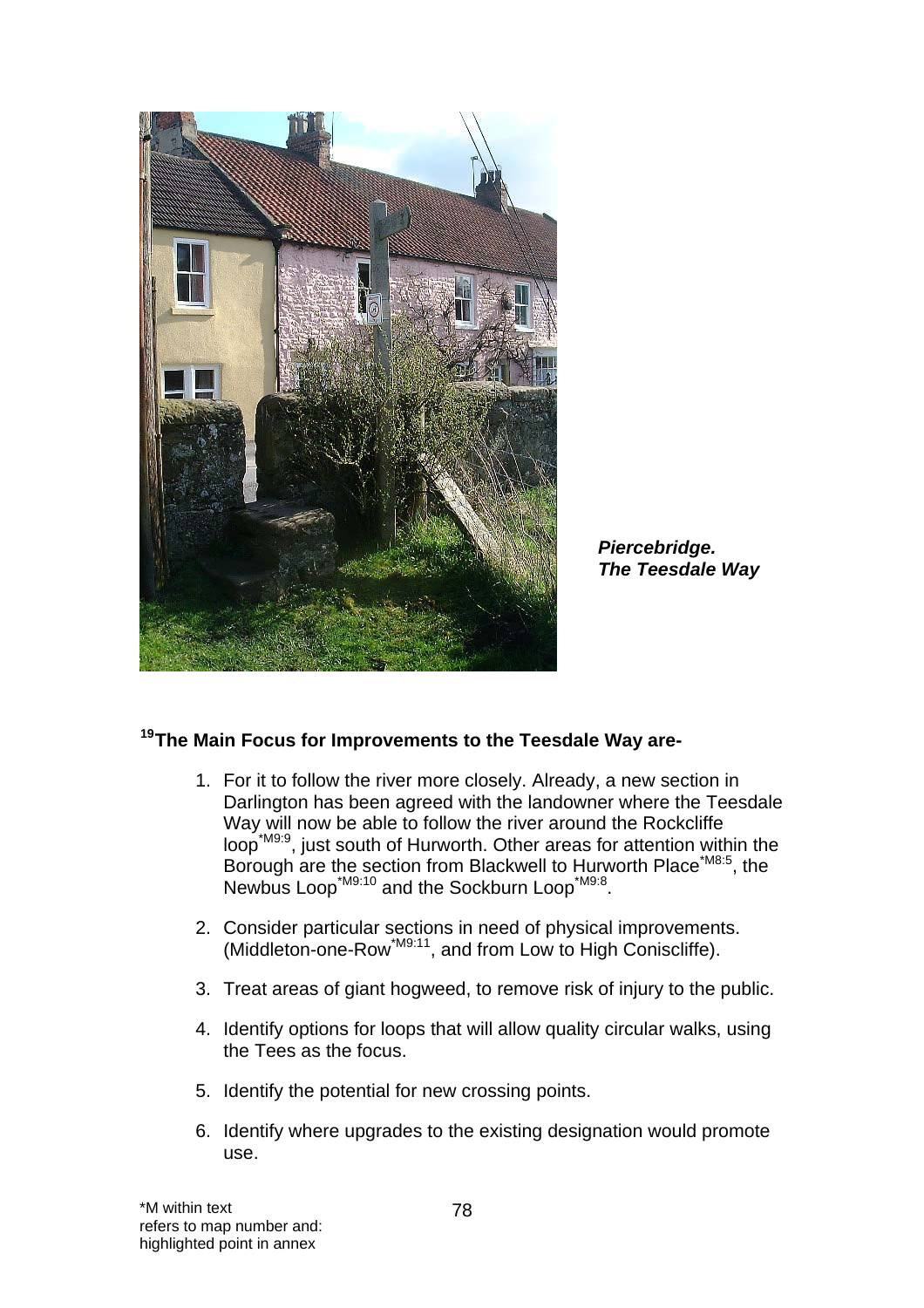# **The Needs of User Groups and Landowners**

# **- an in-depth view.**

# **ROWIP Focus Groups summaries:**

# **Engaging those who are non-users or are non- specific users.**

Much of this document is aimed at looking at how to address the latent demand that exists in the wider community for access to quality countryside that has partly been demonstrated in the research phase of this ROWIP as well as elsewhere in national and regional research. It looks at ways of reengaging at least a proportion of this very large section of the community in countryside access related activities, who would otherwise not choose to see countryside recreation as an important part of their lifestyle.

# **Proposed Schemes:**

- 1. In order to satisfy the repeated request from all User Groups for better quality access near to their homes, the Council will be looking at the introduction of a new suite of short and medium length <sup>20</sup>**neighbourhood walks** close to where people live. These will be well waymarked, have easily negotiable Rights of Way furniture and will run through land that is managed in a way more conducive to quality countryside access. This would start with a number of pilot schemes on the urban fringe. (See the action plan). We will follow this up with other partners, as well as with a new tranche of similar initiatives around Darlington and the larger villages. The new potential areas of accessible countryside are to be publicised with a series of new leaflets, as well as work with the local primary schools in the neighbourhoods.
- 2. **Much improved road crossings**. A repeated concern of all the User Groups was the locked-in nature of the town of Darlington. This will be overcome in part by the construction of several proposed new bridges over the increasingly busy roads on the urban fringe. Firstly a bridge over the A66 on the Stockton to Darlington railway track bed is due to be built in 2008<sup>\*M10:7</sup>. Secondly, the Council is looking towards a way of providing access over/under the A66 to gain access to the south of Firth Skerne Park and eventually on to Hurworth along a green route, possibly along the route of the old railway line.
- 3. An increase in the number of paths, not as yet part of the Rights of Way network, through new <sup>21</sup> Open Access land, either through Community Woodland or the Local Nature Reserve process. This includes the path network in the new woodland at South Burdon, the new paths in the new local nature Reserves at Red Hall<sup>\*M6:11</sup> and Cocker Beck\*M6:10. In addition, the consolidation of the path network at the Skerningham Community Woodland and the Merrybent Community Woodland\*M7:2, together with new permissive access that may be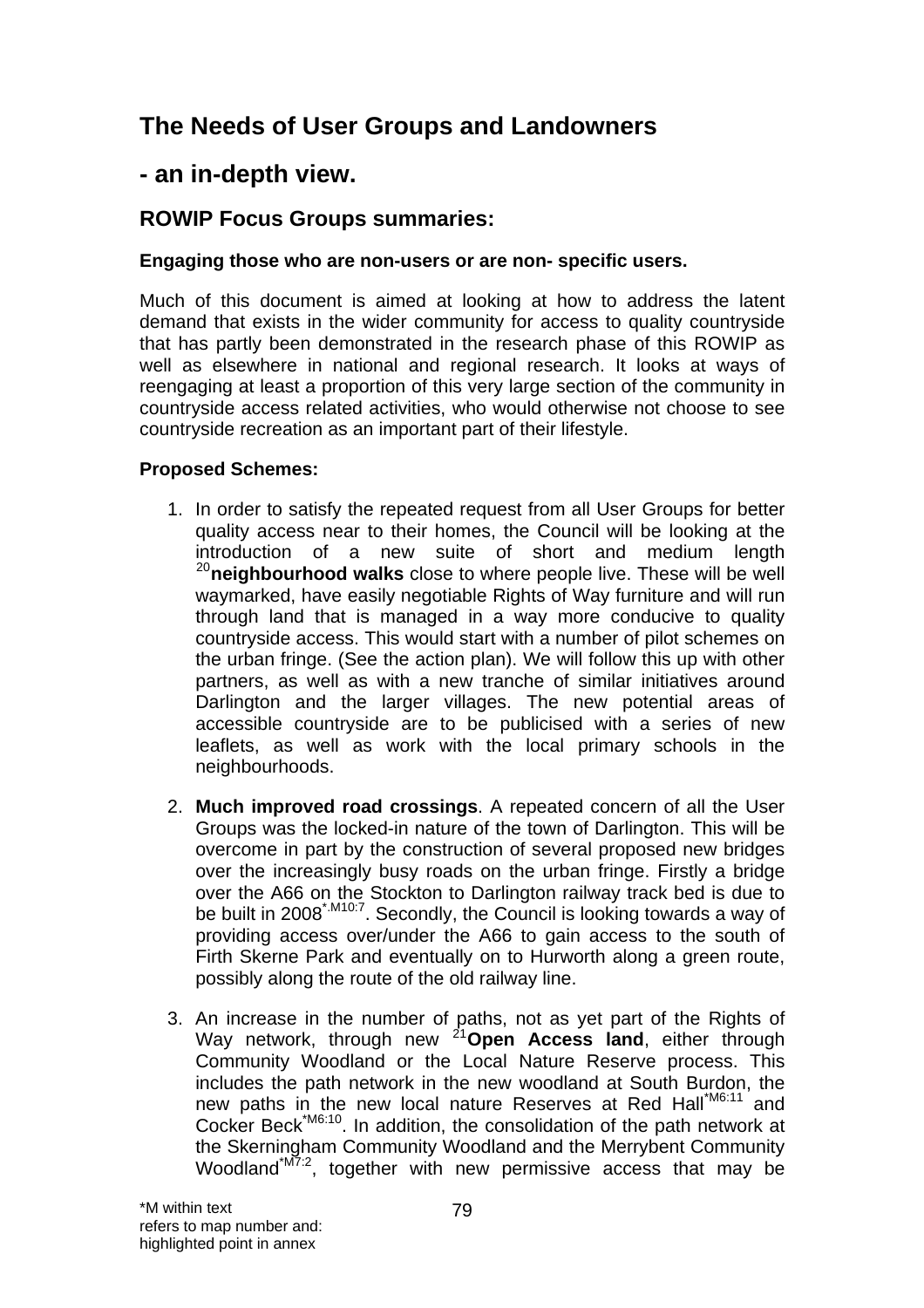achieved as part of new agri- environment schemes carried out in conjunction with DEFRA and local landowners.

- **4. Much improved access and boundary furniture as well as top quality waymarking and signposting.** <sup>22</sup>This addresses the many concerns the public have towards a whole raft of issues expressed in the focus groups about such things as safety, where to go, knowing that they are allowed to be there, and other related factors.
- 5. **Countryside centres from which walks can start. <sup>23</sup>**One of the concerns of the focus groups was the lack of car parking and toilet facilities. This can be addressed by looking into the possibility of locating Countryside Centres on the urban fringe from where people can start their walks.

**The Council will continue to investigate the feasibility of creating at least one strategic countryside facility where a fully equipped and staffed countryside centre will be established.** 

## **Walkers' Groups.**

Walkers' group representatives featured on the Steering Group, as well as having their own Focus Group. In addition, the Walkers' Group was included as a separate group within the User Group questionnaires. Their principal concerns were

- 1. The problem caused by the A66 and other busy roads around Darlington restricting access to the wider network.
- 2. The problem of unlawful motorcycling on urban fringe Rights of Way.
- 3. Concern over inadequate vegetation management by the highway authority, especially in the more remote parts of the network where it makes it very difficult to walk at certain times of the year.
- 4. Ongoing concern over conflict of use between users, especially equestrians and walkers, and the damage done to the surface of the Rights of Way.
- 5. The lack of quick and effective enforcement on certain ROW issues.
- 6. Poor stiles, especially ones that were too high and therefore difficult to negotiate for all, except for the most agile.
- 7. They are keen to work with all Highway Authorities to increase participation in countryside walking. (The Ramblers Association is working with Darlington Borough Council on a new walking initiative.)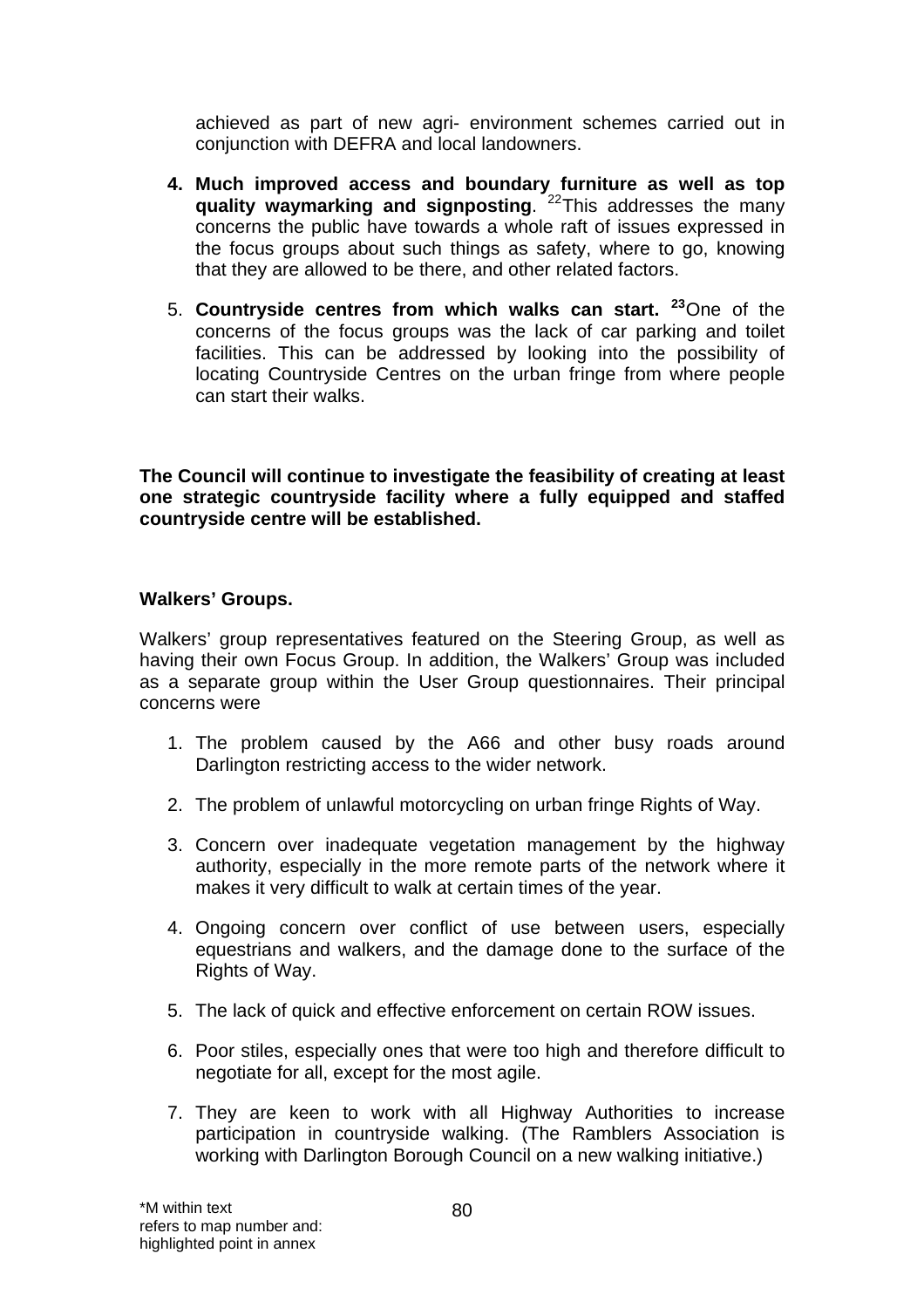- 8. Concern over poor waymarking in places. People should be able to follow the routes without a map. Maps are to tell you whereabouts in the borough to go, not where the actual ROW are.
- 9. A feeling that more short circular walks should be created echoing the view expressed elsewhere in this report.
- 10. The need to have enjoyable, pleasant walks in the urban area that link quality green space with safe linear walking and the built environment.

#### **Equestrians.**

The Equestrian Focus Group that was consulted during this plan brought up many issues of concern that added to the comprehensive Tees Valley Equestrian Strategy study that was conducted in 2004- 05.

#### **The main issues for the group included:**

- 1. The need for considerably more off-road riding than is currently available for this activity. There is a concern that on-road riding is becoming increasingly dangerous, and that the bridleway network is not comprehensive enough to help alleviate the situation.
- 2. A suggestion for the Council to work with landowners to provide more permissive routes, especially where there is increasing pressure brought about through planning permission being granted for new equestrian facilities, with a view to perhaps, linking together private access that could generate income for the individual landowners concerned. It may be that such an approach could form part of the requirement when considering applications for new equestrian based developments, as a way of encouraging the process of identifying better quality and, above all, safer riding facilities.
- 3. Alongside greater provision of off road riding for people based at equestrian centres there was also a concern from the Long Distance Pony Riders' Association that there was a similar need for more joined up routes that would allow for improved long distance riding. This could be better accommodated if a number of the gaps in the bridleway network, particularly in the north of the Borough were closed. This group were also interested in the possibility, also identified in the Tees Valley equestrian strategy, that a Tees Valley long distance ride could be researched and developed.

*The growth in equestrian facilities is profound, and the need for quality riding facilities is also increasing. The attached reference to the Tees Valley Equestrian Strategy, and its associated suggestions are to be welcomed by this ROWIP, and a programme of initiatives is feature in the action plan, aimed at addressing some of these issues. 24It is considered*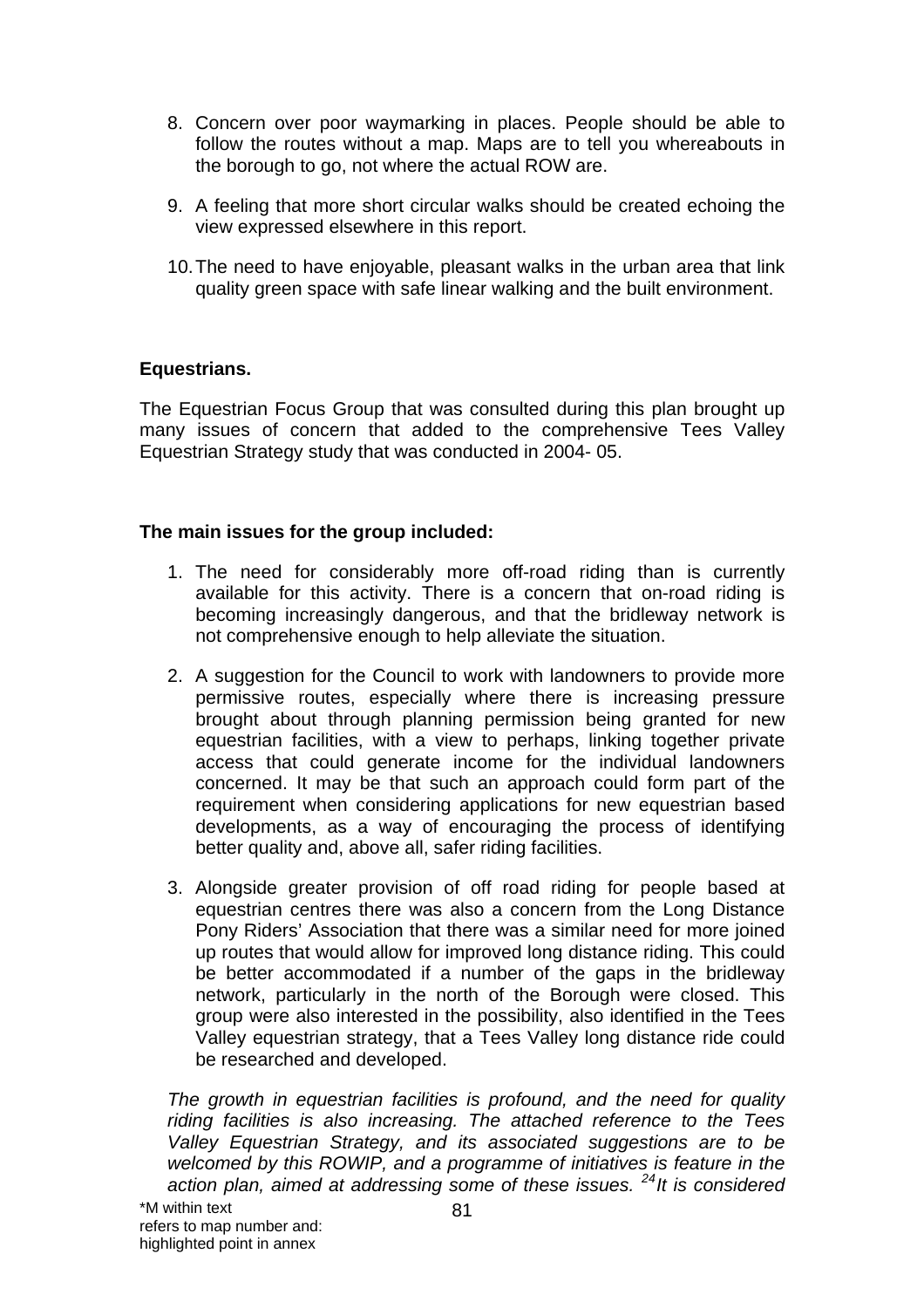*that the best role the Council can provide, in this regard, is to encourage landowners to work together to provide better permissive off - road riding, giving riders an opportunity to avoid increasingly busy roads. It may be that once routes of sufficiently high standard are available, riders may be willing to pay for this facility, so providing landowners with an extra source of income, as well as riders a much needed quality facility. It is possible that the planning process can help here, as there are increasing numbers of planning applications for equestrian establishments, but with no where for people using these facilities to ride, other than at the centres themselves.* 



*Equestrian use of ROW at Ketton.*

#### **Landowners.**

The research into landowners' involvement with the Rights of Way network was very interesting, and a sincere thanks needs to be extended to those farmers and landowners who gave up their time to attend the Steering Group meetings on a subject that is normally associated with negative experiences in regards to running their businesses. The results of these discussions were far ranging, covering a wide selection of viewpoints.

1. The first main area of concern was the limited appeal the concept of access has to most landowners and farmers. Members of the public accessing land are generally thought of as being a problem to manage, because of concerns over security and vandalism, rather than as potential customers for farm diversification projects.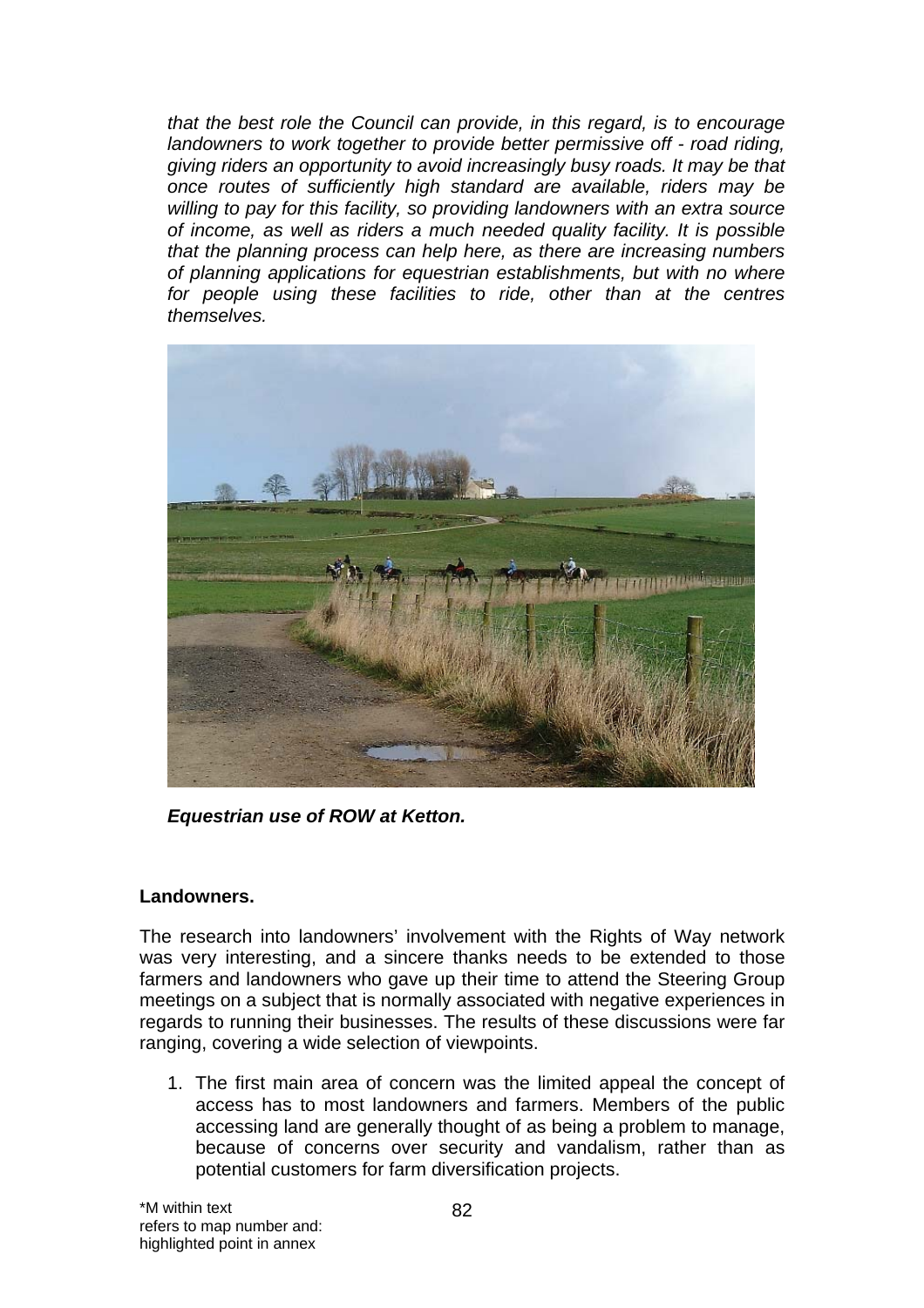- 2. There were exceptions to this. Some farmers who have diversified into local food provision and have on farm outlets actively invite the public into their premises. Even here there is reluctance, in some quarters, to embrace the idea of wider public access beyond the occasional Right of Way, as it impedes normal farm routines. One way round this is for land to be demarcated, with paths actually fenced off from stock. This results in some loss of land but allows normal movements of stock and machinery.
- 3. Landowners who attended the Steering Group meetings were very interested in the case studies that the Rights of Way team produced on possible ways of improving access in a more radical way, especially around the urban fringe.
- 4. For example, there was an encouragingly positive attitude to suggestions of paths being diverted from the middle of fields and made to run through wide wildlife corridors and wide, biodiverse, field margins, providing there were payments for the provision and management of these new landscape and access elements.
- 5. This was very positive in terms of what is being suggested by much of the ROWIP. It demonstrates that some of the farming community would be willing to endorse ROW improvements, given suitable provisos. With grant aid, the kind of mosaic landscape on the urban fringe, that would provide food locally, provide a degree of employment, as well as providing quality countryside access for all, could be achieved.
- 6. There was general acceptance that altering the network to provide short circular walks near to where people live, would give people a better facility for countryside access, and that this could be accommodated within a relatively minor change in their approach to land use.
- 7. The case studies looked at land management issues such as how to balance running a farming business where the production of food still remained the core element, but with the addition of a raft of improvements that were aimed at encouraging the recreational use of the land.
- 8. The group looked at such things as changes in field margin management providing increased habitat with landscape changes such as new wetlands and woodlands adjacent to new public access. They generally understood how such elements might contribute to helping farms, with a high retail profile, develop this side of their business.
- 9. The obvious example of this is where farms have diversified from their main business into equestrian facilities, farm shops and teashops. They were however, sceptical about how big the market for this sort of thing would be and felt that it was not feasible for the majority of the farmers around the town.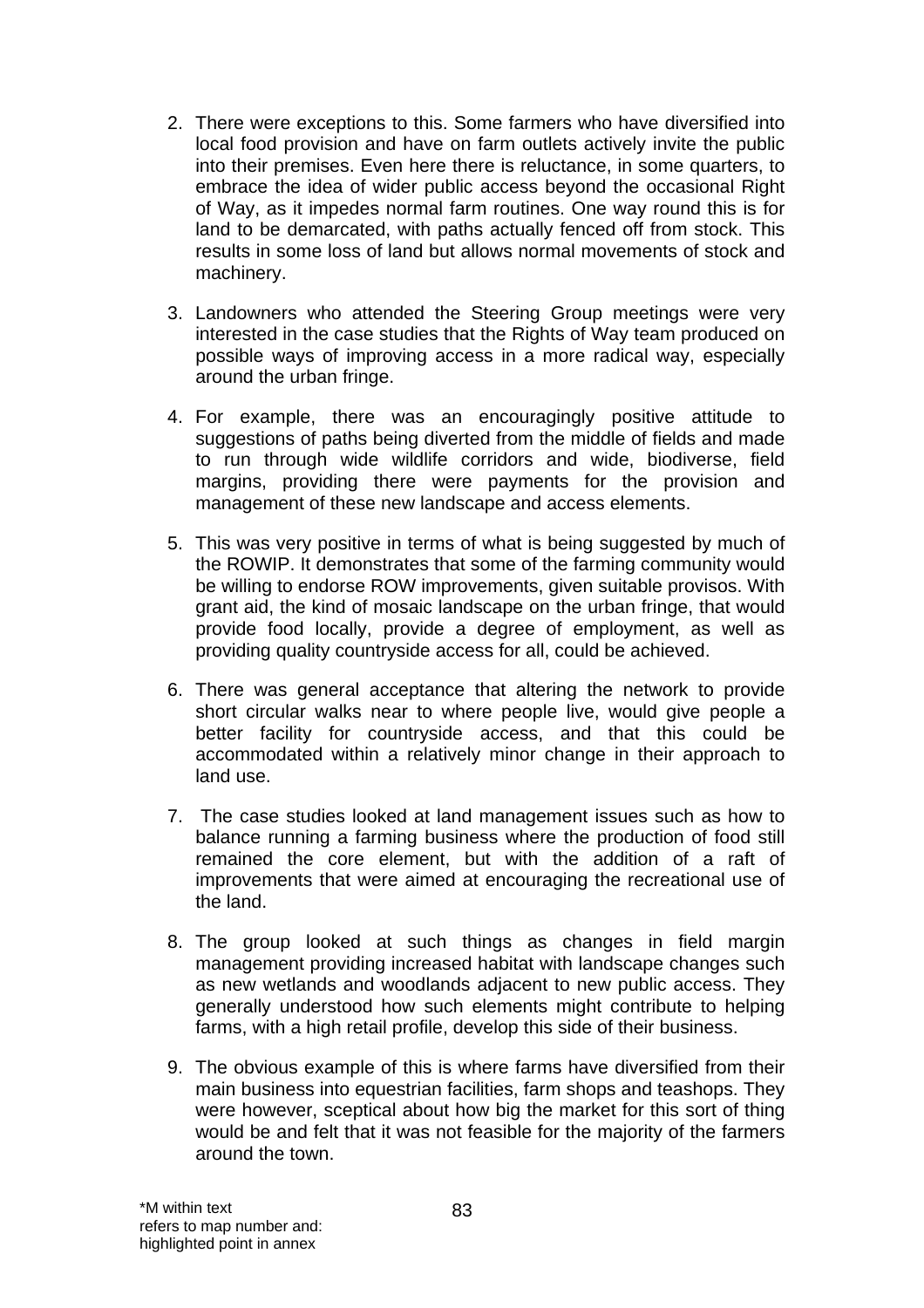10. More specifically, farmers were keen on the idea that this may be accompanied by the removal of paths from farmyards, to improve farm security as well as for reasons of public safety.

#### **Summary of landowner issues.**

In the vast majority of cases, landowners find it difficult to see how greater access can help serve their business. This is not surprising. Since the Second World War, intensive farming, superimposed on a landscape based on ancient field systems, makes the business of farming difficult to reconcile with easy countryside access.

Our findings suggest that only through fairly radical changes in land management, such as Community Forestry or a whole farm agreement where access is treated as a priority issue, can these problems be overcome to a degree that will encourage a majority to enjoy their countryside on their doorstep.

There are examples around the country where the access issue has been put at the centre of a new approach to farming but rarely on the urban fringe. (To some extent this has been done at Redcar and Cleveland through an attempt to address the issues raised by the Equestrian Strategy) Instead, the approach to access typically contained within the countries Farm Stewardship schemes have been where increased access is not particularly in places where there is a high demand.

The fine balancing act needed to allow for the effective running of a business, alongside providing the public with a premier facility of access to quality countryside, is waiting to be explored fully on the urban fringe.

**The Council will seek to work with partners including farmers and landowners to explore the opportunities presented for improved access to quality countryside through agri – environment schemes and community forestry and other appropriate methods.** 

#### **Young Families Group**

- 1. Consultation with parents of young children from Sure Start revealed a general interest in the countryside and a strong desire to make a more full use of opportunities available on the 'door step'. However, a number of barriers were highlighted that were specific to this type of user, together with insight into how countryside access can be enhanced to provide a quality experience for this group.
- 2. One of the main themes arising was based around vulnerability and security, with parents feeling unable to access certain areas due to concerns for the safety of their families. Fears of possible incidents from threats of violence, or accidents relating to environmental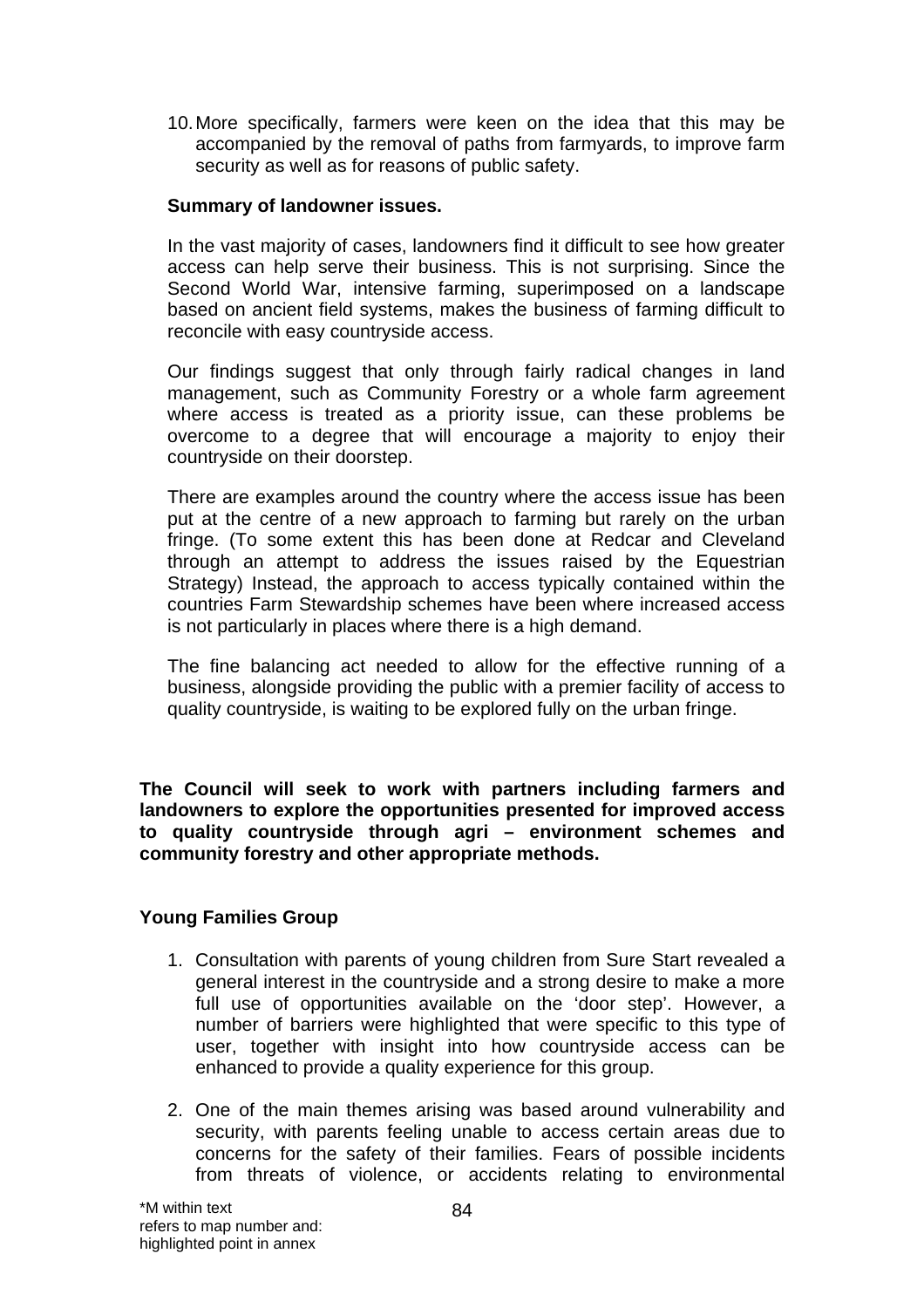conditions are amplified in more secluded locations where assistance appears further away. These fears were particularly marked for the urban fringe areas, with problems such as litter and enclosed paths or access via busy roads.

3. Many practical considerations were raised as factors in a successful outing, with parents finding it easier to visit areas where they know their needs will be met rather than venturing into the unknown. Honey pot sites with toilets, pushchair friendly paths, accessible furniture and good way marking were popular. It was also important that the sites could be reached easily by car or public transport. Wishes were expressed to have more such areas and walk routes, designed with safe family friendly features and good information and publicity to go with them.

# **Young People's Group**

- 1. The consultation undertaken with the young people showed that they are using the countryside, but in a very informal way, and rarely use the more rural Rights of Way network. It was clear that there is a lack of knowledge about countryside access in general and the young people were unaware of their rights in respect to using Public Rights of Way.
- 2. As with other groups, one of the main requests was for information on where to go and what to do in specific areas. This was tied up with concerns regarding how welcome they are in the countryside.
- 3. While the young people were not particularly enthused by the idea of traditional countryside access for walking, they did express interest in informal areas where they can meet friends in a high quality outdoor environment, close to home where they feel safe and where parents can confidently allow them to go. Most of the young people expressed an interest in cycling and felt that an increase in bridleways and cycle paths would be beneficial.
- 4. It appears that young people are very reliant on parents for most access to the countryside at the moment. Most outdoor activity taking place was facilitated by parents - either on holidays or taking the young people to sites for specific activities. In addition the costs for activities that may be more inviting such a horse riding, rock climbing or quad biking were restrictive. It was felt that public transport links were particularly important in helping them to access the countryside independently.

**The Rights of Way Section will endeavour to establish relationships with local primary and secondary schools. The production of education packs, and enhanced publicity for Countryside Events should help to educate the young citizens of Darlington about the opportunities that the countryside offers, as well as their rights and responsibilities.**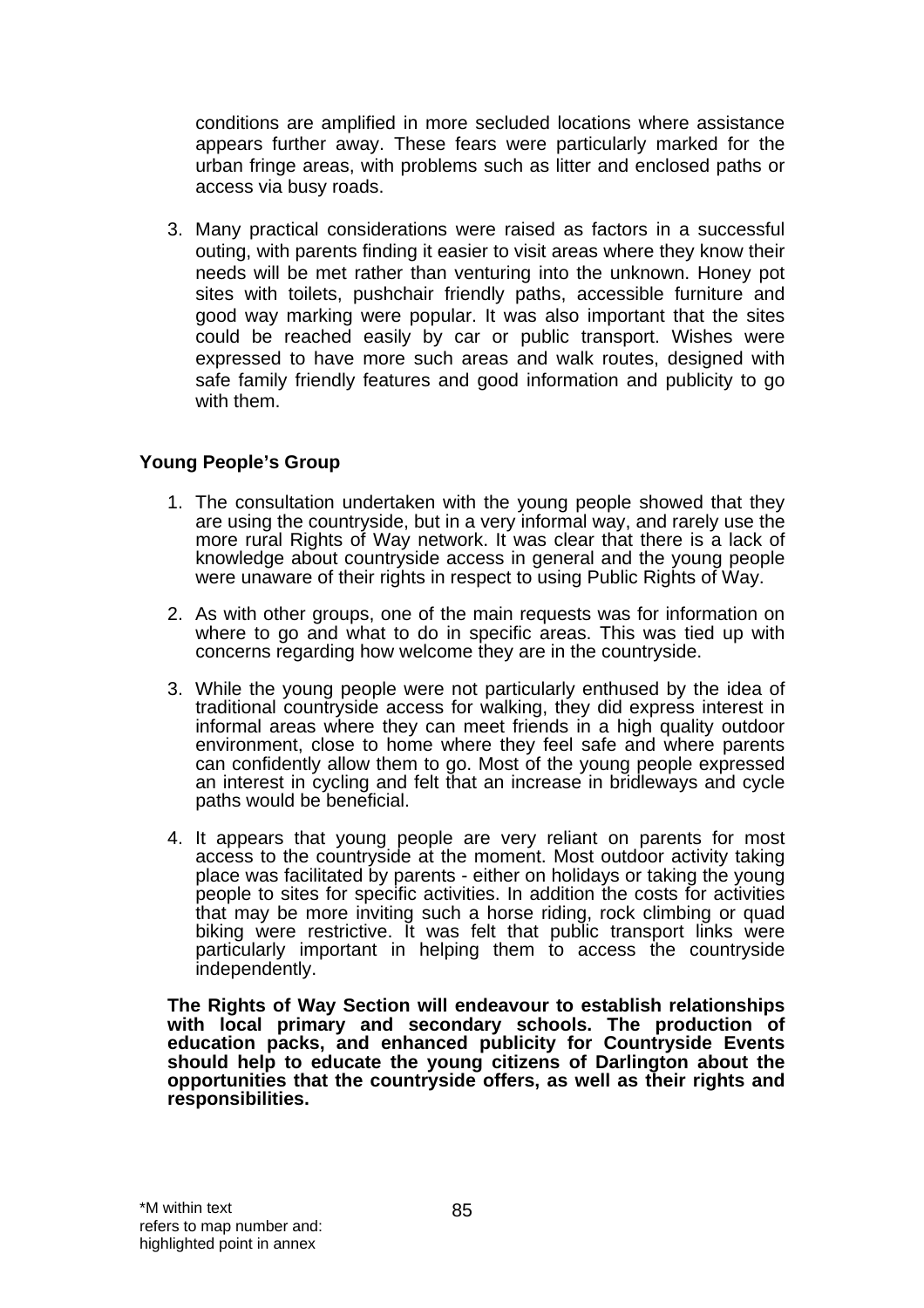## **Senior Citizens' Group**

- 1. The group consulted were enthusiastic about access to quality countryside and were to some extent, using countryside sites and the Rights of Way network. However, with the exception of a small number of experienced walkers, the majority are using the network in a very limited manner.
- 2. Current use is mainly trips to parks or honey pot sites that have been visited frequently over many years. These sites were perceived to be safe and welcoming, being well maintained with only gentle gradients and well-surfaced paths.
- 3. Security and vulnerability were major concerns; none of the consultees were comfortable walking alone due to fear of accident, illness or attack, and an inability to summon help.
- 4. There was a strong desire to have increased access and for routes to be improved to make this possible. It was felt that the network currently holds many physical barriers such as poorly designed furniture, uneven or slippery surfacing and obstruction by vegetation.
- 5. Wider rural access was thought to be somewhat daunting, with a strong preference expressed for shorter, particularly circular routes with welldesigned features to encourage use. Seating, access to public conveniences and removal of litter were desirable, while good links to public transport were essential.
- 6. A strong theme was the need for more information on the network and publicity on access opportunities.
- 7. Older walkers when asked demonstrate an acute awareness of the changes in the quality of the countryside over the years. They often remember a time when the countryside was a part of their daily or weekly experience, recalling a time when family walks or spending time with their mates in the countryside on the urban fringe was seen as a normal part of life.

#### **Visually & Mobility Impaired Group**

- 1. Despite difficulties with access in certain areas, the majority of the members of the group consulted reported that they are using the countryside and Rights of Way network and can accept certain levels of challenge such as use of furniture and uneven surfacing provided that they have good information on what to expect. This is however, dependent on the severity of the disability experienced.
- 2. Practical considerations were a major issue. The majority of the network is difficult to access, through poorly designed furniture and slippery or uneven surfacing. Paths also need to be wide enough for sighted guides to walk alongside visually impaired users or for wheelchairs and mobility vehicles. Signage was a consideration, with large, visible way-marking helping to increase confidence in the use of routes. Traffic was a major safety concern in accessing sites; users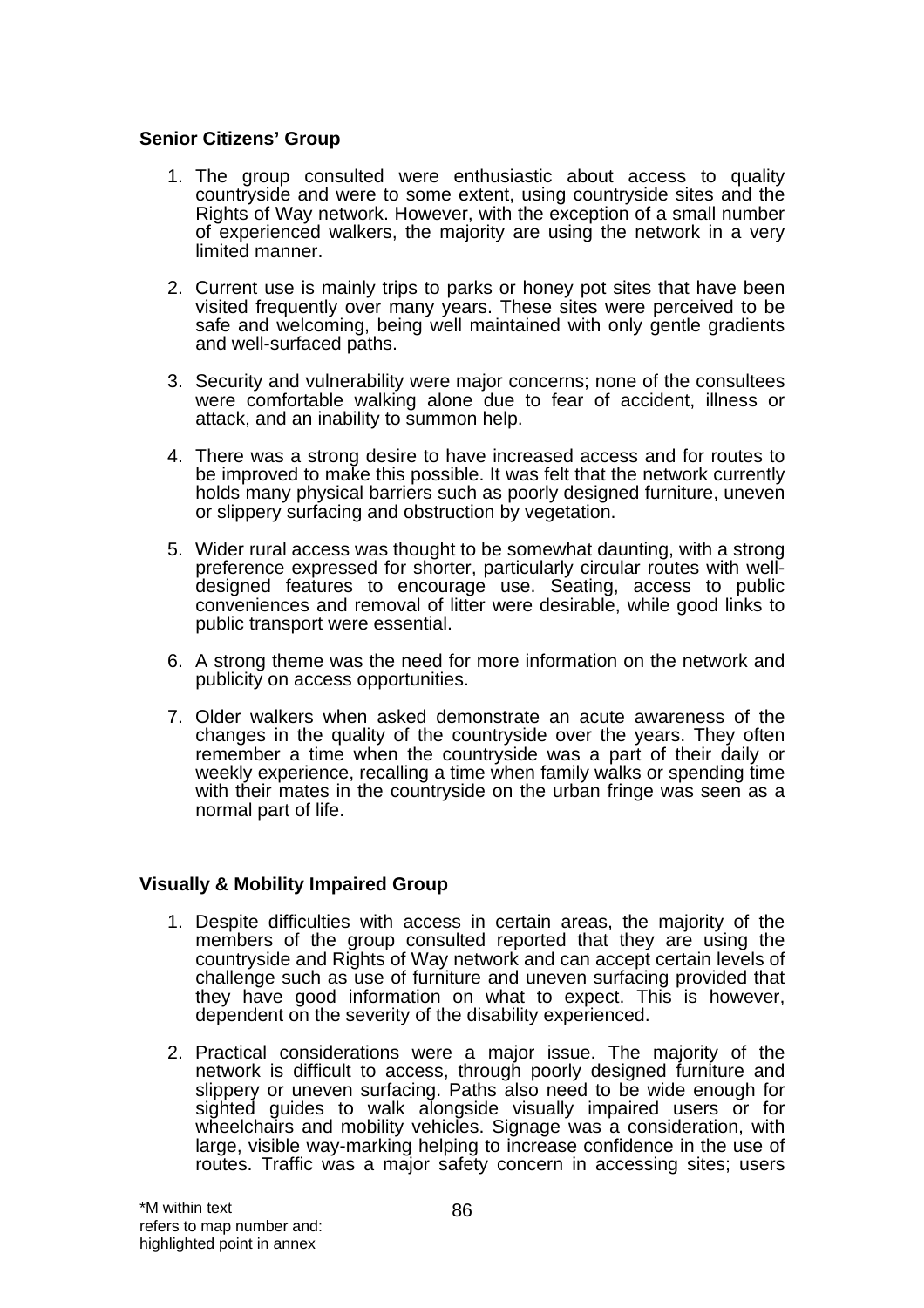with visual and mobility impairments may feel vulnerable in busy areas or where crossing roads is necessary to link footpaths.

- 3. Noise levels were a factor in the safe enjoyment of the countryside by visually impaired users. Enjoyment is hampered by walks near to busy roads or other sources of loud noise, but enhanced by sensory stimuli such as bird song or the sound of running water.
- 4. To encourage access, publicity was seen as a key issue. Users would be more inclined to use areas where they know exactly what to expect from the paths in a particular area. It was felt that promotional material in a range of formats would be helpful e.g. large print or Internet based information so that routes could be researched in advance.

#### **Darlington Primary Care Trust and other bodies**

Consultation with the Darlington PCT has been ongoing in recent years. The Council has worked in close partnership with the PCT and other groups closely associated, aimed at pursuing the 'Green Exercise' agenda. A 'Break Free' pack of walks descriptions was produced in 2005 that identifies a number of high quality walks of varying difficulty, aimed at people with different abilities. The Council has also worked with other groups; leading walks and helping set up walk programmes, encouraging people to see exercise in the countryside as a part of their life style.

#### **Anglers' Group**

- 1. The anglers consulted were regular users of the Rights of Way network, using it mainly to access fishing sites. The issues that they had were different from those of other user groups in that they were more concerned about inappropriate use of the Rights of Way and conflict with other users than access issues.
- 2. They expressed concerns that members of the public in general show a lack of awareness of Public Rights of Way law and countryside code and little knowledge of where to walk. The group felt that these factors sometimes led to conflict between different path users. Suggestions made to alleviate some of these issues include better publicity for walking in general as well as specific routes, along with educational programmes to encourage responsible use and increased uptake of pastimes such as fishing.
- 3. Measures to encourage correct use of the path network were felt important, such as good way marking and use of rangers or wardens.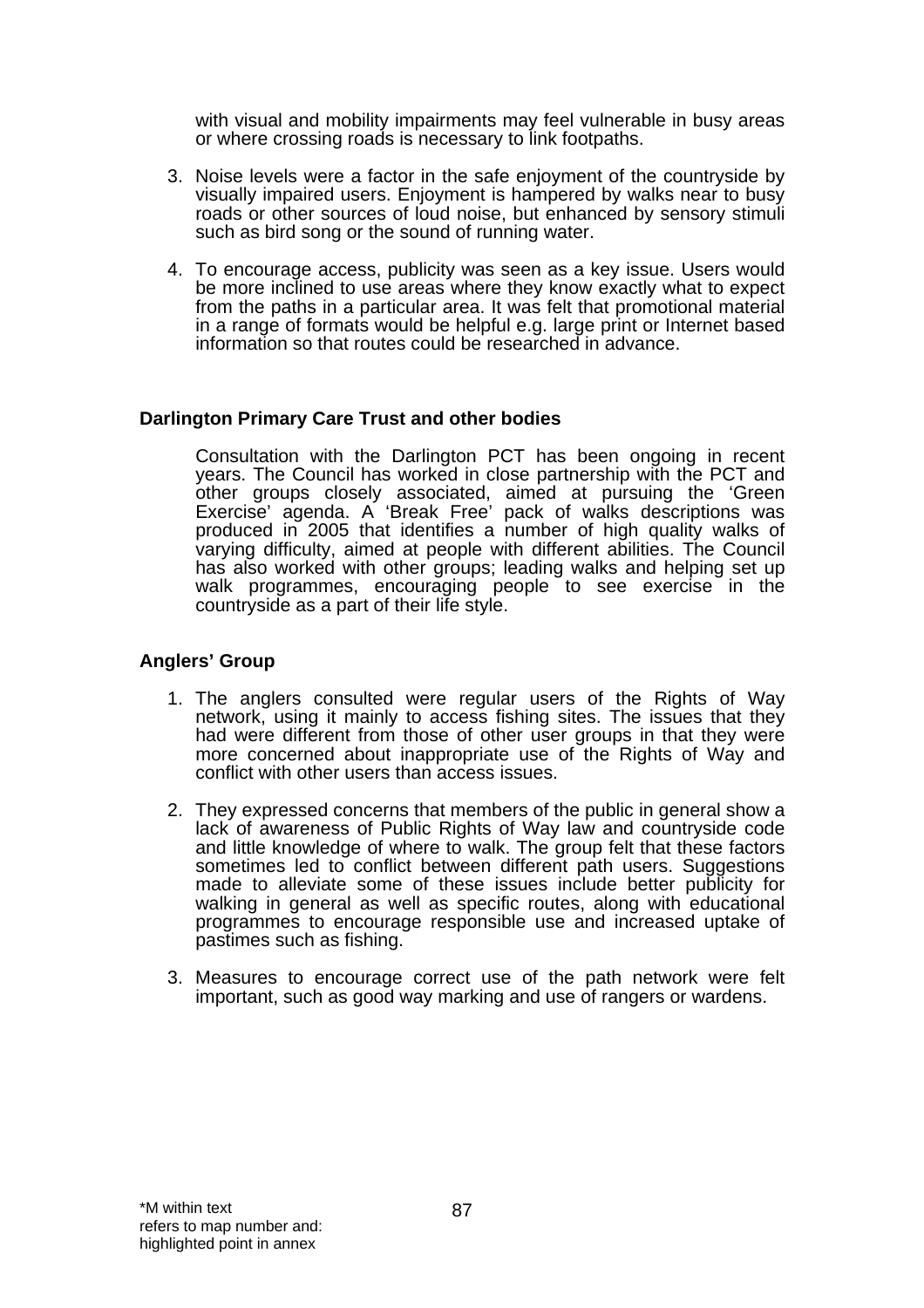#### **Sports groups**

- 1. People who use countryside access provision for sporting activities such as running and orienteering were consulted and the following issues were mentioned that are important for the ROWIP.
- 2. Running in the countryside is a popular activity for a minority of runners. The main reason for choosing the countryside over roads and pavement for this section of the running community was the variety of the terrain encountered as well as the enjoyable surroundings and the healthy environment.
- 3. The main concern for these people was that the surface should not deteriorate too much, that horse damage should be repaired if possible, and that a number of specific routes of varying length should be made available for this activity. Especially popular for running is the low Coniscliffe to High Coniscliffe section, the Barmpton river walk and Skerningham Community Woodland combined, the Ketton bridleways and the Coniscliffe Grange bridleway and footpath.
- 4. Orienteering is restricted to areas of general access and already takes place on fixed courses at West Park and at the Rockwell Local Nature Reserve. There is potential for further development at the three existing Community Woodlands.
- 5. Sports cycling takes place to a small extent (See cycling)

#### **Dog Walkers.**

- 1. The dog walking public is a category of people hard to define. People with dogs walk for all manner of reasons, but there is a group of people who walk because they need to exercise the dog, rather than the dog accompanying them on a walk for their own pleasure.
- 2. This group of dog walkers need areas of green space near to where they live. If this happens to be a Right of Way then this is the green space that they will use. Although many dog walkers are responsible there are those that are not and allow their dogs to leave mess on the surface that people walk on which is very off putting to those wishing to use the paths. This may be the case in part due to dog owners being unaware of their responsibility to remove this 'mess' in an area they consider as semi wild. This also applies to the Local Nature Reserve paths where the same issue is a major problem. Better signage may improve this situation.
- 3. It is a major problem as regards encouraging greater use of the urban fringe countryside and steps need to be taken to help educate the public that just because an area is wild, it is not responsible to leave dog mess on paths where people walk.

**25The Council will take steps to improve behaviour of certain dog owners with regards to reducing the fouling of urban and urban fringe Rights of Way by dogs through appropriate signage and fines when necessary.**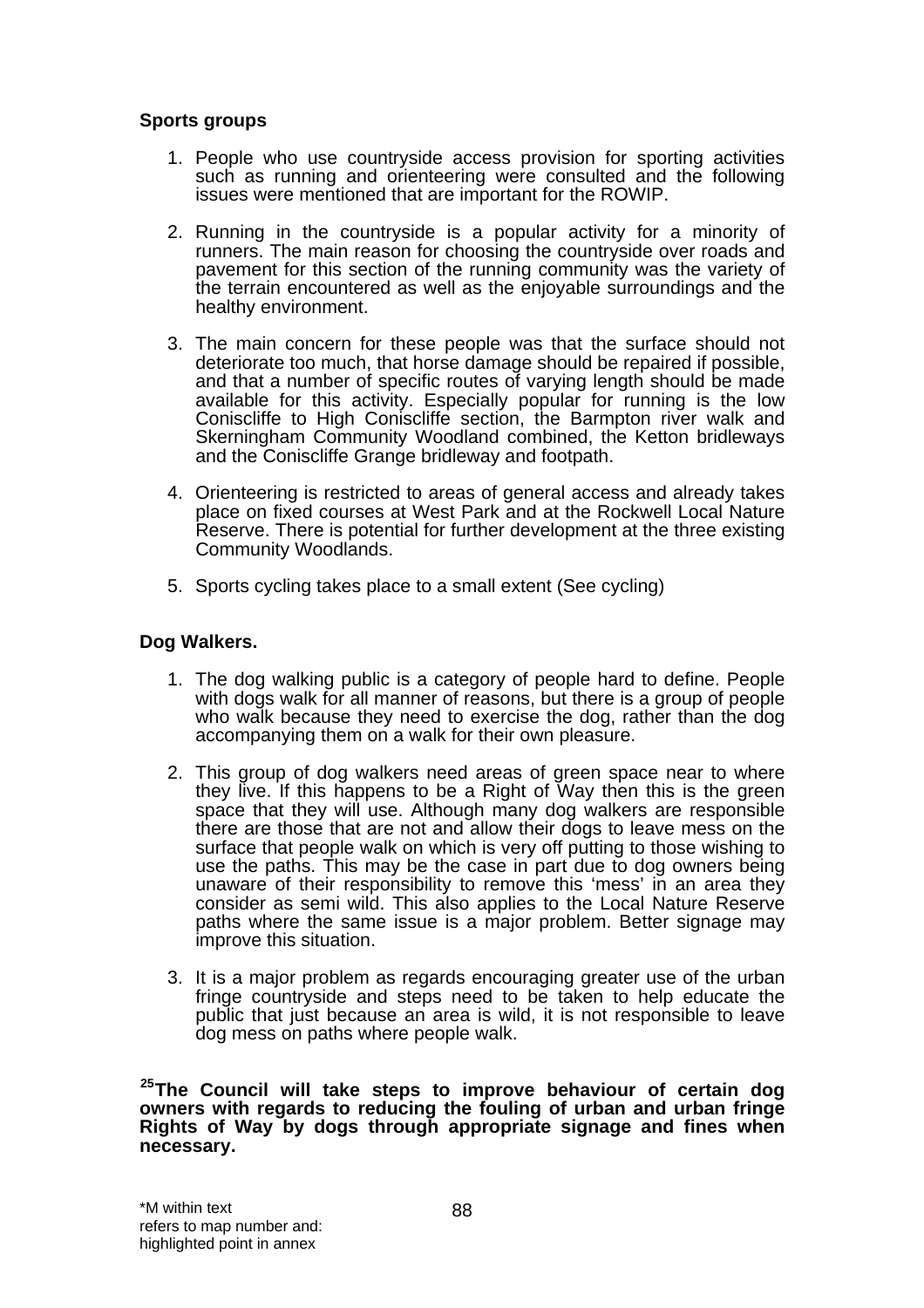# **Section 10**

# **Existing Resources for the Management of the Network and the Promotion of General Countryside Access.**

Darlington Borough Council currently allocates over £280,000 pa into its combined Countryside and Rights of Way services, which provides funding for four full time staff, one part time and annual payments to partner organisations who also help deliver the service. In terms of countryside access, roughly 50% of this is spent on the Rights of Way network, while the rest helps look after the 7 Local Nature Reserves and 3 Community Woodlands that we presently manage for access and biodiversity, although other funding is brought in from external organisations when bids for various schemes are successful.

Managing the network of 300+ kilometres of Rights of Way and 200 hectares of semi-natural open space accessible to the public, takes much of the Countryside Team's time and resources. The two Rights of Way Officers are able to spend a total of four days per week carrying out site inspections, following up complaints, and dealing with problems. They follow this up with two further days each in the office, recording and addressing the issues they have encountered during their days out, including taking enforcement procedures against persistent offenders, answering letters sent by concerned members of the public, and ensuring our records of the state of the network and sites are kept up to date.

This leaves a small amount of time for the team to pursue improvement issues, many of which have been identified by the ROWIP.

The ROW team work closely with the two full-time and one part member of the Countryside Team on issues concerned with general access to the countryside. This ranges from the many issues generated by the development process, either protecting existing access to the countryside as well as identifying new opportunities for improvements to this access.

#### **Asset Management**

The process to improve access to the countryside has inevitably led to the creation of a number of assets that through the process of time, deteriorate and need maintenance to bring them back to the standard needed to function at an acceptable level. These mainly consist of the network of unsealed surfaced paths throughout the Local Nature Reserves as well as the entrance features, motorbike barriers and interpretation boards. It also includes the publicity material that has been produced and can quickly go out of date.

In order to keep the facility up to date as well as safe and enjoyable to use, the Council has increased its budget for maintenance of these facilities as well as receiving help from the Local Area Agreement within its 'Safer, Stronger**,**  Greener', programme.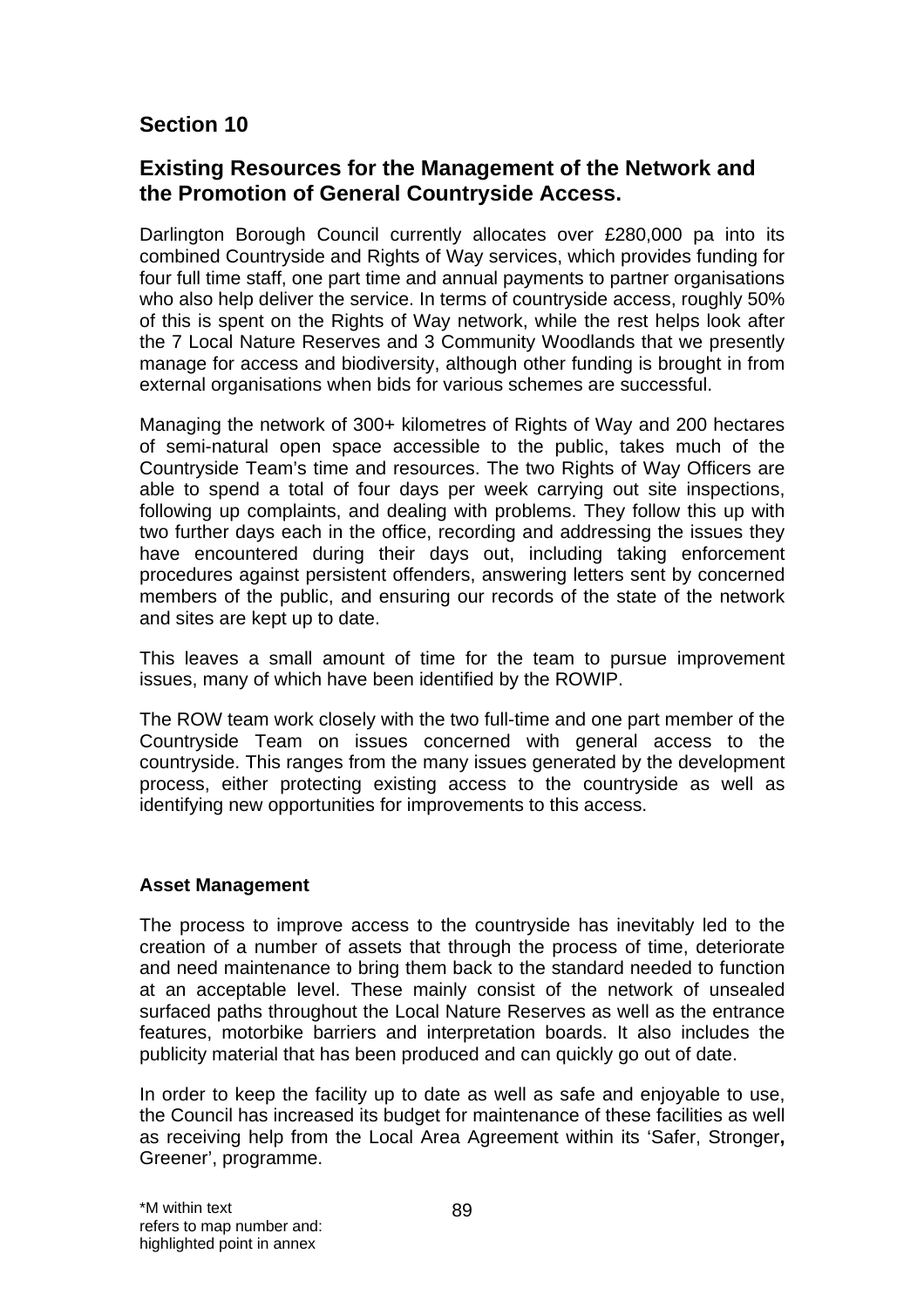# **Volunteers.**

The Council, over the years has had a very active Volunteers programme with local people who like to be in the out doors, volunteering to carry out a variety of tasks in Darlington's accessible countryside. These include, carrying out path monitoring duties as well as becoming Darlington Volunteer Countryside Rangers. A big thank you is extended to these people who help to make both the established Rights of Way network and the new and developing green attractions, better places to enjoy. Their main functions are carrying out site inspections, doing health and safety checks, talking to users on site and sending in reports to the Countryside Team.

# **Partners**

In addition, the Borough Council works closely with its partner organisation on countryside and access issues. Most importantly, the North East Community Forest has had a great deal of success in recent years in adding large areas of countryside access for the people of Darlington. The three big successes so far are the 90 hectares of Community Woodlands at South Burdon, 40 hectares at Skerningham, and 40 hectares at Merrybent. The Countryside Agency was also very important in this process, in helping with the funding of Rights of Way staff in the early years as well as help with individual access projects through their 'Countryside Around Towns ' initiative and with funding the Community Forest programme.

More recently, the Groundwork organisation has become an important partner in this process, with the Countryside Agency and Groundwork now working together on a number of initiatives targeted at the countryside around towns. The Council's Countryside and ROW teams are already working closely with Groundwork to further improve access to quality countryside and this partnership is likely to lead to an increasing number of opportunities as the projects identified in the action plan unfold. (Groundwork, as well as their more urban based activities, working with communities on landscaping issues and the more formal areas of green space have also had a great deal of success in recent years with popularising urban fringe walks in parts of West Durham)

Key to this task is the work the team carries out in conjunction with other Council services to identify opportunities for improved countryside access through the development process. Working closely with developers on the design and layout of new schemes and the way such developments interphase with the wider countryside is crucial, if the mistakes of the past are not to be repeated, and the many advantages for the public, outlined in this Rights of Way Improvement Plan, of good quality countryside access can be realised.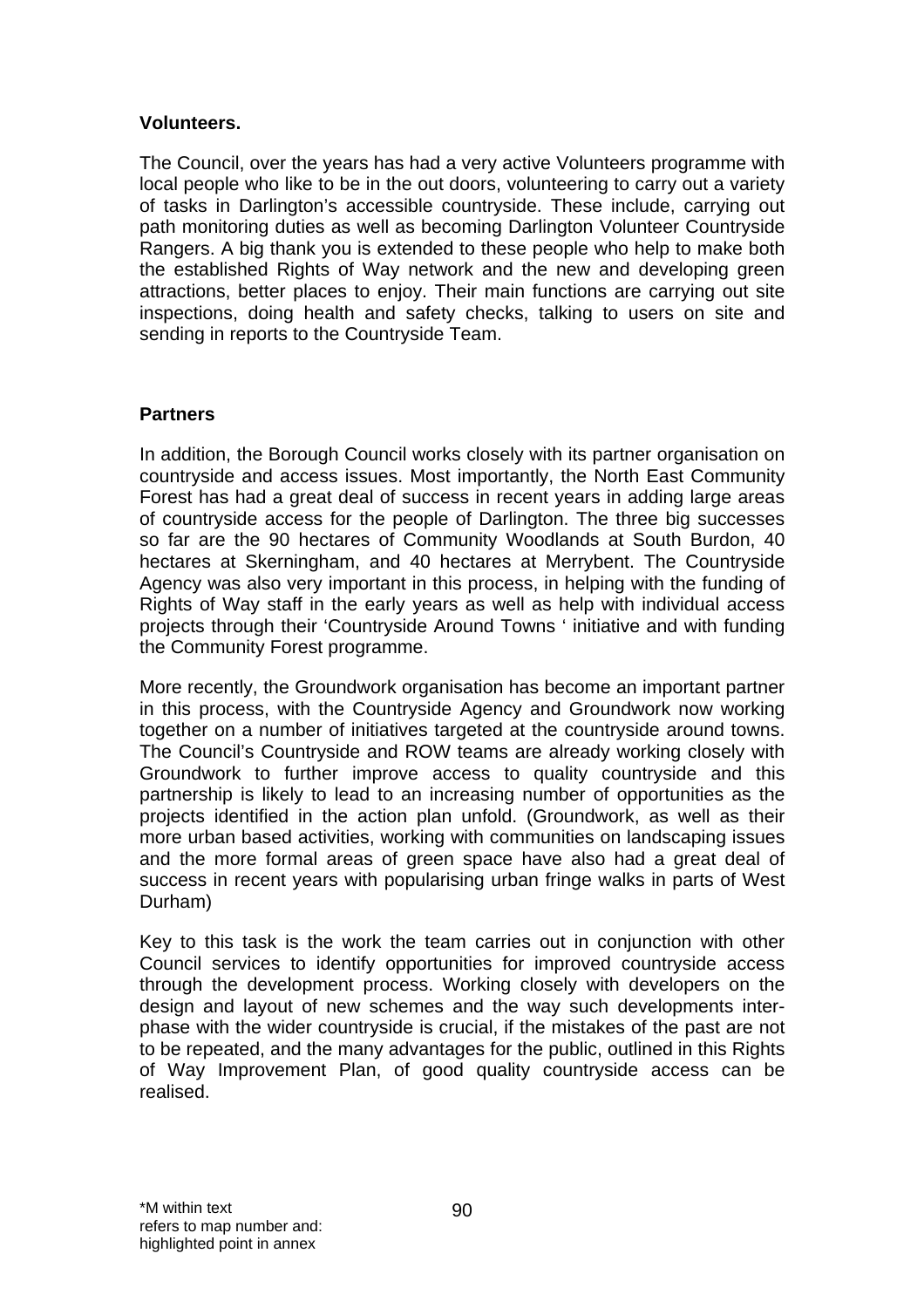**This Council will continue to work closely with developers to identify new ways of improving access to quality countryside.** 

**The Council will build into the relevant plans and strategies that influence the development process, key policies that will further the cause of a much improved provision for access to quality countryside.**

**The Council will continue to work with partners to ensure the maximum benefits for the Darlington public of a quality provision.** 

# **Maintaining the definitive map and statement**

Darlington Borough Council as Highway and Surveying Authority holds and maintains the Definitive map and Statement for the Borough. The Definitive Map and Statement are the legal record of all known/registered Public Rights of Way.

These documents are a useful tool for a myriad of people and businesses, from walkers, cyclists and horse riders, to landowners, planners and solicitors.

The Definitive Map and Statement for Darlington comprises of 17 Map sheets at a scale of 1:10,000 and a file containing a written description of each path.

The Definitive map and Statement are evolving documents, in that they are subject to constant and on-going change as routes are added, changed or deleted. The Borough Council will continue to receive applications from the public/businesses to make changes to the DM&S for some considerable time to come.

# **Legal Effects of the DMMO's**

The placing of a path on the Definitive Map, and the recording of its details within the Statement, are conclusive proof of the minimum status of the Public's Rights on that path.

Where the map shows a *Footpath*, there is a right of way on foot only, but without prejudice to the question of the existence of other rights.

Where the map shows a *Bridleway*, there is a right of way on foot or horseback, there may be an additional right to drive animals, and since 1968 there is an additional right to ride a bicycle, again without prejudice to possible other rights.

Where the map shows a *Restricted Byway*, there is – (a) a right of way on foot, (b) a right of way on horseback or leading a horse, and (c) a right of way for vehicles other than mechanically propelled vehicles; and with or without a right to drive animals of any description along the highway, but no other Rights of Way.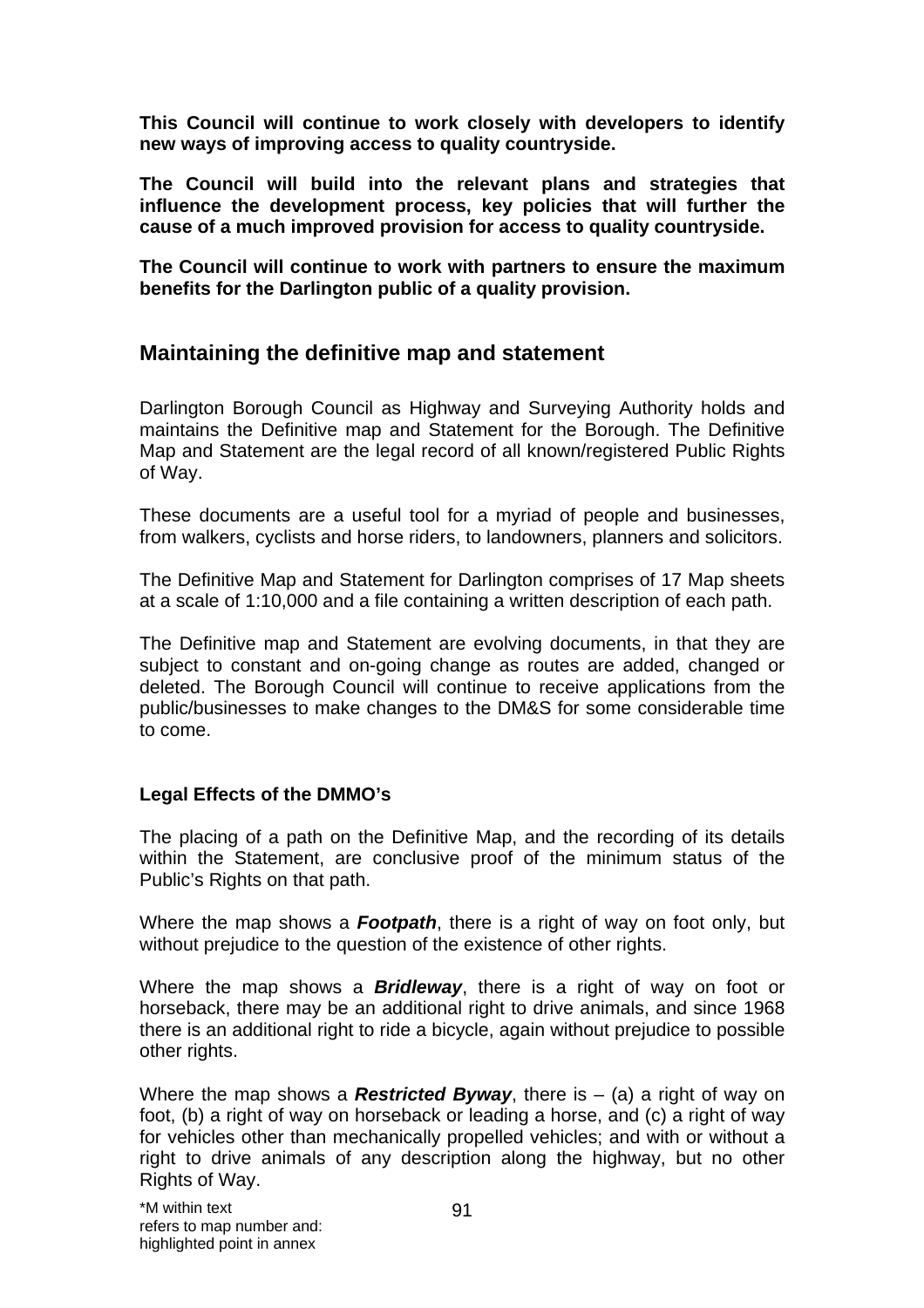Where the map shows a *Byway open to all Traffic*, there is a right of way used mainly for the purposes for which bridleways and footpaths are used but also a right for vehicular traffic.

The DM&S is conclusive evidence only in what it shows, and it must be remembered that there may be additional or higher rights which exist, but which are not yet recorded. The DM&S is **NOT** concerned with *Private Rights.* 

## **Definitive Map and Statement Review.**

Every Highway and Surveying Authority has a Duty, under the provisions of the Wildlife and Countryside Act 1981, to keep the DM&S for its area under continuous review.

Darlington Borough Councils DM&S has a relevant date of 01-04-1998, and nine of the seventeen map sheets had a further revision on 01-02-1999.

As from October 2007, the Wildlife and Countryside Act 1981 Section 53a is to be amended by Schedule 5 Paragraph 2 of the Countryside and Rights of Way Act 2000, which will remove the need to make a separate Legal Event Order to add or make changes to the DM&S, once a Public Path Diversion/Extinguishment Order comes into operation. The Surveying Authorities will be able to make changes to the DM&S without further Orders being made.

It is envisaged that a review of the DM&S will take place on an annual basis and that any map sheets which need modifying will be done at this time, a full revision of the DM&S will take place on a five year cycle, when a full reprint of all copies of the map will be made. As well as the Sealed Copy of the Definitive Map, there are three other copies; one of which is kept by the Main Library; one is used as a working copy and one set held in reserve. Other copies are sent to the Statutory Consultation Groups such as Ramblers Association and each of the 27 Parish Councils/Meetings are sent the relevant sheets for their area.

#### **Definitive Map Modification Orders**

As Highway and Surveying Authority, Darlington Borough Council receives applications to make changes to the DM&S by either adding a new PRoW to the DM&S, changing the status of a ProW, which is already on the DM&S or deleting a PRoW from the DM&S. These applications are called Definitive Map Modification Orders, and are carried out under the provisions of the Wildlife and Countryside Act 1981.

DBC only receives approximately one or two applications each year for DMMO's, and currently only has two outstanding Orders to finalise.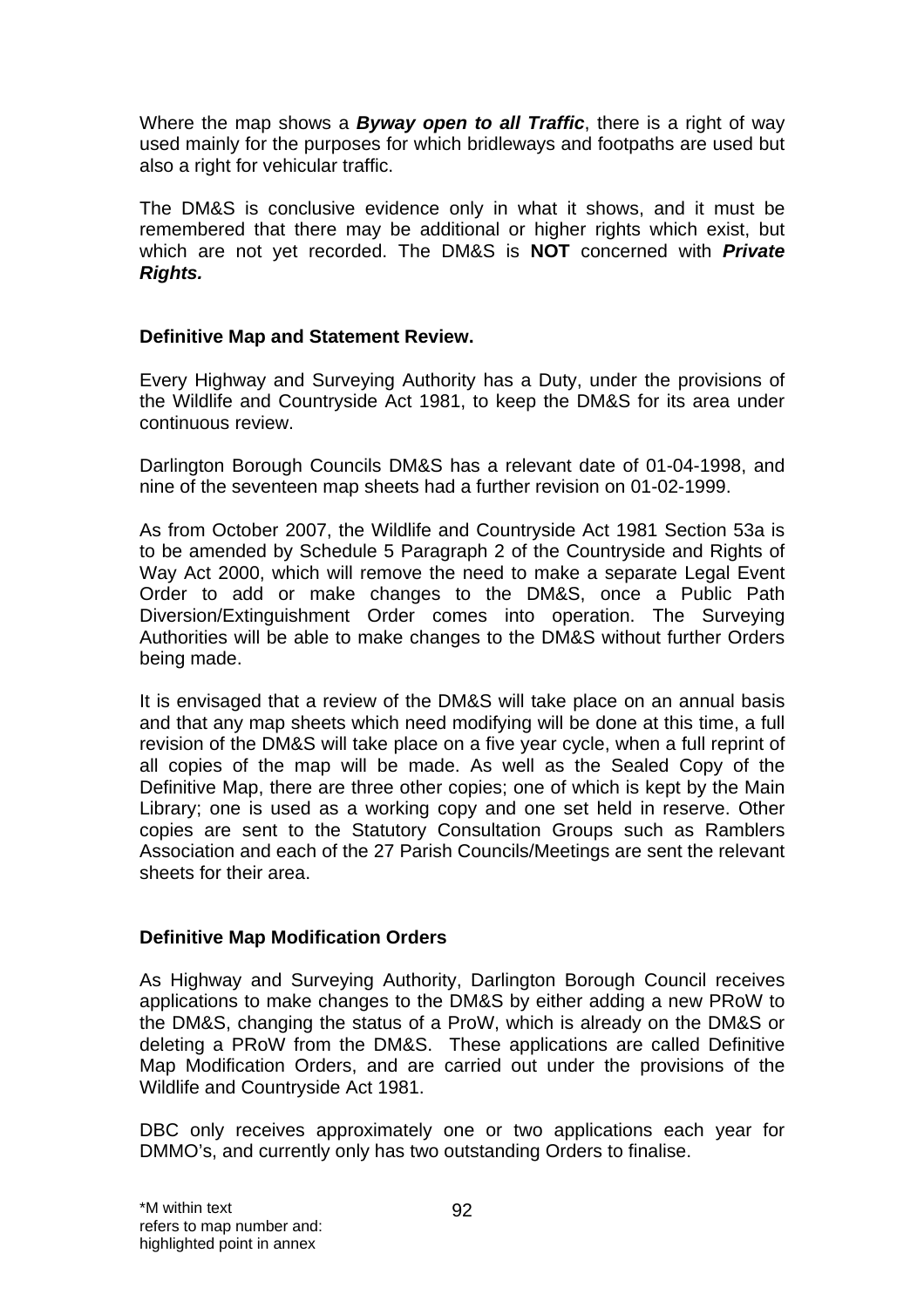Since the introduction of the Countryside and Rights of Way Act 2000 and its provision to close the DM&S to any applications for DMMO's based on historic evidence by 2026, Natural England have embarked on a 'Discovering Lost Ways Project' to identify unrecorded public Rights of Way, and have them placed onto the DM&S before that cut-off date. There is a possibility that the DLWP's findings will increase the number of applications made to this Authority. This might add to the work of the ROW Team, as well as the time for processing future DMMO's.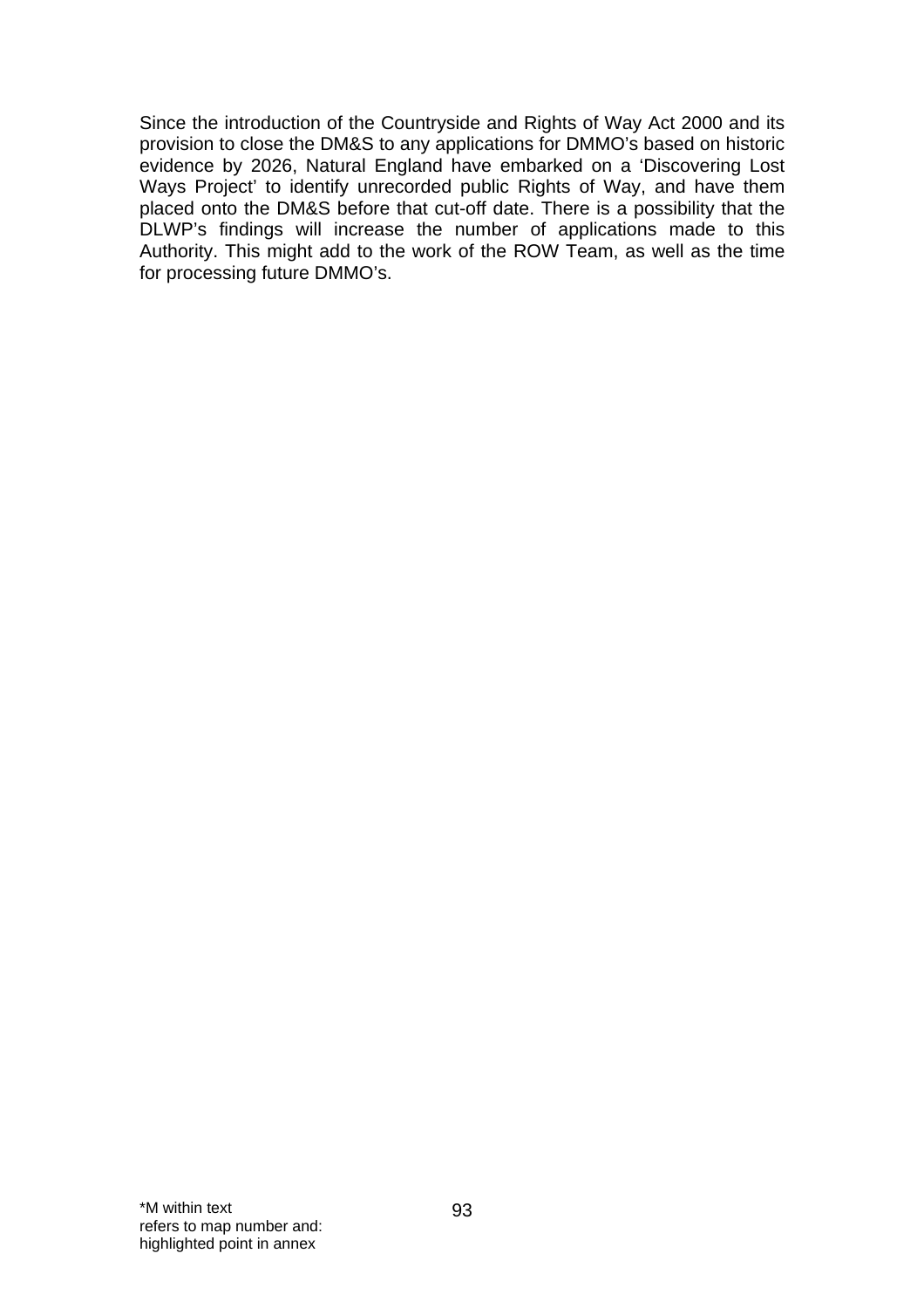**Section 11** 

# **The Statement of Action aimed at investigating bridging the gap between the Urban and the Rural.**

**The Statement of Action was first printed in the Local Transport Plan of 2005-2006. In its revised form it is designed to address the expressed wishes of the Focus Groups as well as those needs, uncovered as a part of the combined consultation exercises described in this Plan. The programme, if delivered in full, would go a long way towards addressing the issues of concern raised in the Plan about how separated people say they are from the countryside near to their homes. However, the cost of such an exercise is considerable, and it would only be through a substantial buy-in from other parties, that such comprehensive programme could be delivered. The Statement of Action then is the basis for a work programme that begins the process for the reversal of this separation of people from the countryside. Each element plays its part and it should therefore not be an expectation that the full programme as described comes into reality. This is not the purpose of the plan. Rather, it is a statement of intent to work to introduce these elements into the future design process of an expanding Darlington.**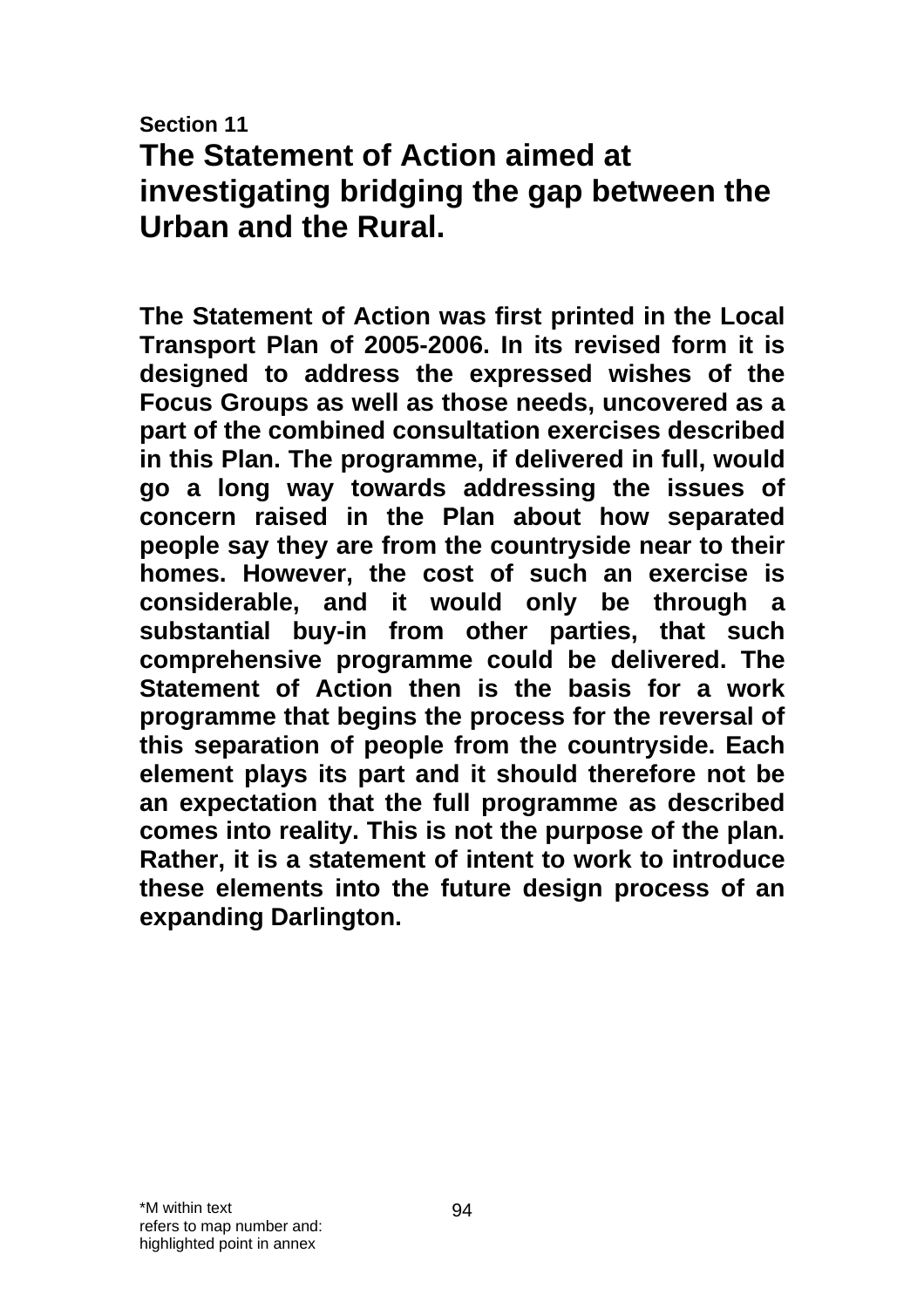# **Statement of Action**

| <b>Issue</b>                                                          | Project                                                          | <b>Key Action</b>                                                                                                                                                                                                                                                                                                                     | <b>Estimated costs</b><br><b>Committed (C)</b><br>uncommitted (U) | <b>Completion date</b> | <b>Key partners</b><br>/policy                                                                                                                               | <b>Funding source</b> | <b>LTP</b>                                                                                                                                                                                                 |
|-----------------------------------------------------------------------|------------------------------------------------------------------|---------------------------------------------------------------------------------------------------------------------------------------------------------------------------------------------------------------------------------------------------------------------------------------------------------------------------------------|-------------------------------------------------------------------|------------------------|--------------------------------------------------------------------------------------------------------------------------------------------------------------|-----------------------|------------------------------------------------------------------------------------------------------------------------------------------------------------------------------------------------------------|
|                                                                       |                                                                  |                                                                                                                                                                                                                                                                                                                                       |                                                                   |                        |                                                                                                                                                              |                       |                                                                                                                                                                                                            |
| $\overline{1}$ .<br><b>PUBLIC PATH ORDERS</b>                         |                                                                  |                                                                                                                                                                                                                                                                                                                                       |                                                                   |                        |                                                                                                                                                              |                       |                                                                                                                                                                                                            |
| 1.1 There are a<br>number of<br>outstanding Public<br>Path Orders.    | Process all current<br>and outstanding<br>Public Path Orders.    | a) Pursue all<br>outstanding<br>Public Path<br>Orders, of which<br>there are<br>currently 7<br>$diversions + 1$<br>modification as<br>well as pursue<br>new orders as<br>and when they<br>occur.<br>b) Establish realistic<br>timescales for<br>the completion of<br>each diversion.<br>Work through<br>C)<br>each<br>systematically. | £8,000 (C)                                                        | 2010                   | DBC (Countryside,<br>Legal)<br>Landowners<br><b>Utilities</b><br>Disability groups<br>Walking groups,<br>Cycling groups<br>Horse riders<br>Other User Groups | <b>DBC</b>            | This will improve the<br>ROW network thus<br>improve access<br>(Accessibility) in<br>the Borough,<br>encourage people to<br>be active (Quality of<br>life), take horses off<br>the roads (Road<br>safety). |
| 1.2 Public Path<br>Order requests come<br>in at regular<br>Intervals. | Process Public Path<br>Orders as and when<br>they are requested. | a) Establish a<br>process to<br>ensure Public<br>Path Orders are<br>processed within<br>a set timescale.                                                                                                                                                                                                                              | £2,000 per annum<br>(C)                                           | On going               | DBC (Countryside,<br>Legal)<br>Landowners<br><b>Utilities</b><br><b>User Groups</b>                                                                          | <b>DBC</b>            |                                                                                                                                                                                                            |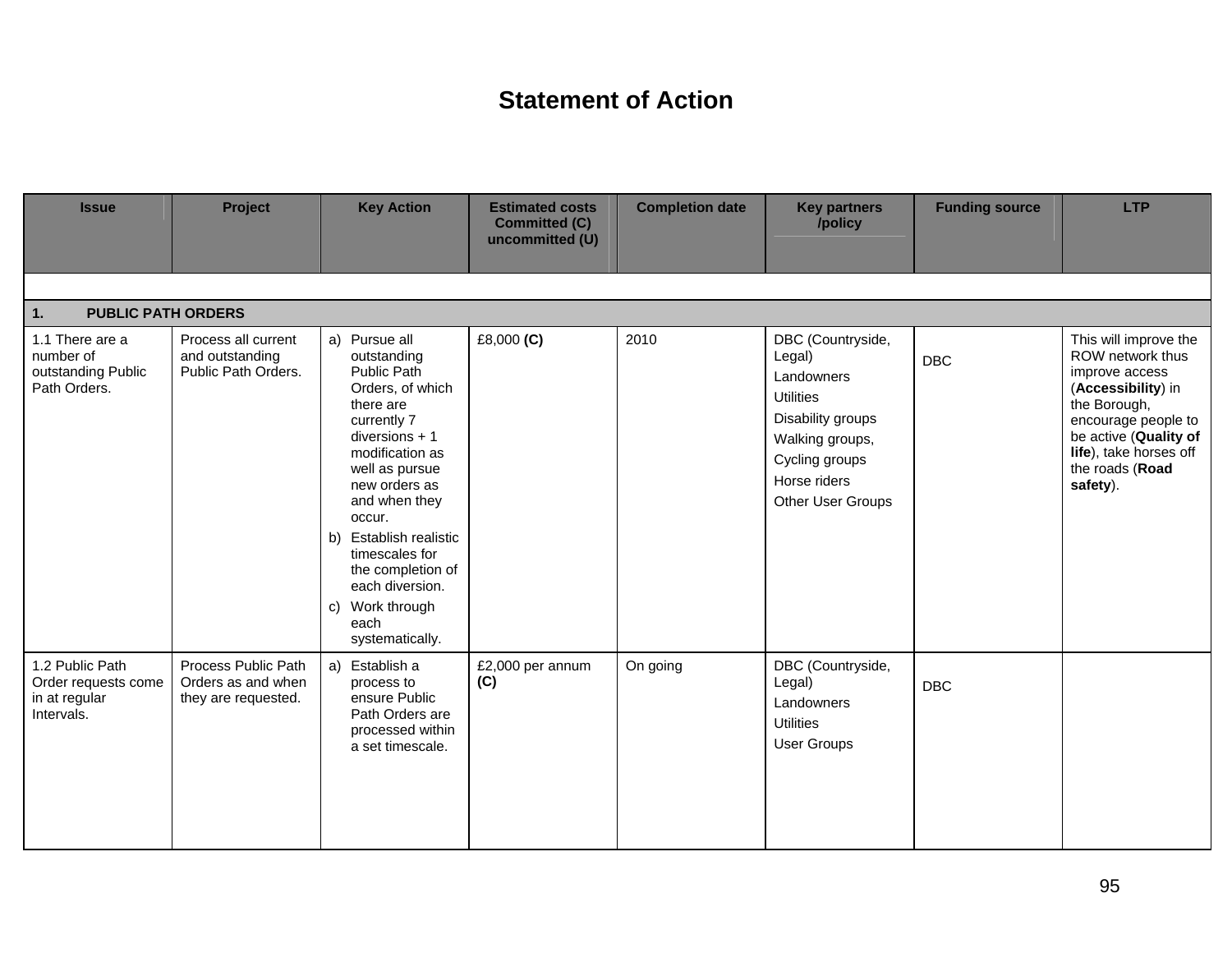| <b>Issue</b>                                                                                                                            | <b>Project</b>                                                                                                                                                          | <b>Key Action</b>                                                                                                                                                               | <b>Estimated costs</b><br><b>Committed (C)</b><br>uncommitted (U) | <b>Completion date</b>      | <b>Key partners</b><br>/policy                                                                                                                                                        | <b>Funding source</b>                    | <b>LTP</b>                                                                                                                                                                                                                         |  |  |  |  |
|-----------------------------------------------------------------------------------------------------------------------------------------|-------------------------------------------------------------------------------------------------------------------------------------------------------------------------|---------------------------------------------------------------------------------------------------------------------------------------------------------------------------------|-------------------------------------------------------------------|-----------------------------|---------------------------------------------------------------------------------------------------------------------------------------------------------------------------------------|------------------------------------------|------------------------------------------------------------------------------------------------------------------------------------------------------------------------------------------------------------------------------------|--|--|--|--|
|                                                                                                                                         |                                                                                                                                                                         |                                                                                                                                                                                 |                                                                   |                             |                                                                                                                                                                                       |                                          |                                                                                                                                                                                                                                    |  |  |  |  |
| 2.                                                                                                                                      | PROMOTION OF THE RIGHTS OF WAY NETWORK (General)                                                                                                                        |                                                                                                                                                                                 |                                                                   |                             |                                                                                                                                                                                       |                                          |                                                                                                                                                                                                                                    |  |  |  |  |
| 2.1 There is a<br>general lack of<br>knowledge as to who<br>can use the various<br>Rights of Way.                                       | Produce a ROW<br>information leaflet<br>explaining users<br>rights and ensure the<br>distribution of this<br>and existing<br>publications aimed at<br>the same purpose. | Consult with<br>Transport<br>Section<br>regarding<br>content.<br>Work with<br>a)<br>partners such as<br>the CLBA and<br>the Ramblers.<br>Distribute<br>b)<br>literature         | £2,000 $(U)$                                                      | 2010                        | DBC (Countryside,<br>Transport, Leisure<br>Services)<br><b>Tourism</b><br><b>CLBA</b><br>Landowners<br>Ramblers                                                                       | Tourism<br><b>PCT</b><br>Leisure         | This will improve<br>people's awareness<br>(Accessibility) of<br>ROWs thus<br>encourage more<br>people to take up<br>activities (Quality of<br>life), reduce no. of<br>cars on road (Road<br>safety, Congestion,<br>Air pollution) |  |  |  |  |
| 2.2 There is a strong<br>feeling people would<br>use the ROW<br>network if there were<br>more info about<br>them and their<br>location. | <b>ROW Publicity</b><br>Leaflets $-$<br>"Independent<br>Walking Pack"<br>Other leaflets e.g.<br>"Bridleways and<br>Back Lanes in<br>Darlington" (Off road<br>cycling)   | Sustain existing<br>C)<br>info completed in<br>partnership with<br>other<br>organisations.<br>e) Reprint<br>existing leaflets +<br>Development of<br>new literature             | £1,500 per annum<br>(U)<br>£1,000 per annum<br>(U)                | 2007-2011<br>(On going)     | DBC (Countryside)<br>Darlington PCT<br><b>User Groups</b>                                                                                                                             | Darlington PCT<br><b>Cycling England</b> | Above comments<br>apply                                                                                                                                                                                                            |  |  |  |  |
| 2.3 There is a good<br>knowledge of but<br>limited uptake of<br>promoted routes.                                                        | Investigate the need<br>for increased RoW<br>Publicity Events-<br>And an<br>"Annual Walking<br>Festival"                                                                | d) Organise walks<br>including a major<br>annual event with<br>User Groups.<br>e) Organise extra<br>activities and<br>requirements e.g.<br>marquees, stalls.<br>Publicity.<br>f | £1,000 per annum<br>(U)<br>£1,000 per annum<br>(U)                | 2006-2011<br>(Annual event) | DBC (Countryside,<br>Transport, Leisure<br>Services)<br><b>Tourism</b><br><b>User Groups</b><br>Darlington PCT<br>Darlington<br>walking groups<br>Cycling groups<br>Equestrian groups | DBC (Countryside)<br>Darlington PCT      | Above comments<br>apply                                                                                                                                                                                                            |  |  |  |  |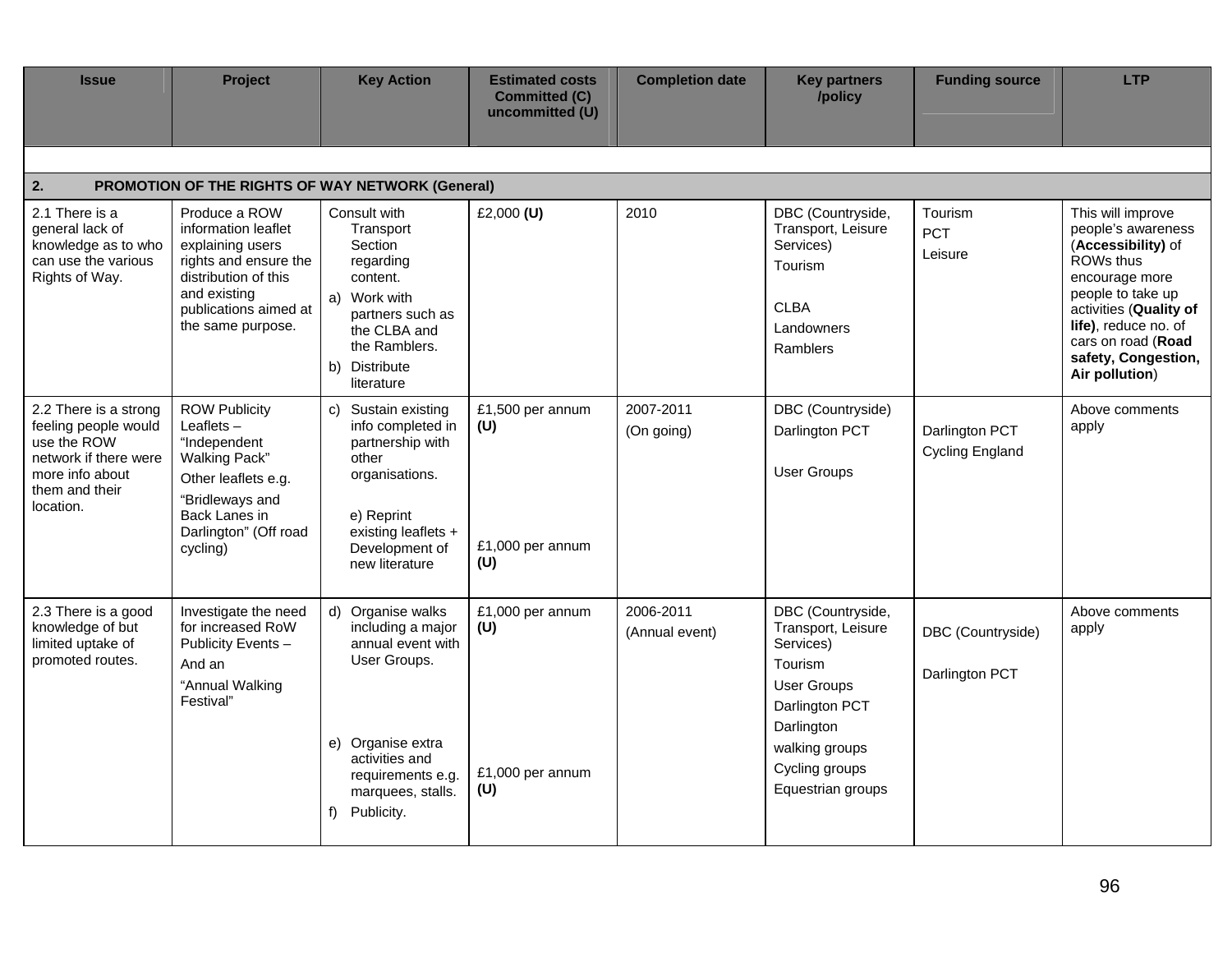| <b>Issue</b>                                                                                                    | Project                                                                                                                                                         | <b>Key Action</b>                                                                                                                                                                                             | <b>Estimated costs</b><br><b>Committed (C)</b><br>uncommitted (U)                                                  | <b>Completion date</b>                                                                                   | <b>Key partners</b><br>/policy                                                                                         | <b>Funding source</b>                                                                                     | <b>LTP</b>               |
|-----------------------------------------------------------------------------------------------------------------|-----------------------------------------------------------------------------------------------------------------------------------------------------------------|---------------------------------------------------------------------------------------------------------------------------------------------------------------------------------------------------------------|--------------------------------------------------------------------------------------------------------------------|----------------------------------------------------------------------------------------------------------|------------------------------------------------------------------------------------------------------------------------|-----------------------------------------------------------------------------------------------------------|--------------------------|
| 2.4 A number of<br>successful leaflets<br>are now out of print                                                  | Investigate the need<br>to reprint and update<br>"out of stock leaflets"<br>Such as,                                                                            | "Brafferton Village<br>Walks"<br>"Piercebridge to<br>Hurworth Place -<br>Teesdale Way"<br>"Hurworth to Low<br>Middleton<br>Teesdale Way"                                                                      | Estimated £1,000<br>per annum<br>(U)                                                                               | On going, with<br>increase in number<br>of leaflets being<br>produced to keep<br>stocked.                | DBC (Countryside)<br><b>User Groups</b><br>Previous funders                                                            | Previous funders                                                                                          | Above comments<br>apply. |
| 3.                                                                                                              | <b>NETWORK IMPROVEMENTS</b>                                                                                                                                     |                                                                                                                                                                                                               |                                                                                                                    |                                                                                                          |                                                                                                                        |                                                                                                           |                          |
| 3.1 There is a<br>demand for short<br>circular walks in the<br>Borough<br>concentrating on the<br>urban fringe. | Investigate the<br>possibility of creating<br>a range of<br>Community circular<br>walks                                                                         | a) Look at the<br>possibility of<br>establishing new<br>walks at suitable<br>villages and<br>urban fringe e.g.<br>Middleton St<br>George<br>Neasham<br>Hurworth<br>Heighington<br>Various<br>Darlington wards | Estimated £2,500<br>per annum, to<br>improve the paths<br>affected. (U)                                            | 2006-2011<br>(One community per<br>annum)<br>Possible focus would<br>be Darlington's<br>industrial past. | DBC (Countryside,<br>Transport, Leisure<br>Services)<br>Tourism<br>Landowners<br><b>User Groups</b><br>Parish Councils | Town on the Move<br>Landowner<br>Parish Councils<br>Darlington PCT<br>North East<br>Community<br>Woodland | Above comments<br>apply  |
|                                                                                                                 | Investigate the<br>possibility of<br>developing areas for<br>walking that utilise<br>countryside access<br>facilities other than<br>definitive rights of<br>way | b) Once identified,<br>produce<br>corresponding<br>leaflets and<br>publicity.                                                                                                                                 | Estimated<br>£1,000 per annum,<br>to produce one<br>community walks<br>leaflet, with<br>promotion, per year<br>(U) | Ongoing                                                                                                  | As above                                                                                                               | The Tees Forest,<br>DEFRA, Developer<br>contribution, DBC.                                                |                          |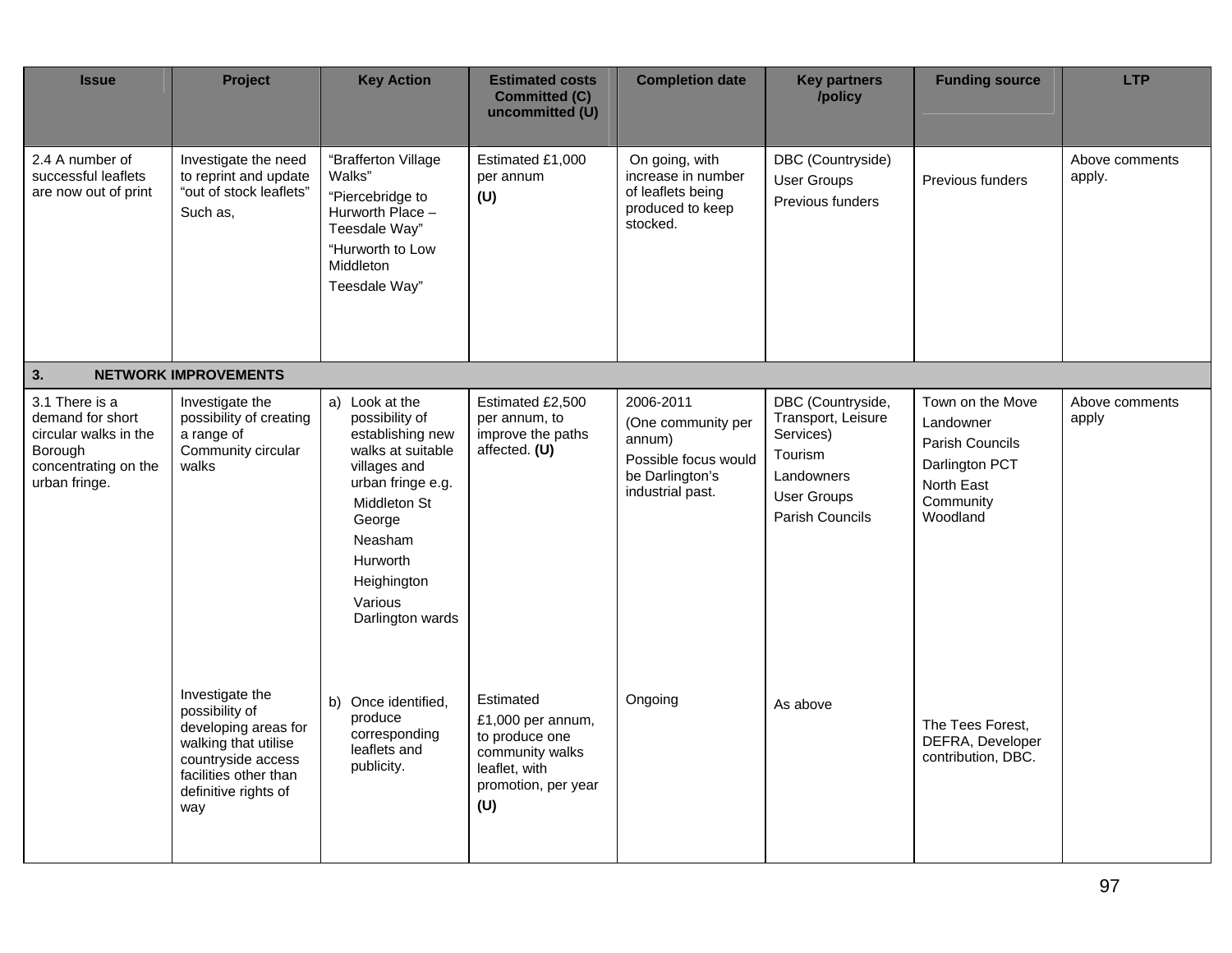| <b>Issue</b> | Project | <b>Key Action</b>                                                                                                                                                                                                                                                                                                                                                    | <b>Estimated costs</b><br><b>Committed (C)</b><br>uncommitted (U)                                                                                                                                                                                                                                                                                                                               | <b>Completion date</b> | <b>Key partners</b><br>/policy | <b>Funding source</b> | <b>LTP</b> |
|--------------|---------|----------------------------------------------------------------------------------------------------------------------------------------------------------------------------------------------------------------------------------------------------------------------------------------------------------------------------------------------------------------------|-------------------------------------------------------------------------------------------------------------------------------------------------------------------------------------------------------------------------------------------------------------------------------------------------------------------------------------------------------------------------------------------------|------------------------|--------------------------------|-----------------------|------------|
|              |         | c) Continue the<br>process of<br>investigating<br>opportunities to<br>provide new<br>areas for quality<br>countryside<br>access.                                                                                                                                                                                                                                     | £<10,000pa (This is<br>made up of existing<br>staff costs and<br>contributions to<br>partners, as well as<br>external funding<br>received by<br>partners.) (U)                                                                                                                                                                                                                                  | Ongoing                | As above                       |                       |            |
|              |         | d) Investigate the<br>possibility of<br>establishing<br>these new areas<br>of Local Nature<br>Reserve,<br>Community<br>Woodland and<br>other areas of<br>quality<br>countryside such<br>as wider field<br>margins, areas of<br>set aside with<br>access and farm<br>based capital<br>schemes in<br>partnership with<br>DBC and / or our<br>partner<br>organisations. | Very difficult to cost.<br>Community<br>woodlands often<br>involve land<br>purchase as the top<br>end of agricultural<br>values, currently<br>standing at around<br>£4,000 per acre.<br>Improvement can<br>come about as<br>planning gain<br>through S106<br>agreements. It may<br>be possible that<br>other schemes could<br>be funded through<br>an annual payment<br>basis from DEFRA<br>(U) | Ongoing                | As above                       |                       |            |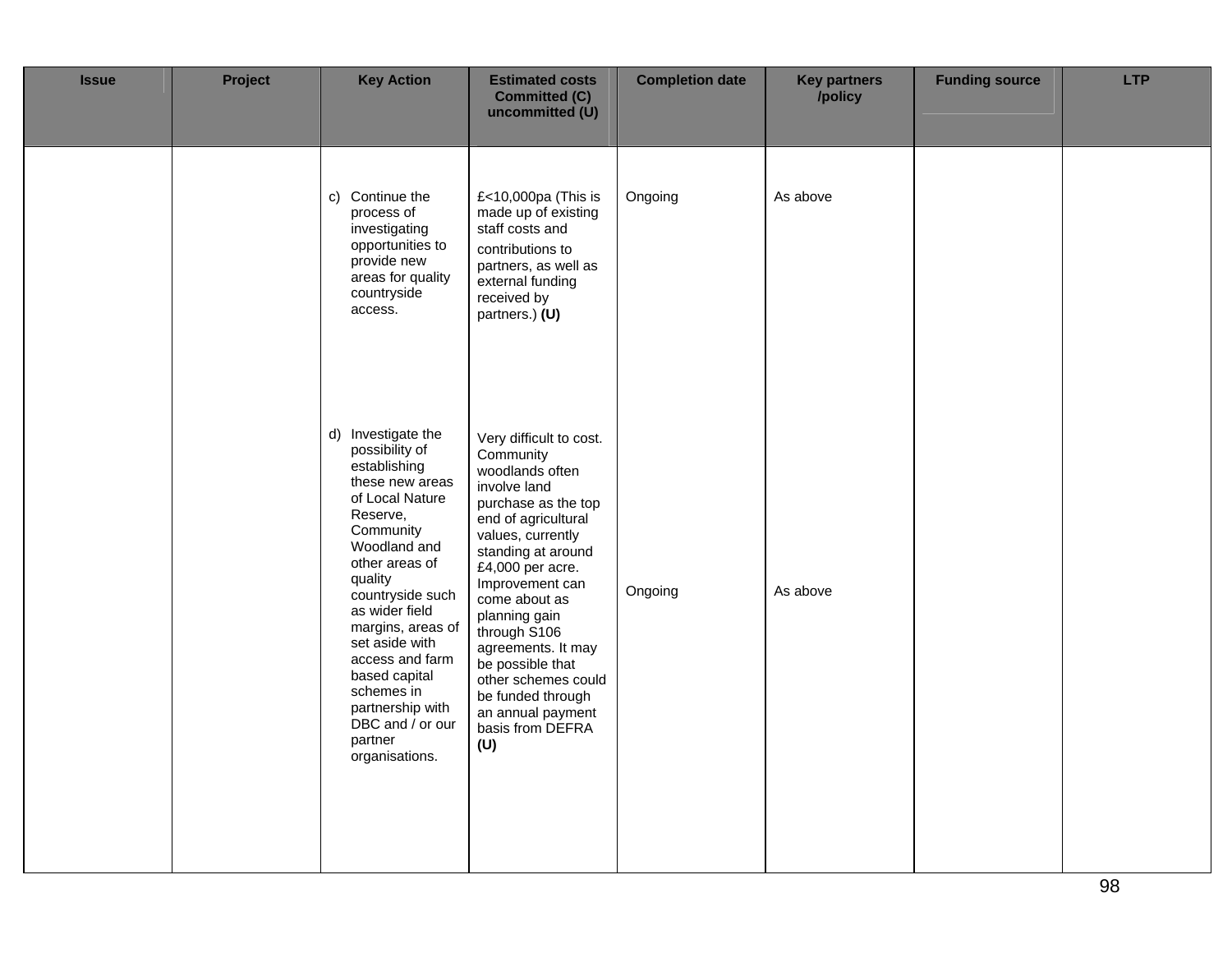| <b>Issue</b>                                                                      | Project                                                                                                       | <b>Key Action</b>                                                                                                                                                                                                                                             | <b>Estimated costs</b><br><b>Committed (C)</b><br>uncommitted (U)                                                                | <b>Completion date</b> | <b>Key partners</b><br>/policy                                                                                                            | <b>Funding source</b>                                          | <b>LTP</b>              |
|-----------------------------------------------------------------------------------|---------------------------------------------------------------------------------------------------------------|---------------------------------------------------------------------------------------------------------------------------------------------------------------------------------------------------------------------------------------------------------------|----------------------------------------------------------------------------------------------------------------------------------|------------------------|-------------------------------------------------------------------------------------------------------------------------------------------|----------------------------------------------------------------|-------------------------|
|                                                                                   |                                                                                                               |                                                                                                                                                                                                                                                               |                                                                                                                                  |                        |                                                                                                                                           |                                                                |                         |
|                                                                                   | Investigate the need<br>for the renewal and<br>installation of village<br>information maps<br>located on site | e) Continue with the<br>process of<br>Identifying<br>villages with<br>maps in need of<br>renewal and<br>those with no<br>maps at present.<br>Identify local info<br>f)<br>needing to be<br>displayed.<br>Consult with local<br>g)<br>groups.<br>h) Publicise. | £600 per annum $(U)$                                                                                                             | On going               | DBC (Countryside)<br>Parish Councils<br><b>User Groups</b><br>Local residents<br>Landowners<br>Tourism                                    | <b>LTP</b><br>DBC Countryside<br>Parish Councils<br>Landowners | Above comments<br>apply |
| 3.                                                                                | <b>NETWORK IMPROVEMENTS (CONT)</b>                                                                            |                                                                                                                                                                                                                                                               |                                                                                                                                  |                        |                                                                                                                                           |                                                                |                         |
| 3.2 Rights of Way<br>users enjoy quality<br>landscape walks<br>through woodlands. | Geneva Wood<br>Drinkfield Marsh<br>The Whinnies                                                               | a) Identify possible<br>links within the<br>sites and install<br>network.<br>b) Where possible,<br>carry out creation<br>orders.<br>c) Maintenance of<br>paths                                                                                                | £3,000 per annum<br>(U)<br>Uncertain as to cost,<br>but normally<br>unrealistically high.<br>Need to demonstrate<br>public need. | 2007                   | DBC (Countryside,<br>Estates, Planning)<br><b>Local Nature</b><br>Reserves Officer<br>Landowners<br>North East<br><b>Community Forest</b> | LTP (Walking)<br>Land fill tax                                 | Above comments<br>apply |
|                                                                                   | Low Dinsdale Wood                                                                                             | This wood has many<br>wet sections that are<br>easily eroded. Work<br>is needed to add in<br>duck boarding,<br>drainage etc. Look<br>towards identifying                                                                                                      | £3,000 $(U)$<br>£500 per annum<br>maintenance (U)                                                                                | 2007                   | DBC (Countryside)<br>North East<br><b>Community Wood</b><br>Landowner                                                                     |                                                                | Above comments<br>apply |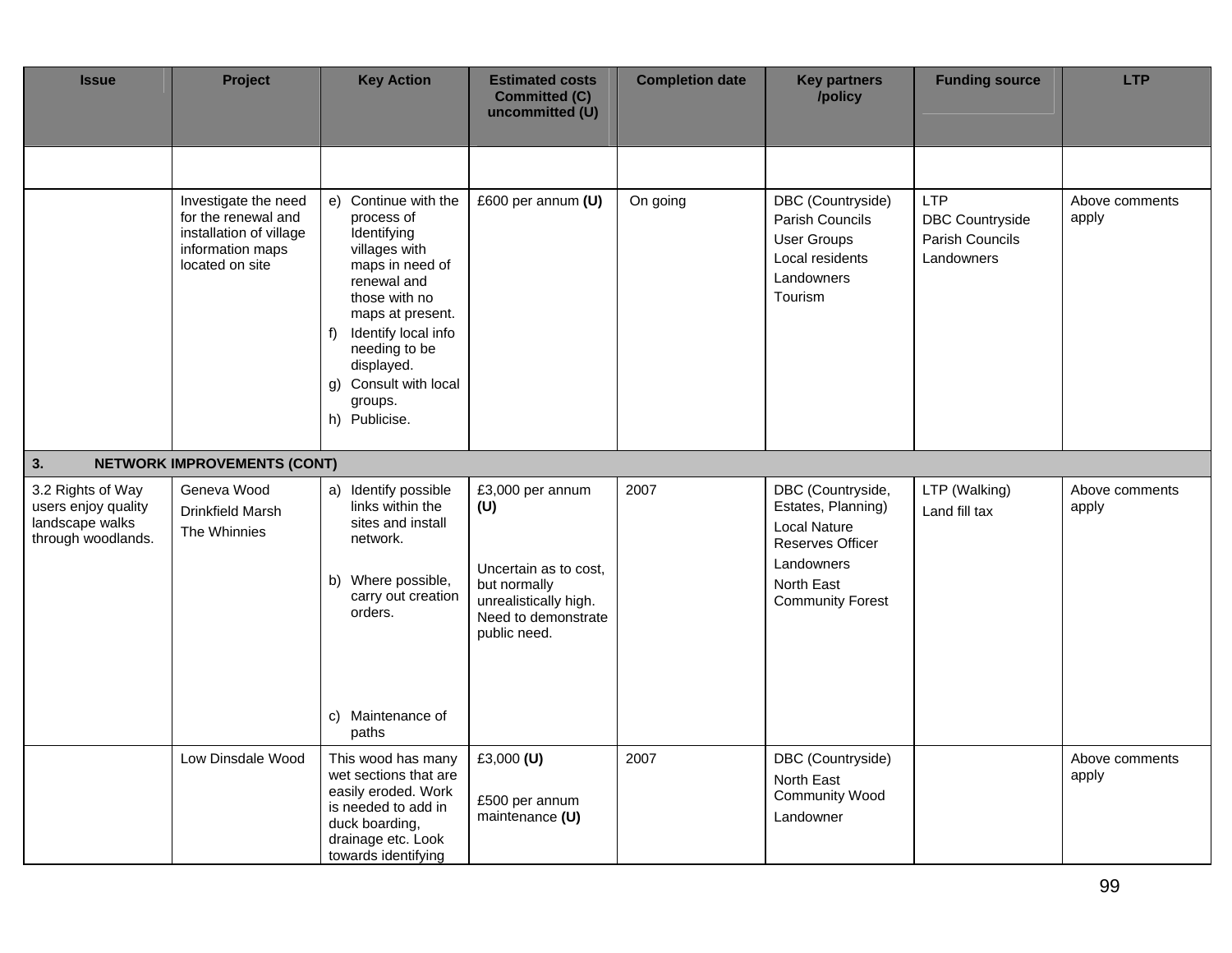| <b>Issue</b>                                                                   | Project                               | <b>Key Action</b>                                                                                                                                                                                                                                                                       | <b>Estimated costs</b><br><b>Committed (C)</b><br>uncommitted (U)                                                                                                     | <b>Completion date</b> | <b>Key partners</b><br>/policy                                                                               | <b>Funding source</b>                                        | <b>LTP</b>              |
|--------------------------------------------------------------------------------|---------------------------------------|-----------------------------------------------------------------------------------------------------------------------------------------------------------------------------------------------------------------------------------------------------------------------------------------|-----------------------------------------------------------------------------------------------------------------------------------------------------------------------|------------------------|--------------------------------------------------------------------------------------------------------------|--------------------------------------------------------------|-------------------------|
|                                                                                |                                       | funds for this work to<br>be completed in the<br>near future.                                                                                                                                                                                                                           |                                                                                                                                                                       |                        |                                                                                                              |                                                              |                         |
|                                                                                | Skerningham Wood                      | a) Diversion is<br>required.<br>b) Investigate the<br>process towards<br>providing car<br>park, signage,<br>interpretation<br>maps, leaflets,<br>guided walks<br>programme.<br>Annual<br>maintenance<br>Creation of<br>C)<br>sustainable<br>Green venue<br>through arts<br>scheme.      | £1,375 (C)<br><b>External funding</b><br>being investigated.<br>£50,000 capital<br>works (U)<br>£5,000 (U)<br>£30,000 (U)<br><b>External funding</b><br>being sought. | 2010                   | DBC (Countryside)<br>Landowners<br>North East<br><b>Community Forest</b><br><b>NECF Tees Valley</b><br>Arts. | LTP/Cycling England<br>North East<br><b>Community Forest</b> | Above comments<br>apply |
| 3.3 Rights of Way<br>users enjoy quality<br>landscape walks<br>along waterways | Access along the<br><b>River Tees</b> | d) Investigate the<br>possibility of<br>improving access<br>along the River<br>Tees.<br>e) Negotiate with<br>landowners for<br>diversions/creatio<br>ns for<br>Sockburn Loop<br>Rockcliffe Loop.<br>Caravan park-<br>Newbus Grange<br>Loop.<br>Improve the<br>access around<br>the Tees | £2,000 per annum<br>(C)<br>Dependent on<br>identifying external<br>funding.<br>£150,000 (U)                                                                           | On going               | <b>DBC</b><br>DBC, Developers,<br>Landowners<br><b>DEFRA</b>                                                 | DBC, Developer<br>contribution,<br>Landowners,<br>DEFRA.     | Above comments<br>apply |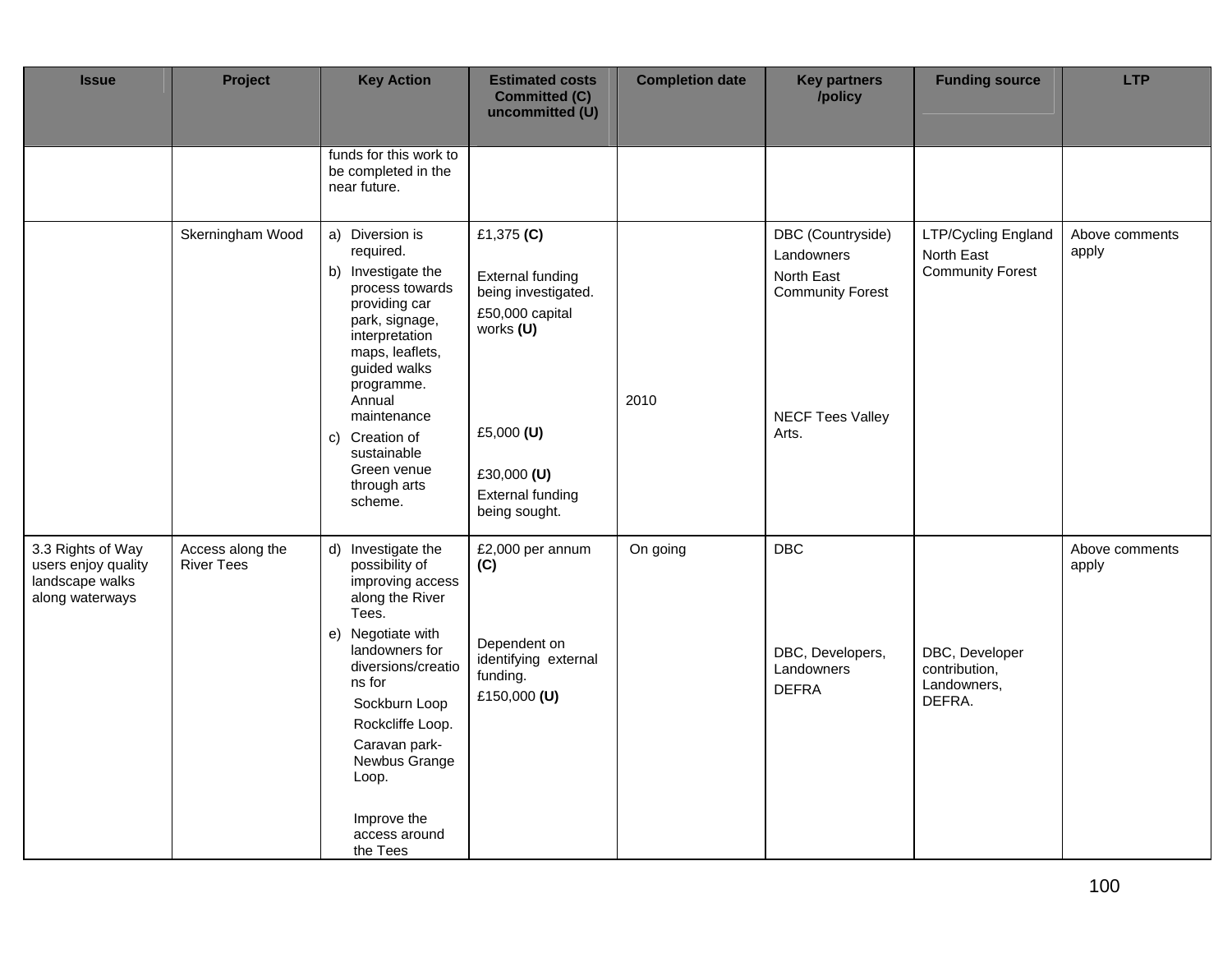| <b>Issue</b> | Project                                           | <b>Key Action</b>                                                                                                                                                                                                                                                                                                                                         | <b>Estimated costs</b><br><b>Committed (C)</b><br>uncommitted (U) | <b>Completion date</b>               | <b>Key partners</b><br>/policy                                                                                                             | <b>Funding source</b>                                                | <b>LTP</b>              |
|--------------|---------------------------------------------------|-----------------------------------------------------------------------------------------------------------------------------------------------------------------------------------------------------------------------------------------------------------------------------------------------------------------------------------------------------------|-------------------------------------------------------------------|--------------------------------------|--------------------------------------------------------------------------------------------------------------------------------------------|----------------------------------------------------------------------|-------------------------|
|              |                                                   | between Broken<br>Scar and<br>Blackwell                                                                                                                                                                                                                                                                                                                   |                                                                   |                                      |                                                                                                                                            |                                                                      |                         |
|              | Access along the<br>Teesdale Way (an<br>E2 route) | Investigate the<br>possibility for<br>improving a number<br>of sections that<br>follow roadsides with<br>no pedestrian<br>provision<br>a) Identify "at risk"<br>sites and<br>investigate possible<br>funding sources -<br>eg, at<br>Stressholme to<br>Hurworth Place<br>section.<br>b) Plan suitable<br>crossings/<br>walkways.                           | Unknown                                                           | On going                             | DBC (Countryside,<br>Planning, Highways,<br>Legal, Transport)<br>Landowners<br>User Groups                                                 | LTP (Road Safety)                                                    | Above comments<br>apply |
|              | Access along the<br>Skerne                        | Similar to the<br>a)<br>Tees, investigate<br>the possibility of<br>improving access<br>along the banks<br>of the Skerne.<br>b) Look for<br>opportunities to<br>plan suitable<br>routes and enter<br>into negotiations<br>with landowners.<br>c) Aim to create<br>cycle friendly<br>route between<br>Mill Lane and<br>Houghton road.<br>d) Investigate the | £90,000<br>Unknown                                                | 2007-2017<br>(On going)<br>2007-2008 | <b>DBC</b><br>Landowners<br>User Groups<br>DEFRA, LTP, Cycle<br>England, The<br>Environment<br>Agency.<br>Landowners, user<br>groups, DBC. | DEFRA,<br>LTP, Cycling<br>England, DBC<br>Capital Programme,<br>DBC. | Above comments<br>apply |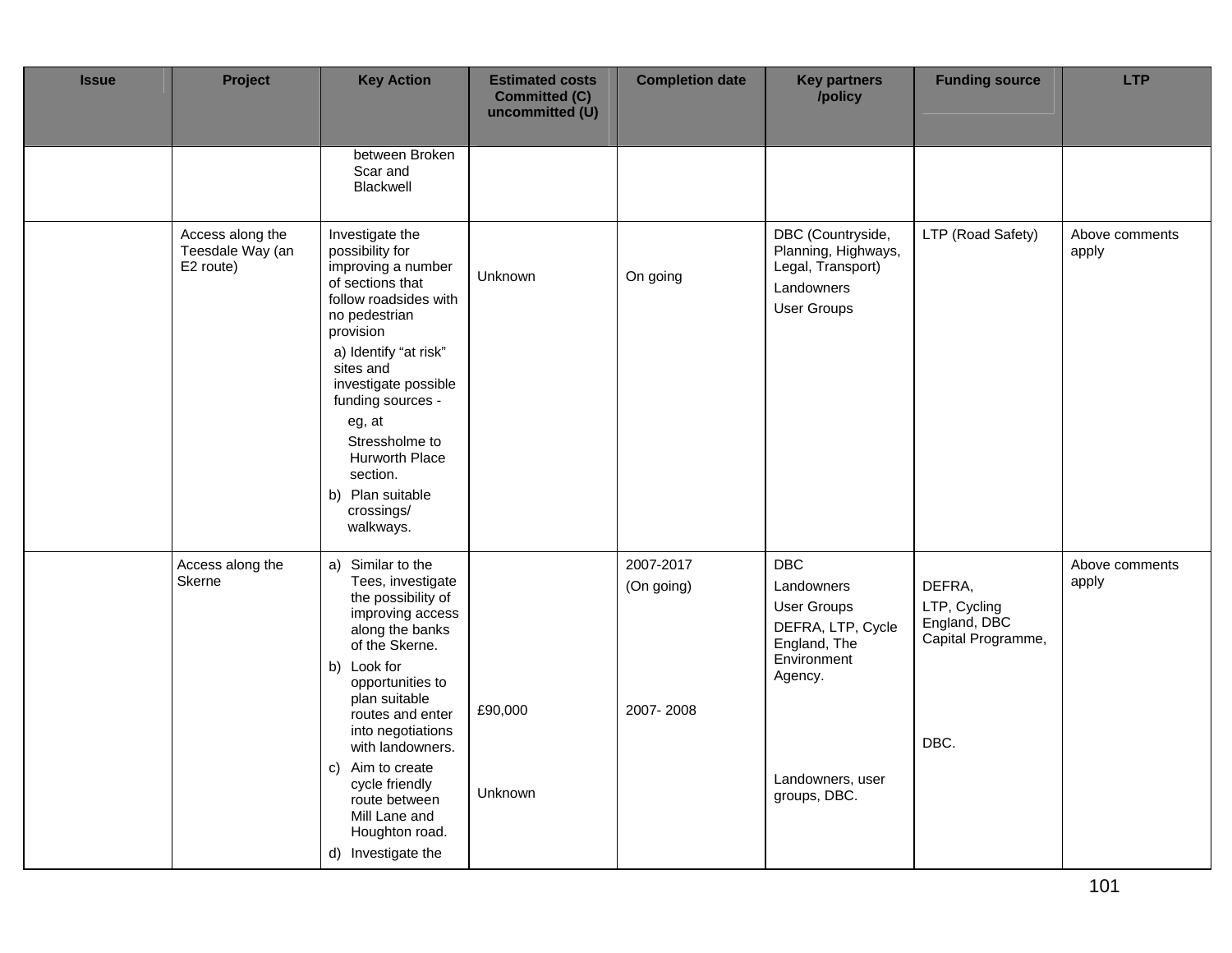| <b>Issue</b> | Project                                  | <b>Key Action</b>                                                                                                                                                                                                                                                    | <b>Estimated costs</b><br><b>Committed (C)</b><br>uncommitted (U) | <b>Completion date</b> | <b>Key partners</b><br>/policy                         | <b>Funding source</b>                                       | <b>LTP</b> |
|--------------|------------------------------------------|----------------------------------------------------------------------------------------------------------------------------------------------------------------------------------------------------------------------------------------------------------------------|-------------------------------------------------------------------|------------------------|--------------------------------------------------------|-------------------------------------------------------------|------------|
|              |                                          | opportunity to<br>create a footpath<br>up to Barmpton<br>Hall.<br>e) Look for<br>opportunities to<br>Improve link<br>between<br>Barmpton and<br>Ketton<br>Packhorse<br>Bridge.                                                                                       | Ongoing                                                           | Ongoing                |                                                        |                                                             |            |
|              | Access along Cocker<br>Beck              | $f$ )<br>Details of this<br>scheme have<br>been subject to<br>wide<br>consultations and<br>have met with a<br>high rate of<br>approval.<br>g) The scheme will<br>provide local<br>people with good<br>sustainable<br>access to a piece<br>of quality<br>countryside. | Feasibility Study,<br>£8,000 $(C)$<br>£70,000 (C)                 | 2008                   | CDENT, The EA,<br>Darlington LSP,<br>Community Groups, | CDENT, The<br>Environment<br>Agency, DBC, Cycle<br>England. |            |
|              | The Rockcliffe Loop<br>See Teesdale Way. |                                                                                                                                                                                                                                                                      |                                                                   |                        |                                                        |                                                             |            |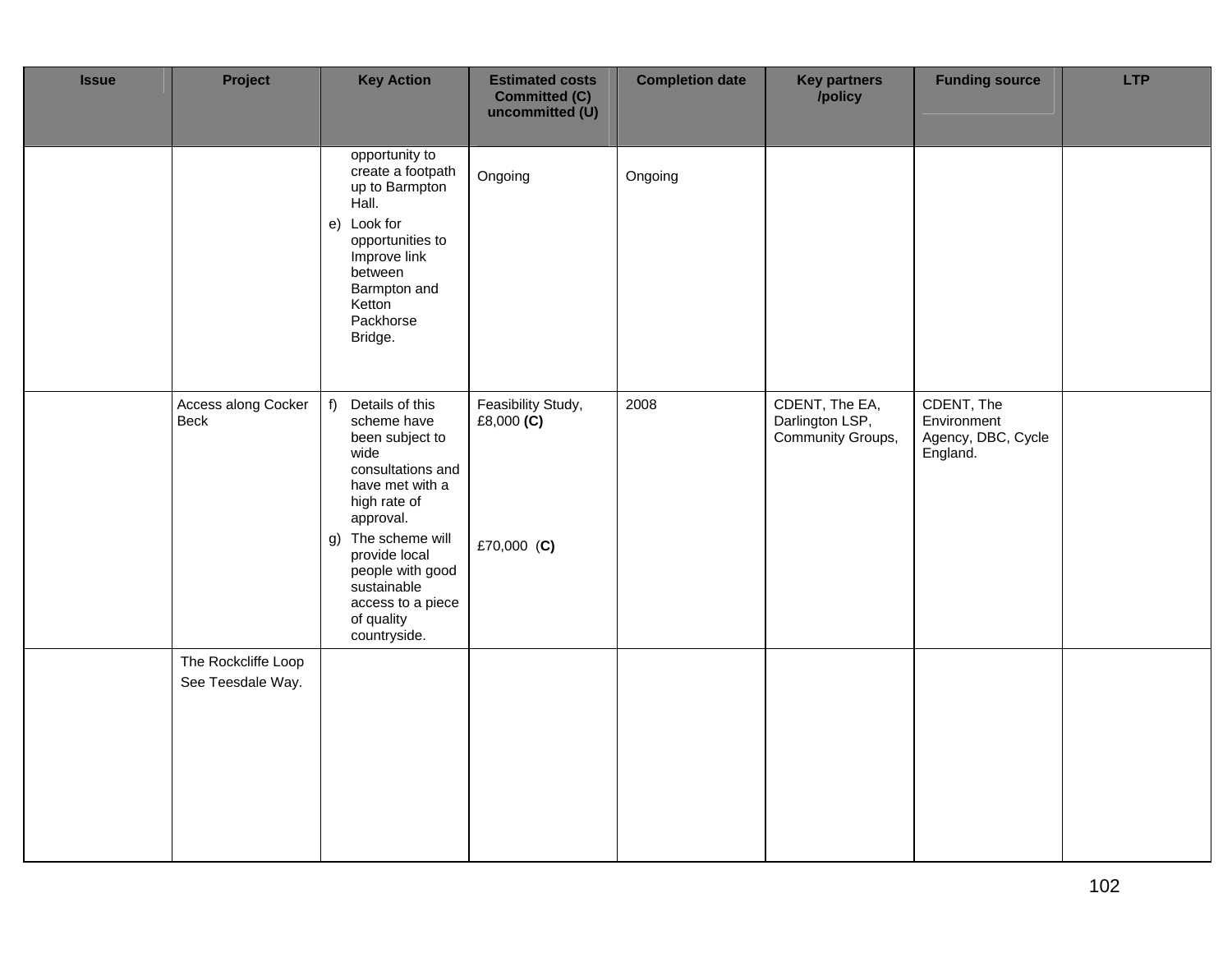| <b>Issue</b>                                                                                                                                                           | Project                                                                                                                  | <b>Key Action</b>                                                                                                                                                                             | <b>Estimated costs</b><br><b>Committed (C)</b><br>uncommitted (U)                                                                                              | <b>Completion date</b> | <b>Key partners</b><br>/policy                                   | <b>Funding source</b>                                                               | <b>LTP</b>                                                                                                                                                                                                                                                                                                                       |
|------------------------------------------------------------------------------------------------------------------------------------------------------------------------|--------------------------------------------------------------------------------------------------------------------------|-----------------------------------------------------------------------------------------------------------------------------------------------------------------------------------------------|----------------------------------------------------------------------------------------------------------------------------------------------------------------|------------------------|------------------------------------------------------------------|-------------------------------------------------------------------------------------|----------------------------------------------------------------------------------------------------------------------------------------------------------------------------------------------------------------------------------------------------------------------------------------------------------------------------------|
| 3.4 The A66, A67<br>and A68 run through<br>Darlington Borough<br>and sever several<br>ROWs making<br>crossing dangerous.                                               | Investigate the<br>possibility of creating<br>safe crossing points<br>where ROWs have<br>been severed by<br>major roads. | Pursue this aim by<br>a)<br>Identifying "at risk"<br>sites and prioritise<br>regarding<br>promoted routes.<br>b) Move towards<br>when resources<br>allow suitable<br>crossings /<br>walkways. | Funding subject to<br>successful bids and<br>other third party<br>contributions.<br>2 bridges over A66<br>£1 million (U)<br>10 Traffic Islands<br>£100,000 (U) | 2007-2017 (On going)   | DBC (Countryside,<br>Highways,<br>Transport, Legal,<br>Planning) | <b>LTP/Cycling England</b><br><b>DETC</b><br><b>Highways Agency</b><br><b>DEFRA</b> | Row users are<br>placed in dangerous<br>situations at certain<br>points on the ROW<br>network. Improving<br>safety (Road safety)<br>would improve<br>access<br>(Accessibility),<br>make more people<br>confident to use the<br>network (Quality of<br>life) and reduce the<br>nos. of car trips<br>(Congestion, Air<br>quality). |
| 4.                                                                                                                                                                     | <b>MAINTENANCE OF RIGHTS OF WAY</b>                                                                                      |                                                                                                                                                                                               |                                                                                                                                                                |                        |                                                                  |                                                                                     |                                                                                                                                                                                                                                                                                                                                  |
| 4.1 In order to<br>ensure that<br>countryside access<br>through the use of<br>the public rights of<br>way network meets<br>statutory guidelines<br>a whole range of on | Reactive and<br>proactive surveying                                                                                      | a) 4 days per week<br>surveying of<br>paths.                                                                                                                                                  | £25,000pa (C)                                                                                                                                                  | Ongoing                | Volunteers, User<br>groups, landowners<br>and farmers.           | <b>DBC</b>                                                                          |                                                                                                                                                                                                                                                                                                                                  |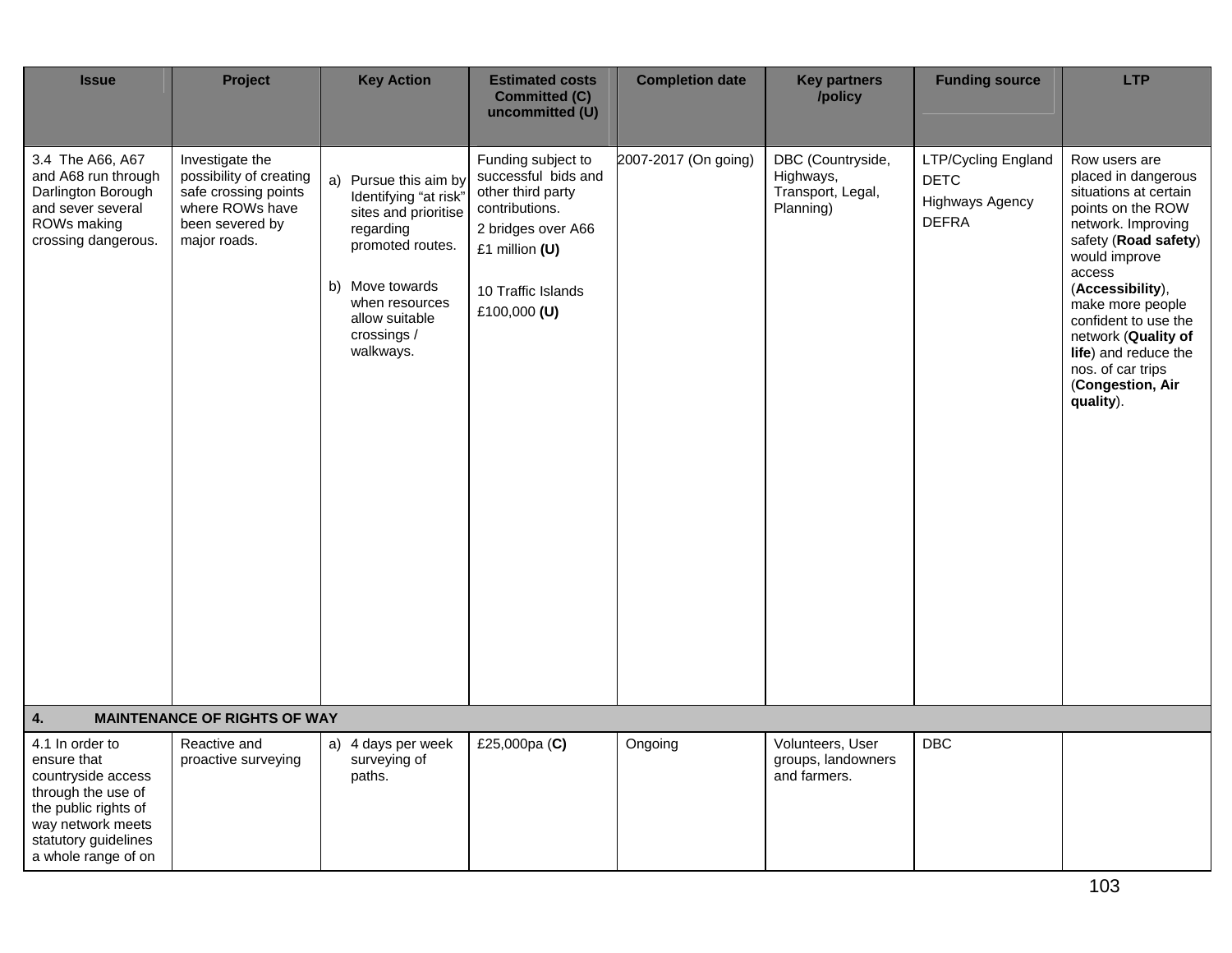| <b>Issue</b>                                                                              | Project                                                                                                     | <b>Key Action</b>                                                                                                                                                       | <b>Estimated costs</b><br><b>Committed (C)</b><br>uncommitted (U) | <b>Completion date</b> | <b>Key partners</b><br>/policy                                             | <b>Funding source</b>      | <b>LTP</b>                                                                                                                                                             |
|-------------------------------------------------------------------------------------------|-------------------------------------------------------------------------------------------------------------|-------------------------------------------------------------------------------------------------------------------------------------------------------------------------|-------------------------------------------------------------------|------------------------|----------------------------------------------------------------------------|----------------------------|------------------------------------------------------------------------------------------------------------------------------------------------------------------------|
| and off site activities<br>take place.                                                    |                                                                                                             |                                                                                                                                                                         |                                                                   |                        |                                                                            |                            |                                                                                                                                                                        |
| 4.3 It is important to<br>users that ROWs<br>are well maintained<br>and obstruction free. | Vegetation<br>strimming                                                                                     | a) Identify ROWs at<br>risk from<br>vegetation<br>overgrowth.<br>b) Plan a bi-annual<br>strim of the most<br>used ROWs and<br>annual strim of<br>remainder.             | £1,000 $(C)$<br>£15,000 per annum<br>(C)                          | Annual event           | DBC (Countryside,<br>Community<br>Services)<br>Contractors<br>- Landowners | <b>DBC</b>                 | Row users want<br>unobstructed paths.<br>Maintenance will<br>improve access<br>(Accessibility),<br>increase no. of<br>people out enjoying<br>them (Quality of<br>life) |
|                                                                                           | Continue the<br>process of<br>continually<br>Improving<br>countryside furniture<br>when resources<br>allow. | Identify sites in<br>$\mathbf{C}$<br>need of improved<br>furniture<br>d) Installation of<br>new furniture                                                               | £1,000 per annum<br>(C)<br>£5,000 per annum<br>(C)                | On going               | DBC (Countryside)<br>Landowners<br>North East<br><b>Community Forest</b>   | <b>LTP</b><br><b>DBC</b>   | And encourage<br>people to make<br>fewer car trips<br>(Congestion, Air<br>quality)                                                                                     |
|                                                                                           |                                                                                                             | Identify sites that<br>would benefit from<br>additional security<br>measures e.g.<br>barriers, especially<br>on the urban fringe<br>and put in place.<br>Maintain these | £1,500 pa $(C)$<br>£2,500 $(C)$                                   | Ongoing                |                                                                            | DBC, LTP, Cycle<br>England |                                                                                                                                                                        |
|                                                                                           | Giant hog weed<br>spraying                                                                                  | features<br>Keep locations map<br>up to date<br>Ensure annual<br>spraying takes place<br>on time<br>Ensure detailed<br>information is                                   | $£200$ (C)<br>£2,500 $(C)$<br>£500 (C)                            |                        |                                                                            |                            |                                                                                                                                                                        |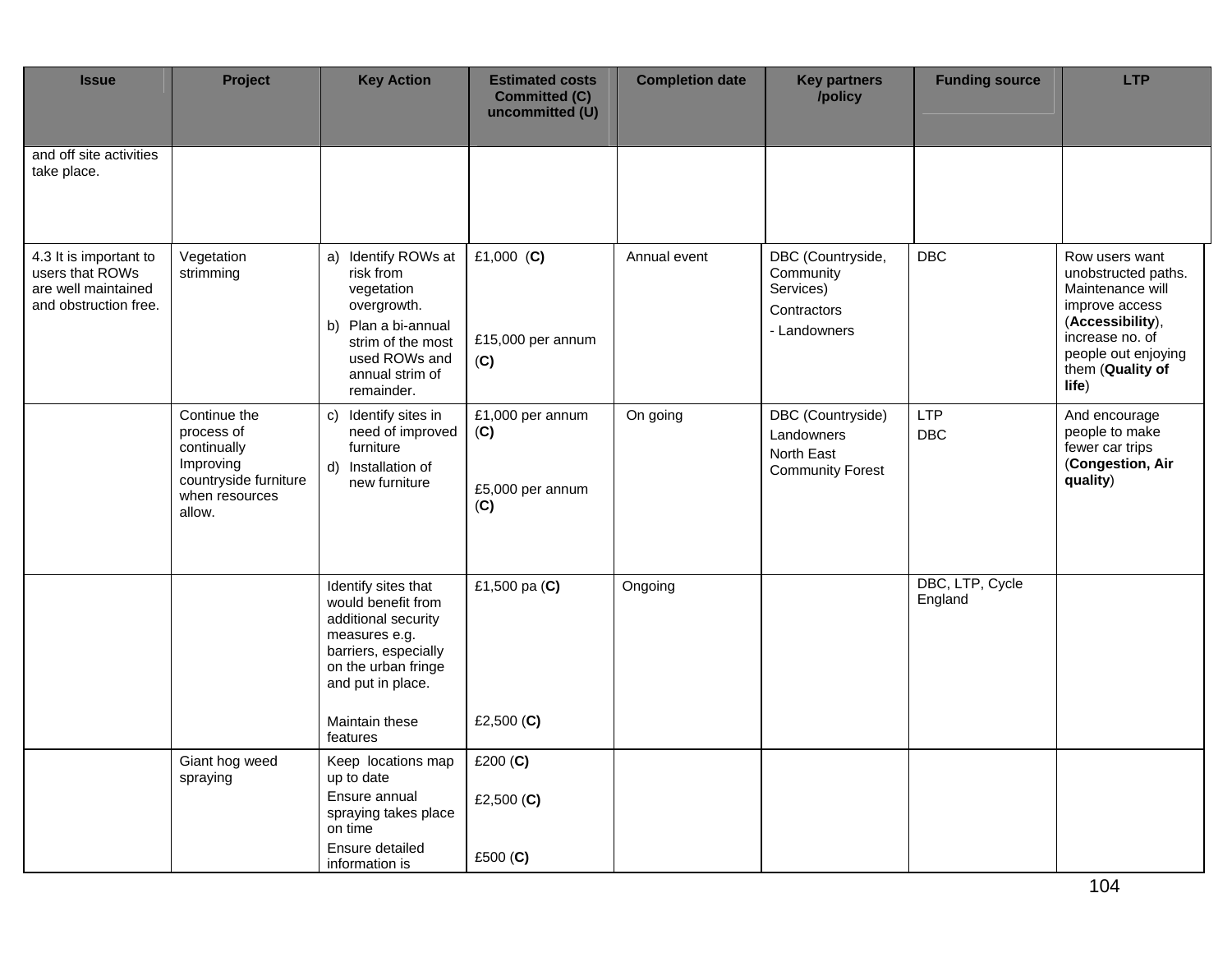| <b>Issue</b>                                                                                                                    | Project                                                     | <b>Key Action</b>                                                                                                                                                                                                                                                                                                                                                                                                        | <b>Estimated costs</b><br><b>Committed (C)</b><br>uncommitted (U)                                                                                                                                                                                                                                                                                                        | <b>Completion date</b> | <b>Key partners</b><br>/policy                                                      | <b>Funding source</b>                                                                                                          | <b>LTP</b>               |
|---------------------------------------------------------------------------------------------------------------------------------|-------------------------------------------------------------|--------------------------------------------------------------------------------------------------------------------------------------------------------------------------------------------------------------------------------------------------------------------------------------------------------------------------------------------------------------------------------------------------------------------------|--------------------------------------------------------------------------------------------------------------------------------------------------------------------------------------------------------------------------------------------------------------------------------------------------------------------------------------------------------------------------|------------------------|-------------------------------------------------------------------------------------|--------------------------------------------------------------------------------------------------------------------------------|--------------------------|
|                                                                                                                                 |                                                             | provided to the<br>public                                                                                                                                                                                                                                                                                                                                                                                                |                                                                                                                                                                                                                                                                                                                                                                          |                        |                                                                                     |                                                                                                                                |                          |
| 4.4 Way marking<br>and signage is<br>considered<br>important by ROW<br>users.                                                   | Road side ROW flag<br>maintenance survey<br>and repair work | Keep this up to date                                                                                                                                                                                                                                                                                                                                                                                                     | £3,000 per annum<br>(C)                                                                                                                                                                                                                                                                                                                                                  |                        | On going                                                                            | DBC (Countryside)<br>Police<br>Landowners<br>Wardens                                                                           | <b>LTP</b><br><b>DBC</b> |
|                                                                                                                                 | Destination signs on<br>selected paths                      | a) Identify ROWs<br>leading to<br>specific sites.<br>b) Install signs<br>naming<br>destination eg<br>town centre,<br>facilities, village<br>names                                                                                                                                                                                                                                                                        | £5,000 per annum<br>(U)                                                                                                                                                                                                                                                                                                                                                  | On going               | DBC (Countryside)<br>DBC (Transport)<br>DBC (Highways)<br>DBC (Leisure<br>Services) | <b>LTP</b><br>(Walking/Cycling)<br><b>DBC</b>                                                                                  |                          |
| 4.5 Several Rights<br>of Way are suffering<br>from a poor surface<br>thus reducing their<br>possible use and<br>enjoyment gain. | Surface of RoWs                                             | b) Investigate the<br>possibilities of<br>improving ROWs<br>when resources<br>become<br>available, where<br>surface<br>conditions are<br>seriously below<br>standard and<br>would make a<br>valuable<br>contribution to<br>countryside<br>amenities. These<br>routes are<br>generally in poor<br>condition and as<br>is the case<br>across the<br>country,<br>resources are<br>not available<br>except in<br>exceptional | The estimated costs<br>to carry out these<br>works are listed<br>below. These sums<br>are beyond ROW<br>maintenance<br>budgets.<br>Occasionally<br>however,<br>opportunities do<br>arise for<br>improvements to be<br>made.<br>Catkill Lane<br>£75,000 (U)<br>Patches Lane<br>£43,000 (U)<br>Sunken Lane<br>£25,000 $(U)$<br>Salters Lane<br>£43,000 (U)<br>High use and | unknown                | DBC (Countryside)<br>Landowners<br><b>User Groups</b>                               | <b>LTP</b><br><b>DBC</b><br>Parish Councils<br>Landowners<br>This is a problem<br>area and will need<br>further investigation. |                          |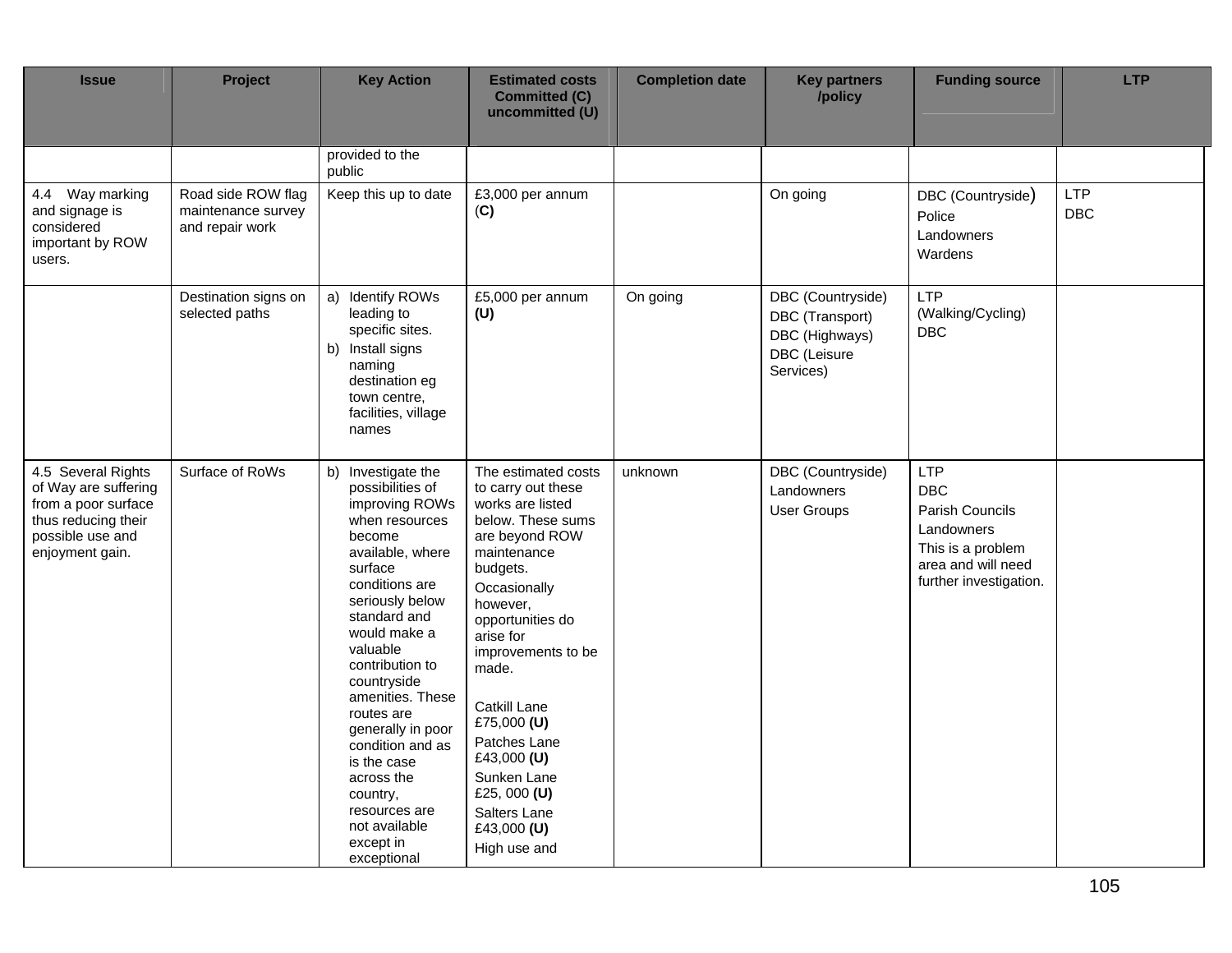| <b>Issue</b>                                                                          | Project                       | <b>Key Action</b>                                                                                                                                                                                                                                                                                                               | <b>Estimated costs</b><br><b>Committed (C)</b>                                                             | <b>Completion date</b> | <b>Key partners</b><br>/policy                                                                 | <b>Funding source</b>                                                              | <b>LTP</b>                                                                                                                                                                                                                                                                                                                                                                |
|---------------------------------------------------------------------------------------|-------------------------------|---------------------------------------------------------------------------------------------------------------------------------------------------------------------------------------------------------------------------------------------------------------------------------------------------------------------------------|------------------------------------------------------------------------------------------------------------|------------------------|------------------------------------------------------------------------------------------------|------------------------------------------------------------------------------------|---------------------------------------------------------------------------------------------------------------------------------------------------------------------------------------------------------------------------------------------------------------------------------------------------------------------------------------------------------------------------|
|                                                                                       |                               |                                                                                                                                                                                                                                                                                                                                 | uncommitted (U)                                                                                            |                        |                                                                                                |                                                                                    |                                                                                                                                                                                                                                                                                                                                                                           |
|                                                                                       |                               | circumstances,<br>to repair them.<br>Catkill Lane<br>$\blacksquare$<br>Patches Lane<br>$\blacksquare$<br>Sunken Lane<br>$\blacksquare$<br>Salters Lane<br>$\blacksquare$<br>High use and<br>$\blacksquare$<br>Urban paths<br>$\blacksquare$<br>Annual maintenance                                                               | Urban paths<br>£20,000 $(U)$<br>Maintenance (Figure<br>not known but it is<br>likely to be<br>substantial) |                        |                                                                                                |                                                                                    |                                                                                                                                                                                                                                                                                                                                                                           |
| 5.                                                                                    | PUBLIC BRIDLEWAY PROVISION    |                                                                                                                                                                                                                                                                                                                                 |                                                                                                            |                        |                                                                                                |                                                                                    |                                                                                                                                                                                                                                                                                                                                                                           |
| 5.1 A large part of<br>the Borough is<br>poorly served by<br><b>Public Bridleways</b> | Public Bridleway<br>provision | a) Investigate<br>where there may<br>be possibilities of<br>improving links in<br>the bridleway<br>network.<br>b) Negotiate when<br>resources allow,<br>with landowners,<br>possible<br>diversions,<br>creations,<br>permissive<br>routes and/or<br>upgrades to<br>create links<br>offering payment<br>for public path<br>order | Unknown                                                                                                    | On going               | DBC (Countryside)<br>Landowners<br><b>User Groups</b><br>North East<br><b>Community Forest</b> | <b>DBC</b><br><b>DEFRA</b><br><b>Landfill Tax</b><br>Lottery<br>Countryside Agency | Horses are often<br>forced to use roads.<br>Improved bridleway<br>provision would<br>improve access for<br>all esp. equestrians<br>and cyclists<br>(Accessibility,<br>Quality of life),<br>remove horses and<br>off-road cyclists from<br>the roads (Road<br>safety), allow more<br>trips to be made by<br>other means other<br>than cars<br>(Congestion, Air<br>quality) |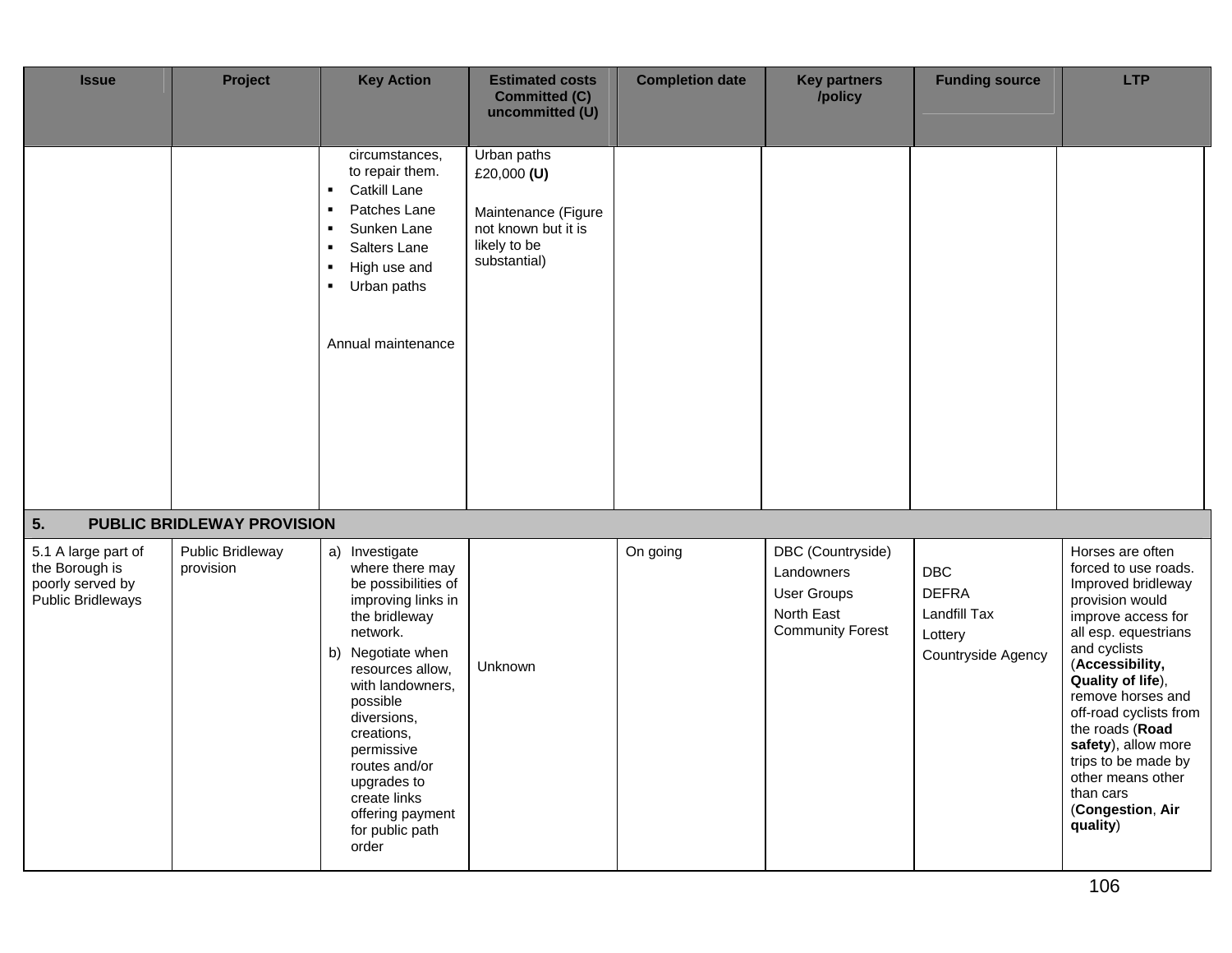| <b>Issue</b> | Project                                        | <b>Key Action</b>                                                                                                                                                                                              | <b>Estimated costs</b><br><b>Committed (C)</b><br>uncommitted (U) | <b>Completion date</b> | <b>Key partners</b><br>/policy                                                                 | <b>Funding source</b> | <b>LTP</b> |
|--------------|------------------------------------------------|----------------------------------------------------------------------------------------------------------------------------------------------------------------------------------------------------------------|-------------------------------------------------------------------|------------------------|------------------------------------------------------------------------------------------------|-----------------------|------------|
|              |                                                | <b>Brafferton</b><br>$\blacksquare$<br>Hurworth Moor<br>$\blacksquare$<br>Promote these<br>C)<br>new routes to<br>the wider public                                                                             | £1,000 per annum<br>(U)                                           |                        |                                                                                                |                       |            |
|              | Assessing Public<br><b>Bridleway provision</b> | a) Investigate<br>conducting a<br>survey looking at<br>equine use and<br>demand<br>b) Use results to<br>improve network.                                                                                       | Existing (U)<br>Unknown (U)                                       |                        | DBC (Countryside)<br>Landowners<br>North East<br><b>Community Forest</b><br><b>User Groups</b> |                       |            |
|              | Provision of horse<br>friendly gate catches    | a) Identify a<br>programme<br>improving equine<br>access on<br>bridleways that<br>presently are not<br>horse friendly.<br>b) Negotiate with<br>landowners for<br>horse friendly<br>catches to be<br>installed. | £1,000 per annum<br>(U)<br>£1,500 per annum<br>(U)                | On going               | DBC (Countryside)<br>Landowners<br>North East<br><b>Community Forest</b><br>Equestrian groups  | DBC                   |            |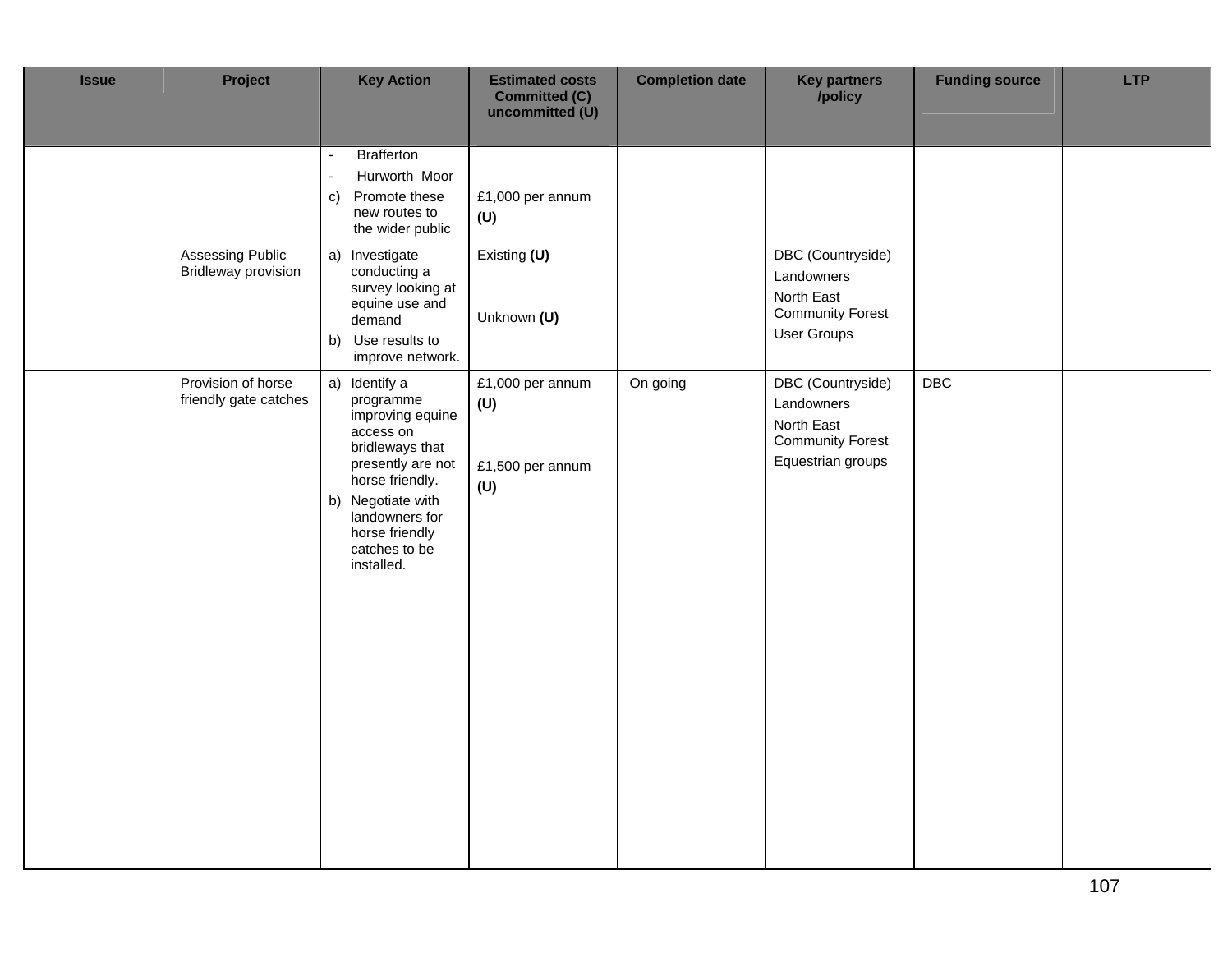| <b>Issue</b>                                                                                       | Project                                                                                       | <b>Key Action</b>                                                                                                                                                                                                                                           | <b>Estimated costs</b><br><b>Committed (C)</b><br>uncommitted (U)                                             | <b>Completion date</b> | <b>Key partners</b><br>/policy                                                                                                | <b>Funding source</b>                                                                                               | <b>LTP</b>                                                                                                                                                                                                                                                                  |  |  |  |  |  |
|----------------------------------------------------------------------------------------------------|-----------------------------------------------------------------------------------------------|-------------------------------------------------------------------------------------------------------------------------------------------------------------------------------------------------------------------------------------------------------------|---------------------------------------------------------------------------------------------------------------|------------------------|-------------------------------------------------------------------------------------------------------------------------------|---------------------------------------------------------------------------------------------------------------------|-----------------------------------------------------------------------------------------------------------------------------------------------------------------------------------------------------------------------------------------------------------------------------|--|--|--|--|--|
| 6.<br>PUBLIC FOOTPATH PROVISION                                                                    |                                                                                               |                                                                                                                                                                                                                                                             |                                                                                                               |                        |                                                                                                                               |                                                                                                                     |                                                                                                                                                                                                                                                                             |  |  |  |  |  |
| 6.1 There are a<br>number of missing<br>links in the Rights of<br>Way network                      | Public Footpath<br>Provision                                                                  | a) Locate where<br>existing footpath<br>dead ends are<br>located and<br>identify potential<br>links<br>b) Negotiate with<br>landowners<br>possible<br>diversions,<br>creations and/or<br>upgrades to<br>create links<br>offering payment<br>for public path | £500 per annum $(C)$<br>£500 per annum<br>+ cost of creations?<br>(C)                                         | On going               | DBC (Countryside)<br>Landowners<br><b>User Groups</b><br>North East<br><b>Community Forest</b><br>PCT<br><b>DEFRA</b>         | LTP (Walking)<br><b>DBC</b>                                                                                         | Improved footpath<br>provision would<br>improve access for<br>walkers<br>(Accessibility,<br>Quality of life),<br>remove pedestrians<br>from the roads<br>(Road safety), allow<br>more trips to be<br>made by other<br>means other than<br>cars (Congestion,<br>Air quality) |  |  |  |  |  |
|                                                                                                    |                                                                                               | order<br>Promote these<br>C)<br>new routes to the<br>wider public                                                                                                                                                                                           | £1,000 per leaflet $(U)$                                                                                      |                        |                                                                                                                               |                                                                                                                     |                                                                                                                                                                                                                                                                             |  |  |  |  |  |
| 6.2 Investigate<br>possibilities for<br>improved access by<br>cycle to countryside<br>access sites | Examples of where<br>these links could be<br>created are-:                                    |                                                                                                                                                                                                                                                             | Estimated costs of<br>creating these routes<br>and work towards<br>identifying possible<br>sources of funding | Research ongoing       | Links to the<br>countryside.<br>Sustainable travel.<br>Sustrans, .LTP,<br>Landowner(s),                                       | Sustrans, .LTP,<br>Landowner(s) Some<br>potential for<br>developer<br>contributions on sites                        |                                                                                                                                                                                                                                                                             |  |  |  |  |  |
|                                                                                                    | Link through to<br>Hurworth Place,<br>(See above)                                             |                                                                                                                                                                                                                                                             | Total £100,000 (U)                                                                                            | Unknown<br>Unknown     | Darlington Cycle<br>Campaign Group<br>Landowners, Tees<br>Forest, Lottery,<br>others to be<br>identified.<br>Landowners, DBC, | nearer to population<br>centres.<br>Developer<br>contribution, DEFRA,<br>Landfill, Aggregates<br>levy.<br>LTP, DBC. |                                                                                                                                                                                                                                                                             |  |  |  |  |  |
|                                                                                                    | Link from Firth Moor<br>Nature Reserve to<br>Hurworth and<br>Neasham inc A66<br><b>Bridge</b> |                                                                                                                                                                                                                                                             | £400,000 (Inc<br>Bridge) (U)                                                                                  |                        |                                                                                                                               |                                                                                                                     |                                                                                                                                                                                                                                                                             |  |  |  |  |  |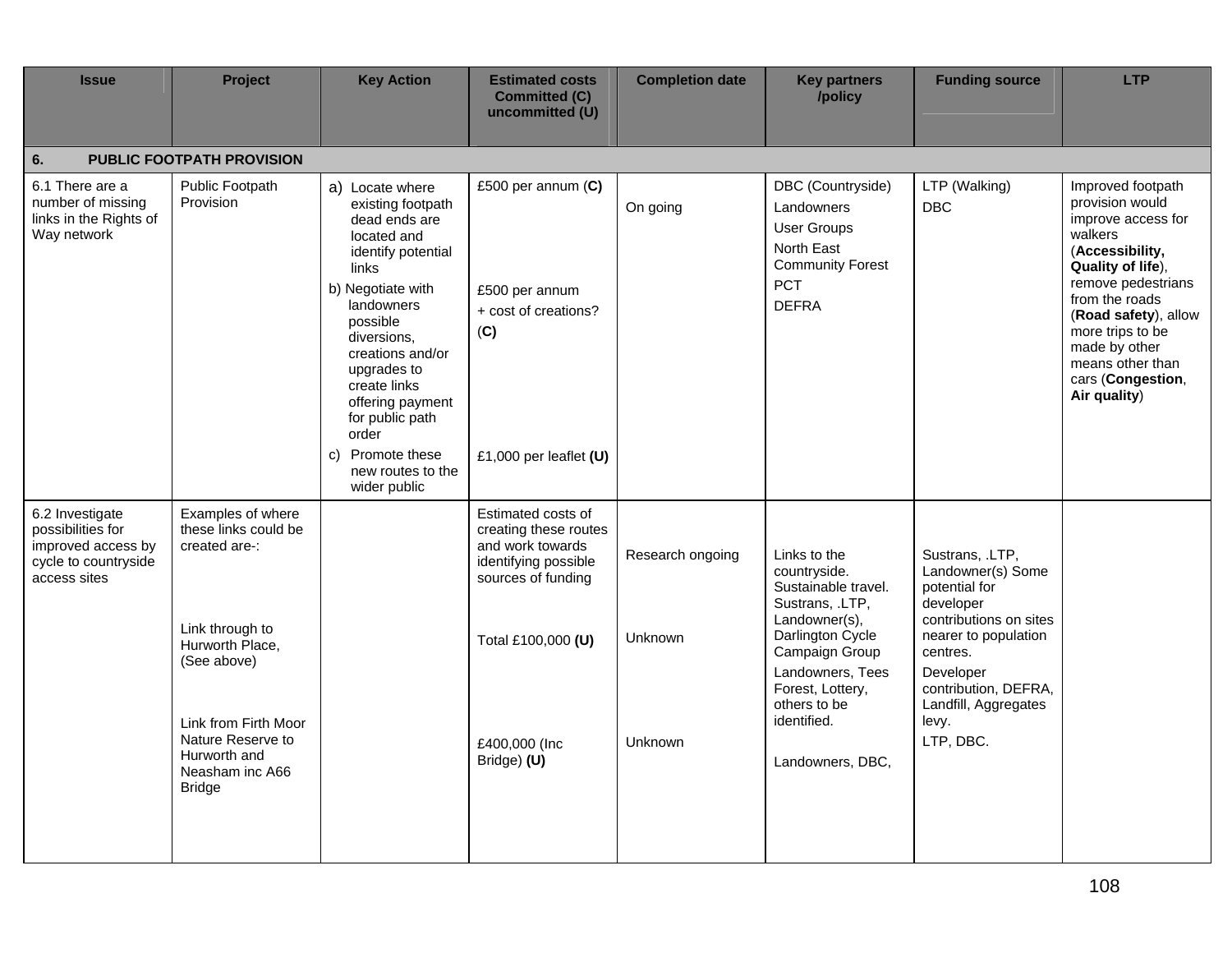| <b>Issue</b> | Project                                                                                                          | <b>Key Action</b> | <b>Estimated costs</b><br><b>Committed (C)</b><br>uncommitted (U) | <b>Completion date</b> | <b>Key partners</b><br>/policy                                                             | <b>Funding source</b>                          | <b>LTP</b> |
|--------------|------------------------------------------------------------------------------------------------------------------|-------------------|-------------------------------------------------------------------|------------------------|--------------------------------------------------------------------------------------------|------------------------------------------------|------------|
|              | Link to Merrybent<br>Community<br>woodland<br>Link to Walworth and<br>Piercebridge using<br>Barnard Castle track |                   | Unknown<br>Unknown (U)                                            | Unknown                | DfT, Local Motion,<br>Cycle England,<br>Tees Valley Arts,<br>Sustrans, Tees<br>Forest DBC. | LTP, DfT, Heritage<br>Lottery, DBC,<br>Others. |            |
|              | bed.                                                                                                             |                   |                                                                   | 2009                   |                                                                                            |                                                |            |
|              | Family cycling<br>opportunities around<br>the Ketton<br>Bridleways.                                              |                   | Unknown                                                           |                        |                                                                                            |                                                |            |
|              | Green Cycle route to<br>Sadberge via<br>Trackbed.                                                                |                   | Unknown                                                           |                        |                                                                                            |                                                |            |
|              | Heritage route to<br>Middleton St George<br>and on to Stockton                                                   |                   | £150,000 (U)<br>£250,000 (C)                                      |                        |                                                                                            |                                                |            |
|              | Reprint and update<br>of Darlington Off<br>Road cycle leaflet.                                                   |                   | £2,000 $(C)$                                                      |                        |                                                                                            |                                                |            |
|              |                                                                                                                  |                   |                                                                   |                        |                                                                                            |                                                |            |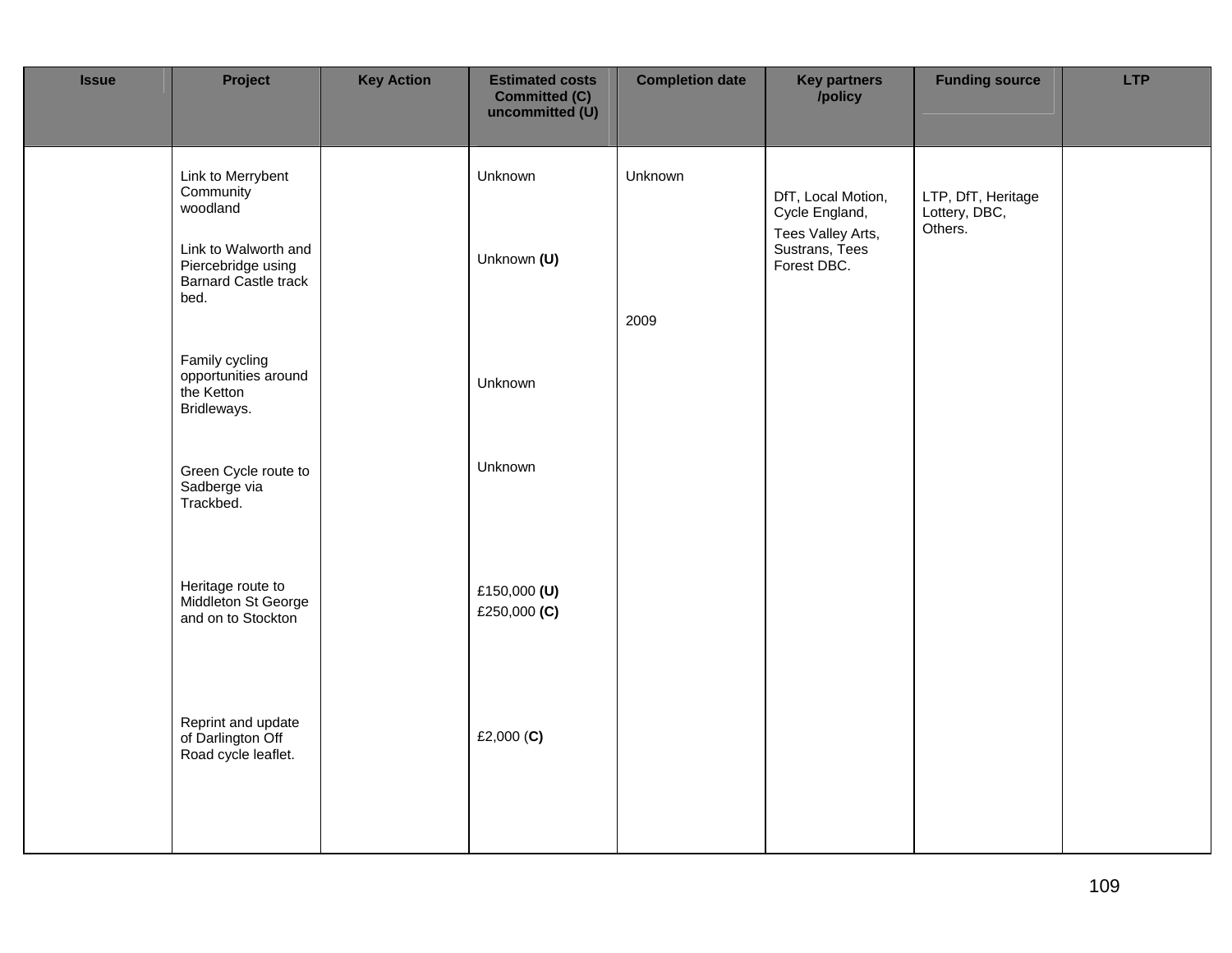| <b>Issue</b>                                                                                                                                                             | Project                                                                                                                      | <b>Key Action</b>                                                                                                                                                                                                                                                                                                                                                                                                                                                                                                                                                                         | <b>Estimated costs</b><br><b>Committed (C)</b><br>uncommitted (U)      | <b>Completion date</b>                                  | <b>Key partners</b><br>/policy                                                                                                                                       | <b>Funding source</b>                     | <b>LTP</b>                                                                                                                                                                                                                                                                                                                                                                   |  |  |
|--------------------------------------------------------------------------------------------------------------------------------------------------------------------------|------------------------------------------------------------------------------------------------------------------------------|-------------------------------------------------------------------------------------------------------------------------------------------------------------------------------------------------------------------------------------------------------------------------------------------------------------------------------------------------------------------------------------------------------------------------------------------------------------------------------------------------------------------------------------------------------------------------------------------|------------------------------------------------------------------------|---------------------------------------------------------|----------------------------------------------------------------------------------------------------------------------------------------------------------------------|-------------------------------------------|------------------------------------------------------------------------------------------------------------------------------------------------------------------------------------------------------------------------------------------------------------------------------------------------------------------------------------------------------------------------------|--|--|
| 7.                                                                                                                                                                       | <b>DISABLED ACCESS</b>                                                                                                       |                                                                                                                                                                                                                                                                                                                                                                                                                                                                                                                                                                                           |                                                                        |                                                         |                                                                                                                                                                      |                                           |                                                                                                                                                                                                                                                                                                                                                                              |  |  |
| 7.1 The Rights of<br>Way Team is<br>required to adhere to<br>the Disability<br><b>Discrimination Act</b><br>1995 in both the<br>urban and<br>countryside<br>environment. | Disabled access -<br>Stiles to kissing<br>gates or gaps<br>New disabled<br>friendly route at<br>Broken Scar to<br>Blackwell. | a) Identify with full<br>consultation of<br>partner groups,<br>where kissing<br>gates/gaps could<br>replace stiles to<br>open network up<br>to more users<br>b) Negotiate with<br>landowners for<br>subsidised work<br>to be carried out<br>and future<br>maintenance<br>Continue the<br>c)<br>process of<br>converting Stiles<br>to Kissing Gates<br>at key points on<br>the network on<br>strategic routes.<br>d) Surfacing works<br>Work with partners<br>and landowner/<br>farmer to create<br>improved facility.<br>Carry out resurfacing<br>works and provide<br>on site furniture. | £1,000 per annum<br>(C)<br>Capital items.<br>Unknown at this<br>stage. | 2007-2011<br>(10 kissing gates per<br>annum)<br>Ongoing | DBC (Countryside,<br>Social Services)<br>Landowners<br>DAD.<br>Other disability<br>groups<br>Contractors<br>North East<br><b>Community Forest</b><br>PCT<br>As above | <b>LTP</b><br><b>DBC</b><br>Lottery, DBC, | Improved disabled<br>access provision<br>would improve<br>access for people<br>with disabilities,<br>families with<br>pushchairs etc<br>(Accessibility,<br>Quality of life),<br>remove pedestrians<br>and electric scooters<br>from<br>roads/pavements<br>(Road safety), allow<br>more trips to be<br>made by other<br>means other than<br>cars (Congestion,<br>Air quality) |  |  |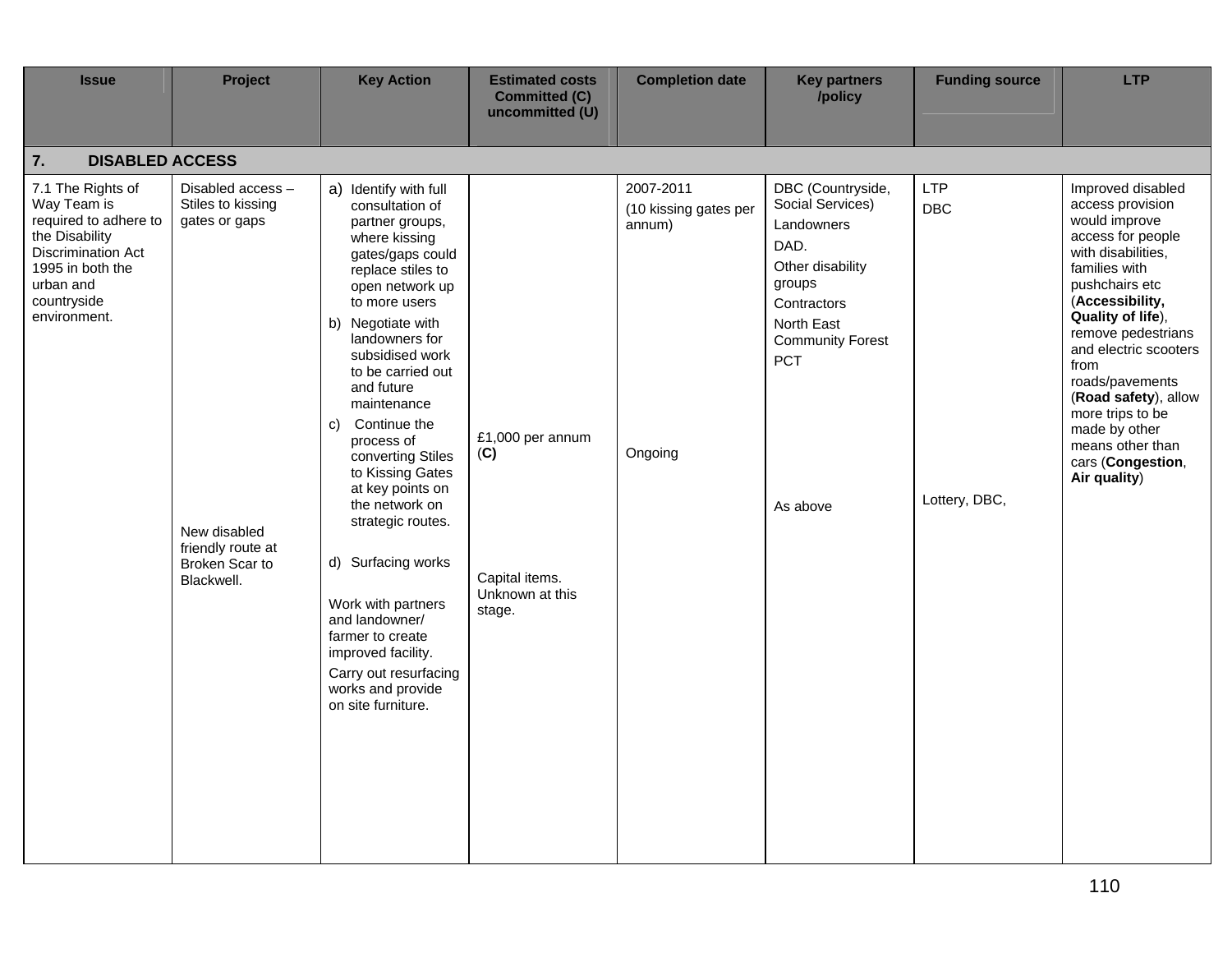| <b>Issue</b>                                                                                                                      | <b>Project</b>                                                                    | <b>Key Action</b>                                                                                           | <b>Estimated costs</b><br><b>Committed (C)</b><br>uncommitted (U) | <b>Completion date</b>                                                                                    | <b>Key partners</b><br>/policy                                                                 | <b>Funding source</b>                                                 | <b>LTP</b> |  |
|-----------------------------------------------------------------------------------------------------------------------------------|-----------------------------------------------------------------------------------|-------------------------------------------------------------------------------------------------------------|-------------------------------------------------------------------|-----------------------------------------------------------------------------------------------------------|------------------------------------------------------------------------------------------------|-----------------------------------------------------------------------|------------|--|
| 8.<br><b>MAJOR PROJECTS</b><br>AFFECTING THE ROW NETWORK AND COUNTRYSIDE ACCESS<br>(More detail above under Network Improvements) |                                                                                   |                                                                                                             |                                                                   |                                                                                                           |                                                                                                |                                                                       |            |  |
| 8.1 Durham Tees<br><b>Valley Airport</b><br>originally severed<br>many ROWs and is<br>now looking to<br>expand.                   | Durham Tees Valley<br>Airport expansion                                           | a) Work towards<br>Identifying new links<br>to improve severed<br>network<br>b) Carry out<br>improvements   | Unknown                                                           | Ongoing                                                                                                   | DBC (Countryside,<br>Planning)<br>Durham Teesside<br>Airport<br>Landowners<br>User Groups      | Durham Tees Valley<br>Airport<br>Parish Council<br><b>DBC</b>         |            |  |
| 8.2 New Community<br>Woodlands are<br>planned for the<br>Borough                                                                  | Cycle, equestrian<br>and walking access<br>to community<br>woodlands              | Investigate improved<br>access to the<br>existing and future<br>community<br>woodland.<br>Implement schemes | Unknown                                                           | Ongoing                                                                                                   | DBC (Countryside)<br>North East<br><b>Community Forest</b><br>Northumbrian water.<br>LTP, DBC. | <b>LTP</b><br><b>DBC</b><br>Northumbrian Water.<br>LTP, DBC. Lottery. |            |  |
| 8.3 Darlington is<br>increasing its<br>number of Local<br><b>Nature Reserves</b><br>(LNRs)                                        | Access to Local<br>Nature Reserves,<br>see above under<br>network<br>improvements | These are used by<br>many groups and<br>need sympathetic<br>path surfaces                                   |                                                                   | Much work carried<br>out during 2006 -<br>2007, leaving annual<br>cost of<br>approximately,<br>£5,000 pa. | DBC (Countryside)                                                                              | LTP (Cycling)<br>DBC, LAA.                                            |            |  |